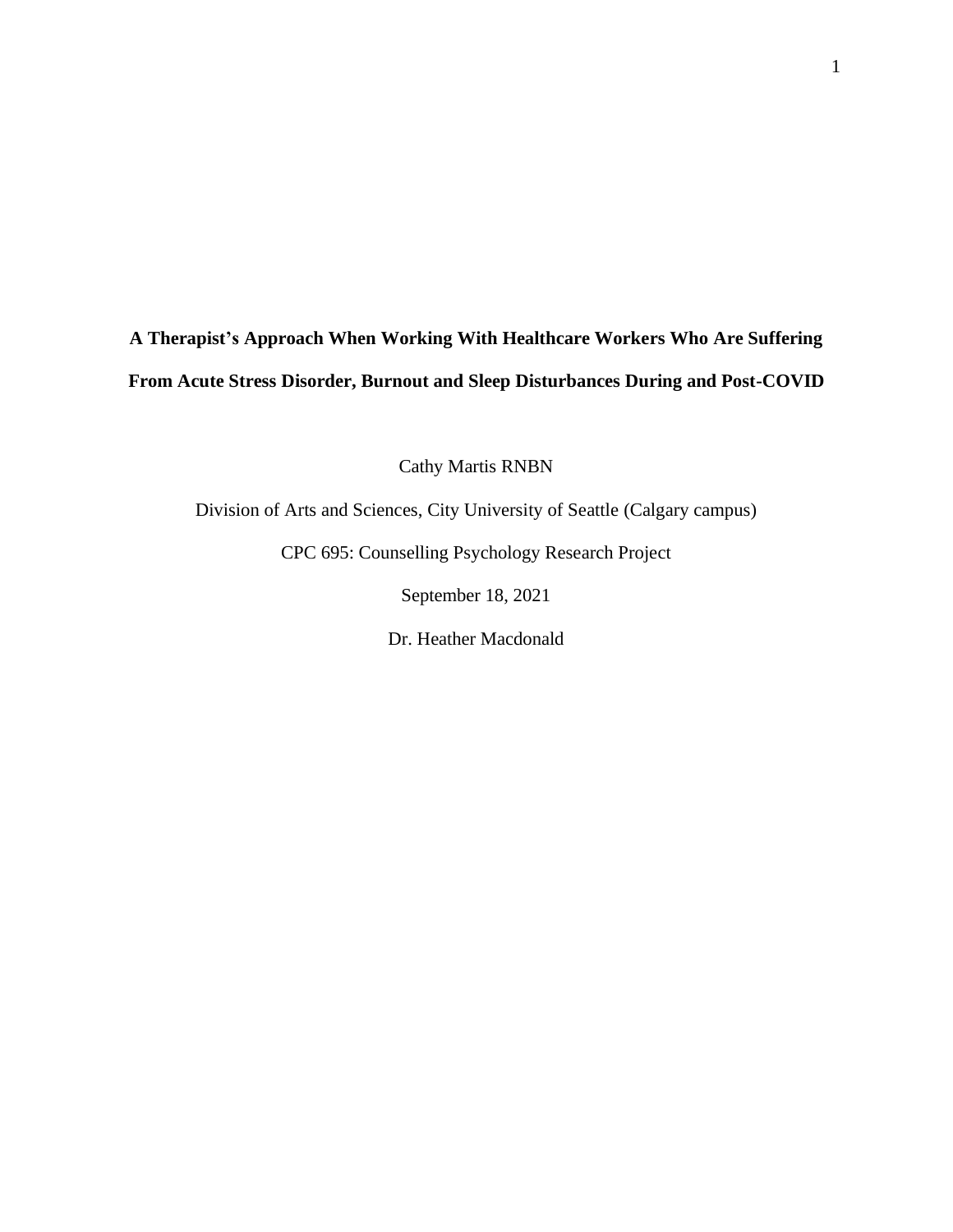## **Abstract**

Healthcare workers, particularly physicians and nurses, experience and develop significant mental health issues while working during pandemics such as COVID. This paper examines research on mental health issues experienced by healthcare workers during pandemic eras, and outlines strategies therapists can utilize to support the mental health of healthcare workers. Acute stress disorder, burnout, and sleep disturbances appear frequently in a search of medical databases within the past five years. This paper goes on to outline information regarding effective assessment tools and therapeutic interventions when working with health care workers experiencing mental health issues. The following approaches and tools are found to be effective when working with healthcare clients: "psychological first aid," "trauma-informed care," "cognitive behavioural therapy," "acute stress disorder scale," "Maslach burnout inventory," and "Pittsburgh sleep quality index." When therapists use these approaches and tools, they are more likely to provide healthcare workers with comprehensive and holistic interventions to help them cope with the mental health symptoms they experience during pandemics such as COVID. This paper outlines the critical role therapists can play to facilitate healing journeys for healthcare workers during times of pandemic. It is imperative for therapists to be aware of and implement the most efficacious therapeutic interventions and modifications (telehealth) when providing therapy. Finally, therapist self-care is crucial in order to provide compassionate and long-term therapy for healthcare workers.

**Keywords: COVID, acute stress disorder, burnout, sleep disturbances, psychological first aid, trauma-informed care, cognitive behavioural therapy, telehealth, therapist self-care.**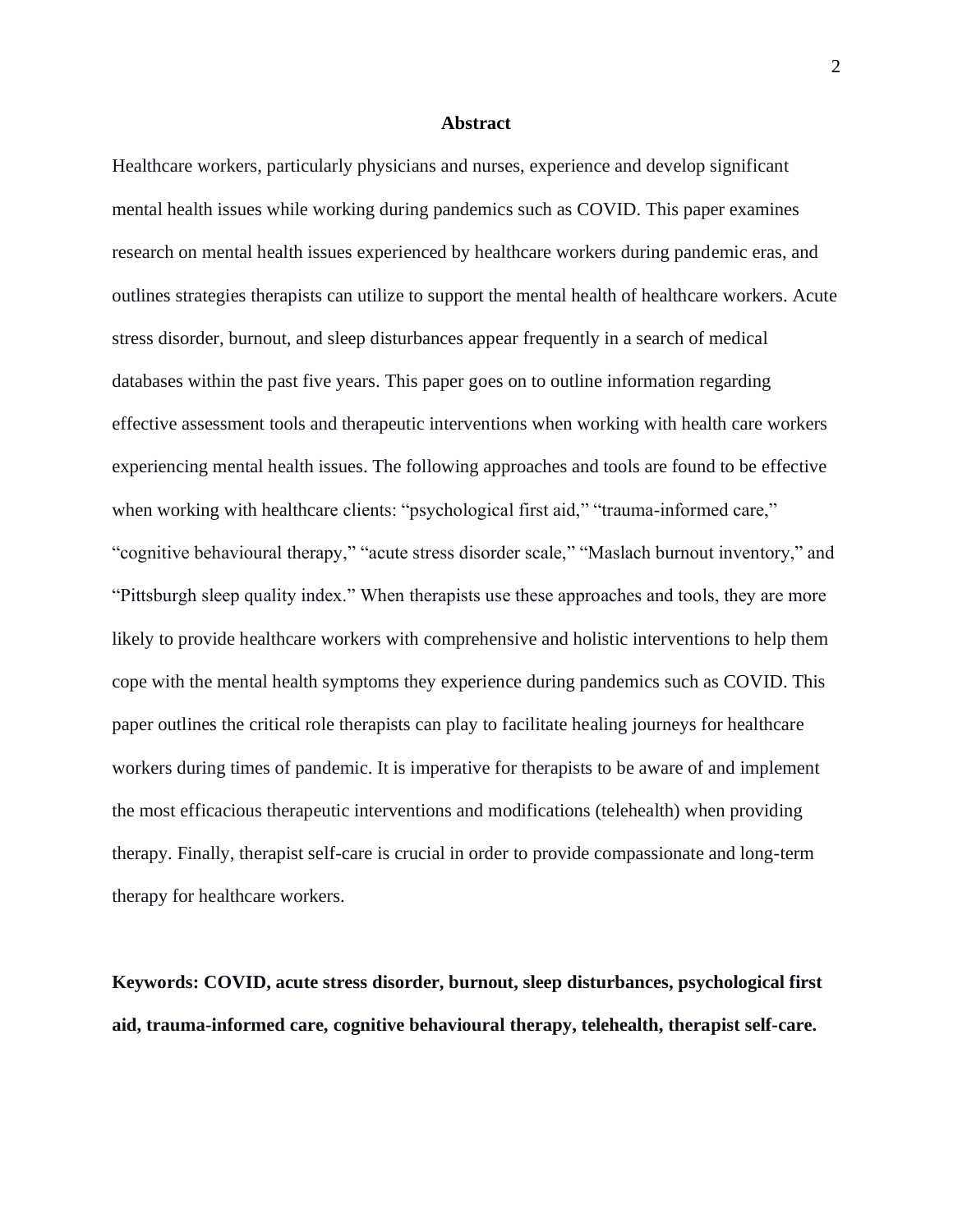The disease COVID, or coronavirus, is the new medical term known by individuals worldwide and results from the virus SARS-CoV-2. COVID has become a part of everyday vernacular since its declaration as a global pandemic in 2020. The World Health Organization declared COVID a pandemic on March 11, 2020, and every country was encouraged to take a "whole-of-government, whole-of-society approach, built around a comprehensive strategy to prevent infections, save lives and minimize the impact" (World Health Organization, 2020a). Approximately 91% of the world's population resides in a country where government officials enforced public health measures suggested by the World Health Organization. These measures included social distancing, donning and doffing personal protective equipment (masks, gloves, gowns), isolation, lockdown, and quarantine when necessary (Daly et al., 2021). These preventative strategies have created new societal and cultural norms within many countries and have political, financial, and emotional repercussions. The biopsychosocial and emotional strains individuals are experiencing affect their relationships, mental health, and work performance (Clemente-Suarez et al., 2020). Healthcare professionals are not exempt from experiencing the mental and physical health ramifications of COVID, both personally and professionally.

The initial announcement and declaration of the COVID global pandemic created a sense of urgency and call to action for healthcare agencies and their employees, and the resulting mental health implications were foreseeable (Lai et al., 2020; Sagherian et al., 2020). Citizens and healthcare workers watched coronavirus infiltrate their respective countries. Healthcare services needed to mobilize, taking swift and appropriate actions to mitigate the potential devastation already occurring in Wuhan, China (Lai et al., 2020). COVID is the first pandemic of this magnitude experienced by numerous healthcare workers, especially doctors and nurses, and it is critical to determine the most effective strategies, tools, and services to preserve healthcare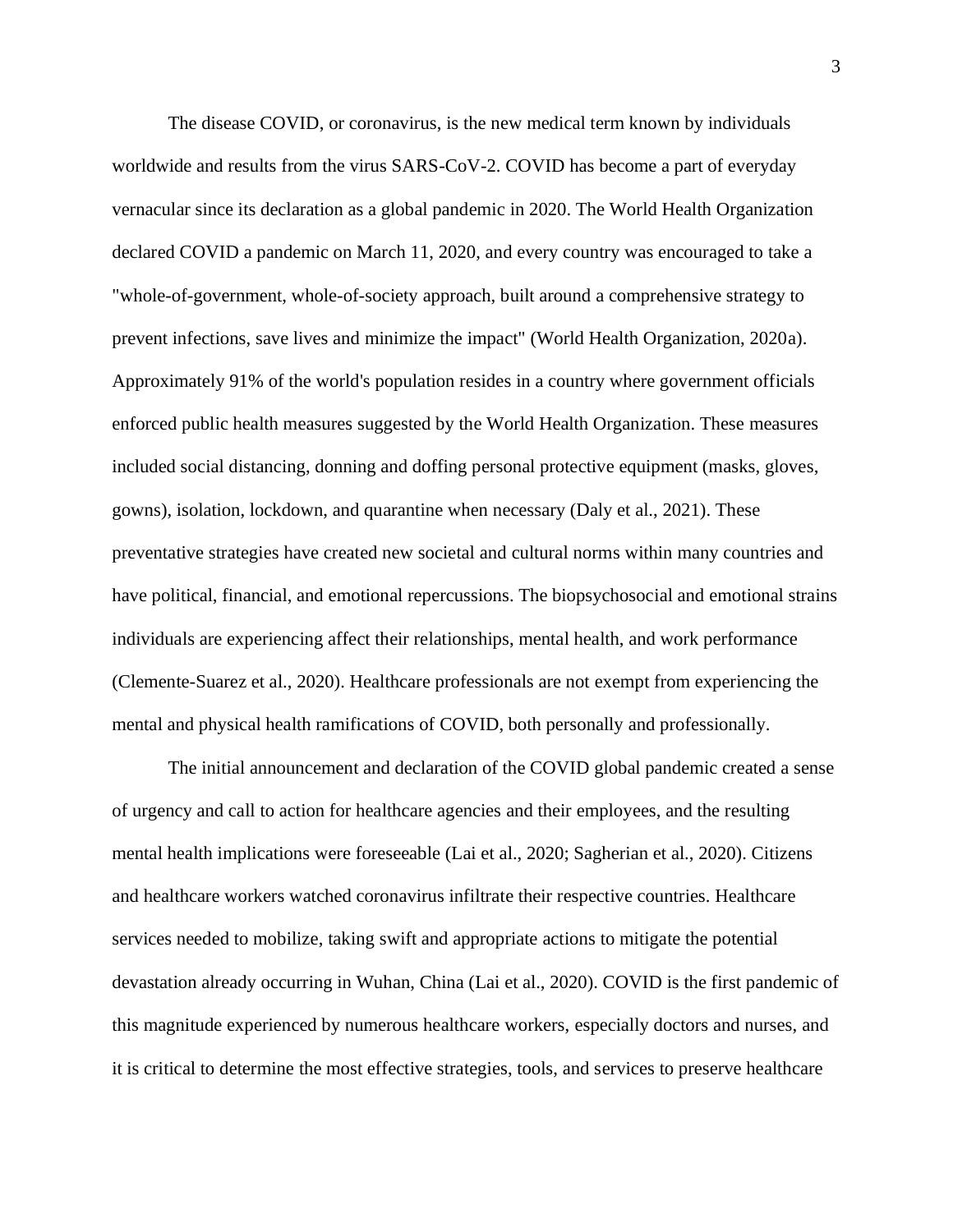workers' mental health during and post-pandemic. Lai et al. (2020) discuss healthcare workers' potential to become patients during COVID, and urge managers and healthcare workers to practice self-care and support one another. Encouraging healthcare workers to provide nonjudgmental peer support and destigmatize mental health issues is essential during COVID. When healthcare workers believe that they can openly discuss their mental health issues with their peers, it can promote team cohesiveness and create healthy and productive work environments (Maben & Bridges, 2020).

At the onset of the pandemic, China faced a pervasive and considerable number of COVID-related deaths due to the minimal etiological and epidemiological information, and effective medical interventions available (Lai et al., 2020 & AITakarli, 2020). China's government quickly initiated their epidemic response model, which successfully reduced the number of the overall potential mortality rate to the current death total of 4,849 while navigating all of the 'firsts' of the COVID pandemic (AITakarli, 2020 & WHO, 2021). Unfortunately, China still experienced a devastating loss of human life, and the strife created for healthcare workers, both emotionally and physically, was undeniable (Lai et al., 2020).

The State Council of China witnessed the mental health deterioration of Chinese citizens during COVID and initiated mental health hotlines to help civilians cope with their struggles (Lai et al., 2020 & Shaukat et al., 2020). Unfortunately, there is little evidence-based research on the efficacy of specific mental health interventions for preserving healthcare workers' mental health during COVID (Grover et al., 2020, Lai et al., 2020 & Shaukat et al., 2020). Therefore, the purpose of the following literature review is to understand how healthcare workers, in particular physicians and nurses, experience and process acute stress responses during COVID, which can lead to acute stress disorder (ASD), burnout, and sleep disturbances. What clinical interventaions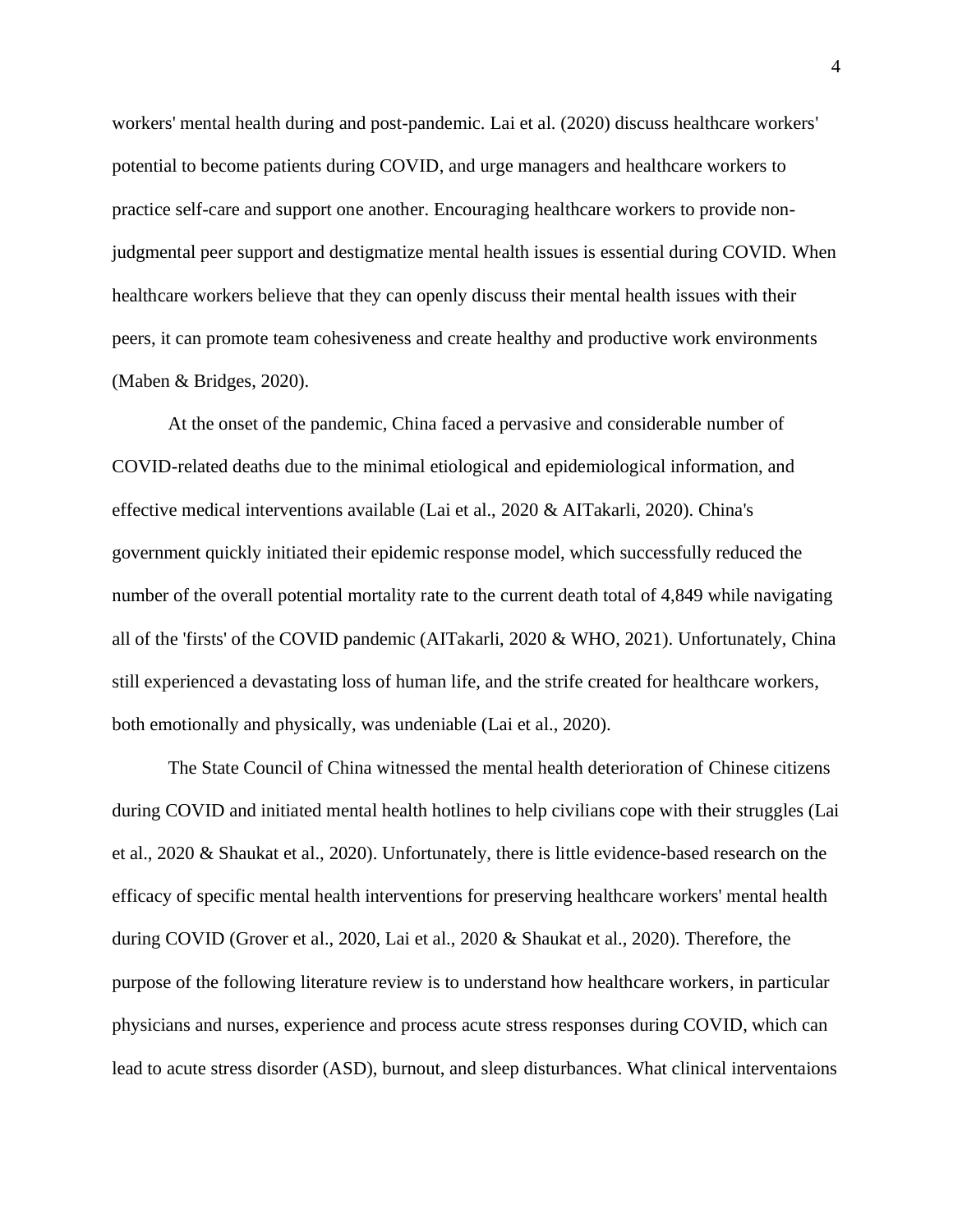can therapists use to help those helping others? Understanding healthcare workers' experiences during COVID will guide clinical implications for counsellors and point towards future research topics relevant to the mental health of healthcare workers' during a pandemic.

## **Self-Positioning Statement**

My career in and passion for mental health have continuously evolved over the past 23 years since completing my bachelor's degree in nursing in 1998. I have worked in mental health throughout my nursing career, including with acute inpatient child, adolescent and adult populations, through community crisis work, and currently as I complete my master's in counselling. Never during my professional career would I have anticipated having to work and study during a pandemic. Since the pandemic's onset, I have observed the mental health of many of my colleagues deteriorate. It has become essential for me to understand the underlying contributing factors for their mental health decline and to explore the most efficacious therapeutic interventions to support them on their journey to mental health wellness.

My exploration of COVID's impact on the emotional, psychological, and biological wellbeing of healthcare workers commenced with an extensive online database search that focused on previous pandemics, current global research on healthcare workers' mental health during COVID, and recommendations for mitigating the decline in healthcare workers' mental health. Limited evidence-based research explains the effective interventions utilized in preserving healthcare workers' mental health in previous pandemics (Benfante et al., 2020; Ott et al., 2007). Maunder et al. (2006) report that healthcare workers continued to suffer from mental health issues such as burnout, post-traumatic stress disorder, and emotional distress 13-26 months after the SARS outbreak in 2003. The infection rate, increased workload, and hours spent in the hospital treating patients impacted the staff's mental health, and provided valuable information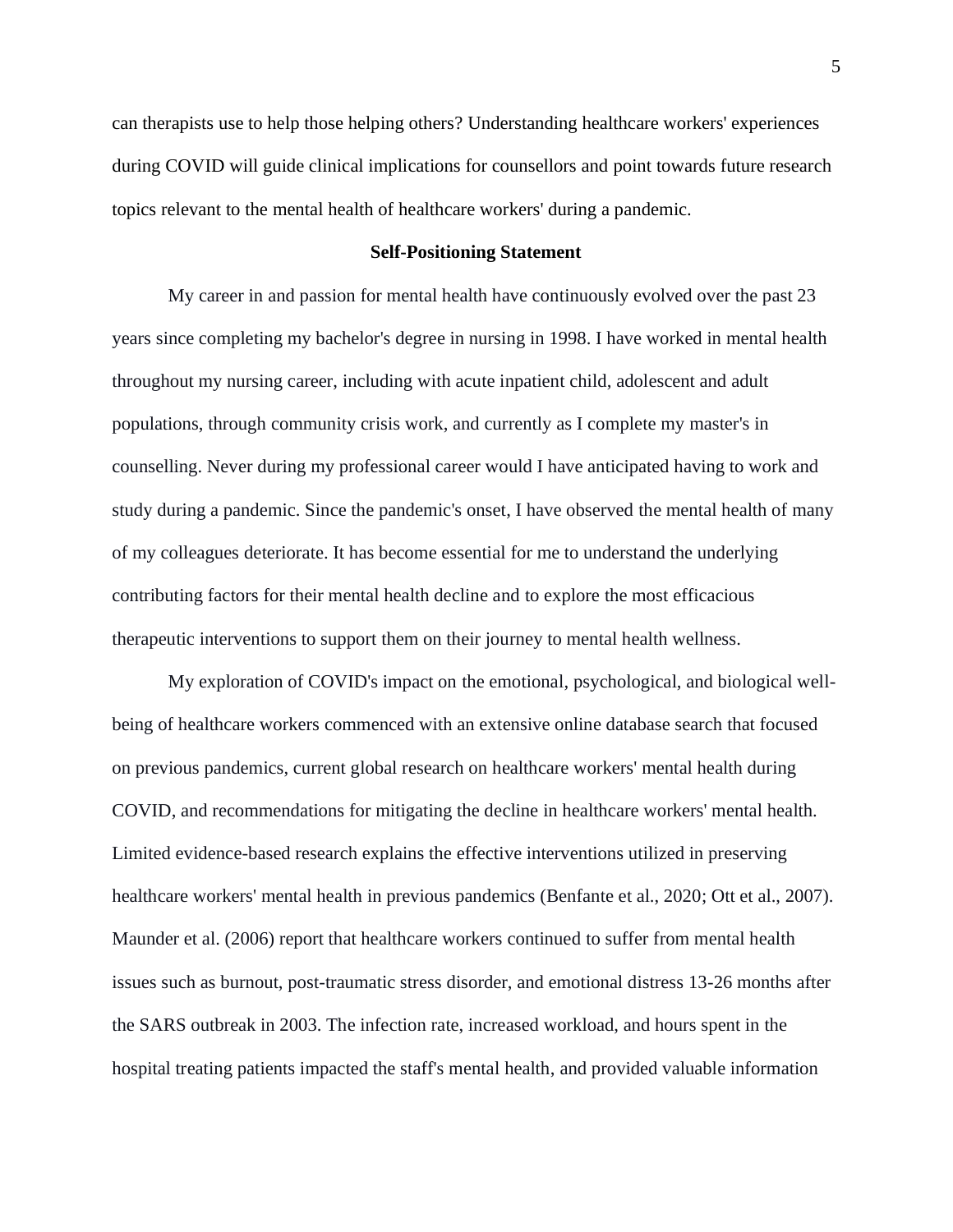for future pandemics (Maunder et al., 2006). Seemingly simple interventions such as increasing the number of available staff to work decreases the rate of burnout and may offer the opportunity for shorter shifts, increased break-times, or having time to decompress at work. Working collaboratively with hospital staff to identify current needs and incorporating historical lessons would be a step in the right direction to pre-emptively reduce the risk of short and long term mental health issues (Lazaro-Perez et al., 2020).

Although I am not providing direct patient care for COVID-positive patients, I have felt the emotional, psychological, and physiological effects of working during COVID. I have experienced intermittent periods of insomnia related to anxiety, and have heightened emotional responses to known work stressors. Therefore, maintaining an objective and unbiased perspective throughout my literature review is essential. In order to circumvent my biases and provide a holistic and comprehensive perspective in the literature review, I incorporate pertinent information that opposes my viewpoint that healthcare workers are experiencing mental health issues during COVID.

## **Literature Review**

## **A Brief Overview of Historical Pandemics**

#### *Spanish Flu*

The most devastating pandemic of the 20th century was the Spanish Flu of 1918, which claimed the lives of 20 to 50 million people worldwide (Trilla et al., 2008). Several factors contributed to the alarming death rate, such as the timing of World War I, the unknown etiology of the virus, and ineffective vaccines to suppress the outbreak. Furthermore, the lack of medical supplies, technologically advanced hospital equipment, and effective antibiotics could not support the needs of patients who experienced secondary complications from the virus (Jester et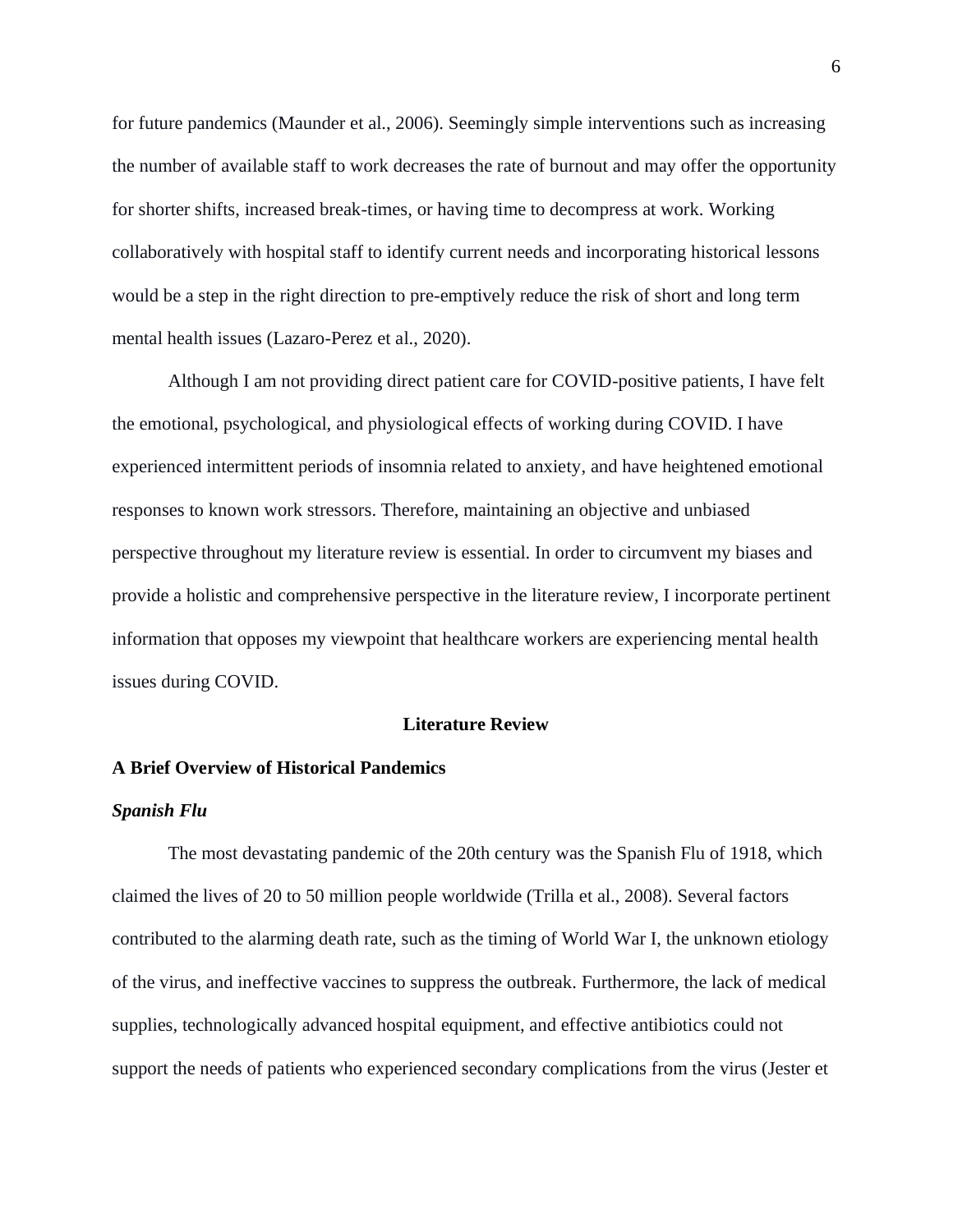al., 2019; Jordan, 2019).

The Spanish Flu developed from the Influenza A virus and closely resembled the human and classical swine flu (H1N1 subtype). Virologists continue their research on this strain to understand further the molecular determinants impacting the virulence, transmissibility, and virus sequencing to procure information for future pandemic responses (Belser & Tumpey, 2018; Taubenberger, 2006). During the Spanish Flu, the available vaccines targeted the rod-like shape of the "influenza bacilli" and were ineffective in suppressing the H1N1 subtype (Jester et al., 2019). The Spanish Flu occurred in three waves beginning in spring 1918, autumn of 1918, and winter 1918-1919; the second wave recorded the most fatalities (Jester et al., 2019; Salgo, 2020; Short et al., 2018). Records from the first wave indicate that the average fatality rate was higher than the regular flu fatality rates, but many of those infected still recovered quickly. Surprisingly, physicians noted that the highest mortality rate occurred in individuals between the ages of 20-39 instead of in the normally more vulnerable younger and older populations (Barro et al., 2020; Jester et al., 2019).

During the second wave of the Spanish Flu the transmission rate was uncontrollable, and patients overwhelmed the military and civilian healthcare systems (Jester et al., 2019). In Massachusetts, Camp Devens reported over 10,000 hospital admissions in September, with a record-breaking 1,000 daily admission September 16-18. The mortality rate remained the highest in 15-34-year-olds in individuals who suffered from influenza pneumonia and a secondary bacterial pneumonia infection. The third wave in the winter of 1918-1919 did not see a substantial decrease in mortality rates; the virus was likely incubating for four months before the onset of symptoms. One explanation of the high patient mortality rate between 15-to 34-yearolds was that their immune system had no immunological memory or defence mechanisms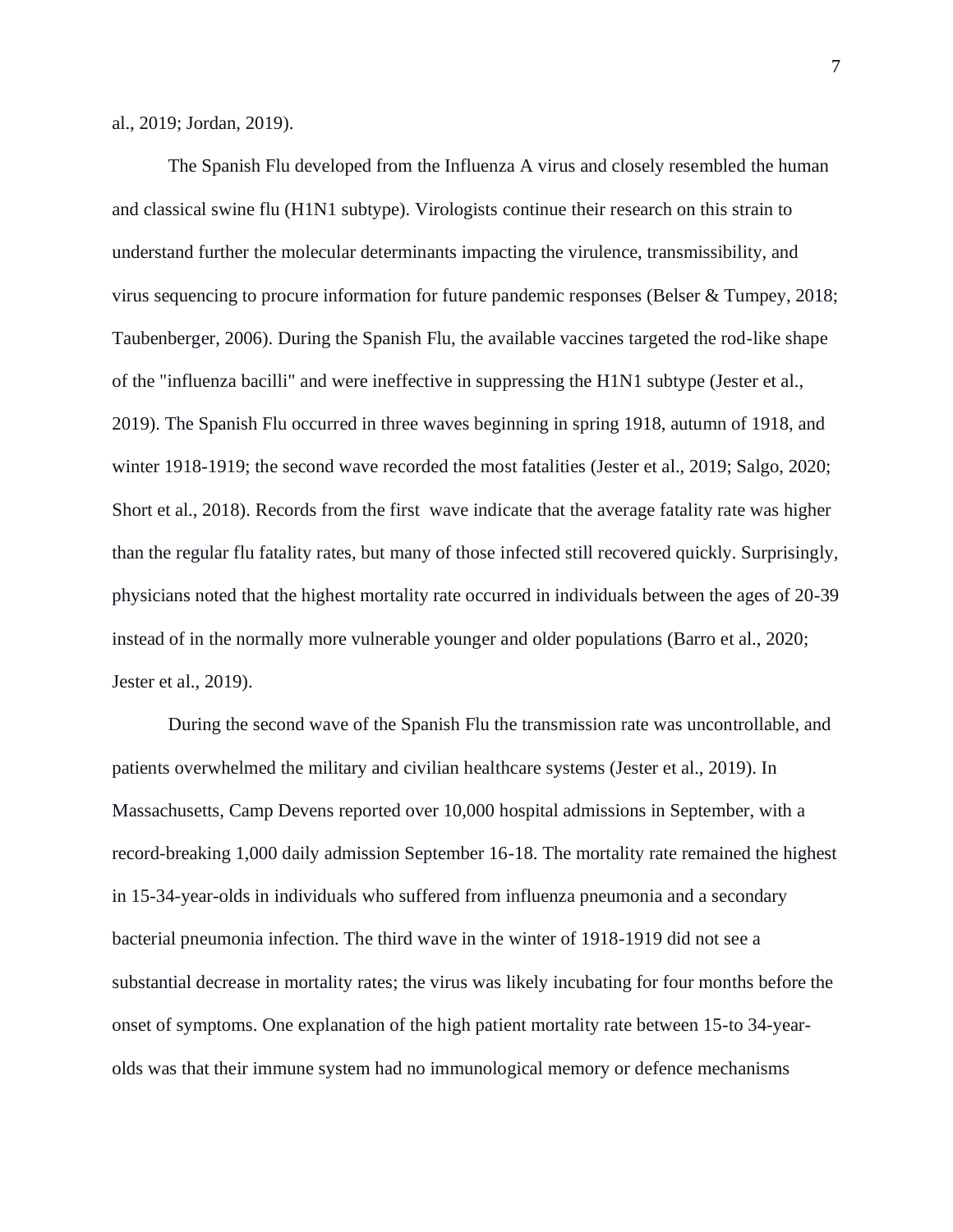against the Influenza A subtype (Jester et al., 2019).

The United States and Canada reported that mild symptoms of the Spanish Flu included upper respiratory tract symptoms such as nasopharyngitis, epistaxis (nosebleeds), sore throat, and cough. The systemic manifestations included fever, myalgia (muscle aches and pain, including in organs), and lack of vitality (Jester et al., 2019). Furthermore, severe symptoms presented as respiratory distress with air hunger, severe cyanosis, decreased levels of consciousness, and pulmonary edema (fluid in the lungs). Other patients suffered from acute respiratory distress syndrome (ARDS) and cytokine dysregulation, which resulted in rapid death (Jester et al., 2019; Tumpey, 2005). Conversely, in Madrid, Spain, records indicate that the onset of symptoms was sudden, with individuals being febrile for 2-3 days, experiencing gastrointestinal symptoms, and having low mortality rates (Trilla et al., 2008).

**Government and Healthcare Agency Responses.** Throughout the United States and Canada, government and public health agencies responded similarly to the Spanish Flu's impact with occasional conflicts. The primary conflicts resulted from differing opinions on the best course of action while minimizing economic devastation (Ott et al., 2007; Sattenspiel & Herring, 2003; Trilla et al., 2008). For example, one city may have implemented a lockdown, while an adjoining city would disregard this government recommendation (Trilla et al., 2008). Stress and strain on all individuals was evident, and government officials struggled to determine the best course of action to eliminate the spread of the Spanish Flu (Ott et al., 2007; Trilla et al., 2008). As the number of dead increased, Spain, Britain, Canada and the United States implemented policies and protocols to disinfect high transmission surfaces. For example, postal services and public transportation vehicles implemented strict disinfection protocols, individuals were strongly encouraged to increase personal sanitization/hygiene, to discontinue public gatherings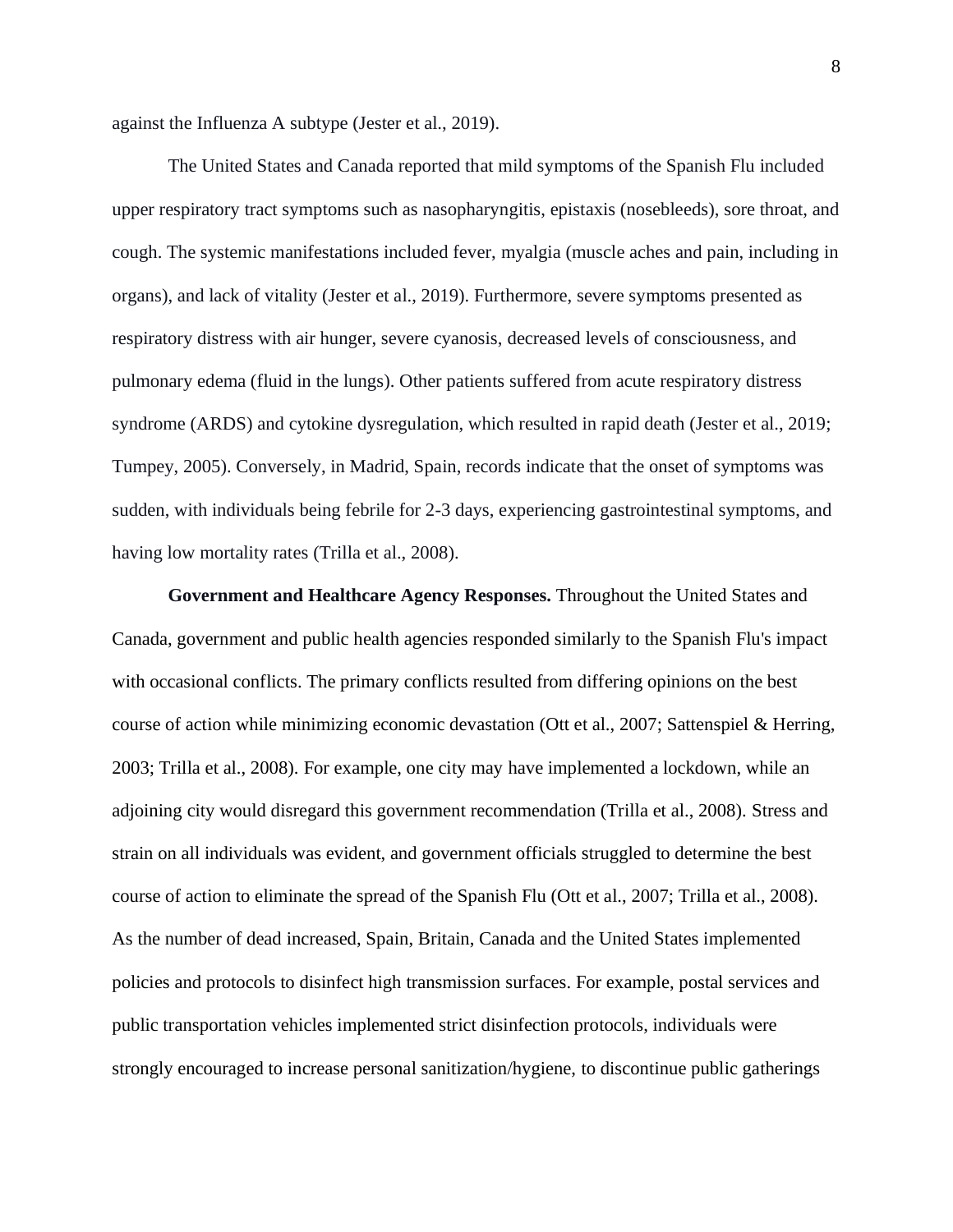and public venues were shut down.

Healthcare workers diligently worked to save their patients' lives throughout the Spanish Flu, but were significantly impacted by misinformation and conflicting strategies to contain the virus (Ott et al., 2007). Eventually, strategies such as wearing a face mask, social distancing, increased hand hygiene, disinfecting practices, and quarantine were enforced to save patients and healthcare workers (Gordon et al., 2020; Trilla et al., 2008). Healthcare workers struggled to maintain adequate care of patients due to their increased workload, lack of medical equipment (ventilators) and medications, and ineffective vaccines for the Spanish Flu (H1N1 subtype), making them prone to becoming infected. Furthermore, patients needed to isolate until a doctor declared them healthy (Gordon et al., 2020).

To circumvent fear of the virus, the United States used cultural images of nurses and doctors during the early 20th century as propaganda to help bolster public morale (Gordon et al., 2020). Nurses' and doctors' were overwhelmed in the depths of managing a pandemic by being exposed to the illness, seeing patients die, and managing their own lives seems. Not only was there an expectation that they attend work, but they had the added pressure of being 'icons of society.' The expectation that healthcare professionals always presented as composed significantly impacted their mental health (Gordon et al., 2020).

The Guardian newspaper shared Doctor Basil Hood's observations of the nursing staff at London's St. Marylebone Infirmary during the 1918 pandemic (Honigsbaum, 2020). His words speak of the inner turmoil that healthcare staff were facing: "The staff fought like Trojans to feed the patients, scramble as best they could through the most elementary nursing and keep the delirious in bed" (para. 5). From an emotional perspective, Hood wrote: "Sad to relate some of these gallant girls lost their lives in the never-to-be-forgotten scourge and as I write I can see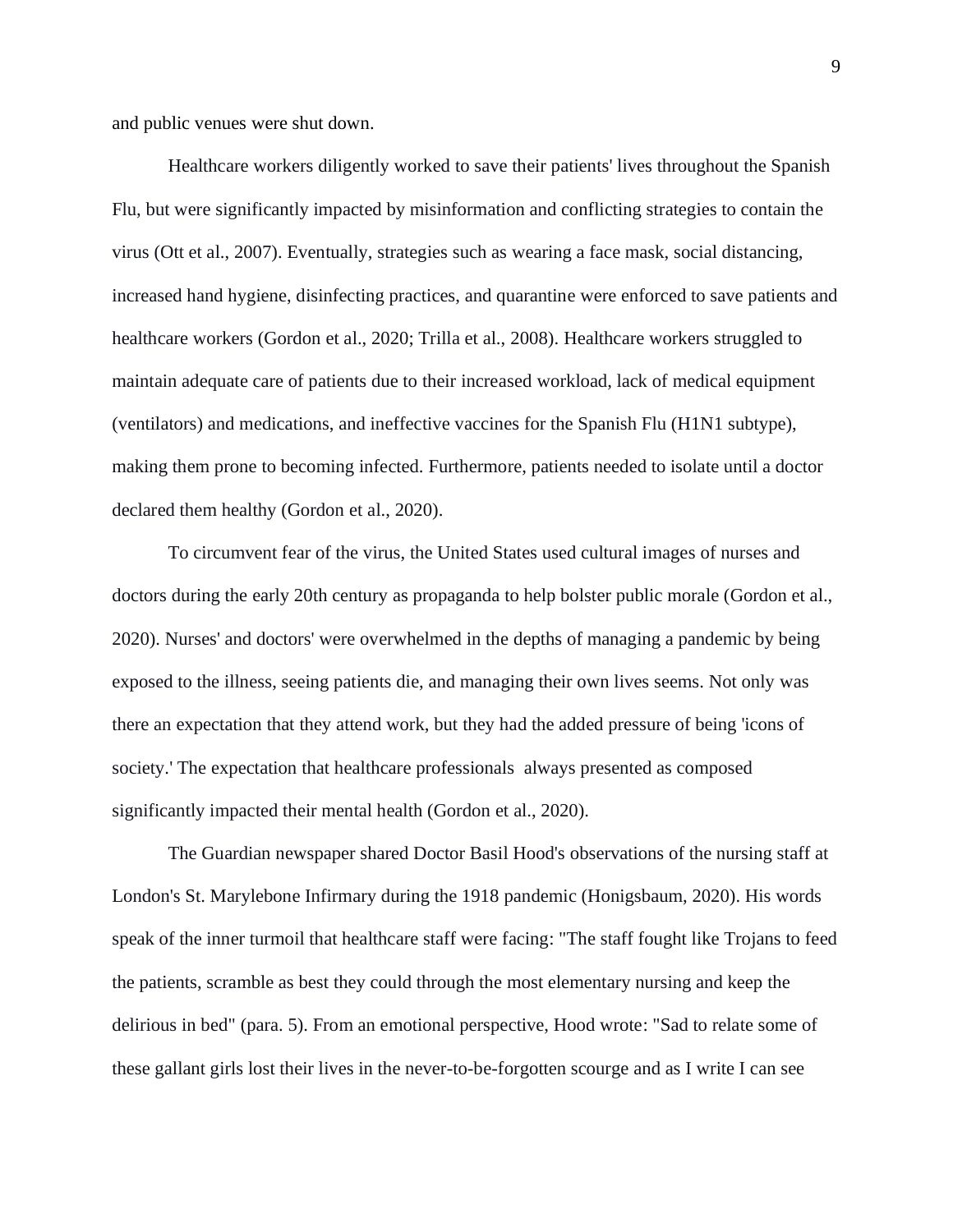some of them now literally fighting to save their friends then going down and dying themselves" (para. 7).

## *Severe Acute Respiratory Syndrome (SARS)*

The Severe Acute Respiratory Syndrome (SARS-CoV/SARS) pandemic began in February 2003 and ended in July 2003 (Centers for Disease Control, 2005). The SARS virus originated in Guangdong, China in November 2002, and had a global infection rate of 8,422 individuals, including 916 deaths (Caldaria et al., 2020). Canada had 43 deaths related to SARS: six in Alberta and 24 in Toronto, Ontario (Infection Prevention and Control Canada, n.d.; Low, 2004).

SARS shares similar symptomology as the flu, contributing to the initial diagnostic confusion within Canadian healthcare settings. SARS symptoms include a fever of 100.4°F, dry cough, sore throat, difficulties breathing, shortness of breath, headache, body aches, loss of appetite, malaise, chills, night sweats, confusion, rash, and diarrhea. Breathing issues appear within 2-10 days after exposure to the virus, with 10-20% of cases requiring ventilation, and most individuals developing pneumonia (Centers for Disease Control and Prevention, 2005; Johnson, 2017).

**Government and Healthcare Agency Responses.** Low (2004) explains that SARS had two phases resulting in patient deaths in Toronto, Ontario. During the first phase in March 2003, deaths were primarily due to the lack of knowledge regarding SARS' contagiousness and healthcare workers' lack of compliance of the contact and droplet policies. Approximately 43% of hospital healthcare workers became infected with SARS in Toronto hospitals (Styra et al., 2008). As more information was obtained and shared amongst countries, necessary precautions such as utilizing personal protective equipment were implemented. In May 2003, the second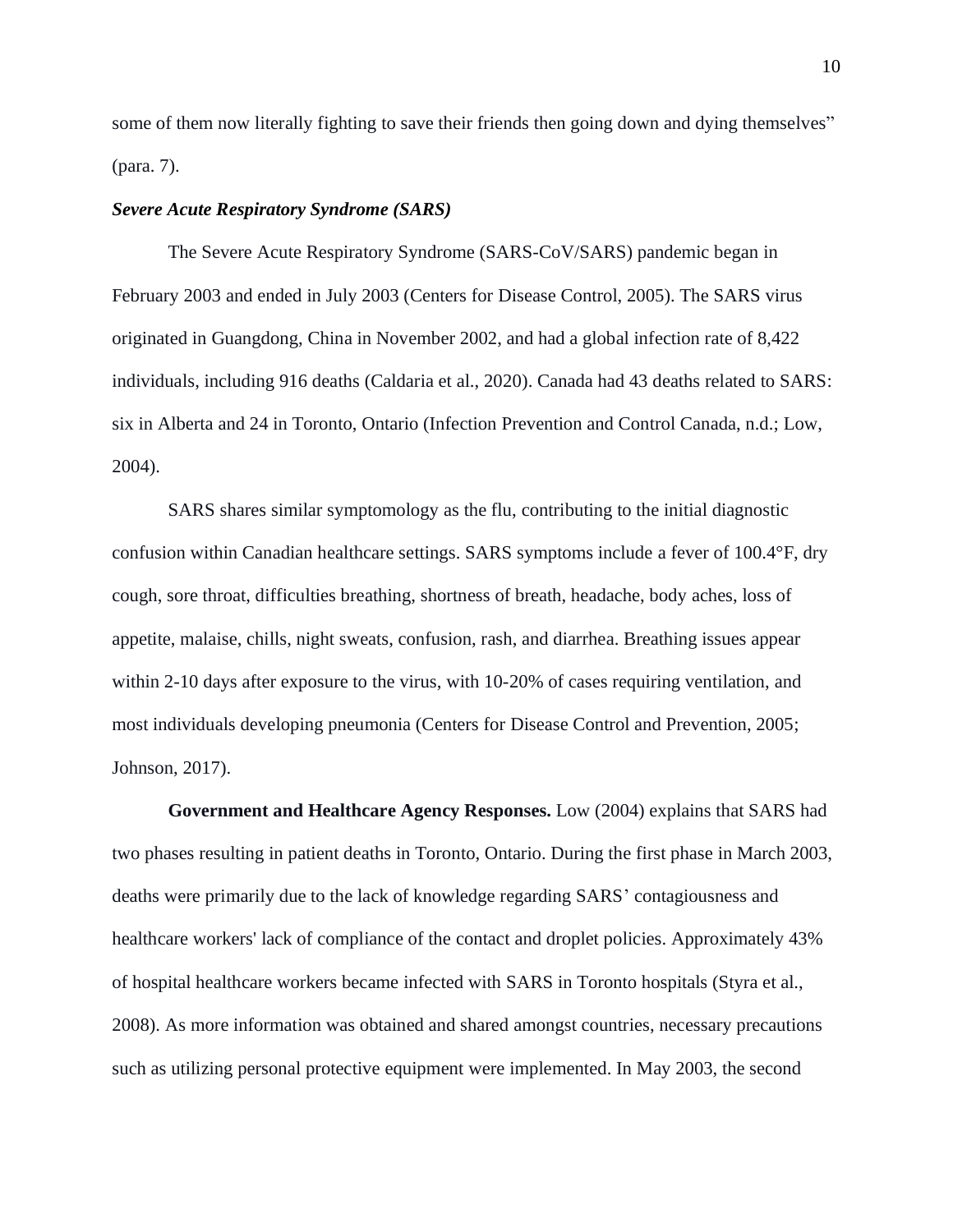phase of the SARS pandemic in Toronto, Ontario hospitals resulted from provincial directives that stipulated the non-requirement of healthcare professionals to continue to use personal protective equipment with non-SARS infected patients (Low, 2004; Singer et al., 2003).

Intrahospital transmission of SARS occurred between healthcare workers and patients, resulting in a dramatic increase of SARS-positive patients (Maunder et al., 2006). For example, a patient was admitted through the emergency room department for an unrelated medical condition and then transferred to an inpatient unit, was at risk to contract SARS due to the lack of staff using PPE. Furthermore, directives regarding social distancing were no longer encouraged or demanded by hospital policies; therefore, staff members began to enjoy eating meals and socializing together. Interestingly and notably, the progressive contraction and transmission of the SARS virus within the hospital likely resulted from *Clostridium difficile*, a bacterium found in feces and spread due to inadequate handwashing by healthcare workers in contact with patients. Implementing stricter guidelines around hand hygiene, quarantine, social distancing, and personal protective equipment resulted in the elimination of SARS, especially by those described as 'super spreaders' (Low, 2004; McDonald et al., 2004).

## *COVID-19*

The SARS-CoV-2 virus is the current strain of the COVID disease afflicting the globe, with a reported 220 countries and territories with confirmed cases as of August 2021 (Worldometer, 2021). This strain of SARS-CoV-2 and the emerging variants are virulent and can substantially impact the health of those infected. The symptoms of COVID include fever or chills, shortness of breath or difficulty breathing, fatigue, muscle or body aches, headache, loss of smell or taste, sore throat, congestion or runny nose, nausea or vomiting, and diarrhea (Centers for Disease Control and Prevention, 2020a; Smith, 2020). The majority of individuals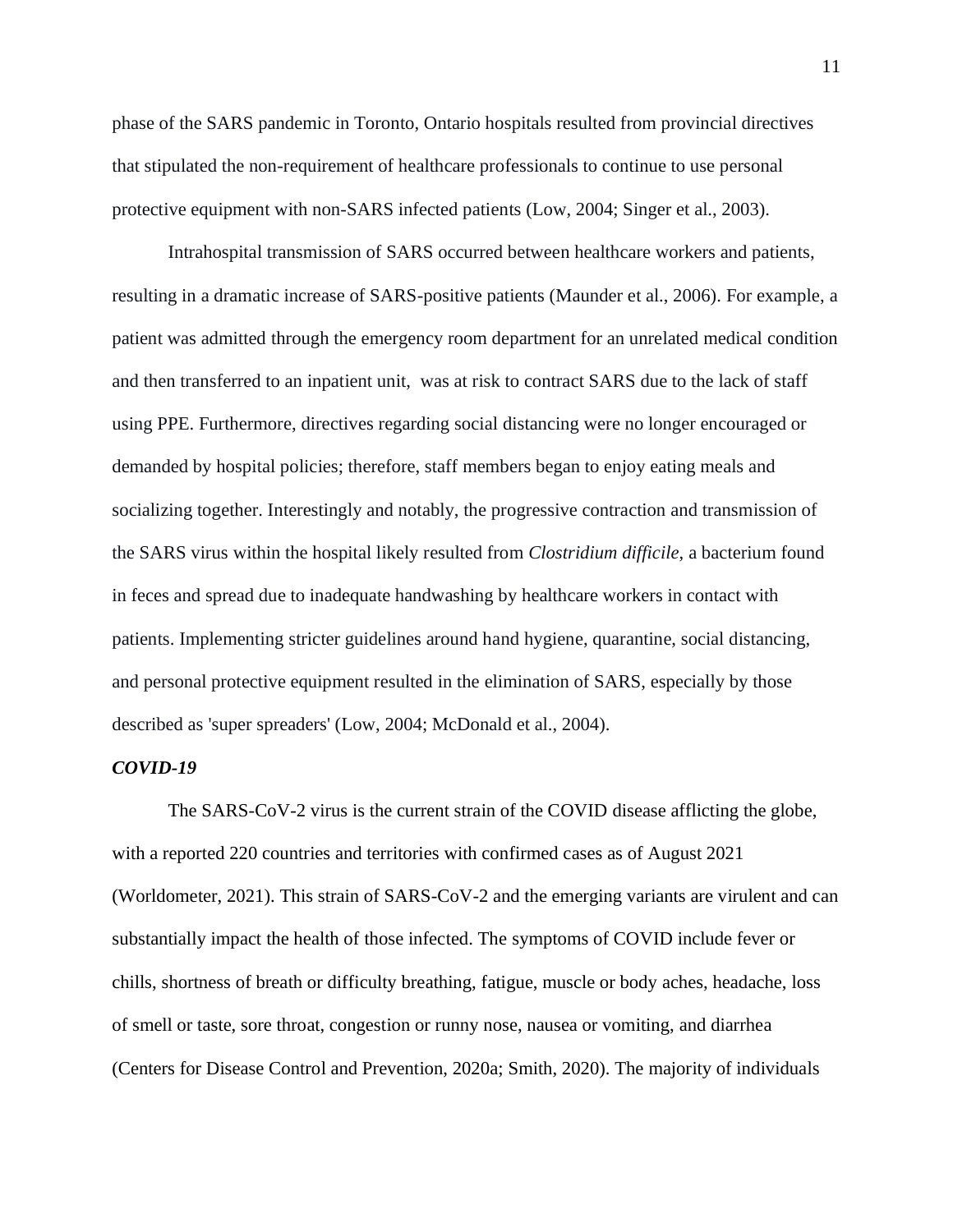experience the onset of symptoms within 11-12 days after exposure. The virus incubation period is 1-14 days, and hospitalized individuals are provided supportive medical interventions depending on their symptomology (Harapan et al., 2020).

The Centers for Disease Control and Prevention (2020) reports that the physical and emotional implications of contracting COVID can last for weeks to months. Some of the most significant long-term effects include difficulties in concentration and thinking, depression, heart muscle inflammation, renal injury, sleep disturbances, and mood changes (Iadecola et al., 2020; Miller & Sleat,  $2021$ ; Shah et al.,  $2021$ ). These long-term COVID symptoms impact an individual's daily functioning and negatively impact the workforce due to employee accommodations. Ongoing research will continue to reveal the long-term health effects of COVID on individuals (Centers for Disease Control and Prevention, 2020; Shah et al., 2021).

**Government and Healthcare Agency Responses.** The Centers for Disease Control and Prevention (2020) and the World Health Organization (2020) encourage every country, territory, and individual to adhere to their guidelines to prevent the spread of COVID. The guidelines incorporate information from previous pandemics and current COVID research. They include lockdowns of businesses and other institutions, quarantine regulations if symptomatic or a close contact of a positive individual, social distancing, wearing face masks in public, and high standards of hand hygiene and sanitization in public places (Harapan et al., 2020; Daly et al., 2021; Gordon et al., 2020). Following and adhering to recommended guidelines results in a reduction in the transmutability and transmission rate of COVID.

Ongoing research by institutions worldwide continuously provides information regarding COVID's genomic sequencing, appropriate vaccine development, and strategies to eradicate the virus (World Health Organization, 2021b; Behrmann & Spiegal, 2020). COVID has been a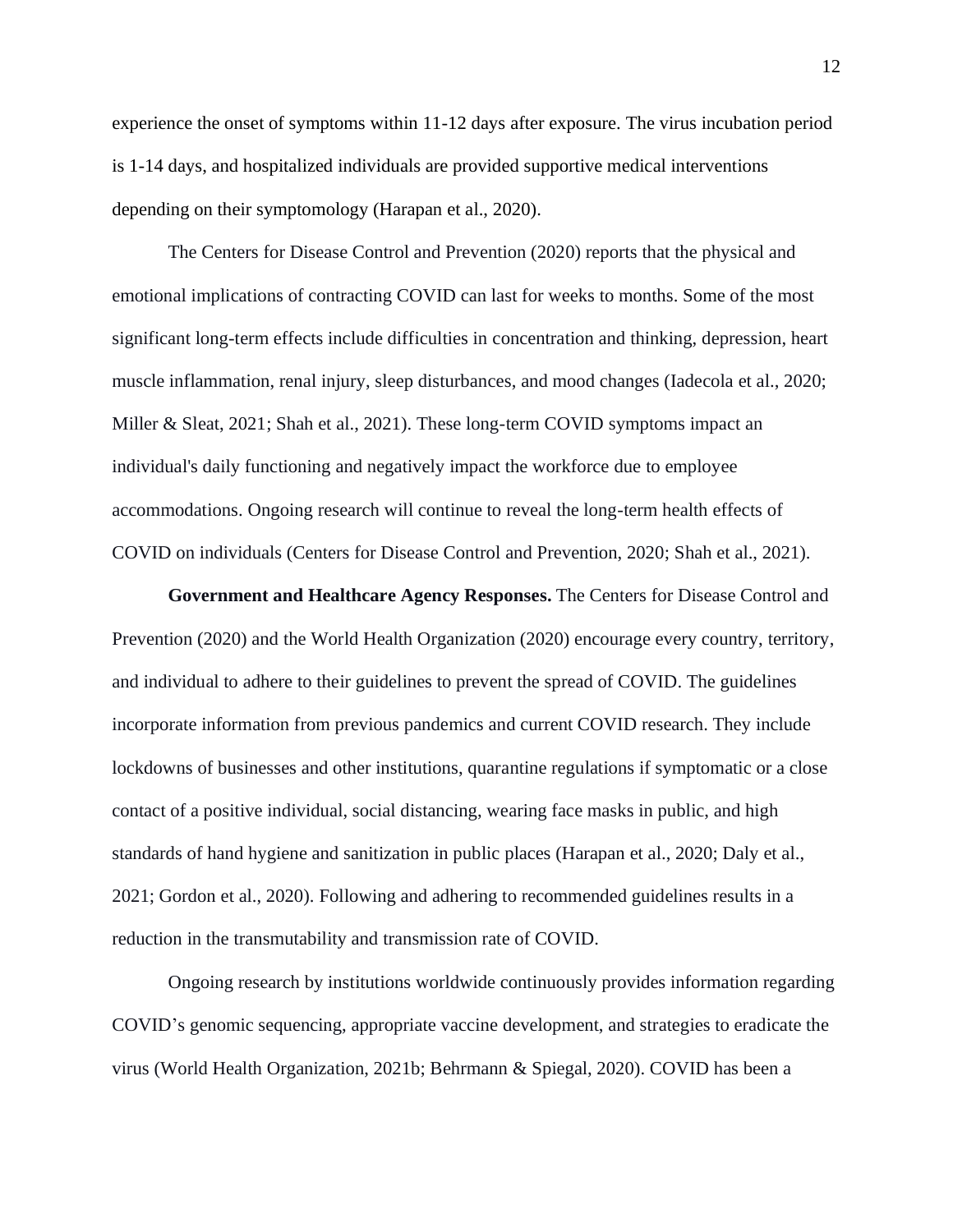global pandemic for over a year as of the writing of this paper, and there have been several variants identified because of COVID's high transmission rate and transmutability (World Health Organization, 2021; Korber et al., 2020). The World Health Organization (2021) explains that mutations are a normal evolution of a virus and that ongoing research will ensure public safety.

Current strategies to stop the spread of COVID follow the recommendations developed from previous pandemics. Boregowda et al. (2020) completed a comprehensive literature review and indicate that the virus's transmission occurs primarily from human to human via respiratory droplets, secretions, sputum, and oral-fecal contamination. Social distancing and hand hygiene are critical to reducing the virus's spread because respiratory droplet emission can occur up to six feet in distance. When a non-infected person unintentionally touches a mucous membrane (mouth, eyes, and or nose), this can allow the virus to enter the body and begin its incubation period. COVID infection numbers and deaths are continuously increasing globally, perpetuating the virus's ability to mutate and adapt to environmental conditions (Boregowda et al., 2020; Korber et al., 2020).

The World Health Organization (2020a) encourage every country, territory, and individual to adhere to their guidelines to prevent the spread of COVID. These recommendations are founded on knowledge learned during previous pandemics and current research. They include lockdowns of businesses and other institutions, quarantine regulations if symptomatic or considered a close contact, social distancing, wearing face masks in public, and high standards of hand hygiene, and sanitization in public places (Harapan et al., 2020; Daly et al., 2021; Gordon et al., 2020). By adhering to the recommended guidelines, a reduction in the transmutability and transmission rate of COVID will occur.

## **Lessons Learned and Mental Health Implications**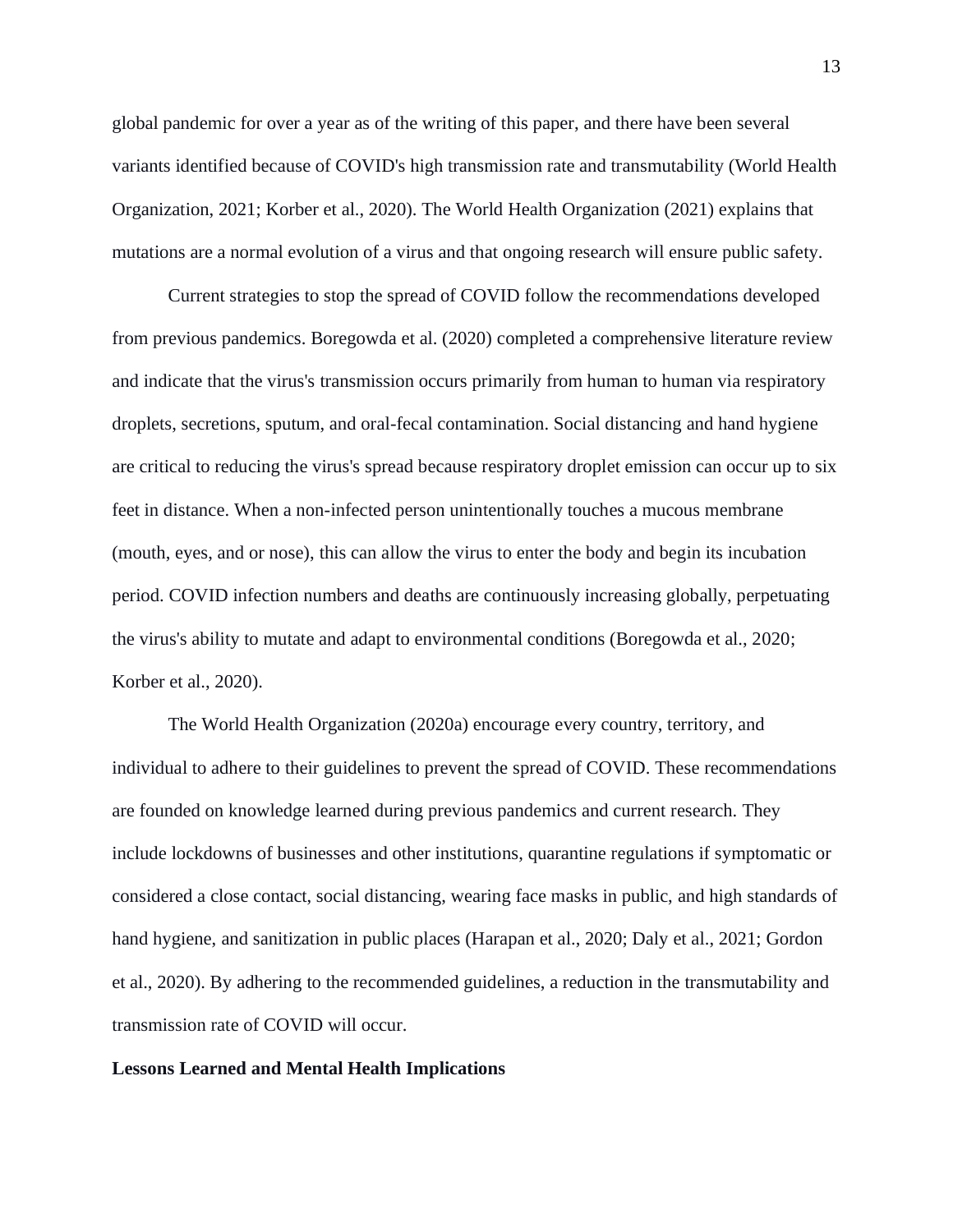The research on the Spanish Flu, SARS, and COVID pandemics all demonstrates substantial impacts on the public's physical and emotional well-being and, by extension, the wellness of our healthcare staff and system. Managing and mitigating a virus's transmission within a community is overwhelming for all involved, including politicians, those working in healthcare agencies, citizens, and healthcare workers. The research gathered on the Spanish Flu and SARS pandemics indicates that social distancing, wearing masks, increased hand hygiene, disinfecting, and isolating, and quarantine policies have proven effective in eradicating these particular viruses (Gordon et al., 2020; Low, 2004; Ott et al., 2007; Sattenspiel & Herring, 2003; Singer et al., 2003; Trilla et al., 2008).

As advancements in science and technology occur, so does the development of effective medication, vaccines, and medical equipment. COVID is having long term and tragic effects on more vulnerable populations who become infected, in spite of the development of medication and medical equipment. Not only are there the physical implications of COVID on healthcare workers, but there are serious mental health ramifications on healthcare workers that must be addressed promptly. Walton et al. (2020) state that COVID will leave its psychological footprint more than its medical one.

#### *Previous Pandemic Mental Health Implications*

**Spanish Flu.** The mental health implications for healthcare workers following the Spanish Flu are not well-documented. Some case studies share nurses' personal stories following the Spanish Flu's heightened state of emotion and workload. Gordon et al. (2020) report that in six case studies following the pandemic, nurses experienced headaches, sleep disturbances, depression, and tremors. Two nurses were diagnosed with neurasthenia, psychoneurosis, debility, and exhaustion psychosis. These diagnoses do not exist in the current Diagnostic and Statistical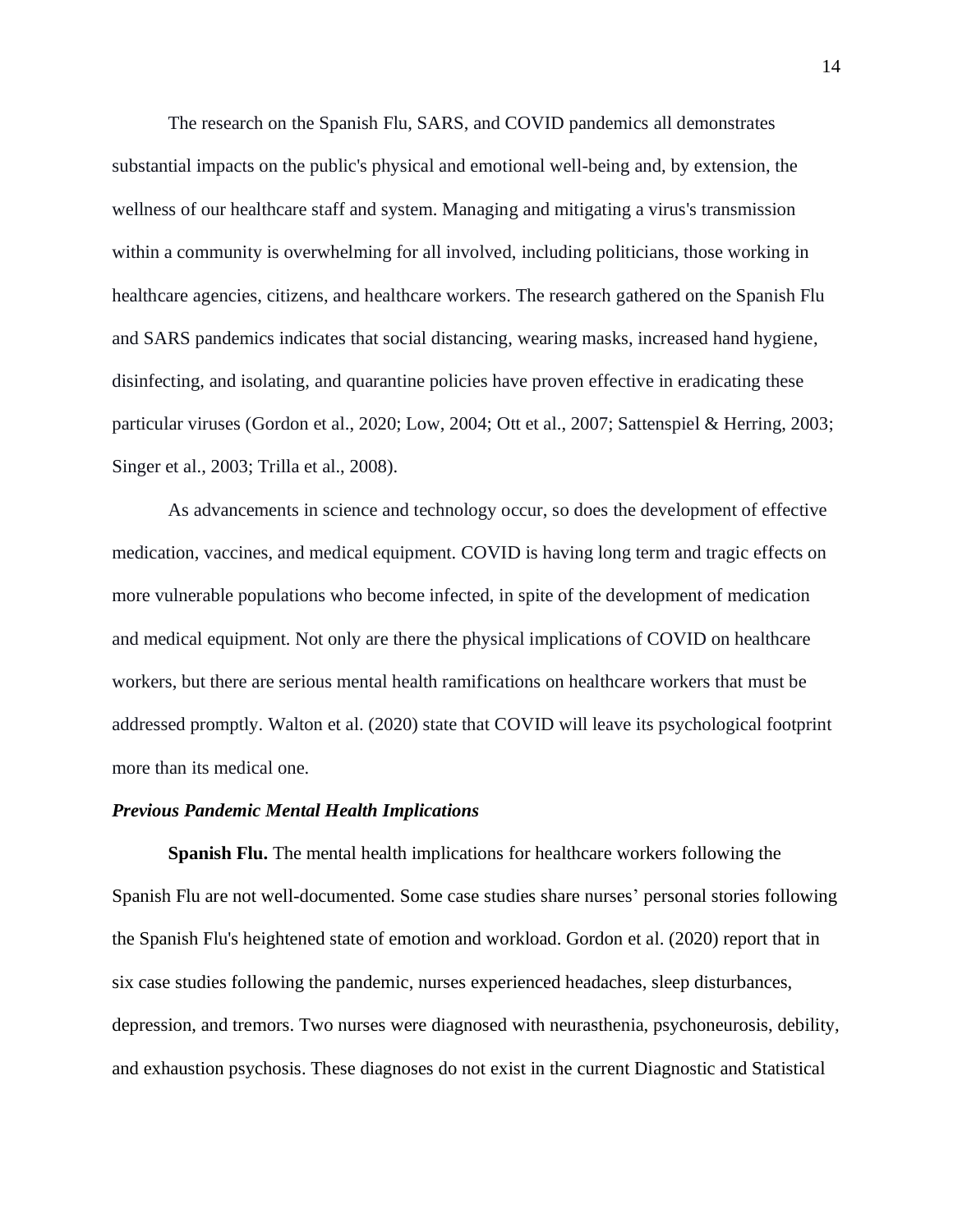Manual of Mental Disorders (2013). In the six years following the Spanish Flu pandemic, for the first time, there was a steady annual rise of 7.2 individuals admitted with mental health issues (Eghigian, 2020). Interestingly, Eghigian (2020) refers to Alfred Crosby's *Epidemic and Peace, 1918,* highlighting that decades passed without the healthcare system addressing the biopsychosocial effects of the Spanish Flu. Crosby, cited by Eghigian (2020), reveals that "To many historians, this collective silence is as much a part of the pandemic's story as the course of the disease itself" (para. 3). This statement speaks to the profound physical, emotional, and mental health ramifications of the Spanish Flu.

**SARS**. The mental health outcomes from the SARS pandemic varied from immediate to long-term symptoms (Lung et al., 2009). The more immediate mental health symptoms included fear and anxiety due to the unknown etiology of the infectious disease and the risk of contracting the disease, and death. The longer-term mental health outcomes include one or all of the following: depression; post-traumatic stress disorder (PTSD); psychosomatic presentations; and significant emotional distress. These mental health outcomes occurred in 18-57% of healthcare workers (Maunder et al., 2006; Lung et al., 2009). These findings suggest that it is imperative to have mental health supports identified and mobilized quickly once a pandemic or traumatic event occurs (Maunder et al., 2006; Wu et al., 2020).

A 2020 systemic review of the mental health impact of SARS on healthcare workers identified several psychiatric diagnoses: depression rates between 13.5-44.7%; anxiety rates between 12.3-35.6%; acute stress reaction rates between 5.2-32.9%; post-traumatic stress disorder rates between 7.4-37.4%; insomnia rates between 33.8-36.1%; and occupational burnout rates between 3.1-43.0% (Sanghera et al., 2020). Healthcare workers who had fewer social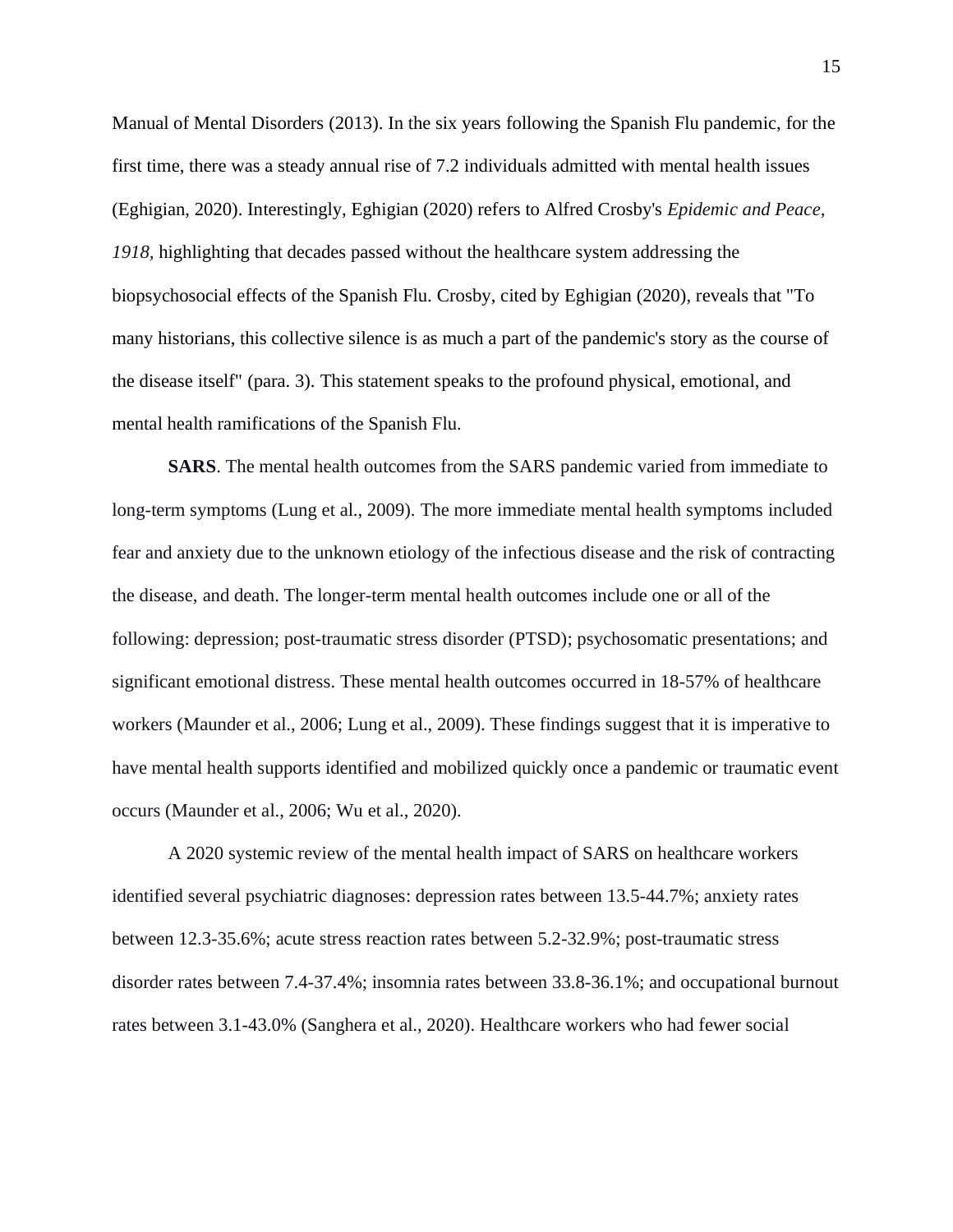supports and years of experience had more severe outcomes (Maunder et al., 2006; Sanghera et al., 2020).

Other factors that affected the mental health of healthcare workers during the SARS pandemic were occupation and culture. Lung et al. (2009) report that more physicians than nurses (35% compared to 25%) experienced adverse mental health outcomes. Another study reported higher mental health issues among nurses (Styra et al., 2008). The difference is likely due to cultural factors and values, as Lung's (2009) study focused on an Asian population and Styra's (2008) focused on the Canadian population-based in Toronto, Canada. Lung et al. (2009) reported that 17.3% of healthcare workers experienced mental health issues when SARS became controlled, and in a one-year follow-up, 15.4% continued to experience mental health issues. One hypothesis is that physicians (primarily male-dominated) experienced more mental health issues during SARS related to cultural norms of externalizing behaviours, such as somatic complaints and legal implications. Conversely, nurses (primarily female) experienced more internalizing symptoms such as anxiety and depression (Lung et al., 2009).

**COVID**. During the COVID pandemic, many healthcare workers have been diagnosed with various mental health disorders. The estimated prevalence rate of anxiety is between 30- 70%, and depressive symptoms is between 20-40%, with other reports of comorbid issues such as insomnia, alcohol/drug misuse, burnout, anger and emotional exhaustion (Lai et al., 2020; Stuijfzand et al., 2020). Other factors affecting the well-being of healthcare workers include a lack of personal protective equipment (PPE), increased workload and expectations from managers, and provincial government plans to reduce healthcare staff (Braquehais et al., 2020; Vanhaecht et al., 2021). Health care workers require acknowledgement and evidence-based psychological interventions to reduce the long-term negative mental health consequences they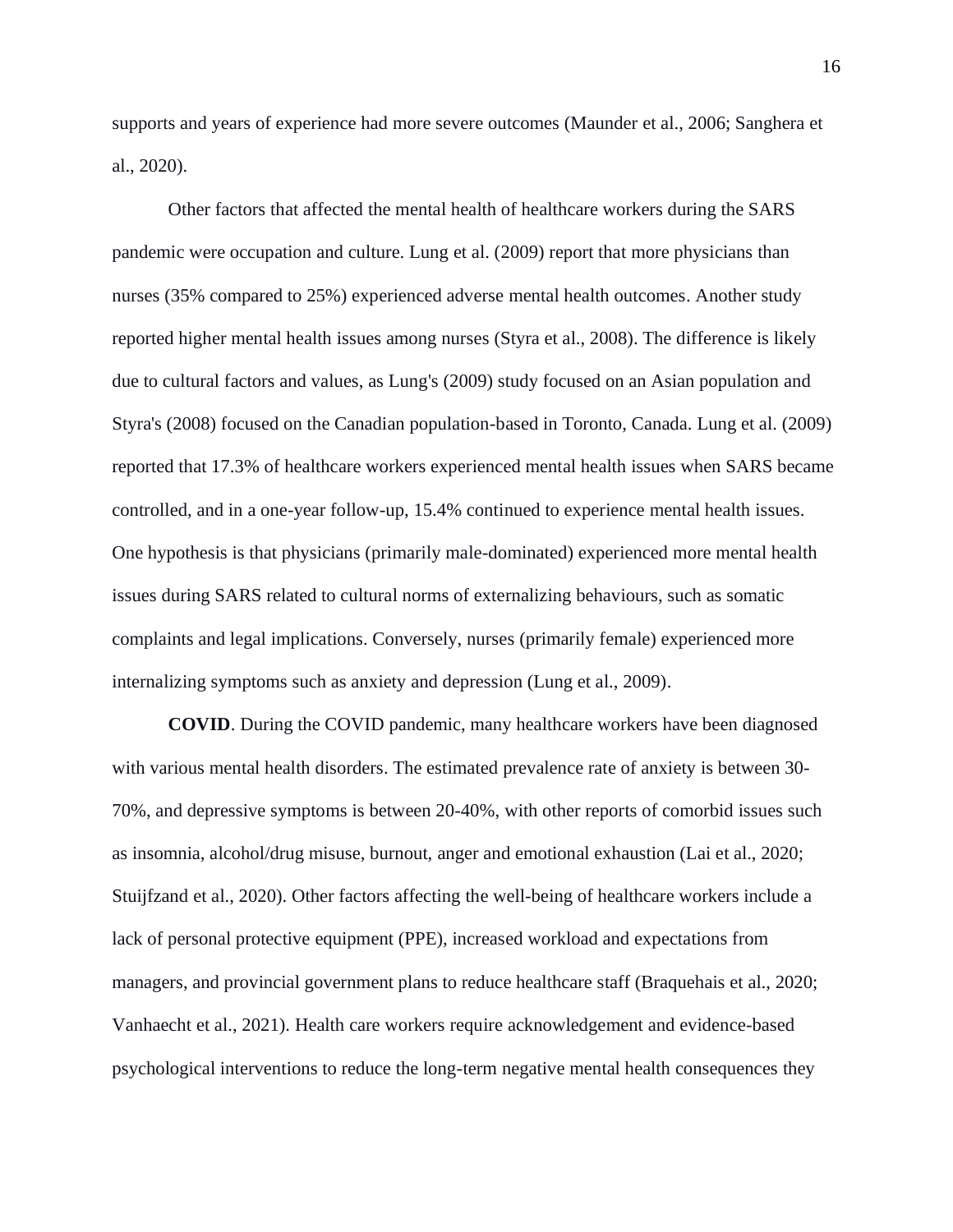face as a result of the cumulation of personal and professional stress over the past several months (Walton et al., 2020).

It is not surprising that healthcare professionals are experiencing increased burnout symptoms related to working during COVID, and there are several factors contributing to this phenomenon (Morgantini et al., 2020). These authors describe burnout as emotional exhaustion, depersonalization, and decreased feeling of personal accomplishment at work that detracts from providing competent patient care and results from high job stress, increased workload, and poor organizational support (Morgantini et al., 2020). Furthermore, the study reveals that healthcare professionals identified their burnout rate as a 3/10 (10 being extreme) before COVID, and in September 2020, the results show that the number had increased to 8/10. Benfante et al. (2020) discovered that 7-34% of healthcare workers experience stress-related trauma from similar circumstances, as previously mentioned. Some contributing factors that fuel the feeling of burnout include: not feeling competent enough to provide safe care due to a lack of training and the availability of PPE; mental health issues such as depression, anxiety, and fear; and coping with general life stressors outside of the work environment (Gordon et al., 2020; Lai et al., 2020; Morgantini et al., 2020).

## *Biopsychosocial Impact of Quarantine and Increased Work Load for Healthcare Workers*

The COVID pandemic has highlighted that society relies on the healthcare system; medical professionals are needed to care for COVID-positive individuals and individuals requiring hospitalization. In the 1990s there was a prediction that Canada would experience a 60,000 + nursing shortage by 2022; it is concerning that further nursing shortages may occur due to the impact of COVID (Canadian Nursing Association, 2019; Careers in Nursing, n.d). Several factors contributed to the predicted nursing shortage, including the hiring freeze in the 1990s,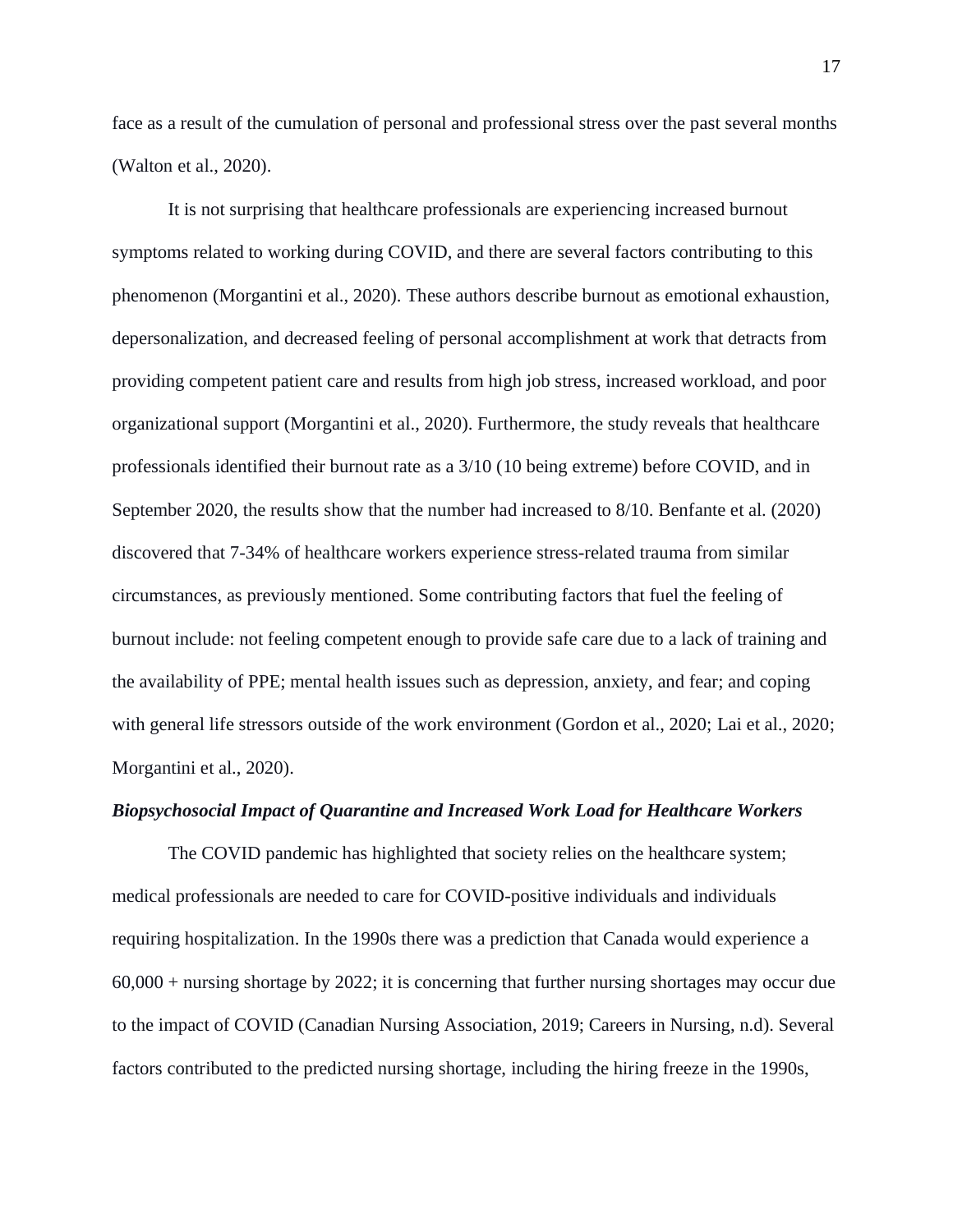ageing and retirement, nurses leaving direct patient care areas, and low interest in the profession. Furthermore, unhealthy work environments increase mental and physical stress, and in conjunction with staff shortages, result in longer working hours and overall work dissatisfaction (Brophy et al., 2021).

The literature explains the historical factors contributing to the Canadian nursing shortage, and the current healthcare climate with the COVID pandemic will likely exacerbate and expediate the nursing shortage crisis. Several healthcare workers are experiencing emotional despondency due to quarantine protocols. In addition, increased workloads during COVID are impacting nursing shortages and increasing work stress for healthcare workers (Brophy et al., 2021; Walton et al., 2020). The Centers for Disease Control and Prevention (2021b) recommends that a healthcare professional quarantine for 14 days after exposure to a COVIDpositive patient and be tested for COVID. These recommended quarantine time frames result in increased workload demands and stress for health care professionals as there is a ripple effect amongst staff. For example, when one staff member tests positive, any staff member considered a close contact needs to self-isolate (Brophy et al., 2021; Walton et al., 2020).

Brophy et al. (2021) report that some hospitals interpret government recommendations differently and implement different guidelines regarding quarantine policies. For example, one nurse describes how her manager asked her to care for an asymptomatic COVID-positive patient without adequate PPE. Subsequently, the nurse became symptomatic, yet the manager stated that she could continue to work as she was not "adequately exposed to be considered a close contact because the patient was asymptomatic" (p. 270). Unfortunately, the nurse developed severe symptoms several days following her exposure and required hospitalization (Brophy et al., 2021).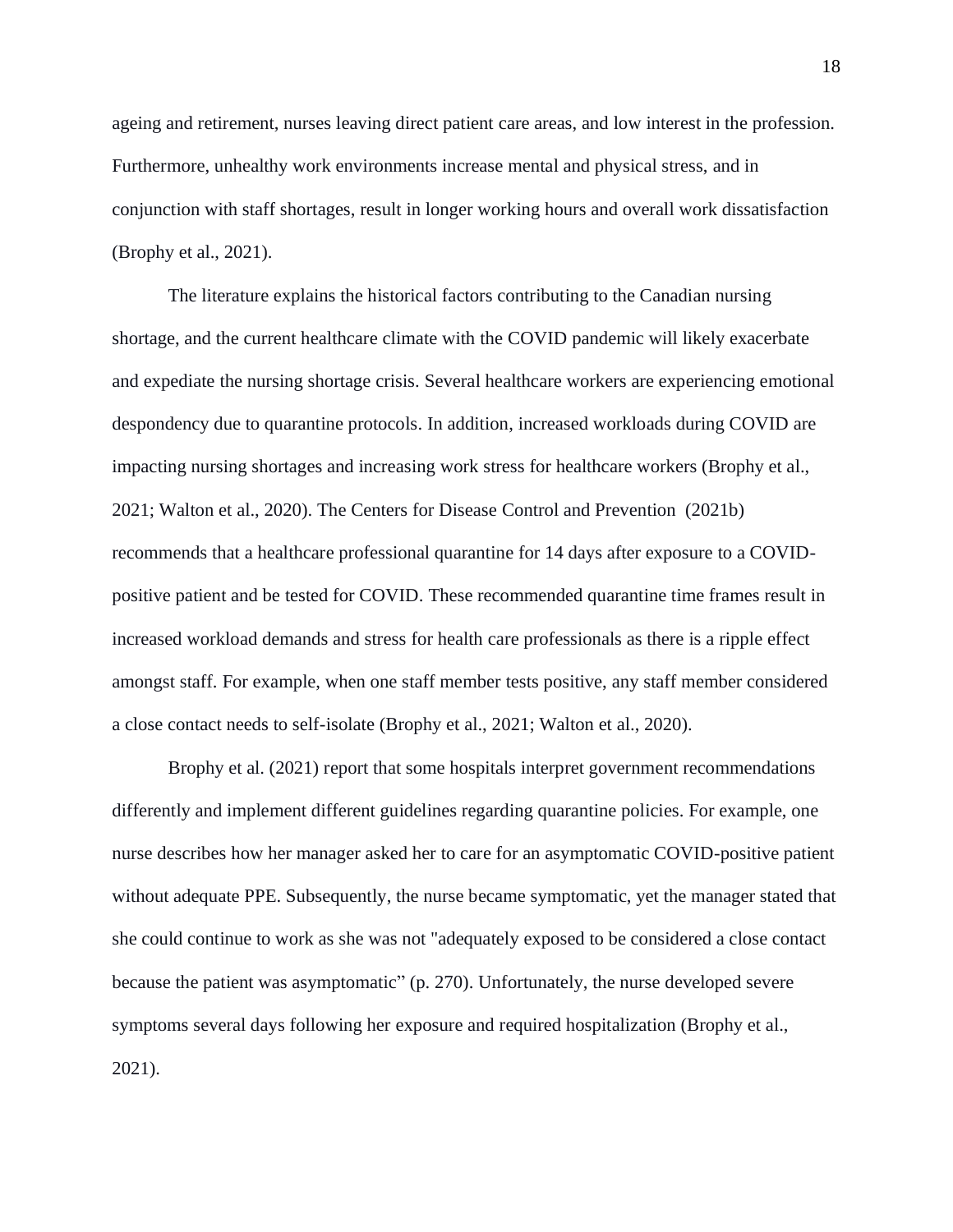When healthcare workers are expected to work increased hours this furthers the mental, emotional, and physical duress they experience (Mehta et al., 2021; Pearce, 2021). Another factor that increases the workload for healthcare workers is visitor restrictions. For example, many visitors help out with small tasks for their loved ones while in hospital, such as getting the patient a glass of water or an extra blanket. While many individuals may view this as a small task, getting a glass of water is time consuming for nurses, and an additional duty to be completed (Borphy et al., 2021). Overall, healthecare workers have to work extra hours, and experience exhaustion, anxiety, and depression because of the complexity of patient cases, requests for assistance from colleagues and mandated overtime because of staff illnesses (Mehta et al., 2021; Pearce, 2021).

Workplace enforced social distancing policies can negatively impact the mental health of health care workers as they are less able to decompress on their work breaks or talk with their colleagues (Mehta et al., 2021; Walton et al., 2020). Previous qualitative research by Moll (2014) reveals how mental health issues affect work productivity and work relationships within the healthcare setting. If a healthcare worker has a new, historical, or developing mental health issue, it puts colleagues in a potentially precarious situation. Such situations can include risks to patient safety and quality of care, colleagues not having the emotional energy to support their coworkers, or the need to report to the manager if there is a significant concern. Listening to the narratives of healthcare workers during COVID highlights the need for healthcare team members to feel a sense of cohesion, to be heard about their needs, and to view their work setting as a place of emotional and physical safety (Borphy et al., 2021; Daphna-Tekoah et al., 2020; Mukhtar, 2020; Wu et al., 2020).

Expeiences of shame and stigmatization are complicated dynamic factors resulting from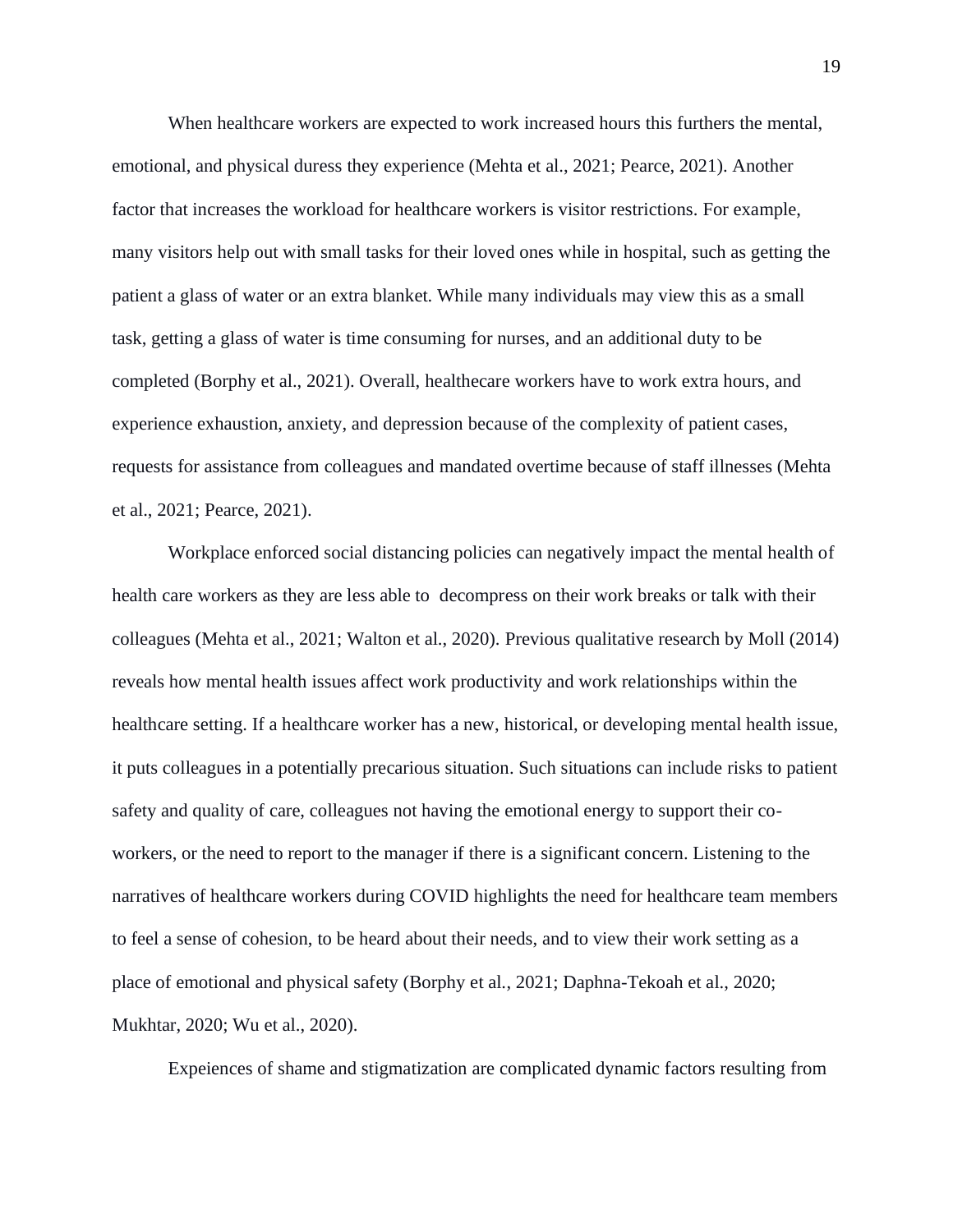mental health issues in healthcare workers (Brophy et al., 2021; Dye et al., 2020). The shame healthcare workers feel results from maladaptive guilt that arises when making difficult decisions while caring for a patient with COVID (Cavalera, 2020). For example, healthcare workers may need to decide which patient receives medical interventions, or to inform family members that their loved one has died. Shame also stems from the potential or actuality of infecting a colleague or another patient, and the subsequent personal and work effects. Fear can increase a patient's reactivity when interacting with healthcare workers, increasing workplace violence. Dye et al. (2020) state that healthcare workers experience physical violence; specifically, they have been hit, coughed on, or spat at by patients. These incidents are more frequent during the pandemic. There are a variety of contributing factors resulting in increased violence towards healthcare workers during COVID, and the subsequent biopsychosocial impact on the healthcare worker is undeniable (Brophy et al., 2021; Cavalera, 2020; Dye et al., 2020).

#### *Impact of Wearing Personal Protective Equipment*

Healthcare workers are governed by standards and requirements to continuously wear PPE throughout their shifts, especially when having direct patient care; the negative impact on patients is noteworthy (Hofmeyer & Taylor, 2020). Healthcare staff and patients dislike the policy of continuous masking and social distancing because these policies have the potential to create barriers to communication and understanding (Marler & Ditton, 2021; Pal et al., 2020). For example, Marler and Ditton (2021) explain that patients with hearing difficulties may rely on lip-reading and hearing information to make informed decisions. If the patient cannot lip-read because of mask-wearing, they may not comprehend all the information, and due to frustration, the overall interaction may not be as therapeutic as it would be without masks. Staff need to take measures beyond standard practise to foster therapeutic relationships and decrease fear for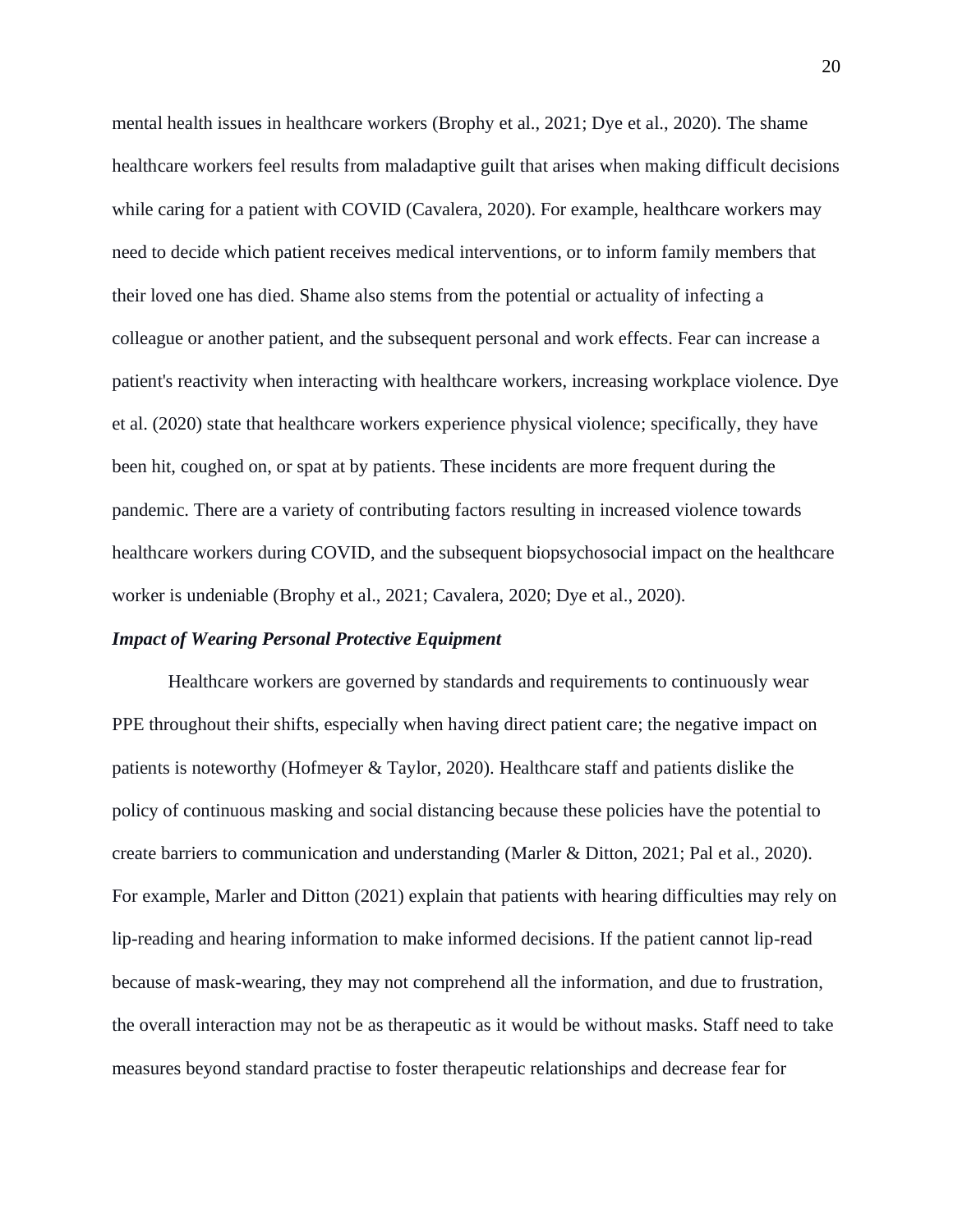patients with distinct facial recognition deficits (prosopagnosia). One such strategy is wearing identification with a clear picture of the staff member's face (Marler & Ditton, 2021).

The impact of COVID on the daily lives of healthcare workers is irrefutable. The pandemic procedures that staff must adhere to, such as donning and doffing of PPE to protect themselves, their families, and other patients, affect the interactions healthcare workers have with their patients (Hofmeyer & Taylor, 2020; Marler & Ditton, 2021; Pal et al., 2020). Nurses must be creative in how they show empathy and become comfortable with showing affection/touch while wearing PPE. Comfort with touch while wearing PPE becomes particularly relevant when a patient is dying (Hofmeyer & Taylor, 2020). Due to the current policies and regulations in some countries, there are a limited number of family members allowed to be by a patient's bedside, and often, nurses are the only ones physically present when a patient dies (Wakam et al., 2020).

## **Mental Health Diagnoses Developing during COVID**

As the awareness and severity of the COVID pandemic became a reality in North America, healthcare workers have become increasingly concerned about their physical safety, as well as infecting others (Otu et al., 2020). The early months of the COVID pandemic saw healthcare workers educating themselves about COVID, adjusting daily work life to new policies and procedures and, sadly, witnessing daily increases in infection and death rates. As healthcare workers navigate the COVID pandemic, each individual experiences the implications of COVID incidents uniquely. For example, a nurse working in the emergency room department will have a different experience than a nurse who works in mental health.

The stress that has arisen during the pandemic is resulting in healthcare workers increasingly experiencing acute, chronic, and/or complex trauma (Allarakha, 2021; Leonard,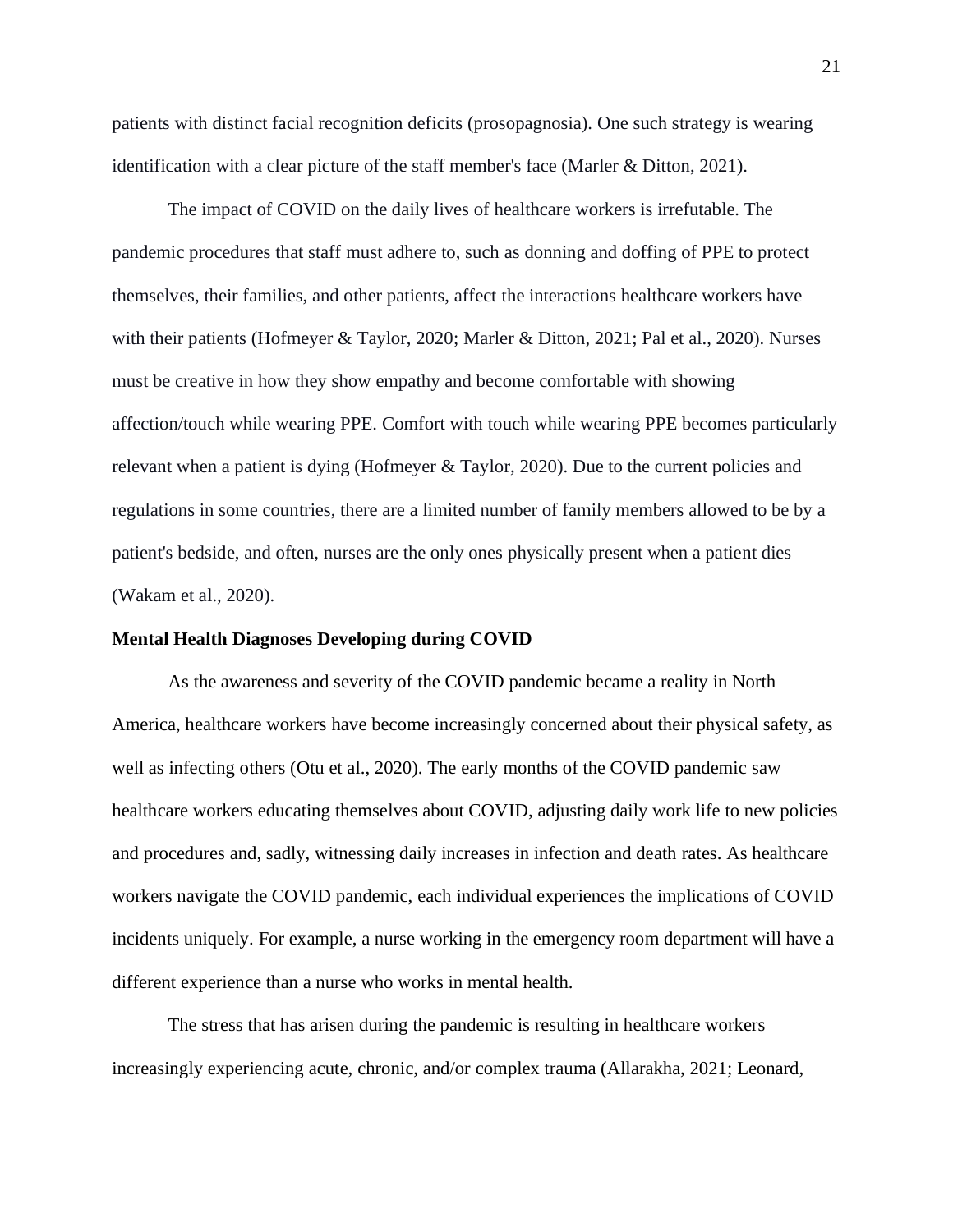2020). Acute trauma symptoms usually result from a single event and can have a long-term impact on the individual; chronic trauma symptoms may appear later and usually result from prolonged exposure to a significant event, as has occurred during the COVID pandemic. Healthcare workers are likely to experience complex trauma because of the varying and multiple traumatic incidents they experience and observe (Allarakha, 2021; Leonard, 2020). Depending upon how healthcare workers processes and internalize their experiences during COVID, the impact on their mental health can be either short-lived or develop into longer-term psychiatric disorders. Therefore, an awareness of how the increasing work strain and the emotional impact of facing and working in healthcare during a pademic can result in healthcare workers exhibiting signs and symptoms of ASD (Benfante et al., 2020).

## *Acute Stress Disorder (ASD)*

The *Diagnostic and Statistical Manual of Mental Disorders* (5th ed.; DSM 5; American Psychiatric Association, 2013) categorizes acute stress disorder under trauma and stress-related disorders. The diagnostic criteria stipulate that an individual must have had exposure to actual or threatened death, serious injury, or sexual violation in one or more of the following ways: experience distress; witness in person events occurring to another; learn of an event that has occurred involving a family member or close friend; or extreme or repeated exposure to an adverse event (American Psychiatric Association, 2013). Furthermore, the presence of nine or more symptoms must be present in any of these categories:

- intrusions (intrusive memories and or dreams, flashbacks, intense psychological or physiological reactions triggered by the trauma)
- negative mood (loss of emotions)
- dissociative symptoms (depersonalization, derealization, memory gaps of the traumatic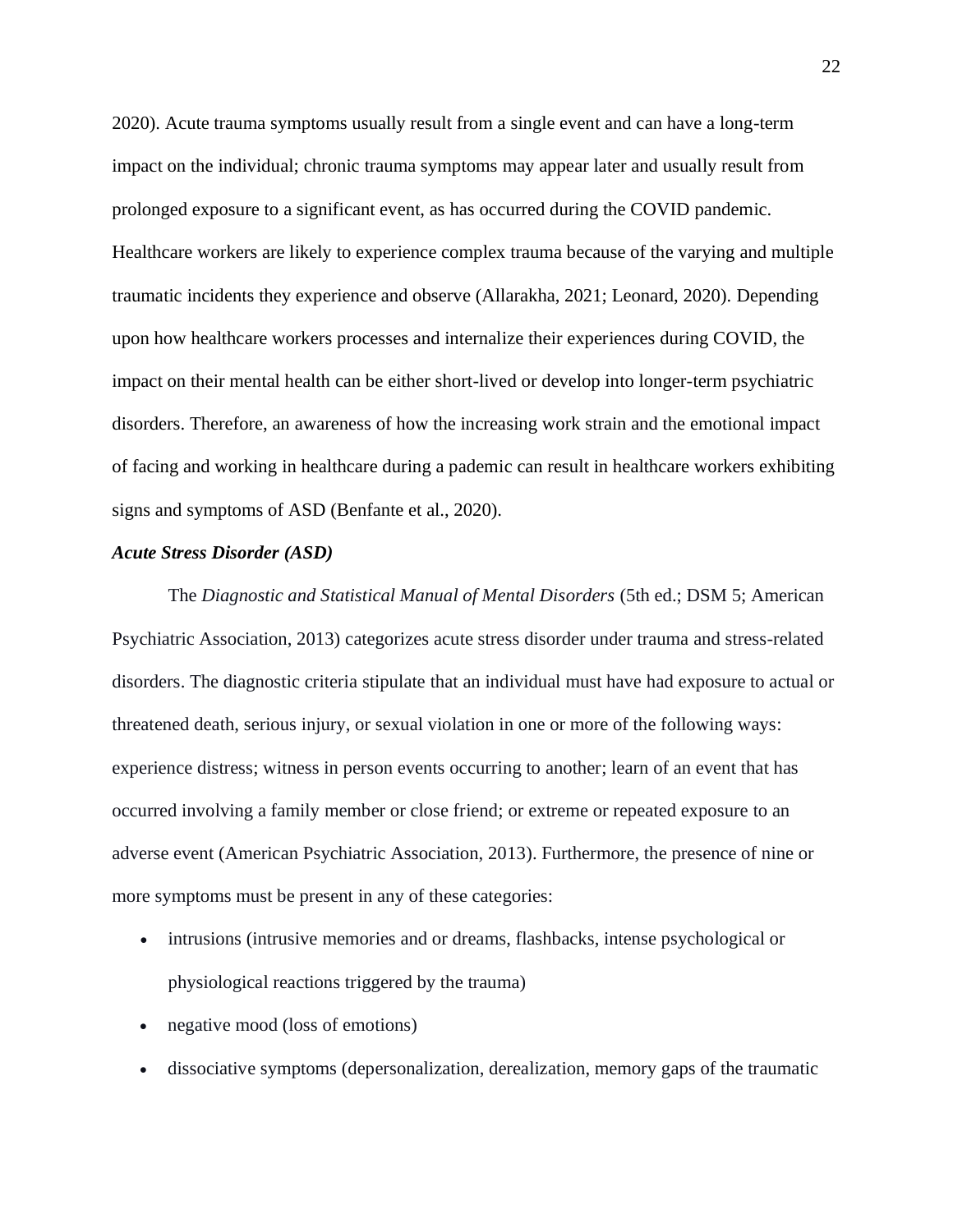event)

- avoidance (avoiding persons, places, and things that are reminders of the trauma)
- arousal (sleep disturbances, irritability, hypervigilance, decreased concentration, hyperarousal) (American Psychiatric Association, 2013).

It is critical to note that the onset of ASD is typically right after the exposure to trauma and the duration of symptoms the individual experiences is for at least three days to one month. The symptoms must cause significant distress or impairment in social, occupational, or other important life areas to meet the diagnostic criteria (American Psychiatric Association, 2013).

 When healthcare workers experience psychological stress, the adrenal medulla and hypothalamus-pituitary-adrenal (HPA) axis, both aspects of the sympathetic nervous system, become activated (Kang et al., 2020). The sympathetic nervous sytem regulates physiological responses to stress and promotes and restores homeostasis by regulating cortisol levels, a process known as allostasis (Seo et al., 2018; Ullman et al., 2019). The amount and duration of stress negatively influences the body's compensatory stress mechanisms, and its cumulative effects are known as the allostatic load. As the allostatic load increases because of an individual's inability to mobilize resources to cope with their stress, the long-term consequences are an allostatic overload (Ullman et al., 2019). The activation of these two physiological response systems in conjunction with allostatic overload can affect an individual's mental and physical health, resulting in the initiation of a disease process or psychiatric disorder (Kang et al., 2020).

Maintaining a healthy balance can be difficult as healthcare workers continuously try to adjust to their evolving work environments and home lives. Allostatic overload affects healthcare workers' ability to adjust accordingly to their situation resulting in a potential acute stress disorder (Shahrour & Dardas, 2020; Ullman et al., 2019). Some researchers have conflicting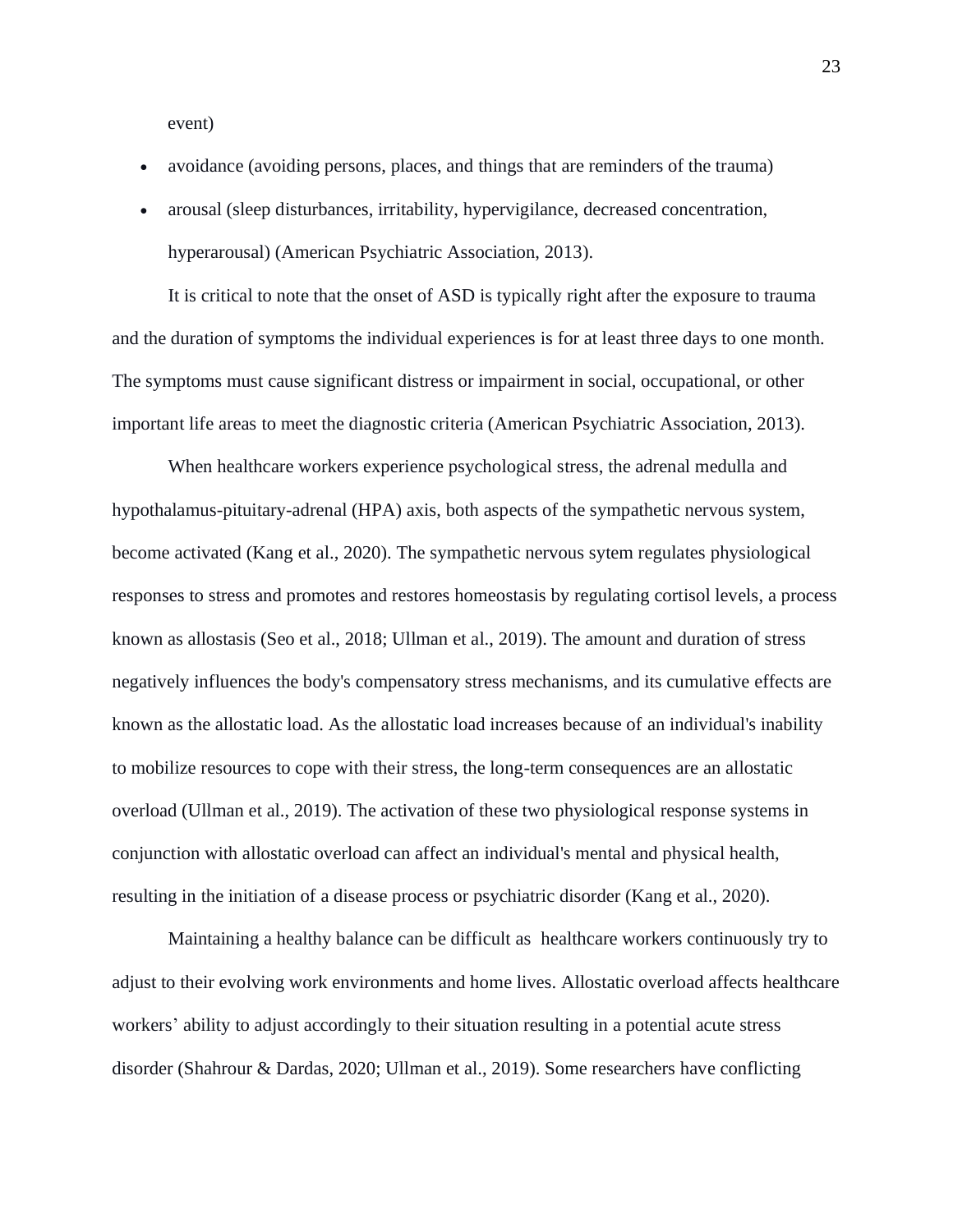opinions on whether individuals diagnosed with ASD have a higher propensity to develop posttraumatic stress disorder (PTSD). Madanes et al. (2020) indicate that ASD does not accurately predict the likelihood that a healthcare worker will develop PTSD, while Shahrour and Dardas (2020) explain that healthcare workers who have ASD during COVID are 91% more likely to develop PTSD later on. Fanai and Khan (2021) agree that there is an increased likelihood that individuals with ASD will develop PTSD and that these individuals have a 2-5 times greater risk of attempting suicide or completing suicide. Furthermore, if a healthcare worker develops ASD and then PTSD, there is an increased risk of developing a substance use disorder (Dutheil et al., 2019; Fanai & Khan, 2021). Early diagnosis and interventions can mitigate the development of other clinically significant psychiatric disorders (Restauri & Sheridan, 2020).

## *Burnout*

There are several reasons for excluding the diagnosis of burnout in the DSM-5; this exclusion does not discount the prevalence of burnout amongst healthcare workers pre-COVID and during COVID. The term burnout was first coined and defined by Freudenberger in 1974 as the extinction of motivation with feelings of hopelessness, fatigue, instantaneous irritation and a totally negative attitude towards work (Woo et al., 2020). In the 1980s, Maslach and Leiter (2016) defined burnout as a psychological state resulting from an individual's prolonged exposure to emotional or psychological stress at their job:

Burnout is the index of the dislocation between what people are and what they have to do. It represents an erosion in values, dignity, spirit, and will- an erosion of the human soul. It's a malady that spreads gradually and continuously over time, putting people into a downward spiral from which it's hard to recover. (Adriaenssens et al., 2015, p. 650)

Individuals often use compassion fatigue and burnout interchangeably, but there are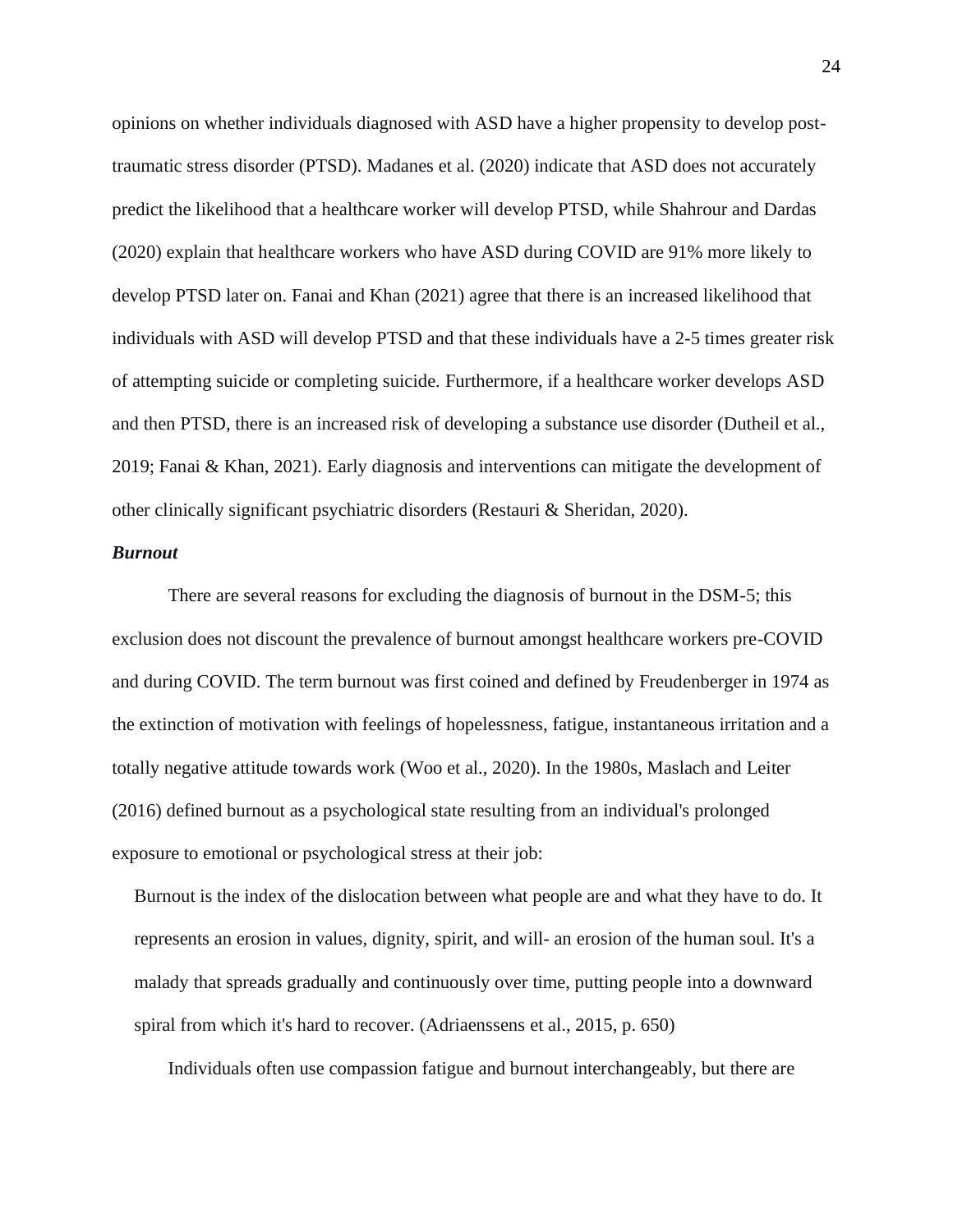critical differences between these two constructs. Ruiz- Fernandez et al. (2020) define compassion fatigue as secondary traumatic stress from caring for other's emotional pain and the wish to relieve the pain and suffering of that individual. Burnout is defined as emotional exhaustion, depersonalization, and lack of fulfillment from work because of exposure to continuous stressors in the work environment. Bradley and Chahar (2021) expand upon the symptoms of burnout amongst physicians, especially during COVID, including cynicism, low personal achievement, irritability, insomnia, depressive or aggressive reactions to stress, increased errors, and increased staff turnover. Overall, Henson (2020) provides a simple and understandable explanation of compassion fatigue as the sudden onset of emotional and behavioral changes resulting from the depletion of compassion because of exposure to suffering and trauma. Conversely, burnout is the accumulation of stress related to the work environment and has a slower onset of symptoms that includes personality,value, and behavioural changes . Sadly, Sultana et al. (2020) and Cotel et al. (2021) indicate that 31%-54.3% of physicians in the United Kingdom are reporting emotional exhaustion, and 11.23% of nurses are experiencing burnout globally during the COVID pandemic.

The exclusion of burnout from the DSM 5 is due to its similar presentation and symptomology to depression (Maslach & Leiter, 2016). While there are similarities, there is one crucial distinction between depression and burnout. Depression is pervasive in most life domains and can either be neurobiological or situational, while burnout is primarily in the context of work. Burnout may be a precursor to a healthcare worker developing depression due to changes in their work environment during COVID. Burnout tends to be contagious within the work environment, impacting interpersonal collegial relationships and job performance, and perpetuating the symptomology of burnout and other mental health disorders (Maslach & Leiter,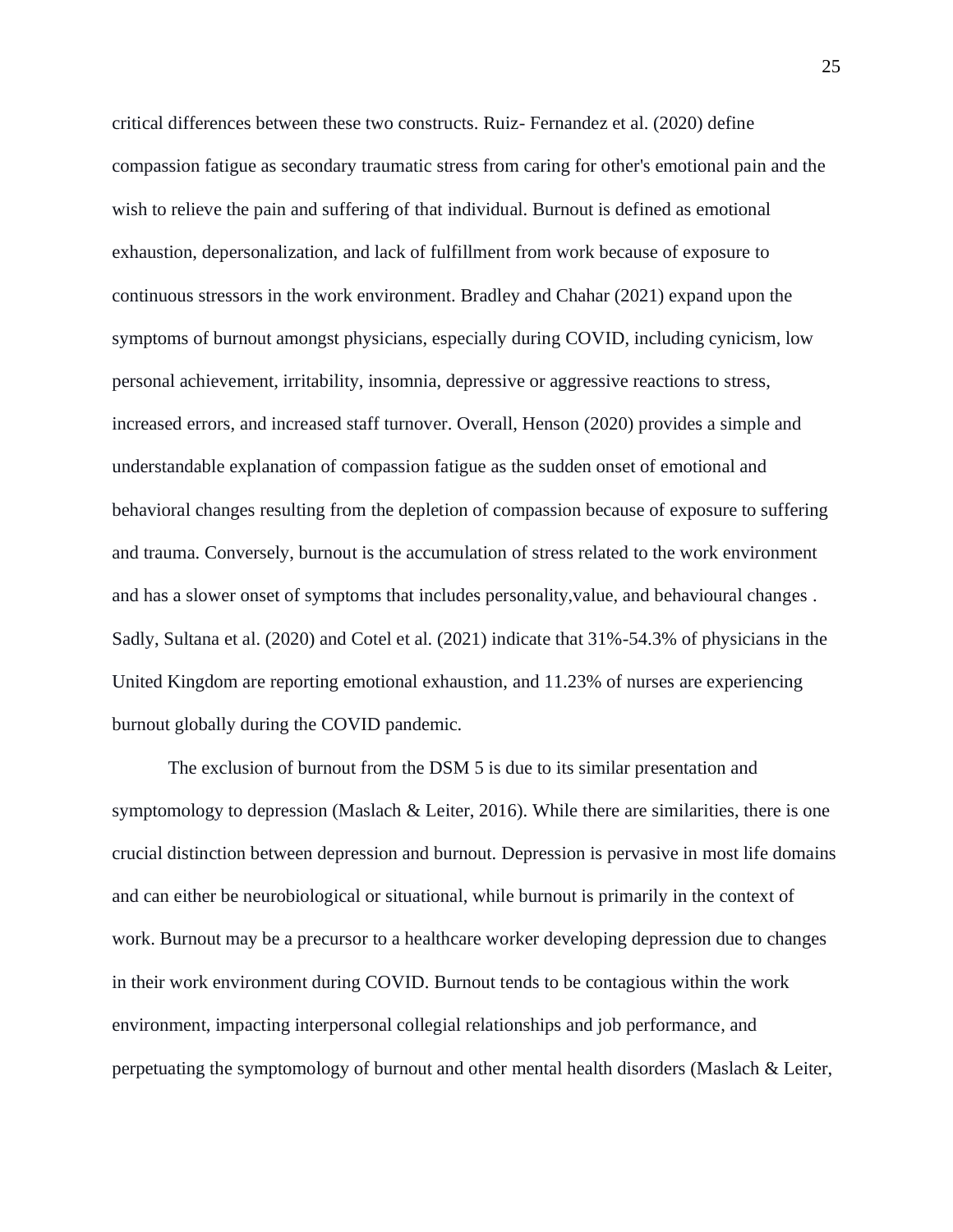2016).

Bianchi et al. (2015) discuss other explanations for burnout being excluded from the DSM 5: the burnout construct is fragile; the structure and development of burnout is incoherent; and burnout is nosologically discriminant. Conversely, the WHO declared burnout as an "occupational phenomenon" in 2019, and burnout is currently listed in the International Classification of Diseases 11th revision (ICD-11) (Woo et al., 2020). The authors indicate that burnout is now considered a syndrome and a severe health issue due to "chronic workspace stress that has not been successfully managed" (p.1). The Maslach Burnout Inventory and the Maslach Burnout Inventory – General Survey (all careers), Bergen Burnout Inventory (BBI) and The Oldenburg Burnout Inventory (OLBI) are a few standardized tests that measure and assess the level of burnout and other correlated symptoms in healthcare workers (Cotel et al., 2021; Maslach & Leiter, 2016). Determining the degree of burnout for healthcare workers can initiate a proactive approach to therapeutic interventions. Conversely, there are no standardized inventories to assess or measure the degree of compassion fatigue a healthcare worker may be experiencing, decreasing its validity as a diagnosis/syndrome.

Woo et al. (2020) further explain that in 2016 the WHO predicted that there would be a global shortage of 7.6 million nurses by 2030, and that 35% of registered but non-working nurses report burnout as their reason for leaving the workforce. It is critical to identify burnout symptoms amongst healthcare workers and encourage them to seek professional support. While the WHO has acknowledged the health implications of burnout, especially in healthcare workers, there are benefits to excluding the diagnosis from the DSM 5. For example, eliminating burnout from the DSM 5 reduces the risk of pathologizing a healthcare worker's experience during this pandemic and may normalize many of their thoughts and emotions. The process of normalizing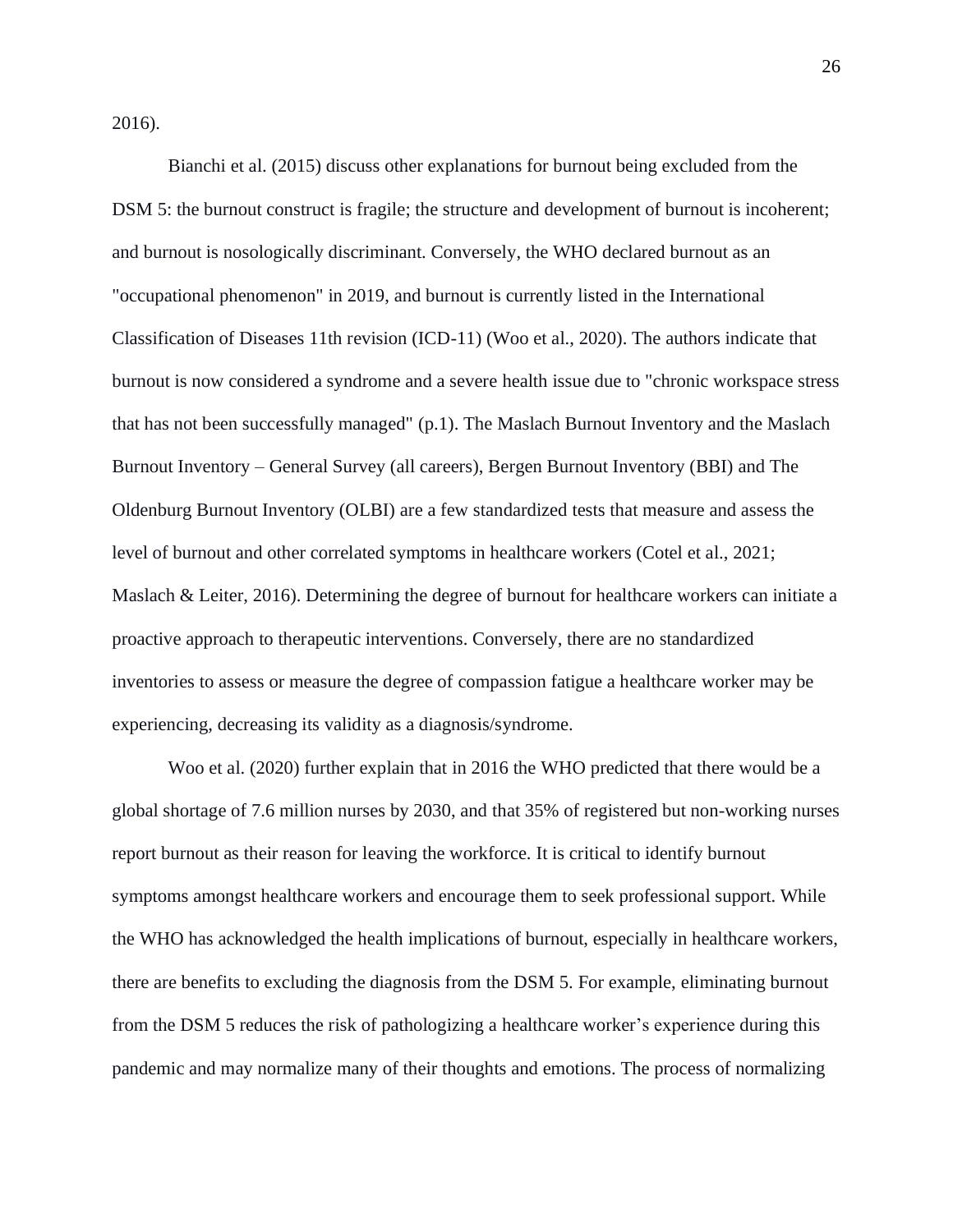their thoughts and emotions promotes a sense of hope that the healthcare worker is in control of their well-being (Woo et al., 2020).

## *Sleep Disturbances*

Dr. Ilene Rosen from John Hopkins Hospital explains a phenomenon termed "Coronasomnia" as the negative impact of sleep disturbances on the general population and healthcare workers during the Covid pandemic (American Medical Association, 2020). Sleep disturbances amongst healthcare workers are not new, but an overall statistical trend indicates an increase in sleep disturbances since the onset of COVID. The statistics regarding sleep disturbances vary depending on when the research took place, in which country, and their guidelines for defining sleep disturbances or insomnia. For example, He et al. (2020) report that 29.9% of healthcare workers in Asia experience COVID-related sleep disturbances, and San Martin et al. (2020) report that 57% of healthcare workers in Spain experience sleep disturbances. Fortunately, Jahrami et al. (2021) completed a systematic review of sleep disturbances during COVID that included 54,231 participants in 13 countries; 36% of healthcare workers globally suffered from disrupted sleep. Furthermore, there are varying reports about the prevalence of sleep disorders amongst nurses and physicians during COVID. Salari et al. (2020) report a 34.8% sleep disturbance rate amongst nurses compared to Zhou et al.'s (2020) report of 19.5%, and the variance in statistics fluctuates on reports for physicians.

Approximately one-third of the general population experience insomnia intermittently, and symptoms should not be confused with other clinical diagnoses (Kocevska, 2020). To be clinically diagnosed, an individual must meet the criteria in the DSM 5 (American Psychiatric Association, 2013), which defines *insomnia* as the difficulty initiating sleep, maintaining sleep, early morning awakening and difficulty with returning to sleep. Insomnia can be further defined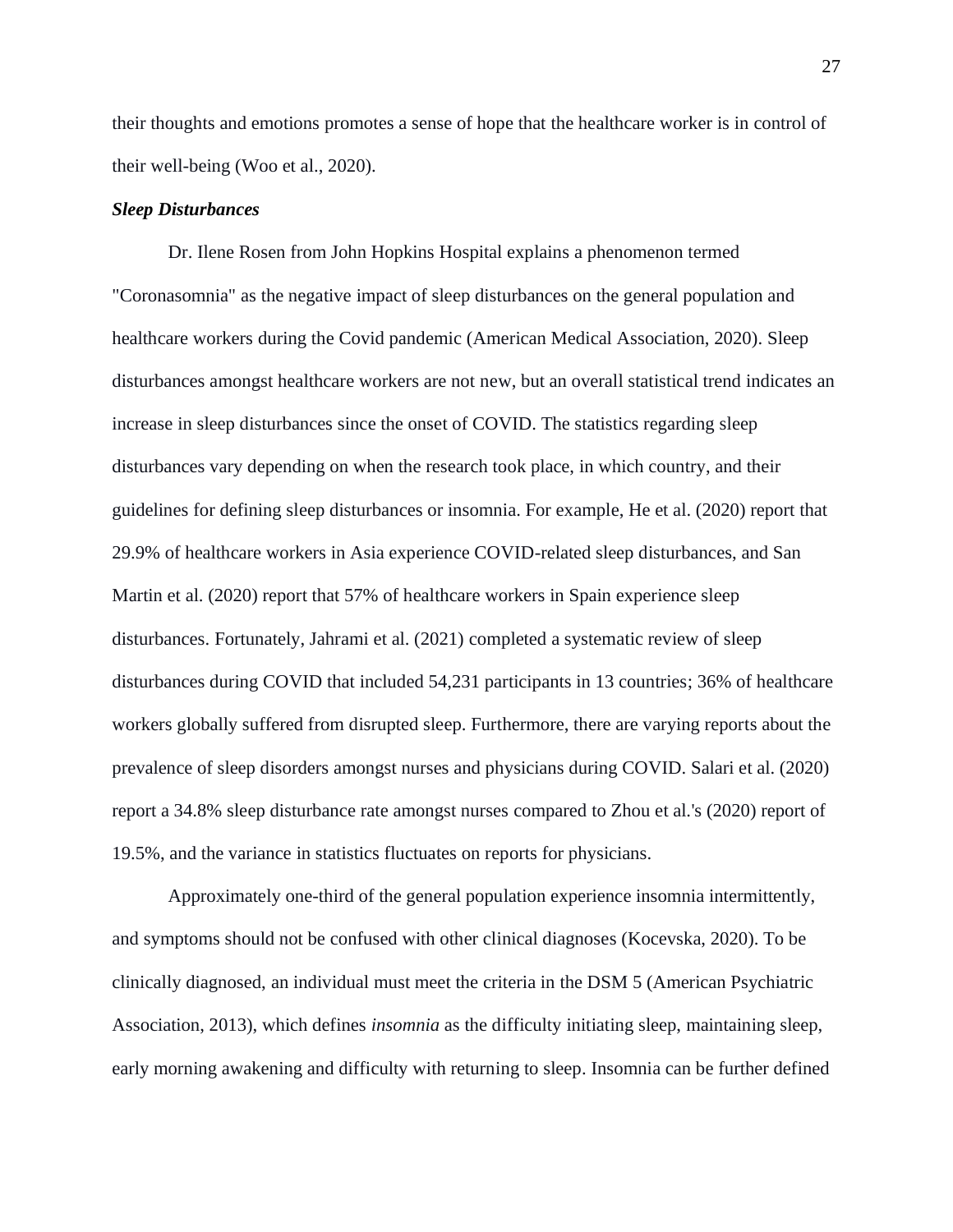as episodic, persistent, recurrent, or otherwise specified. Kocevska (2020) clarifies that insomnia is not a primary diagnosis but is comorbid with other physical or psychiatric diagnoses. A standard sleep quality assessment tool used in several research studies is the Pittsburgh Sleep Quality Index (PSQI) because of its high test-retest reliability and validity across different cultures and circumstances (Fontes et al., 2017; He et al., 2020; Jahrami et al., 2021; San Martin et al., 2020). Because the PSQI is a standardized assessment tool, therapists can administer it to healthcare workers to determine any sleep concerns. Early identification and intervention can reduce the onset of other psychiatric or physical disorders.

Krystal (2012) completed a study focused on understanding how sleep impacts psychiatric disorders and vice versa. Below is a summary of their findings:

- **major depressive disorder (MDD):** Insomnia and hypersomnia increase the prevalence of MDD by ten times. In particular, insomnia significantly increases the likelihood of an individual developing a depressive disorder. Insomnia increases relapse rates of MDD and slows recovery times. Sleep disturbances significantly increase the risk of suicidal ideation, attempt, and completion. Sleep patterns include difficulty falling asleep, staying asleep, poor sleep quality, nightmares and daytime sleepiness.
- **bipolar disorder (BD):** Sleep is significantly impacted during a manic episode for individuals with BD. Mania decreases the overall amount and quality of sleep which impacts the brains ability to function to its greatest capacity. Furthermore, decreased restful sleep etiologically impacts the resolution of a manic episode. Many psychotropic medications used to treat BD have sedating effects which promote a healthier sleep pattern and promote brain healing and functionality.
- **generalized anxiety disorder (GAD):** Insomnia is a contributing factor in the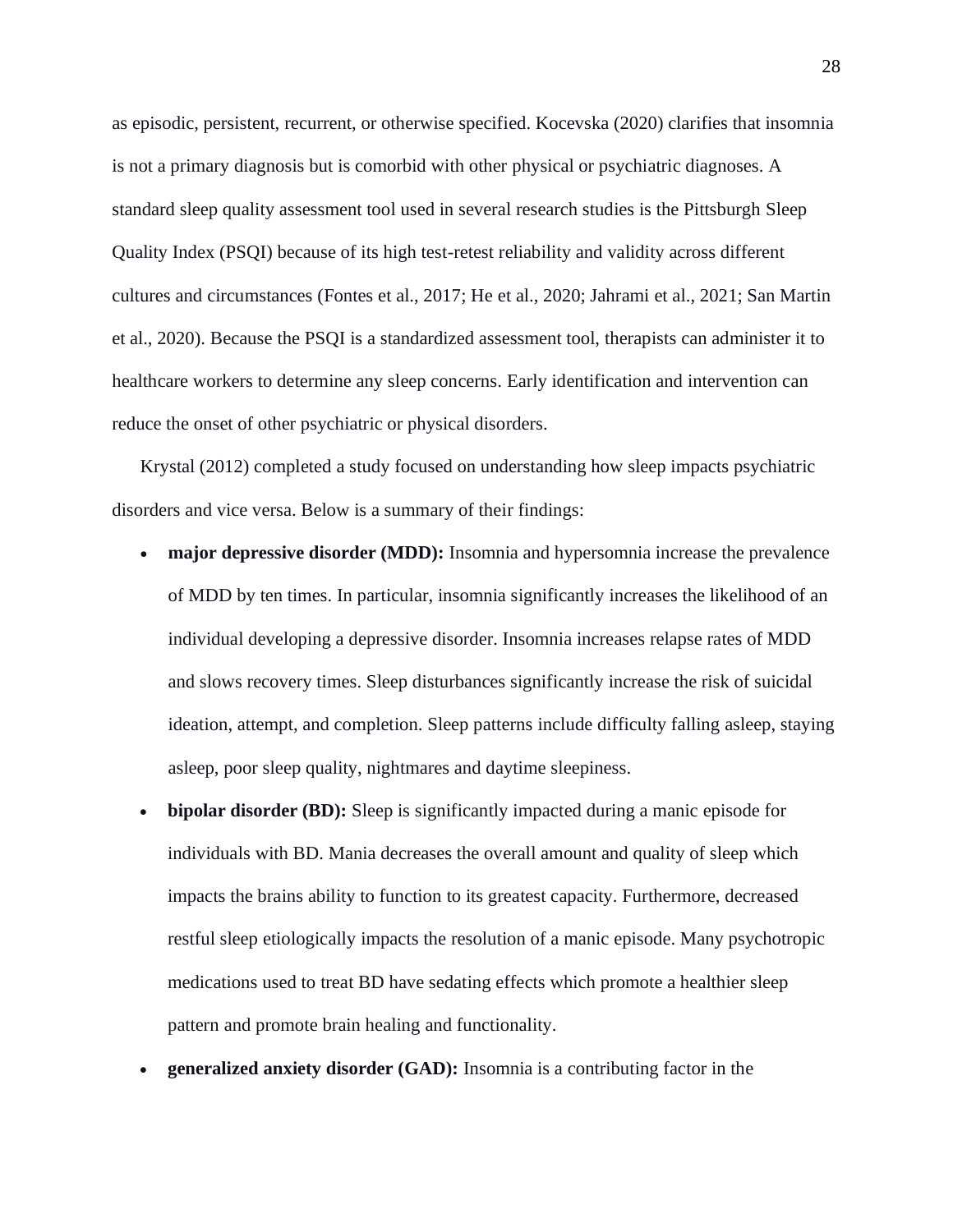development of GAD. Individuals with GAD can experience either difficulty falling asleep and or remaining asleep. Krystal (2012) suggests individuals may struggle with a more extended latency period for sleep onset and frequent awakenings with longer periods of wakefulness.

- **post-traumatic stress disorder (PTSD):** Individuals who suffer from disrupted sleep one month after exposure to a traumatic event are at greater risk of being diagnosed with PTSD. Nightmares are a unique characteristic of PTSD (Richards et al., 2019). Also, contrary to Kristya's (2012) report, up to 90% experience sleep disturbances such as insomnia and poor sleep quality (Richards et al., 2020).
- **alcoholism:** Sleep disturbances, especially insomnia, increase an individual's likelihood of developing alcoholism or abusing alcohol (36-72%). Many use alcohol for sleep promotion, but as tolerance develops, the perceived restfulness following alcohol consumption dissipates. Alcohol may induce sleep, but disrupts restful and deep sleep. REM (random eye movement) sleep becomes disrupted in those diagnosed with alcoholism, and even with abstinence, can take a long time to recover to baseline functioning.

There is an assumption that most healthcare workers will experience intermittent sleep disturbances during the pandemic because of hyperarousal of the sympathetic nervous system (Posner et al., 2020). Hyperarousal of the sympathetic nervous system becomes detrimental when the parasympathetic nervous system cannot override the sympathetic nervous system and allow the body to rest. For example, nightmares and parasomnia (abnormal movements during sleep) are usual and adaptive physiological responses following exposure to trauma (San Martin et al., 2020). When healthcare workers develop chronic nightmares, it is indicative that a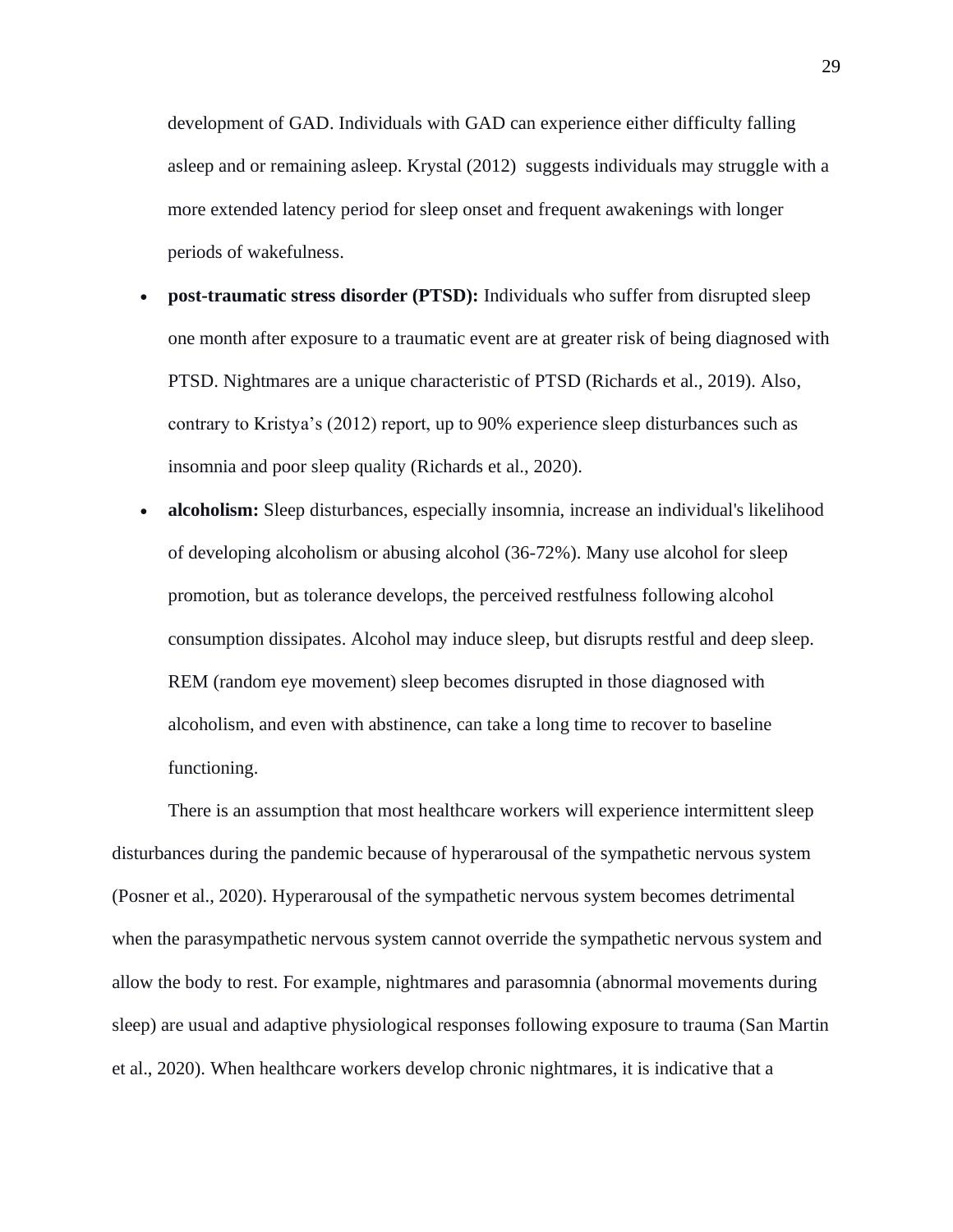disruption of the trauma event's assimilation with the individual's experience has occurred. This failure to assimilate information and poor sleep quality can lead to work performance issues (San Martin et al., 2020).

The American Psychiatric Association (2020) and Clement-Carbonell et al. (2021) further confirm that sleep quality affects work performance, concentration, memory, overall mental health, and job satisfaction. Furthermore, disruption of an individual's circadian rhythm can impact physical health during stressful circumstances like COVID. Short-term consequences of disrupted sleep include increased stress responsivity, somatic complaints, and susceptibility to illnesses (Medic et al., 2017). The long-term effects of sleep deprivation include the development of cardiac issues such as hypertension, type 2 diabetes, weight fluctuations, and colorectal cancer. Heidarimoghadam et al. (2019) describe how excessive physical and mental workloads disrupt restorative sleep, increasing the propensity for musculoskeletal injuries or disorders. If a healthcare worker suffers a musculoskeletal injury at work, the perceived pain affects restful sleep patterns, and a vicious cycle begins. COVID-related sleep disturbances affect healthcare workers' performance and health, and negatively affect patient care (Salari et al., 2020). Sleep issues in healthcare workers must be addressed, assessed, and treated in a timely fashion. Utilizing standardized psychological tests ensures that therapists are accountable for their therapeutic interventions and that clients receive evidence-based therapy.

## **Standardized Assessment Tools**

The DSM 5 is the current gold standard that clinicians use to determine an individual's diagnosis. A drawback of utilizing the DSM 5 for some novice therapists is that they may hold pre-determined notions and biases about how a specific mental illness will present instead of observing acute presentation and resolution in an acute care setting, such as a hospital (Paris,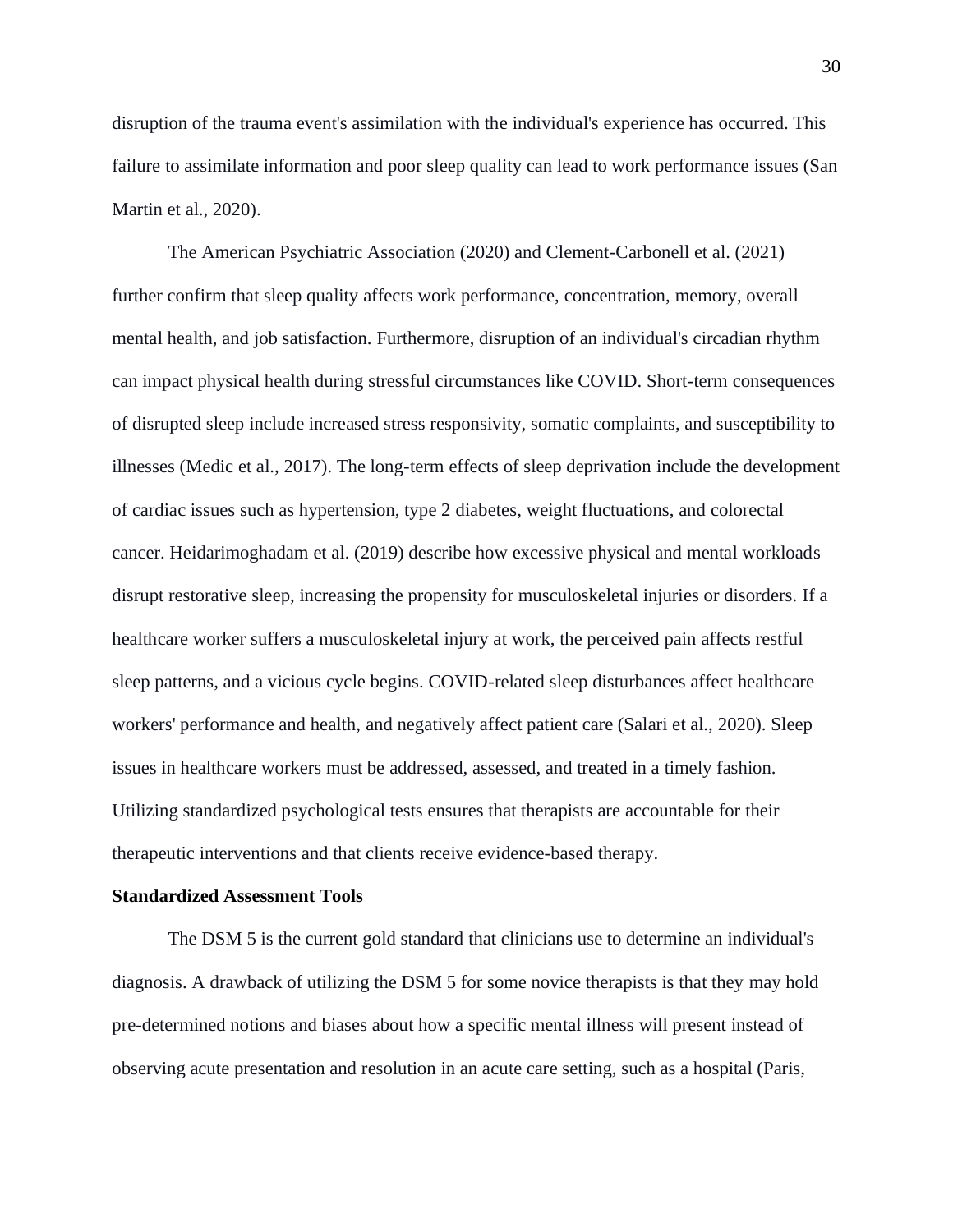2013). Utilizing standardized assessment tools is beneficial to the novice and experienced clinician as it circumvents personal biases and confirms a DSM 5 diagnosis. Currently, the DSM 5 outlines the diagnostic criteria for ASD and sleep disturbances but excludes burnout; therefore, the clinician must use critical thinking skills and standardized assessment tools to determine the level of burnout a healthcare worker is experiencing.

Utilizing standardized psychological assessments provides diagnostic clarity, which then guides therapeutic interventions and provides the opportunity to evaluate treatment effectiveness (Bornstein, 2016). Furthermore, standardized assessments provide valuable information on the behaviours, thoughts, and emotions experienced by the test-taker that can influence future research and policy development. Standardized psychological assessments contain three essential characteristics: guidelines for administering the test, item scoring values, and measures of the desired behaviour. Utilizing standardized tests increases the validity and reliability of an accurate diagnosis and facilitates a collaborative discourse with the client regarding appropriate treatment goals (Hoijtink et al., 2014). The use of standardized tools reduces the likelihood of biases and stereotypes resulting in erroneous diagnoses and clinical treatment plans, and communicates results to other professionals in a universal format (Borstein, 2016; Groth-Marnat, 2006).

The acute stress disorder scale and interview (ASDS/I) is the accepted standardized test used when diagnosing ASD (Bryant et al., 1998; Edmonson et al., 2010). Bryant (2016) and Bryant et al. (1998) explain that the development of the ASDS/I addresses the suffering and distress that individuals experience during a traumatic event when they do not meet the diagnostic criteria for post-traumatic stress disorder (this cannot occur until a minimum of one month following the traumatic event). The ASDS/I tool differentiates between a transient acute reaction and ASD, and thus identifies individuals who are likely to remit independently and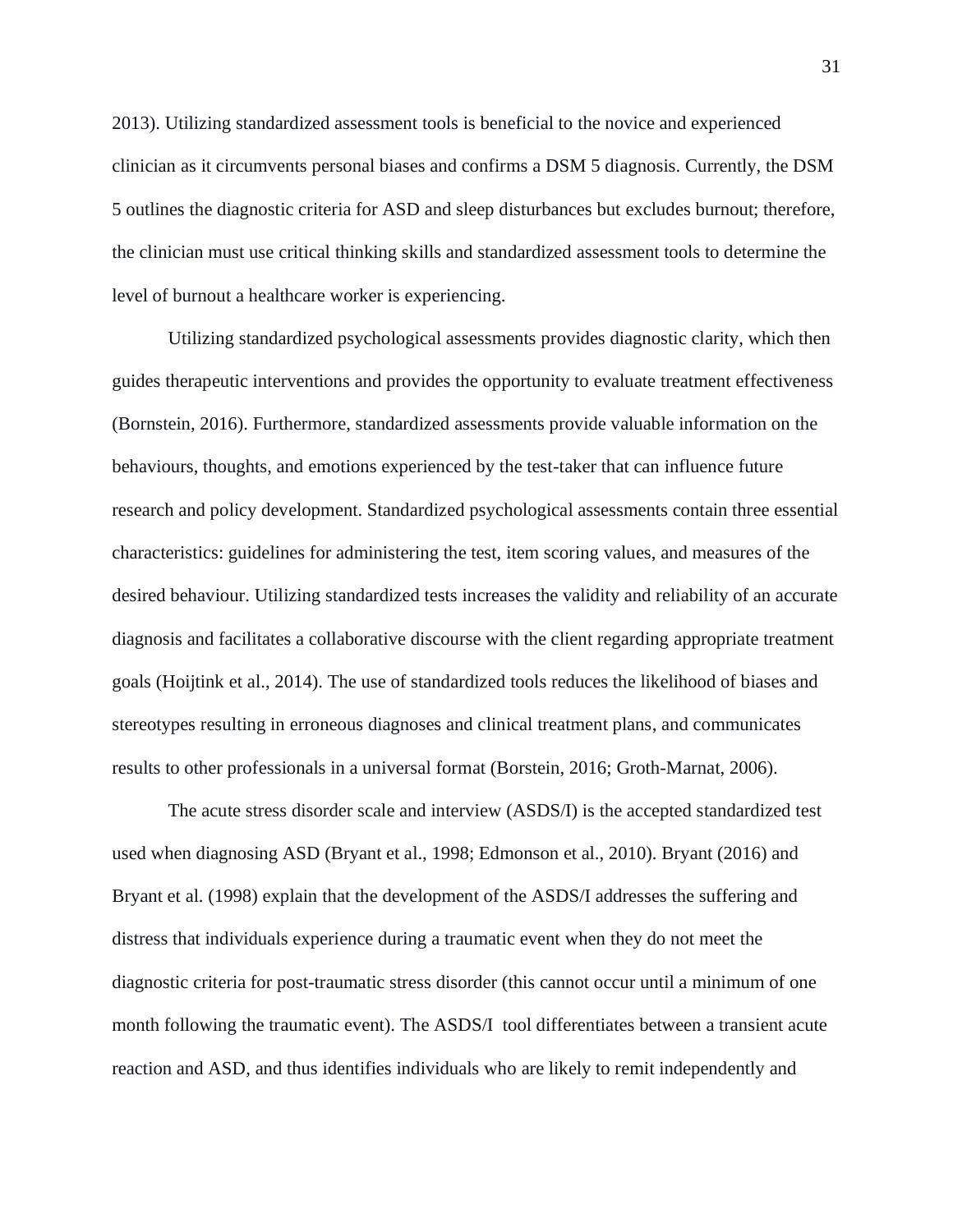those requiring mental health intervention. Early therapeutic intervention with trauma-informed cognitive behavioural therapy for those diagnosed with ASD can mitigate the development and chronicity of post-traumatic stress disorder (Bryant, 2016; Bryant et al., 1998; Fanai & Khan, 2021).

The Maslach Burnout Inventory (MBI) was developed to identify individuals suffering from the physical and psychological effects of burnout (Fontes et al., 2020; Maslach & Leiter, 2016). In 1971, Freudenberger, a psychoanalyst working privately and then in a free community clinic, coined the colloquial term 'burn out' through discourse with his colleagues (Fontes, 2020). The impact of clinical demand on all healthcare workers at his clinic became evident as time progressed, and many of them experienced gastroenterological disturbances, sleep issues, and fatigue. The evident psychological effects of health care work in this context included frequent emotional reactivity, depression, and sometimes identifying as omnipotent, which led healthcare workers to take unnecessary risks and become inflexible with their patients. Freudenberger studied and described the correlation between how a healthcare worker feels and their interactional relationship with patients. Understanding caregiver burnout, from the global impact on the caregiver's quality of life to the impact on patient care, absenteeism, and corporate economic ramifications, is essential (Fontes, 2020; Maslach & Leiter, 2017; Morgantani et al., 2020). A therapist who understands the overall impact of burnout can intervene with appropriate therapeutic interventions such as psychological first aid (Morgantini et al., 2020).

Buysse and colleagues developed the Pittsburgh Sleep Quality Index (PSQI) in 1988 in order to better understand the sleep quality of psychiatric patients (Buysse et al., 1989). The authors describe the long history and correlation of sleep quality with the development of psychiatric disorders and poor health (Krystal, 2012; Worley, 2018). Understanding a client's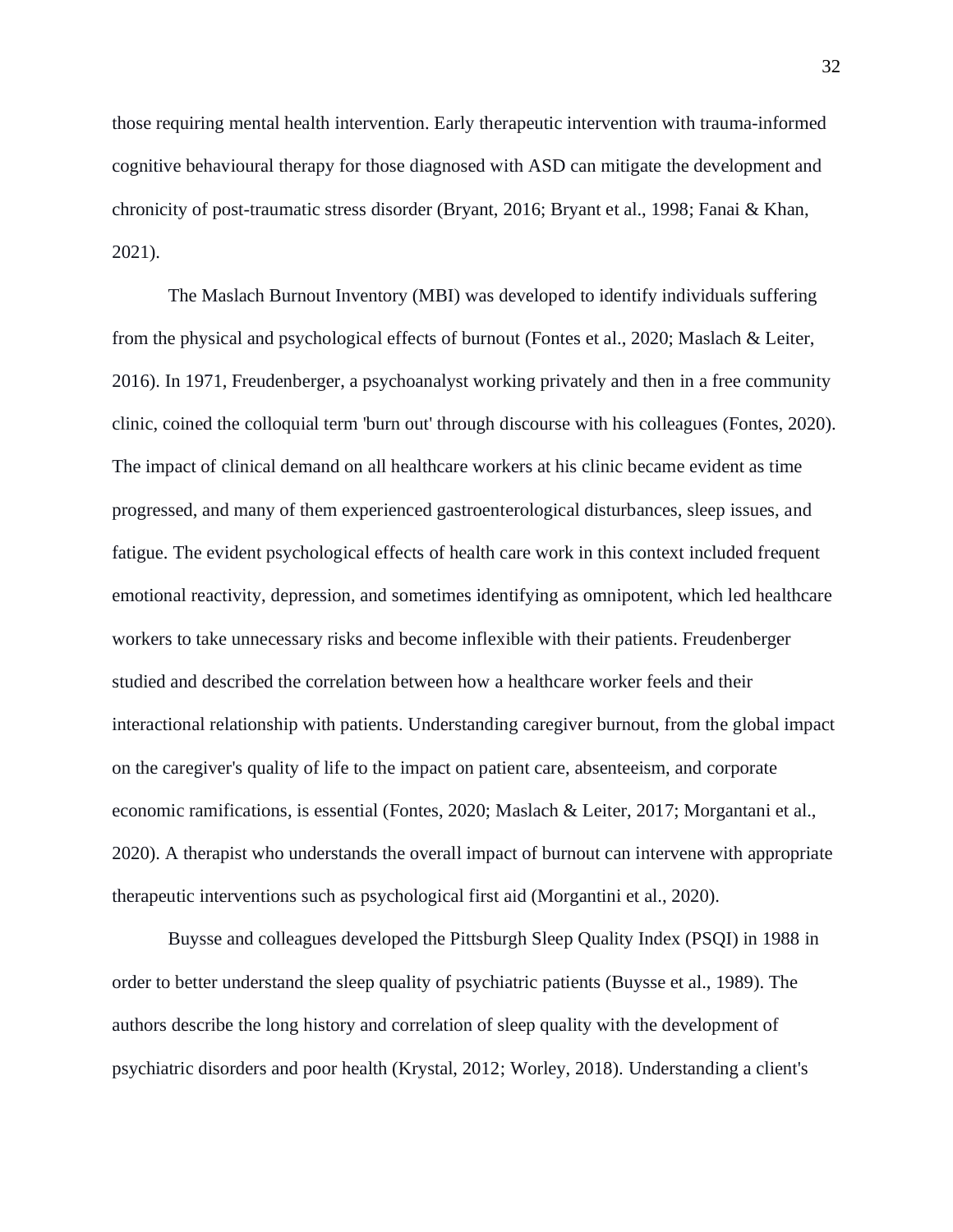perception of their sleep quality can result in the implementation of an effective sleep treatment plan, thereby mitigating the potential for a client to develop a psychophysiological disorder. Such therapies may include cognitive behavioural therapy and development of sleep hygiene strategies (American Academy of Sleep Medicine, 2020; Worley, 2018).

COVID is a global pandemic that has resulted in more lives lost compared to SARS, and that has exposed healthcare workers to working conditions that were unimaginable previously. Therapists working during and post-pandemic will be vital in supporting the restoration of psychological and overall well-being of healthcare workers. This work will be essential to ensure the future interest of the healthcare field. It is necessary for future research to investigate the mental health implications of the COVID pandemic for healthcare workers so that clinicians and managers can better support their staff in future pandemics or crises, and determine the most effective therapeutic interventions.

## **Implications for Counselling Psychology**

Therapists providing mental health support to healthcare workers during COVID should have a firm understanding of a therapeutic modality that resonates with their values, beliefs, and morals. Therapists should utilize modalities that resonate with their values to facilitate an authentic and therapeutic relationship with their healthcare worker clients. The therapeutic relationship is critical to a client's success during therapy (Nienhuis et al., 2016; Rogers, 1959; Noyce & Simpson, 2016). The therapist must navigate, validate, and normalize the healthcare workers' experiences during COVID, further highlighting the importance of the therapeutic relationship during this pandemic.

# **Therapeutic Relationship Development**

In the 1950s, Carl Rogers founded a therapeutic modality that a therapist can use to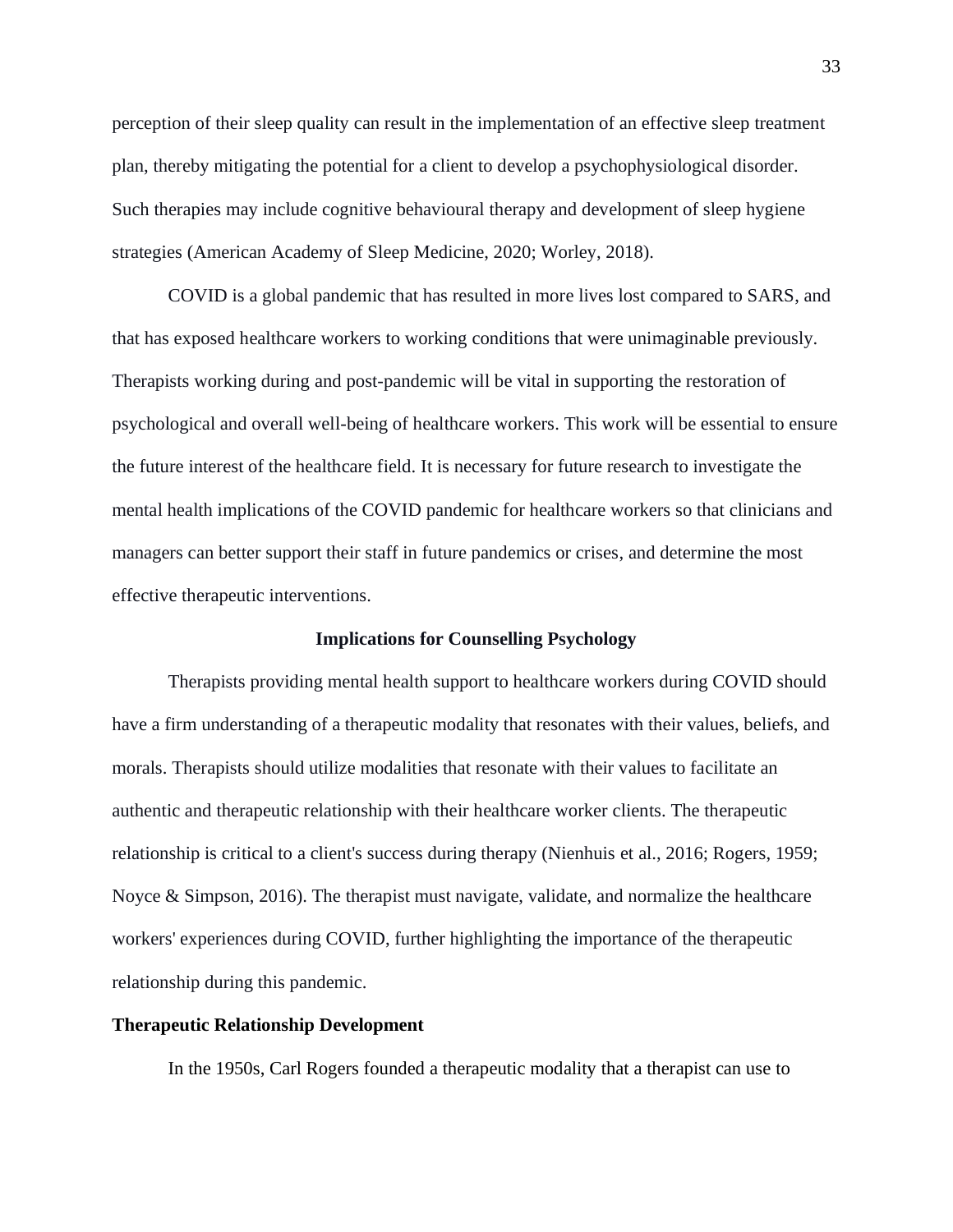develop a working therapeutic alliance with a healthcare worker. Carl Rogers' person-centred therapeutic model is deeply rooted in the therapist-client journey, an understanding of the human spirit, and a belief that clients desire self-actualization (Rogers,1959). Furthermore, Rogers believed that clients possess internal resources and skills, are trustworthy, self-aware, and driven to lead fulfilling and productive lives (Shefer et al., 2017).

Thorne and Lambers (1998) explain that clients seek out support when experiencing distress, hopelessness, and an inability to make decisive and healthful choices. When the client steps into the therapy journey, the therapist must willingly and whole-heartedly delve into the therapeutic relationship to instill hope for the client's future. Therapists create safe environments for clients to express themselves; safety instills hope and is accomplished by the therapist's never-ending sense of curiosity about and empathy for the client's experiences, thoughts, and feelings (Rogers, 1959; Noyce & Simpson, 2016). Rogers (1959) believes that client change stems from the therapist being non-judgmental and journeying with the client versus 'doing' something for the client (Crisp, 2014). There is little emphasis on specific techniques to use with a Rogerian approach. The goal is to help facilitate personal growth, decrease distress, enhance self-esteem, and encourage openness to new experiences (Crisp, 2014).

Using a Rogerian person-centred therapy model is only one example of how a therapist can form a therapeutic alliance with a healthcare professional-client during COVID. Examining the Rogerian person-centred therapy modality reminds mental health clinicians to engage in empathetic and non-judgmental relationships with their clients before exploring interventions. The therapeutic relationship remains at the forefront in rehabilitating the mental health of a healthcare worker during therapy (Nienhuis et al., 2016; Noyce & Simpson, 2018).

# **Clinical Therapeutic Interventions**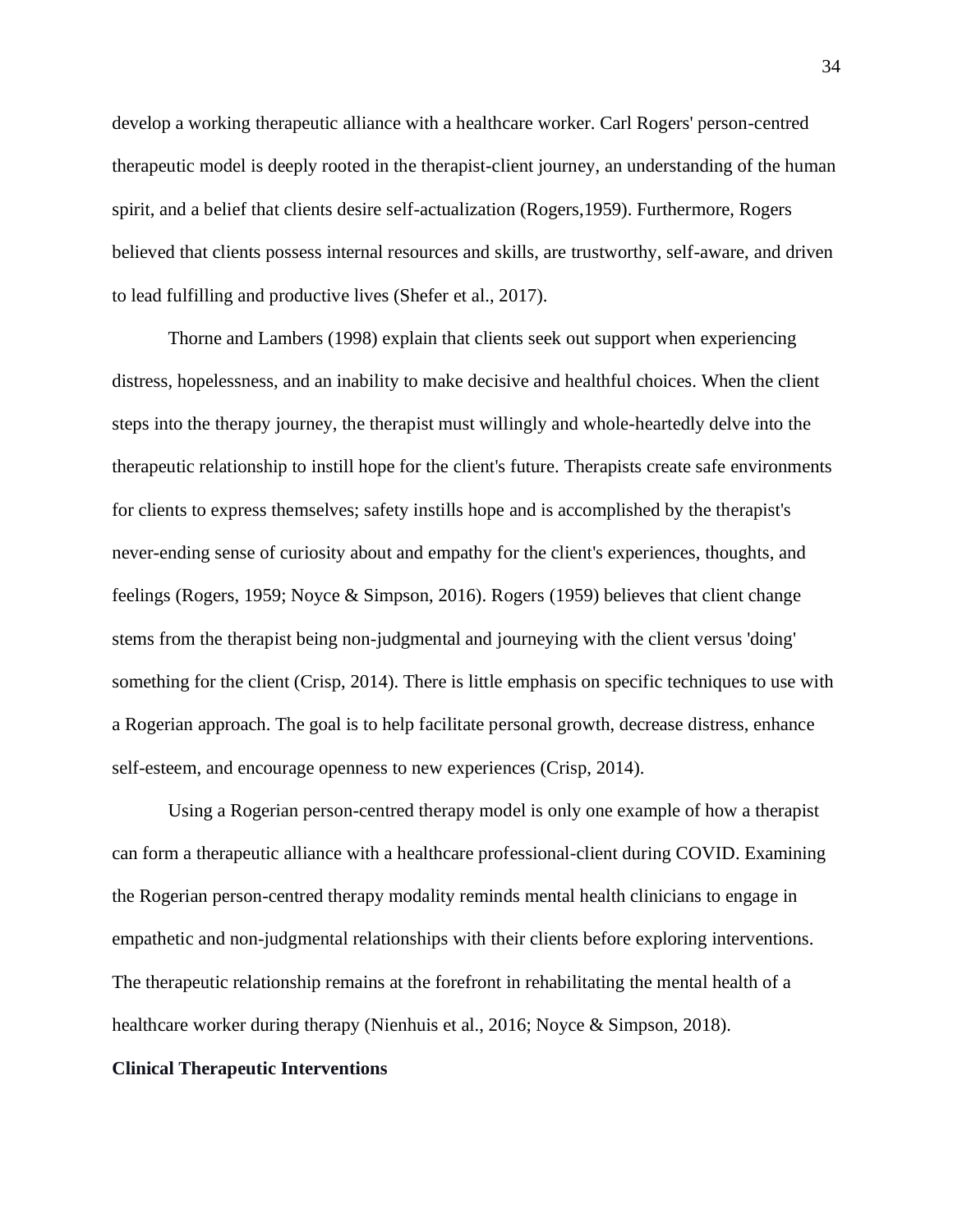With the therapeutic relationship established, the therapist and healthcare worker must work collaboratively to identify the most efficacious coping strategies for the client to utilize in their professional and personal environments. Depending on the client's needs, several therapy models can aid their journey to wellness. Upon reviewing the literature, there was no recommended gold standard of therapy for healthcare workers due to the newness of this global pandemic and lack of research. However, some literature did recommend interventions such as psychological first aid, trauma-informed care, and cognitive behavioural therapy as the most efficacious.

# *Psychological First Aid, CREATE, and Recovery*

Whether a therapist is providing treatment in the context of individual therapy or in a hospital or community clinic setting, the literature describes the necessity of early psychological intervention to reduce the sequelae of long-term mental health issues. Combining the principles of the therapeutic relationship and psychological first aid (PFA) addresses the client's needs early on. Psychological first aid was developed early in the twentieth century and became the primary therapeutic intervention initiated during a disaster (Forbes et al., 2011; Schulz & Forbes, 2014).

Psychological first aid (PFA) is a supportive and compassionate response to a fellow human being in a time of suffering (Sim & Wang, 2020). Implementing PFA's five elements of safety, calming, connectedness, self-efficacy, and hope after a disaster will help reduce the initial intensity of distress from the trauma and foster longer-term adaptive and coping strategies. It is vital to remember that not everyone perceives a traumatic event or disaster in the same way, nor will people have the same responses. Therefore, reassuring healthcare worker clients that their response is normal to an abnormal situation is essential (Hoffer & Martin, 2020; Everly et al., 2018). Joanisse (2020) states that early therapeutic intervention for a healthcare worker is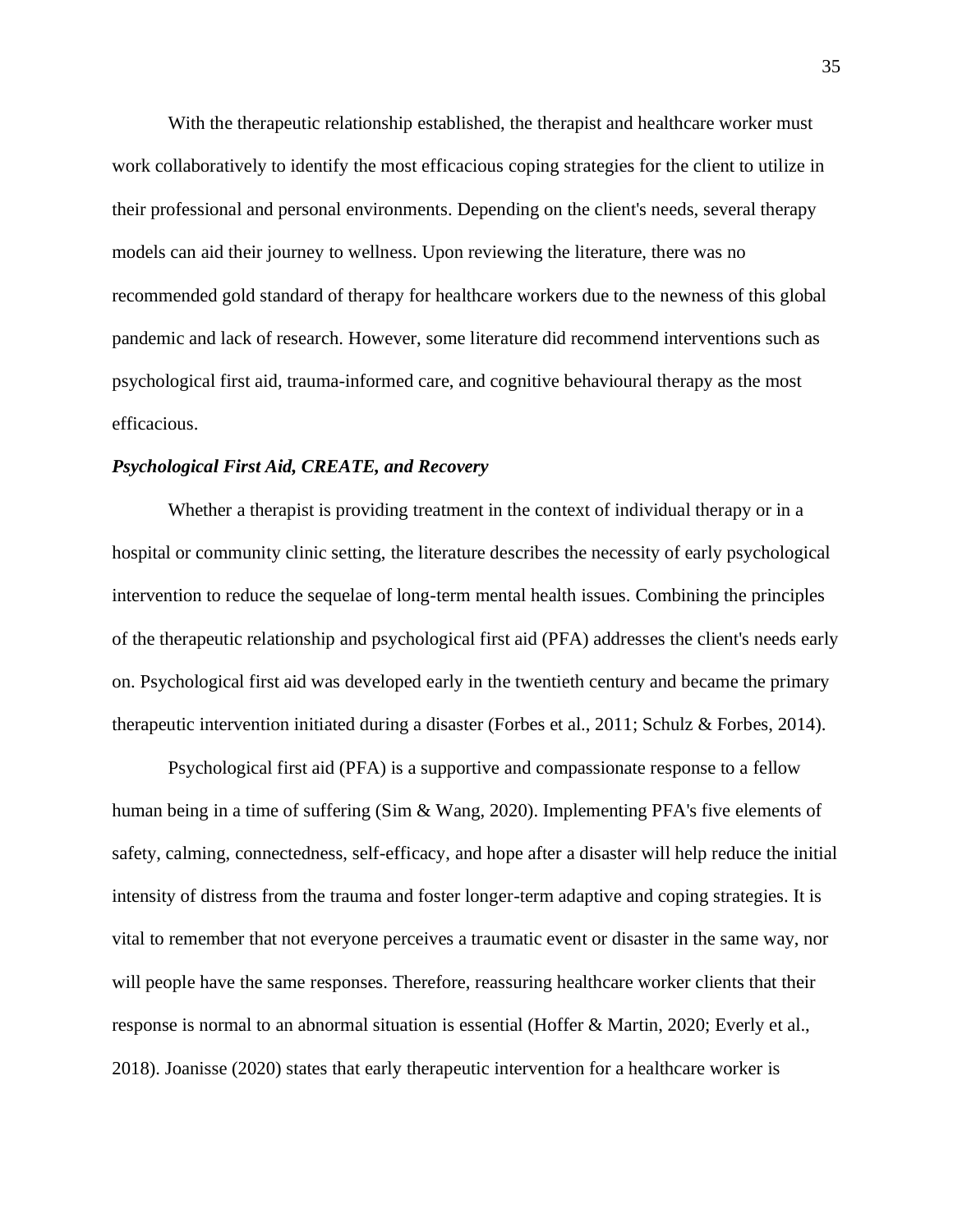essential after a traumatic event. The therapist must provide hope through a sense of safety, and suggest coping strategies that are practical for the healthcare worker to use during work.

An example of PFA adapted to meet the needs of healthcare workers during COVID is a pilot project developed in Ontario, Canada. CREATE was founded by a multidisciplinary team at the Princess Margaret Cancer Centre in Toronto, Ontario, to address healthcare workers' physical, social, psychological, and spiritual needs during the COVID pandemic (Shapiro et al., 2021). CREATE is an acronym for "Compassion, REsilience And TEam building" and is similar to psychological first aid in that it is built on the belief that addressing healthcare workers' needs during a pandemic is critical. The CREATE program pairs thirteen psychological coaches with thirteen clinical managers of inpatient or ambulatory services. Each psychological coach manages between 1 to 4 units and proactively engages healthcare workers in addressing their physical and mental health needs (Shapiro et al., 2021). Having psychological coaches on the unit addressing healthcare workers' needs bypasses the need for healthcare workers to expend additional time, physical, and emotional resources to access community resources (Shapiro et al., 2021).

Once the implementation of PFA's five elements has occurred, it is essential to determine at which point the client is in their recovery process. Psychological recovery manifests when the height or intensity of distress begins to subside, but there is an awareness that symptomology remains (Berkowitz et al., 2010; Martin & Sturgeon, personal communication, April 6, 2021). Therapists must understand the human stress response, the stress continuum model, barriers to self-care, and effective strategies that are easy to implement. These strategies include cognitive approaches such as focusing on positives at work and at home, humour, acceptance, focused thoughts, and physical approaches such as mindfulness and deep breathing (Martin & Sturgeon,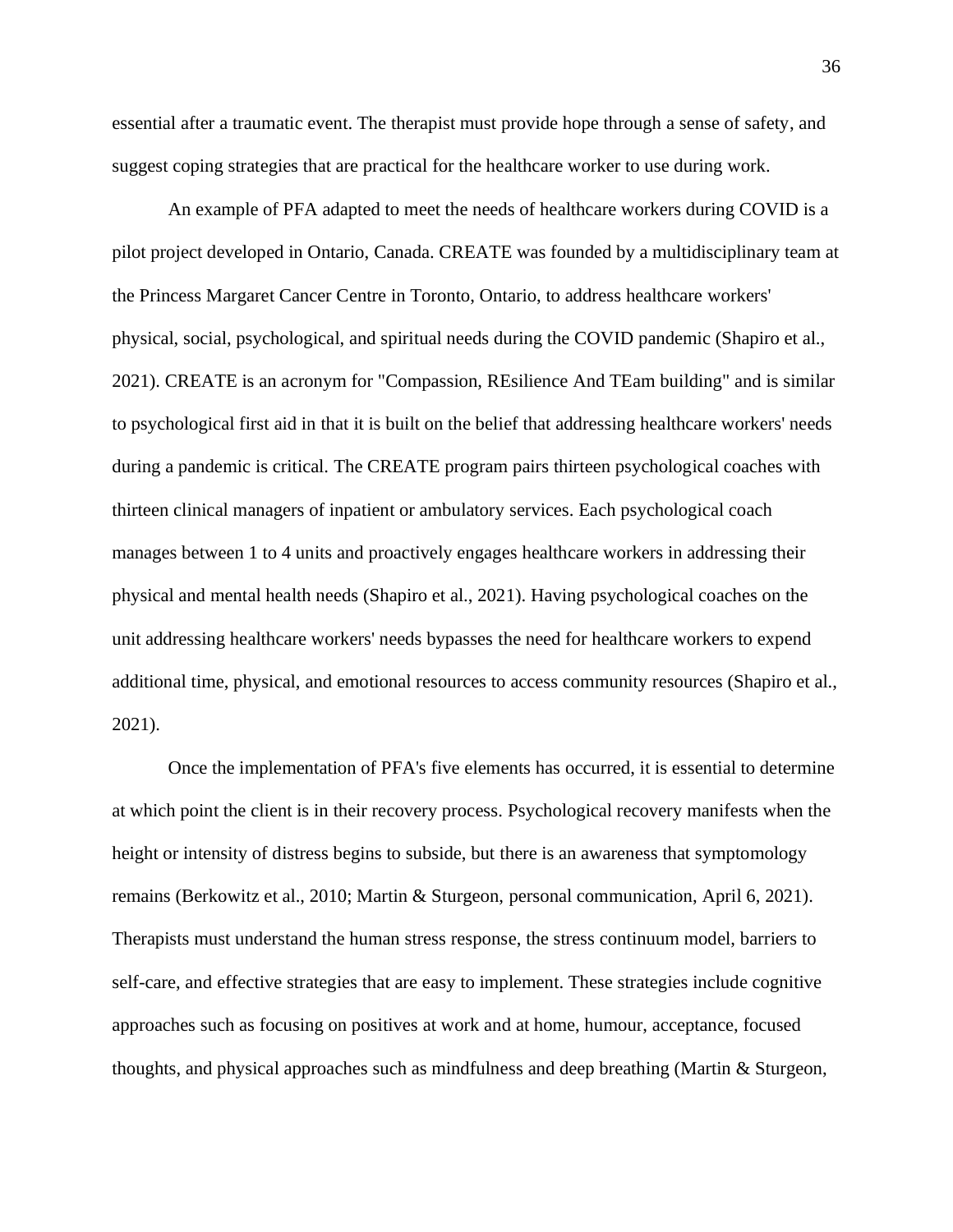2020; Williams & Rheingold, 2018).

When providing therapy to a healthcare worker it is critical to consider their organizational, personal, and cultural values (Mannion & Davies, 2018). For example, an emergency room healthcare worker may view and experience the mental health impact of COVID differently than a healthcare worker in plastic surgery. In order to promote mental health wellness, tailoring therapy to fit the needs of the healthcare worker with an understanding of their organizational and personal cultures is vital during COVID.

#### *Trauma-Informed Care*

In order to understand trauma-informed care, a brief overview of its development is pertinent. Trauma-informed care has historical roots in both the Vietnam war and in the 19th century, when Jean Charcot studied the underlying physical and psychological reasons for the onset of 'hysteria' in his female patients (Goetz, 2016; Jones & Wessely, 2006). Hysteria was no longer classified as a female mental disorder following the Vietnam war, because males who participated in the war exhibited similar clinical manifestations. The foundational theoretical construct underlying trauma theory and trauma-informed care is the connection between memories of a perceived threat and the manifestation of symptoms (Yeager et al., 2013).

 The definition of trauma varies between clinical disciplines. However, fundamentally, trauma is when an individual experiences a real or perceived threat such as sexual abuse, violence, natural disaster, racism, poverty and oppression. Trauma can occur following a single event or may be a result of cumulative exposure (Collin-Vezina et al., 2020; Sweeny et al., 2018). The most common physiological response to a real or perceived threat, fear of danger, or environmental stimulus is fight/flight/freeze. Once the psychological stimulus is perceived, a physiological response is activated; trauma responses can manifest as flashbacks, panic attacks,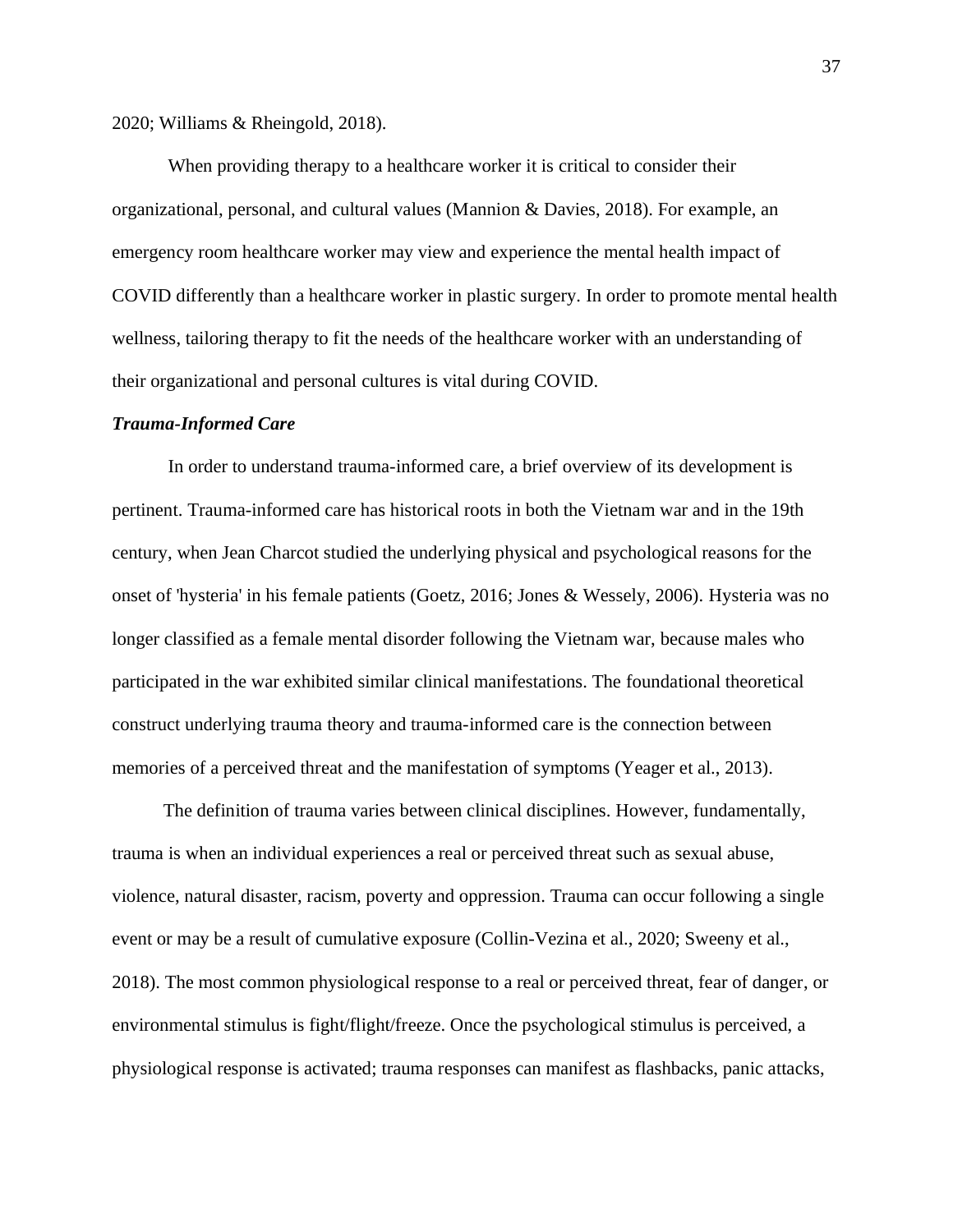hypervigilance and avoidance behaviours (Collin-Vezina et al., 2020; Yeager et al., 2013). The psychophysiological response to trauma imprints on the brain's neurological pathways, making it almost impossible for the brain or the body to forget the event. If trauma is not processed effectively by the individual it can result in long-term psychosocial complications such as substance abuse, suicidal ideation, relationship and occupational difficulties, and inability to cope with daily living stressors (Sweeney et al., 2018).

 Trauma-informed care is strengths-based, and aims to provide physical, emotional, and psychological safety for the client and provider. Safety arises from understanding the impact of a traumatic experience and focusing on empowerment strategies (Sweeney et al., 2018; Yeager et al., 2013). Furthermore, the therapist shifts their general view of the client from "What is wrong with you?" to "What happened to you?" This shift in viewpoint facilitates a recovery-based mindset because it acknowledges that the trauma led the client to adopt maladaptive ways of viewing their experience and maladaptive coping strategies (Sweeney et al., 2018; Levenson, 2017). A trauma-informed therapist understands that every client's experience is individual, and incorporates the client's cultural and moral beliefs, age, gender, and stage of life in conjunction with other factors when making meaning of the trauma (Sweeney et al., 2018).

 There are six trauma-informed principles that therapists can implement during therapy sessions that facilitate open discussions around traumatic experiences and aid in discovering individualized therapeutic interventions. The first principle is ensuring the physical and psychological safety of the client (Collin-Vezina et al., 2020; Sweeney et al., 2018; Levenson, 2017; Reeves, 2015). The therapist ensures that the physical environment or the backdrop on a zoom call is inviting, tidy and well lit; the therapist also works with the client to establish a code word to be used if the client is in potential danger. Psychological safety is established through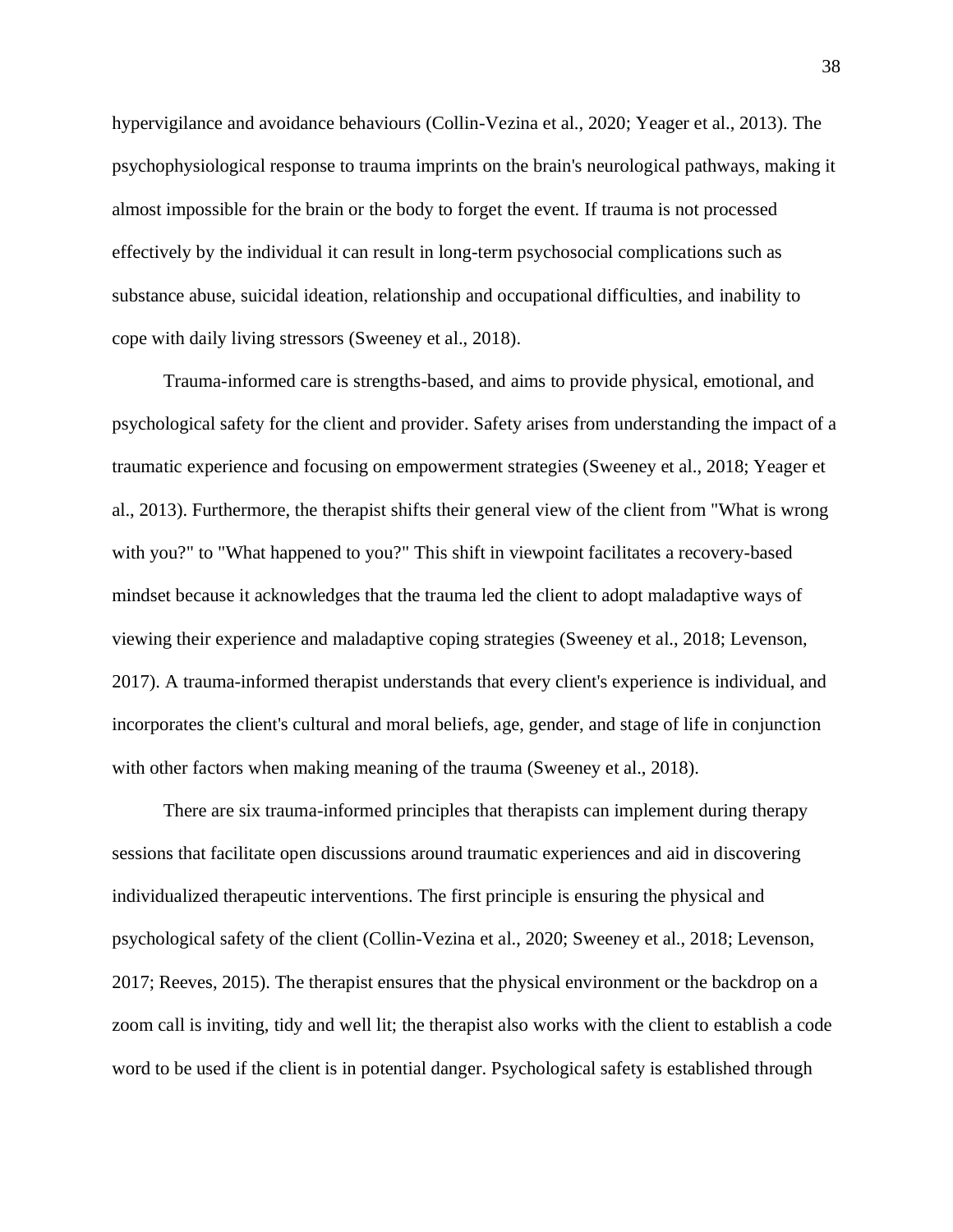the therapeutic relationship, being mindful of minimizing the power differential, being consistent, and approaching the topic in a shame-free and non-judgemental manner (Levenson, 2017; Reeves, 2015). Sweeney et al. (2018) highlight the therapist's responsibility to be mindful of not retraumatizing the client by using non-supportive language or delving into the story of the trauma too quickly.

 The second trauma-informed principle is the development of trust between the therapist and client (Collin-Vezina et al., 2020; Sweeney et al., 2018; Levenson, 2017; Reeves, 2015). Understandably, trust develops over time, but some measures can facilitate its development more quickly. These measures include openness to discussing the trauma, transparency in expectations, and limitations of the therapeutic relationship (consent, disclosure). Furthermore, transparency also includes keeping the client informed of what choices and actions may have to be taken and including them in the decision-making process as best as possible (child welfare involvement, police). Principle three, offering the client choice, is imperative in the healing process because it promotes empowerment. Many healthcare workers are experiencing anxiety and a sense of loss of control during COVID (Collin-Vezina, 2020). It is beneficial to validate the healthcare workers' experiences and feelings and focus on their strengths. Furthermore, understanding their trauma triggers and responses will provide the opportunity to reframe those cognitions, explore other solutions, and practice emotional regulation (Levenson, 2017; Collin-Vezina, 2020).

 The final three principles of trauma-informed care are peer-support, collaboration, and cultural considerations (Levenson, 2017; Collin-Vezina, 2020; Centers for Disease Control and Prevention, 2020). Accessing peer support during the pandemic can be limited due to social distancing rules, but the principle of social support is imperative on the journey to wellness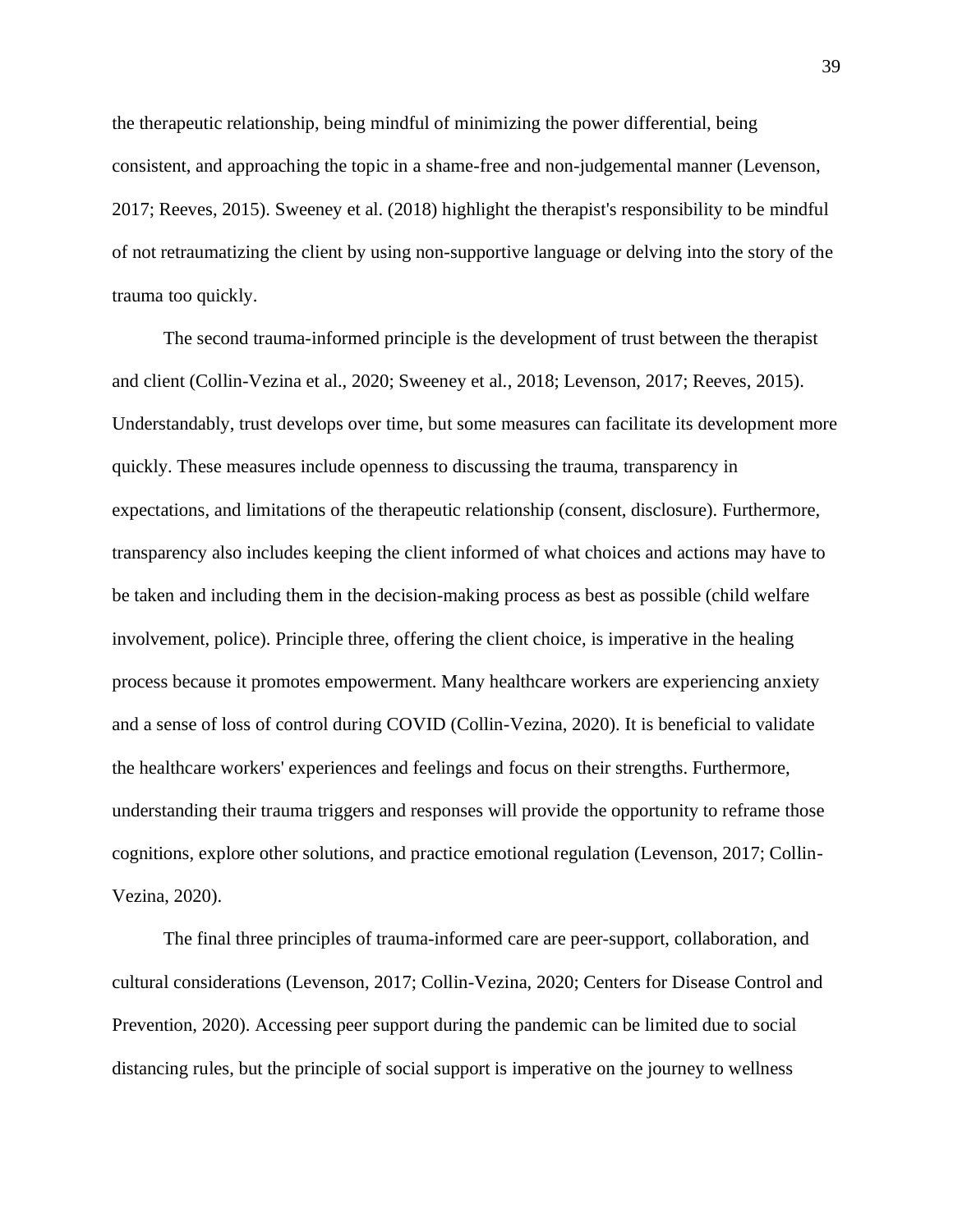(Collin-Vezina et al., 2020). Healthy peer relationships foster effective coping strategies through mirroring coping strategies or information exchanges in open conversations. Practicing positive peer interactions can be done in therapy sessions by discussing the clients' positive peer support groups and focusing on what the client has learned, which helps maximize their agency (Colin-Vezina et al., 2020; Sweeny et al., 2018).

The principle of collaboration embraces partnership in decision-making regarding therapeutic interventions in the therapeutic relationship (Collin-Vezina et al., 2020; Levenson, 2017; Reeves, 2015). The therapist must encourage the healthcare worker to have and use their voice throughout treatment by empowering them to choose what is best for them. Furthermore, the therapist should discuss and collaboratively decide with the healthcare worker if other referrals, such as making a referral to a psychiatrist, would enhance treatment. The final principle of cultural considerations incorporates historical and gender issues (Collin-Vezina et al., 2020). This principle highlights that the therapist must be mindful of and move past their biases, stereotypes, and assumptions regarding the best course of action for the healthcare worker-client (Collin-Vezina et al., 2020; Levenson, 2017; Sweeney et al., 2018). Being curious about the client's cultural background and values will provide insight into the client's lived experience and make them feel heard, validated, and important (Collin-Vezina et al., 2020; Levenson, 2017; Sweeney et al., 2018).

 Trauma-informed care is based on the understanding that trauma impacts individuals on a biopsychosocial level. When providing trauma-informed therapy to healthcare workers and processing trauma experienced during COVID, therapists need to recognize that past trauma may also be triggered. The therapist must recognize that healthcare workers may exhibit maladaptive coping strategies; therefore, it is critical to highligh positive aspects of coping and resiliency.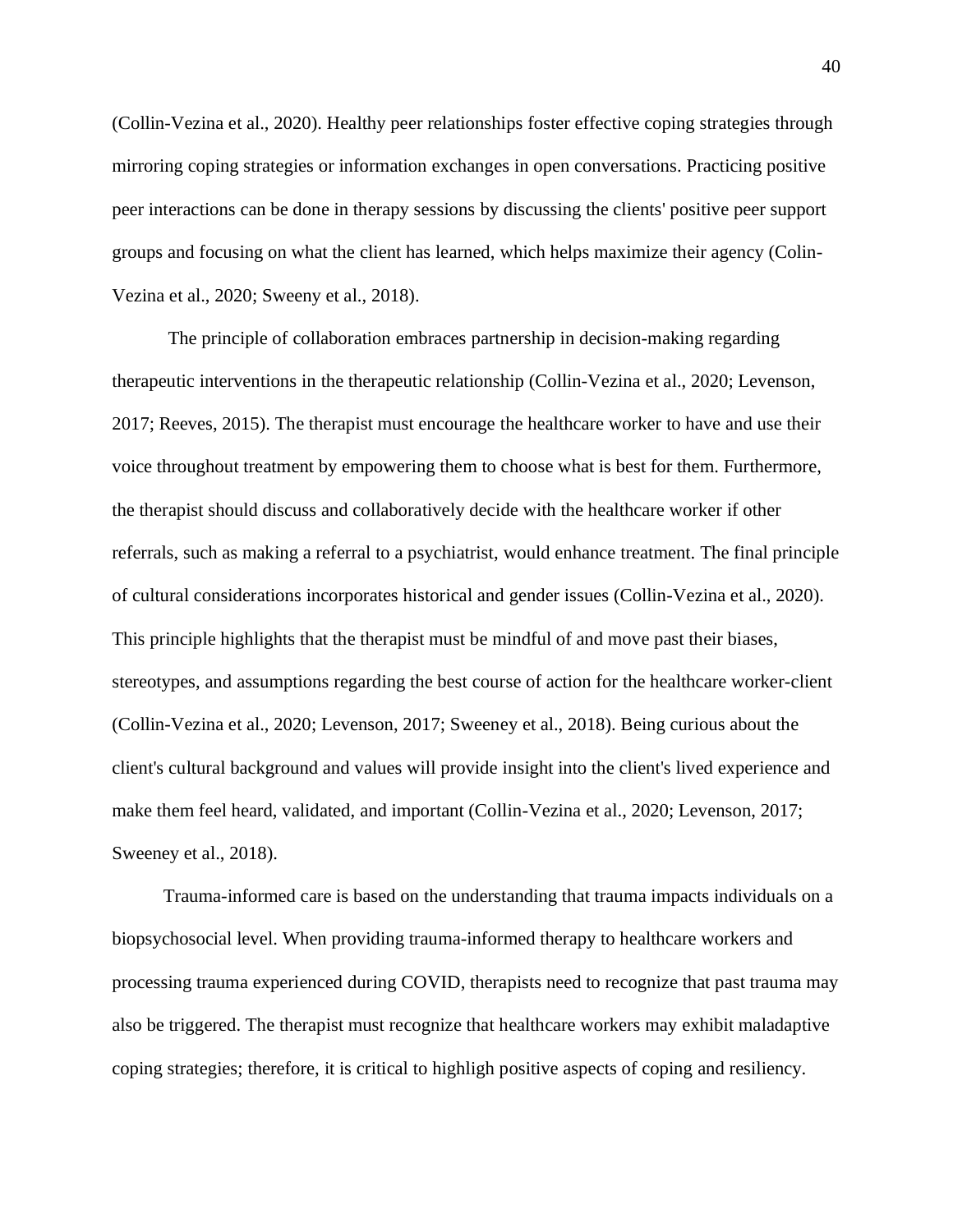Healthcare workers are navigating many novel experiences during COVID; having a safe, respectful, open, and collaborative relationship with the therapist will continue to foster resiliency and agency (Collin-Vezina et al., 2020; Reeves, 2015; Sweeney et al., 2018).

# *Cognitive Behavioral Therapy*

The literature review described the relevance of using Cognitive Behavioural Therapy (CBT) with healthcare workers during and post-pandemic. CBT strategies can address the diagnosis of acute stress disorder, and treat symptoms of burnout and sleep disturbances (Bryant, 2016; Maslach & Leiter, 2016). In the 1960s, Arron T. Beck developed and examined the importance of CBT in fostering mental health (Miller, 2021). The foundational construct of CBT is the interrelationship between the individual's cognitions, behaviours, and emotions. CBT promotes exploring the formation and maintenance of an individual's belief and how that belief impacts their current coping strategies (Dobson & Dobson, 2018; Miller, 2021; Robertson, 2019). The therapist's role is to help the client identify, understand, and modify their negative cognitions, emotions, triggers, and devaluing personal beliefs to empower them to change and incorporate effective coping strategies (Dobson & Dobson, 2018). Trauma-informed cognitive behavioural therapy involves developing cognitive strategies to challenge cognitive distortions and reframe the cognitions into more realistic and manageable thoughts. Furthermore, traumainformed care incorporates collaborative approaches to client-centred care while acknowledging and respecting that past and current trauma affect the client at the moment (Hoffer & Martin, 2020; Oral et al., 2015).

The COVID pandemic creates new challenges and uncharted territory for the therapist when navigating a healthcare worker's emotions. Cabarkapa et al. (2020) note in their literature review that nurses working in a moderate-risk setting are experiencing more stress compared to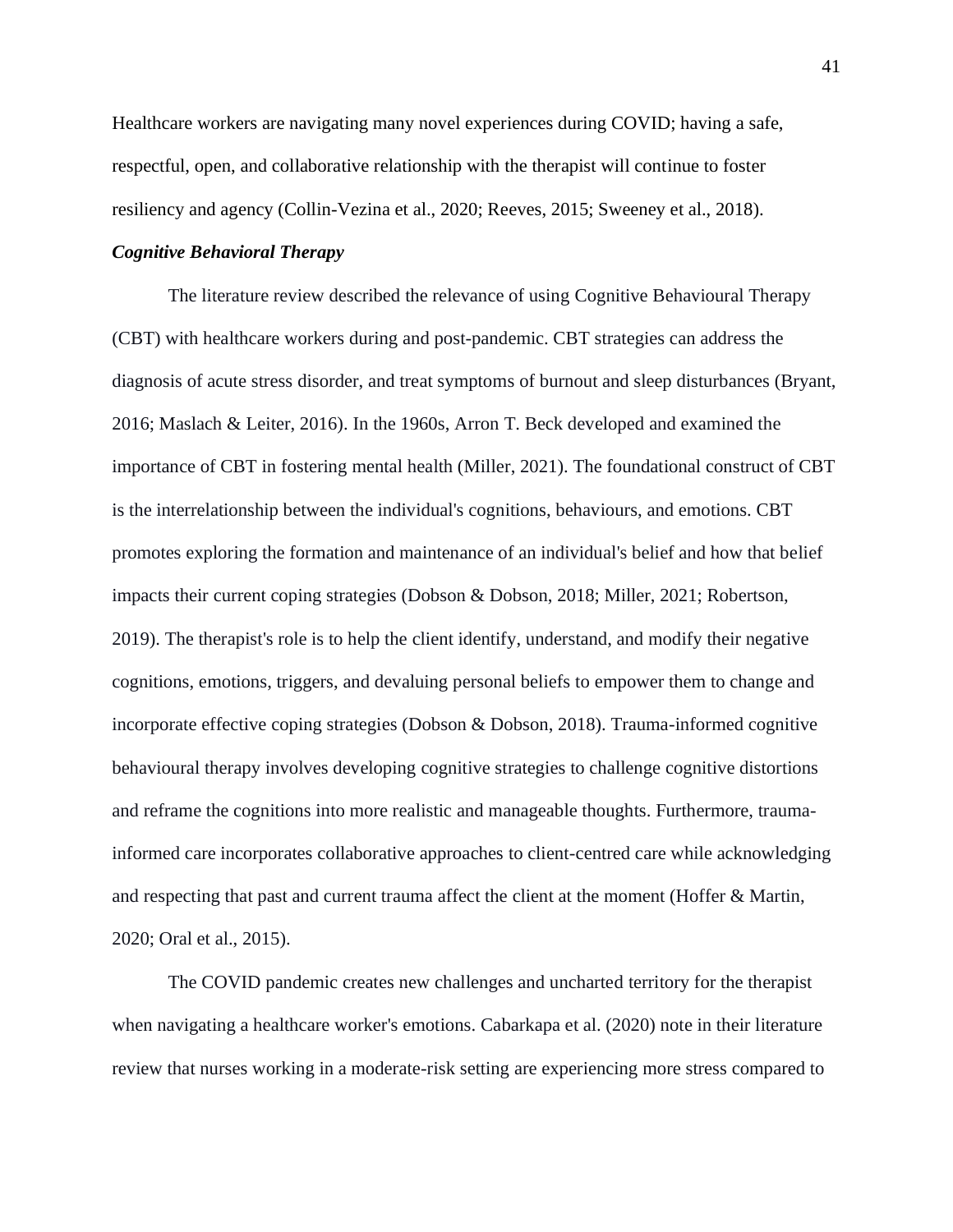nurses working in high-stress settings. The authors suspect that non-married nurses are at greater risk of feeling stressed than married nurses. Therefore, a therapist must carefully consider all realms of a healthcare worker's life and utilize critical thinking and problem-solving skills when providing therapy to a healthcare worker. Having a global picture of healthcare workers' experiences and working collaboratively to identify treatment goals and interventions will foster a sense of control for clients when they feel powerless (Cabarkapa et al., 2020).

A therapist can further foster a sense of empowerment for the healthcare worker by using Socratic questioning to identify their values and why these individuals chose their profession (Clark & Egan, 2015; Waltman et al., 2017). Socratic questioning involves the therapist using a reflective and guided discovery style that enables the client to gain more profound knowledge and understanding (Braun et al., 2015; Clark & Egan, 2015; Waltman et al., 2017). A therapist uses socratic questioning to mitigate the potential influence of the therapists' biases (including a possible desire to guide the client to a particular conclusion), and to empower the client to become their own therapist (Beck, 2011; Waltman et al., 2016). Encouraging the client to explore the deeper meaning behind their chosen profession brings forth feelings of pride and may enable a healthcare worker to go on to save a life during a pandemic (Clark & Egan, 2015; Waltman et al., 2016).

Benhamou and Piedra (2020) outline CBT-informed therapeutic strategies when working with healthcare workers during the pandemic:

- 1. Meeting the clients' basic needs is critical. CBT interventions are an extension of PFA and focus on shelter, food, safety, clothing and sleep (Benhamou & Piedra, 2020; Sim & Wang, 2020).
- 2. The therapist should utilize empathic listening and validation. This strategy requires some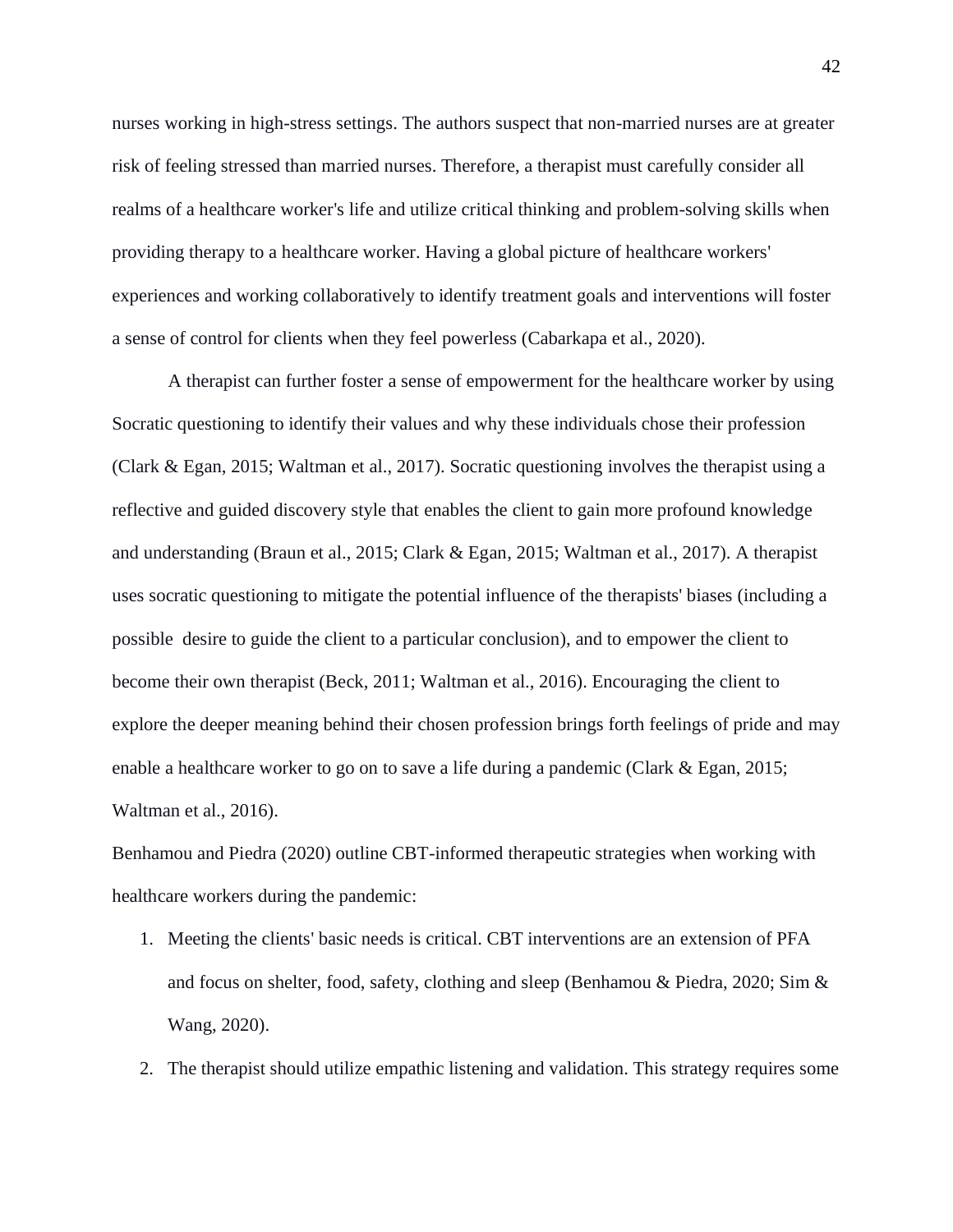finesse in its implementation. It is important to normalize and validate what healthcare workers are experiencing during the pandemic because their experiences differ from those who are not healthcare workers (Benhamou & Piedra, 2020; Cabarkapa et al., 2020)

3. Validating the client ensures that they feel heard, which is vital during the COVID pandemic.

The therapist should also consider whether cognitive restructuring would be beneficial for healthcare clients during therapy sessions to avoid minimizing their experiences or making them feel 'crazy' (Benhamou & Piedra, 2020).

Another strategy the therapist should incorporate is value clarification with the healthcare worker (Benhamou & Piedra, 2020). The values of healthcare workers motivate and provide purpose to goal accomplishment. Understanding a client's value can promote behavioural changes because the client may be more likely to move towards a stimulus that causes anxiety versus avoiding it if they have a purpose in mind. Healthcare workers may profoundly shift their thinking and be encouraged to enact behavioural changes when asked to elaborate on why they chose their careers. Often, healthcare workers value serving others and potentially saving lives (Benhamou & Piedra, 2020). Supporting the development of interpersonal effectiveness is another effective intervention that coincides with value clarification (Albott et al., 2020; Benhamou & Piedra, 2020). An individual demonstrates interpersonal effectiveness when they are able to advocate for their needs to be met with an employer, family member, or friends.

It is vital to aid healthcare workers to develop skills in self-advocacy during the pandemic. Using the DEAR MAN acronym can help healthcare workers build the confidence they require to advocate for their needs in an effective manner (Benhamou & Piedra, 2020; Linehan & Wilks, 2015). The DEAR MAN skillset is a tool utilized in dialectical behavioural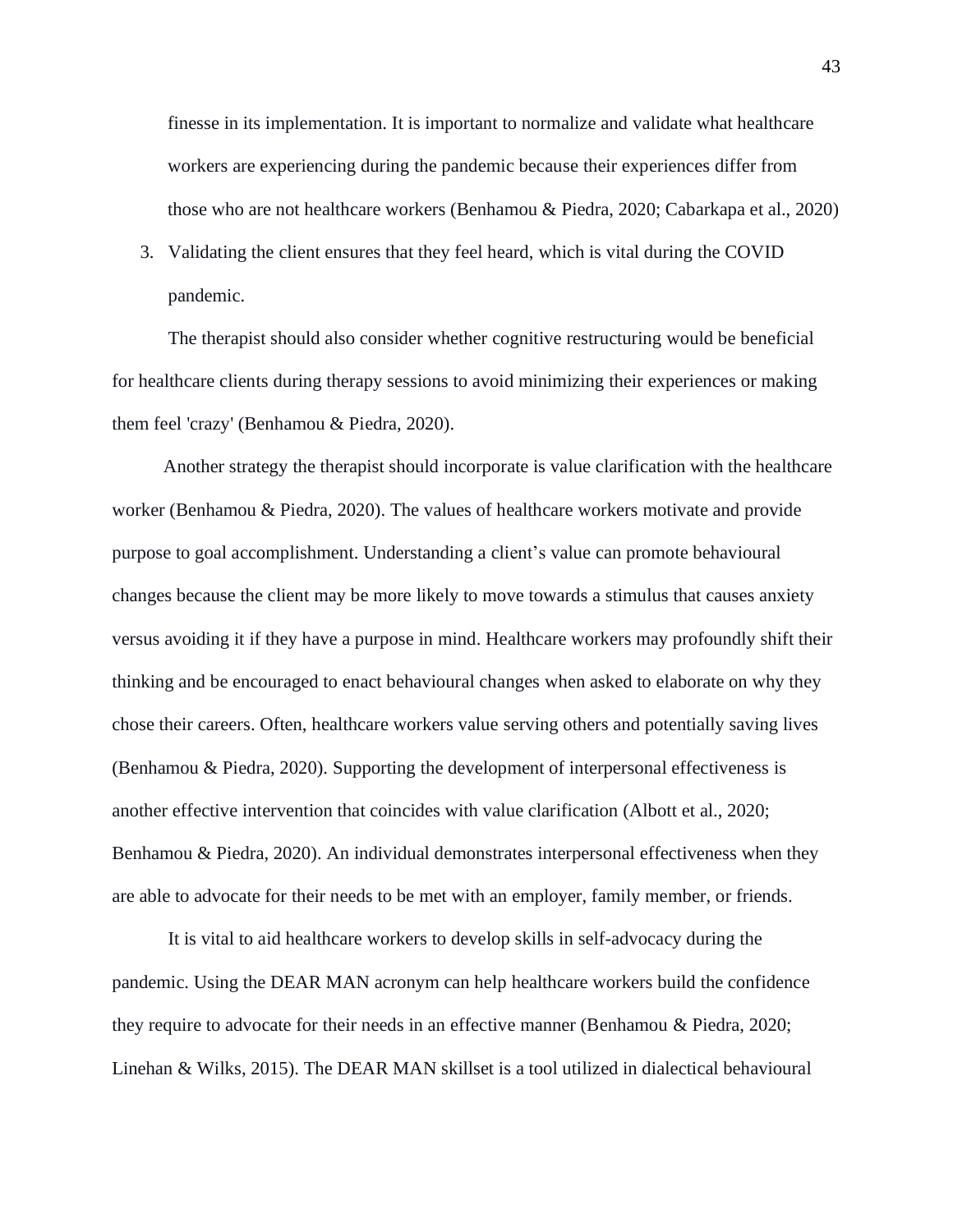therapy founded by Marsha Linehan in the 1970s (Linehan, 2020; Benhamou & Piedra, 2020). The client learns to *Describe* the issue using factual information or examples that both parties would understand and then *Express* their thoughts and opinions about the issue. Following this, the client is encouraged to be *Assertive* in making their specific request and *Reinforcing* their request. Reinforcement requires explaining the appreciation they will feel if their request is granted or explaining how the other party would benefit from granting the request. The MAN portion of the acronym explains the importance of the client being *Mindful* while making their request. Mindfulness will help the client stay focused during the conversation if the other party gets off-topic. Furthermore, being and presenting as *Assertive* during the meeting is beneficial, and the client should be open to *Negotiations* in the process of getting their request met (Benhamou & Piedra, 2020; Linehan, 2020). A healthcare client learning the DEAR MAN skills can provide a sense of empowerment during a stressful time such as the COVID pandemic.

Due to the increased stress that healthcare workers face during the pandemic and their increased susceptibility to mental health issues, clients are encouraged to self-monitor their thoughts, actions, and emotions, and practice behavioural activation (Albott et al., 2020; Benhamou & Piedra, 2020). Client self-monitoring by journal/log writing benefits the client and the therapist. For example, the client learns to see patterns in their thoughts, actions, and emotions and these discoveries foster insight and improve judgement. The therapist can learn about the client and help to explore these patterns if the client is feeling stuck. The component of behavioural activation highlights the importance of scheduling pleasant activities into the healthcare workers' day. Scheduling another task into one's day can be overwhelming, but knowing the activity will be pleasurable makes it less burdensome. Behavioural activation aims to get the client physically moving and monitor the effect of movement on mood. When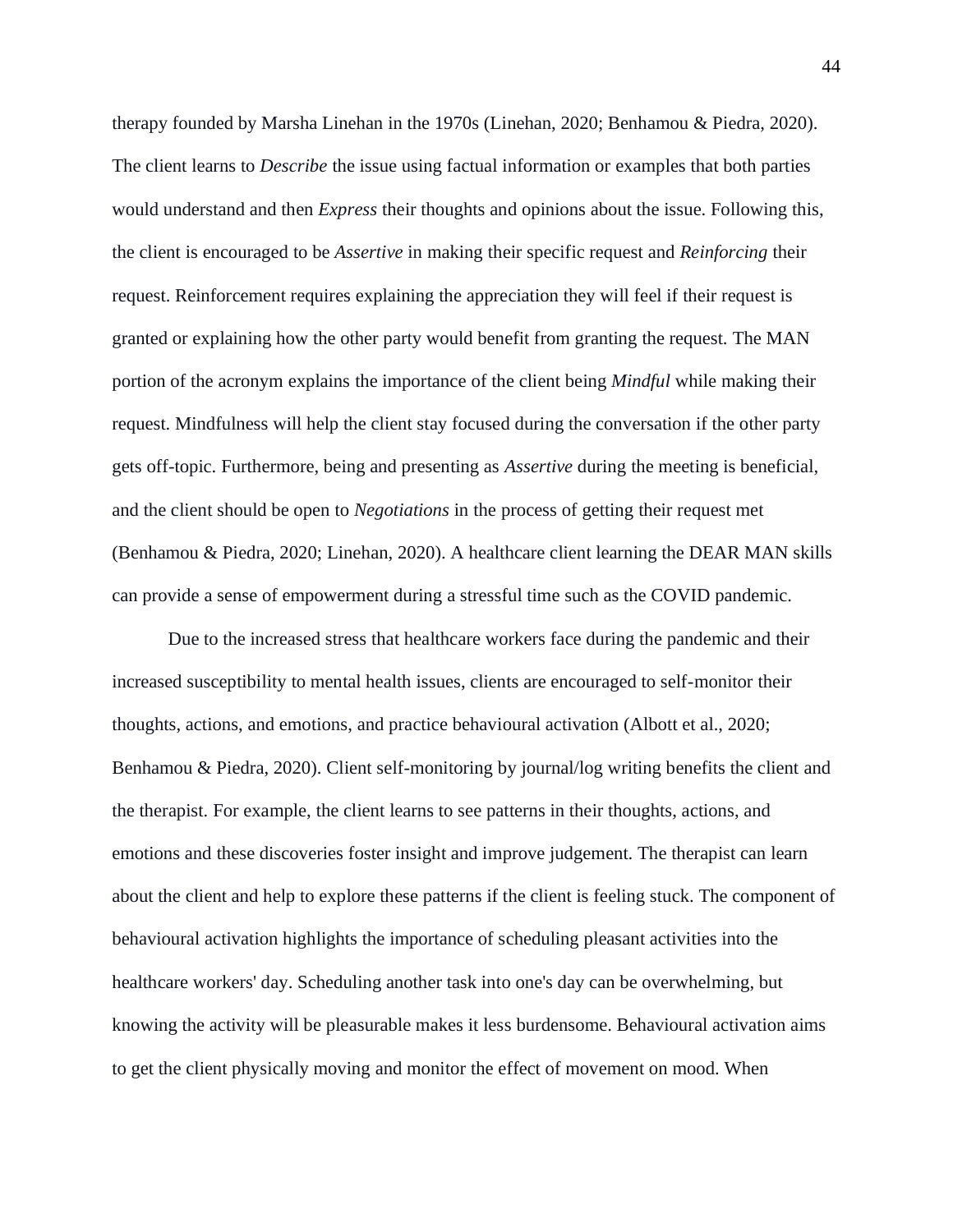healthcare workers experience improved mood, this helps motivate them to continue doing positive activities (Benhamou & Piedra, 2020).

Benhamou and Piedra (2020) conclude their article by reinforcing the importance of limiting the amount of information the healthcare worker seeks. Being informed can be vital to job performance during a pandemic. It is critical to understand new policies and procedures, how the COVID virus mutates, and the different vaccines available, but perseverating on information can be detrimental. Individuals experience better mental health when they access trusted sources, limit the frequency of information gathering and limit time on social media (Benhamou  $\&$ Piedra, 2020; Liu & Liu, 2020). Combining these CBT strategies into a therapy session will provide the healthcare worker with a sense of comfort, demonstrate compassion, and support the development of a new skill set that will empower them to enhance their mental health during and after COVID.

#### **Assessment Tools**

The therapeutic relationship between the therapist and the healthcare worker is vital; so are the standardized assessment tools utilized by the therapist during therapy. Assessment tools help determine a proper diagnosis based on the level of distress the healthcare worker is experiencing and support the identification of therapeutic interventions which are most beneficial (Lyon et al., 2015). The information collected during an assessment could help with understanding the mental health impact COVID has had on healthcare workers. Such information could inform policies and procedures for future pandemics. The following section focuses on specific standardized assessment tools the therapist can use during therapy with healthcare workers who may be experiencing acute stress disorder, burnout, and sleep disturbances.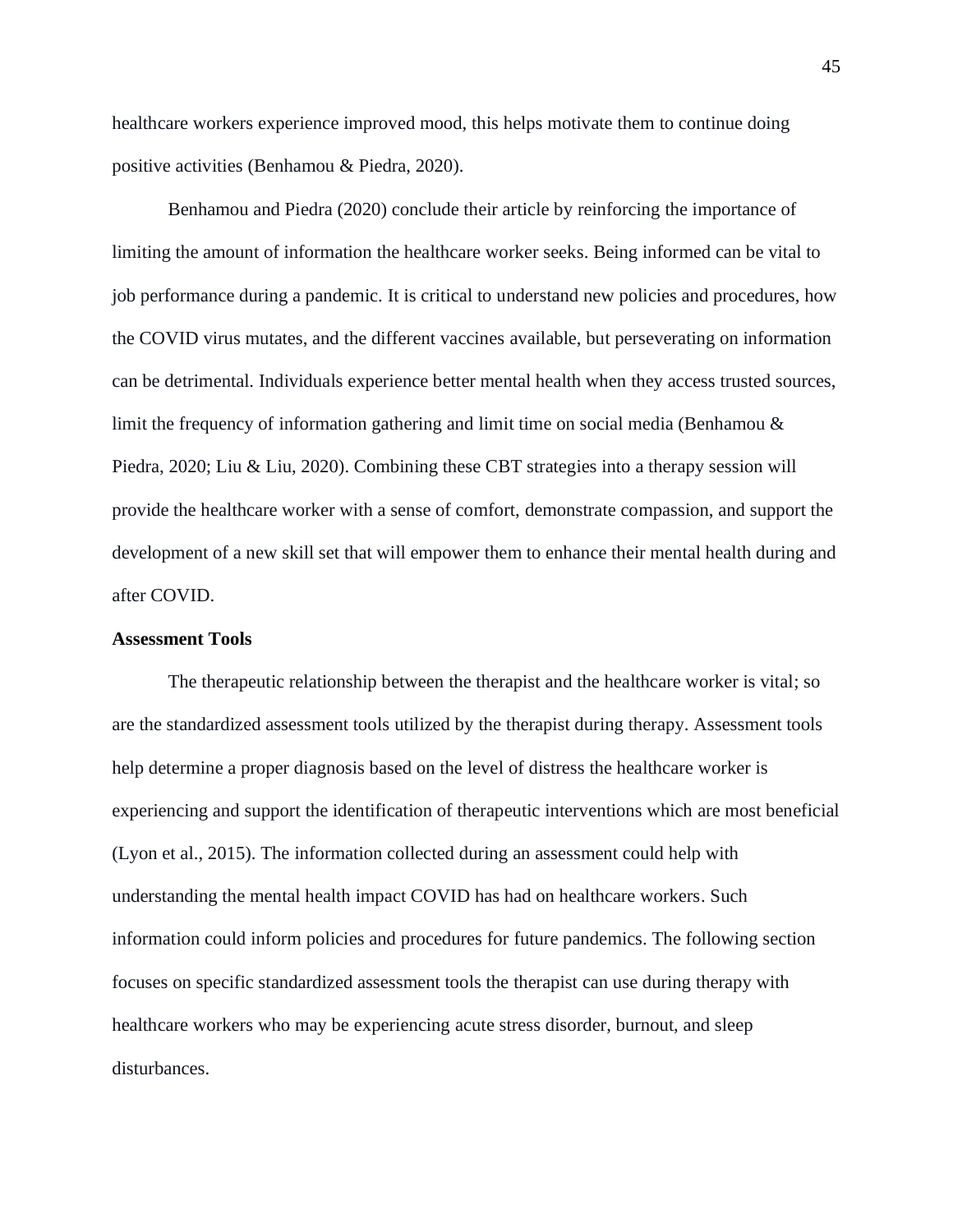#### *Acute Stress Disorder Scale (ASDS)*

The literature review indicates that early detection and intervention of ASD in healthcare workers may decrease the likelihood of these individuals developing long-term mental health issues post-COVID. In diagnosing ASD in healthcare workers, the therapist can utilize two strategies. One strategy follows the guidelines outlined in a semi-structured interview; the other utilizes a self-report inventory scale that the client completes (Bryant et al., 1998; Fanai & Khan, 2021). When utilizing the Acute Stress Disorder Scale (ASDS) the client answers 19 questions, and the therapist completes the scoring of the assessment. The ASDS is non-gender specific and developed for individuals 18 years and older. An important stipulation is that a therapist should administer the ASDS with knowledge about post-traumatic stress disorder within 3-29 days of trauma exposure. The ASDS cannot be used after the 29th-30th day post-trauma exposure because the criterion for PTSD will likely be met, but the therapist must use critical thinking to disern whether the symptoms meet ASD or PTSD criteria (Bryant et al., 1998; Fanai & Khan, 2021). For example, a heightened startle response usually emerges months after exposure to a traumatic event and is not usually present during the acute phase (Bryant et al., 2017).

Fanai and Kahn (2021) explain that individuals with ASD are 24 times more likely to complete suicide than individuals who do not have ASD. This statistic is concerning in itself, and because ASD is a predictor of PTSD, the therapist must be mindful to assess for both diagnoses if applicable. Bryan (2016) reports that individuals with PTSD and a comorbid mental health issue are 29 times more likely to die by suicide. Understanding the significant impact that ASD can have on a client's life emphasizes the importance of using accurate assessment tools to detect ASD and intervene early.

# *Maslach Burnout Inventory – Human Services Survey (MBI-HSS) for Medical Personnel*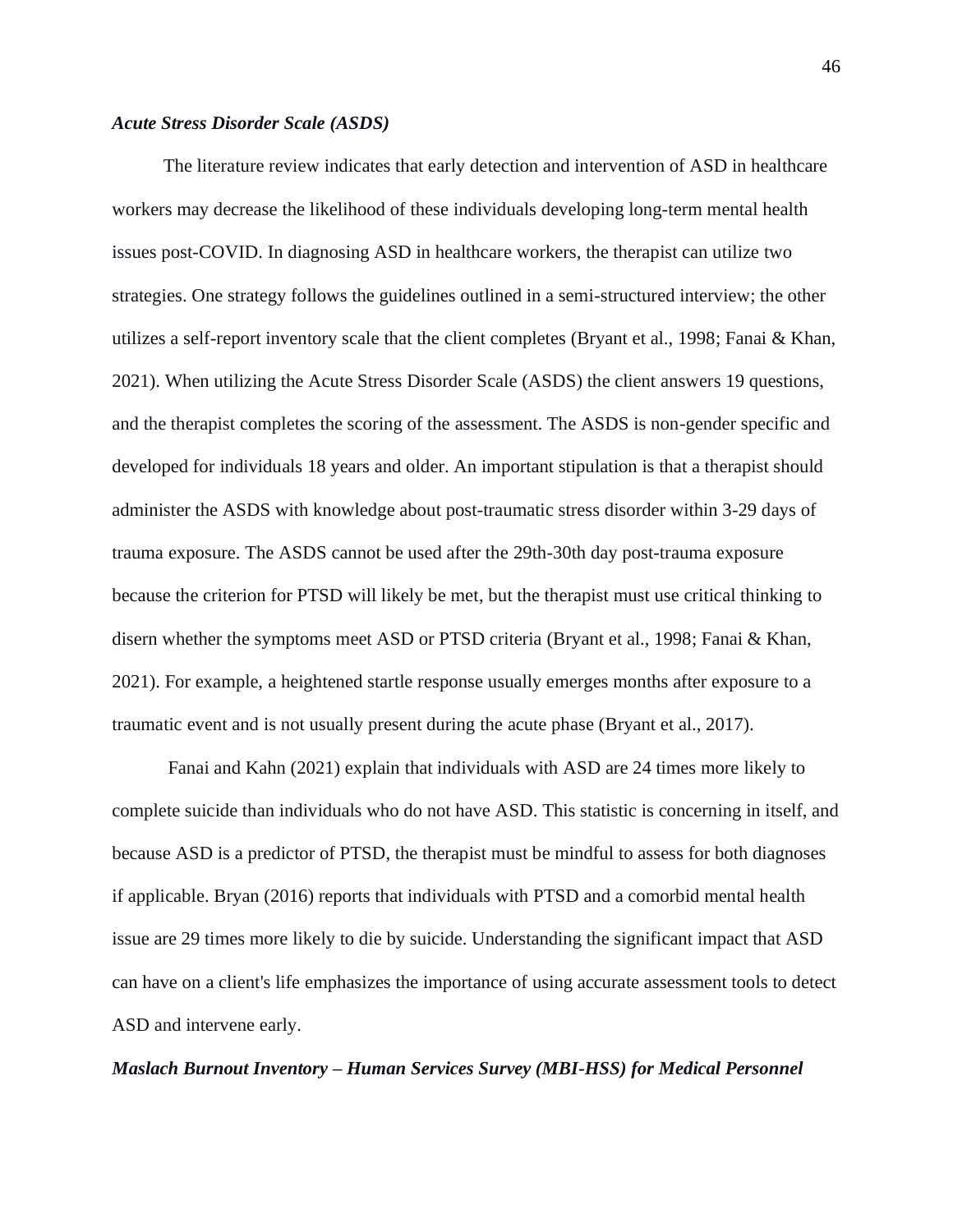According to the literature, healthcare workers are at risk of experiencing burnout while working during COVID. A therapist may determine if a healthcare worker is suffering from burnout by utilizing the Maslach Burnout Inventory for Human Services Survey (MDI-HSS). The (MBI-HSS) three-factor structure was first described by Maslach and Jackson in 1981and was later confirmed in other studies (Lheureux et al., 2017). The three factors identified and assessed in these 22 item-assessment tools include emotional exhaustion, depersonalization, and personal accomplishment; the assessment tool takes approximately 10 minutes to complete (Lheureux et al., 2017; Maslach & Jackson, 1981; Wang et al., 2020).

Therapists who request their healthcare worker clients complete the MBI-HSS can determine a diagnosis of burnout and further diversify the topics of conversation for therapy. When reviewing their results with the therapist, healthcare workers can be encouraged to identify and normalize their feelings of burnout during COVID. Left untreated, severe burnout can lead some healthcare workers to use maladaptive coping strategies such as substance abuse (Maslach & Jackson, 1981; Wang et al., 2020). Assessing and discussing burnout with a healthcare worker during COVID provides opportunities for the client to express their thoughts and feelings, and to work collaboratively on the best course of treatment.

## *Pittsburgh Sleep Quality Inventory (PSQI)*

The literature review highlighted that many healthcare workers experience poor sleep quality and sleep disturbances during COVID. Therefore, a thorough sleep quality assessment is beneficial when a healthcare worker presents for therapy. If sleep quality is improved, this can positively influence a healthcare worker's overall health, mood, and general mental health during COVID (Grander, 2016). A widely used standardized assessment tool to determine sleep quality is the Pittsburgh Sleep Quality Index (PSQI) (Buysse et al., 1989).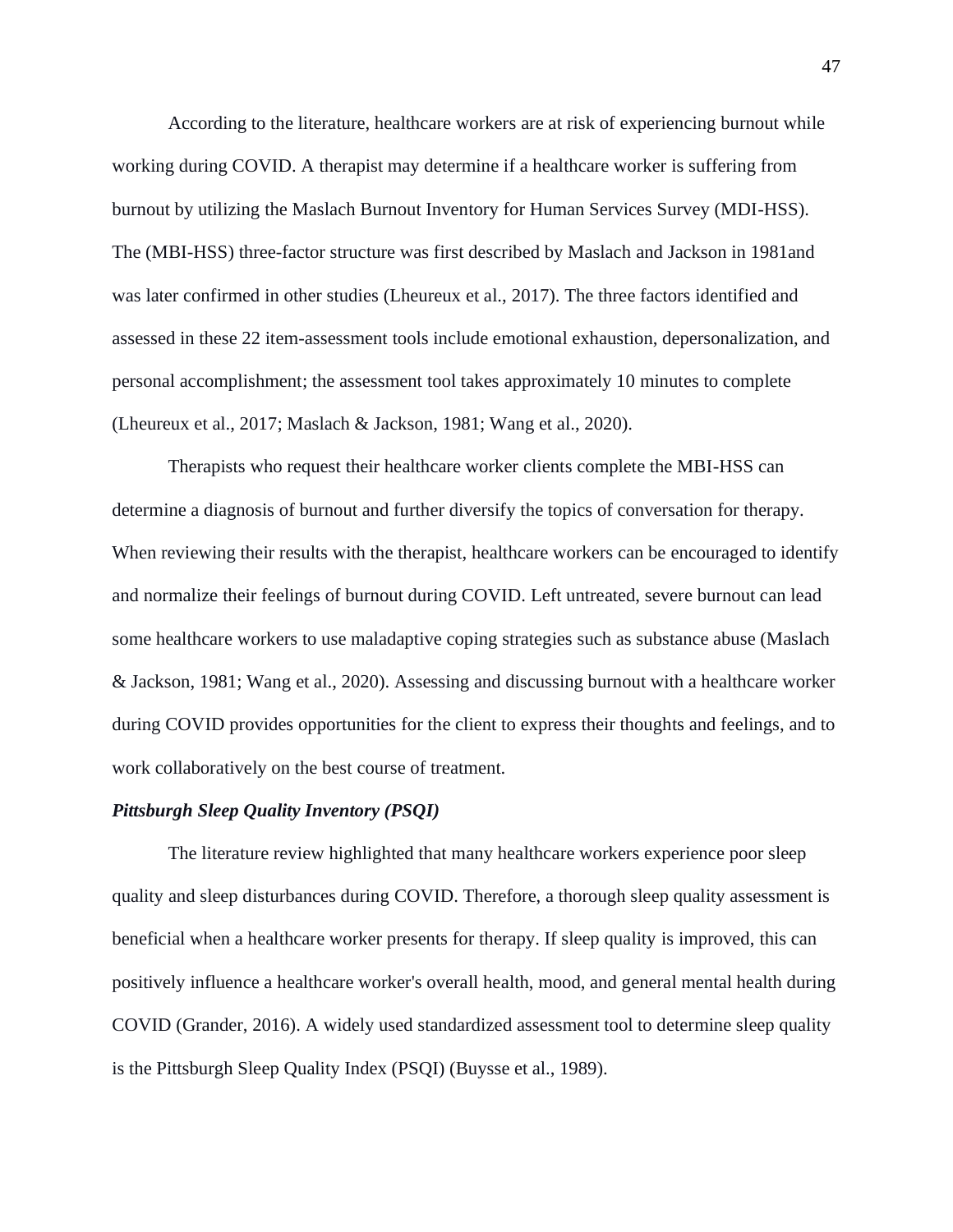The PSQI is a widely used questionnaire that examines an individual's sleep quality and sleep disturbances over one month (Ibanez et al., 2016; Buysse et al., 1989; Mollayeva et al., 2016). The PSQI is a self-reported assessment containing 19 questions; the assessment can be used in several settings, is non-gender specific and can be used with adolescents and older clients. Other benefits of the PSQI include that it is available in 56 languages, has a shortened version available, and takes the therapist approximately 10 minutes to score (Buysse et al., 1989). A therapist's understanding of the healthcare client's sleep quality during COVID can open up conversations around sleep hygiene, other psychiatric disorders that may be contributing to sleep quality, and discussions about seeing a family doctor to discuss medication (Clement-Carbonell et al., 2021; Krystal, 2012).

### *Suicide Risk Assessment*

It is standard practice to evaluate a client's suicide risk during treatment regularly. The risk for suicide can change depending on environmental factors and the client's mental state (Sadek, 2019). It is critical to complete a suicide risk assessment on healthcare professionals and not assume that they will be forthcoming with suicidal ideation, plans, or intent because they are a part of the healthcare system and have effective coping strategies (Dutheil et al., 2020). The risk of suicide completion potential is higher during the COVID pandemic amongst healthcare workers due to mental health stigma, acute stress disorder, burnout and other contributing factors. This elevated suicide risk was also evident during previous disasters (Fanai & Khan, 202; Fitzpatrick et al., 2020; McCabe et al., 2014). Calati et al. (2020) report that only 1 in 4 individuals will disclose suicidal intention before attempting; therefore, the therapist must be mindful to ask thoughtful and thorough questions when assessing suicide risk in their clients.

Interestingly, Calati et al. (2020) describe the importance of therapists being mindful of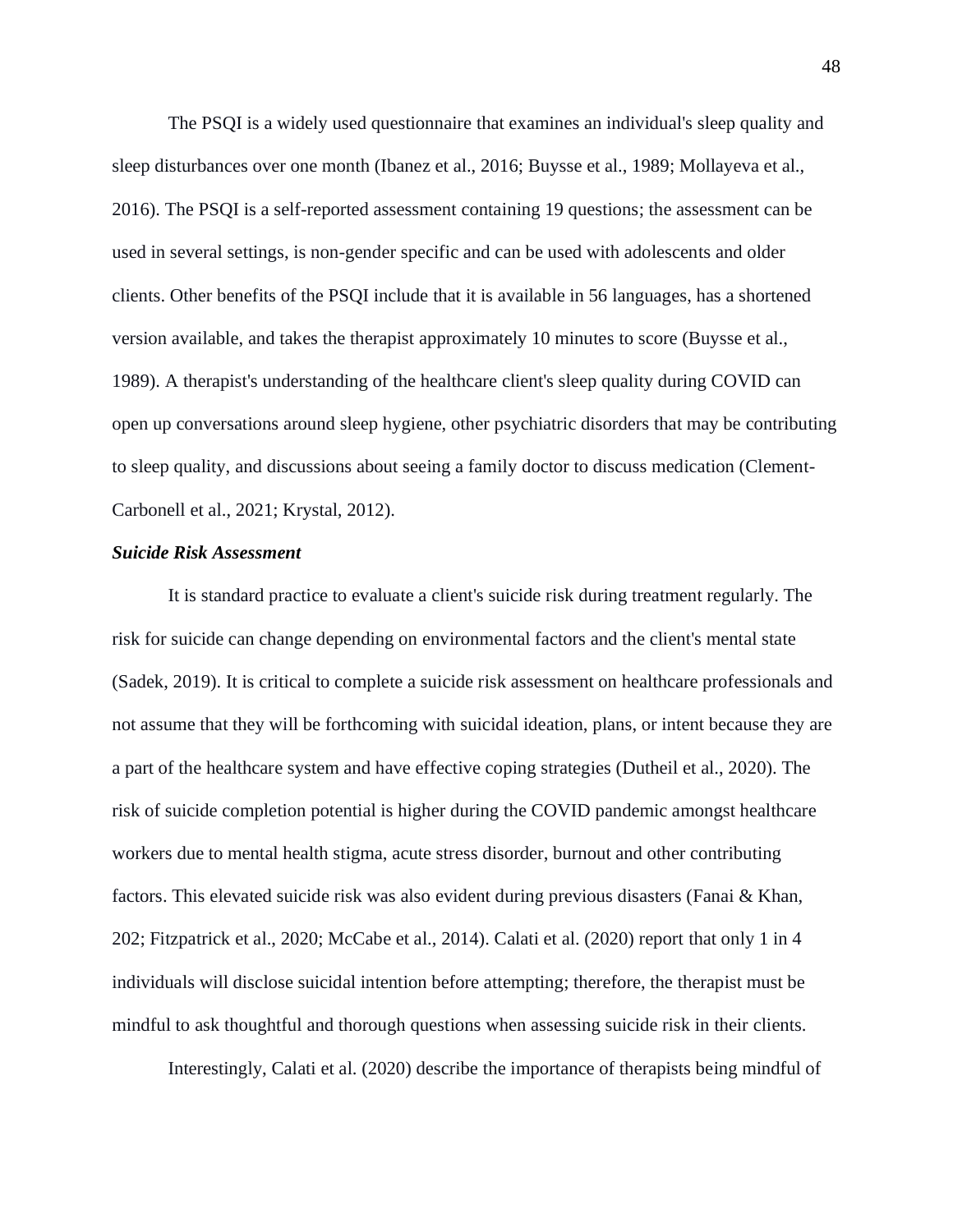negative or heightened emotional responses towards clients who express suicidal ideation because of the potential to fracture the therapeutic alliance. Before determining the best course of action, the therapist should gently explore the client's suicidal thoughts (passive versus active), means of suicide, and general risk and protective factors. Lai et al. (2018) report that passive suicidal ideation is the desire to die, but there is no plan, whereas active suicidal ideation includes a plan. It is important to note that passive suicidal ideation offers the therapist time to intervene, but passive thoughts can quickly become active. Dutheil et al. (2019) report that physicians are at a greater risk of completing suicide, especially females and those in the area of anesthesiology, psychiatry, family practice, and general surgery. When clinicians maintain the therapeutic alliance, and complete regular suicide risk assessments based on the understanding that passive suicidal ideation can become active, healthcare workers feel comfortable disclosing their suicidal thoughts.

If the therapist concludes that the healthcare worker is experiencing active suicidal ideation, careful consideration is required because they are at higher risk than the general population to attempt or complete suicide (Dutheil et al., 2019). It is critical to weigh all the ethical obligations of nonmaleficence and client safety with the potential trauma of transporting the healthcare worker to the hospital (Canadian Psychological Association, 2017). For example, if there is no immanency, but there is a high risk, conveyance of the healthcare worker to the hospital may be more traumatic for them because of potentially encountering colleagues they know. Collaboratively problem-solving and safety planning with the healthcare worker is imperative to ensure their well-being and overall mental health.

Appropriate actions are required if the therapist determines that the healthcare worker is in imminent danger of suicide. The therapist should be knowledgeable about the policies and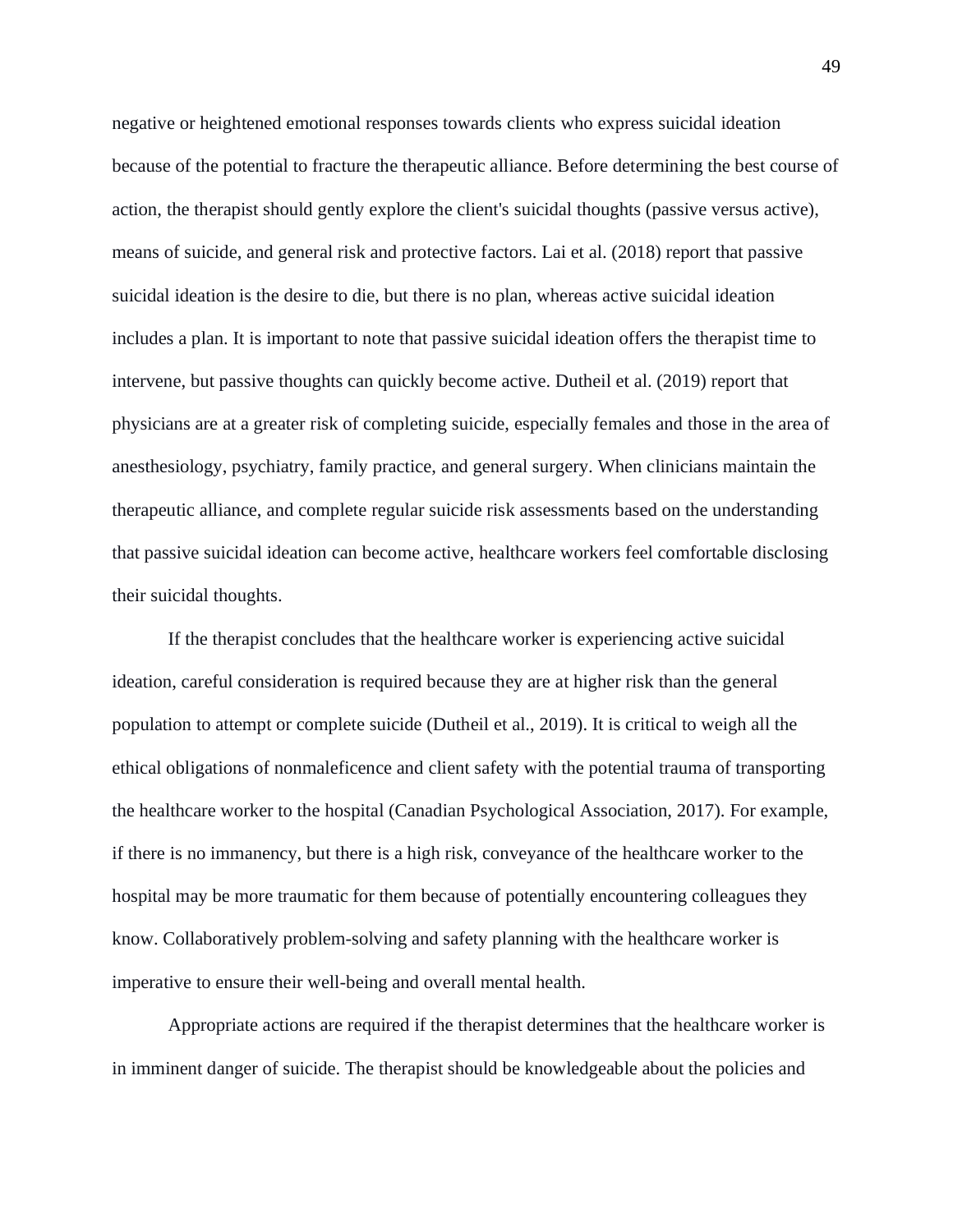procedures for their region and follow the guidelines outlined by the employer. If therapy is community-based, the best course of action is to contact the local police department and describe the situation. Depending on the circumstances, it may or may not be appropriate to inform the client of the call to the police. Some clients may negatively respond to the knowledge that police officers will attend and abscond from the session. In contrast, others may willingly acknowledge their need for help and work collaboratively to call the police. When officers present to the scene, it is necessary for the therapist to communicate the suicide risk and advocate for officers to transport the healthcare client to a hospital they do not work at to preserve the client's dignity and confidentiality. Furthermore, if the therapist can determine which hospital the client is at, they can call and provide collateral information to the treatment team and advocate for the hospital admission. The process of calling officers for a healthcare worker-client can be uncomfortable, and the therapist should take measures to debrief the situation with trusted colleagues or a supervisor.

### *Other Therapeutic Interventions*

A therapist's understanding of COVID and the current concerns healthcare workers face, such as fear of being infected, workplace stress, and current political issues affecting healthcare workers, will help develop practical treatment goals for the healthcare worker client. The therapist should know coping strategies that can be quickly implemented in the work environment and help the client practice these in the therapy session. For example, healthcare workers can practice diaphragmatic breathing to reduce the flight or fight response during stressful moments (Bremner et al., 2020; Hopper et al., 2019). Diaphragmatic breathing stimulates the vagus nerve, which directly correlates with the parasympathetic nervous system, resulting in the physiological calming of the body (Bremner et al., 2020; Hopper et al., 2019;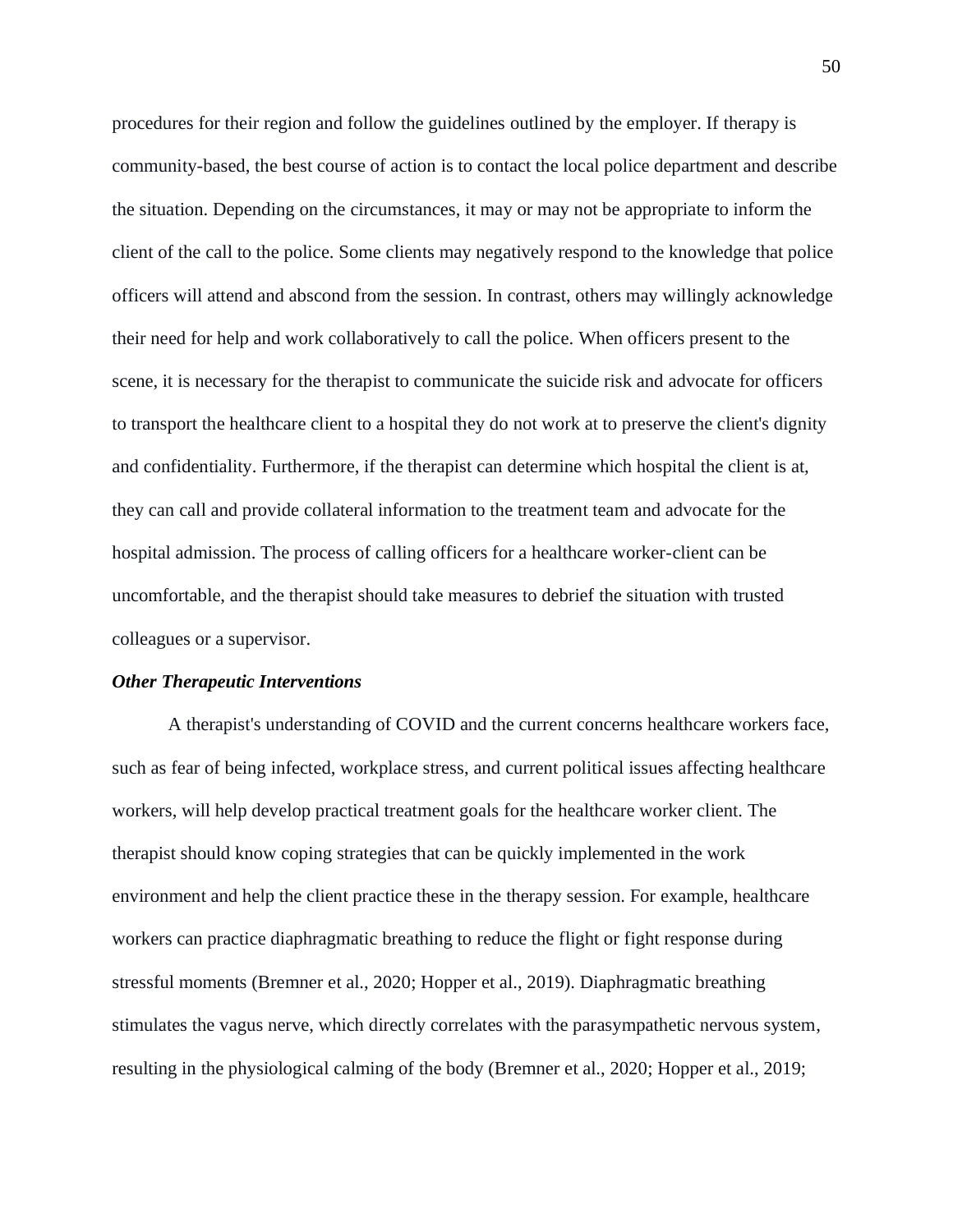Porges & Dana, 2018). While deep breathing is efficacious in physically calming the body, the healthcare worker needs to understand the impact of their thoughts on their physical and mental health.

To further decrease stress levels and promote mental wellness, the therapist should know about sleep hygiene and mindfulness exercises. Ballesio et al. (2020) describe several strategies to facilitate restful sleep for healthcare workers. These strategies include the healthcare worker understanding their chronotype, creating a comfortable sleep environment, and maintaining a consistent sleep routine (although this can be difficult with shift work). It is essential to avoid electronics and negative information on social media before sleeping. Furthermore, mindfulness strategies such as 'being in the present moment' outlined in cognitive and dialectical behavioural therapy can also aid in restful and rejuvenating sleep (Kladnitski et al., 2020; Linehan & Wilks, 2018).

When the above therapeutic interventions are not efficacious to diminish distress, subsequent medical intervention may be required. For therapists during the pandemic, it is advantageous to have a general understanding of psychopharmacological interventions to monitor the clients' improvements, side effects, or adverse side effects (Levin, 2019). If clients commence a medication regime, a therapist may consider having the client sign a consent to disclose form to contact the treating physician if there are any adverse reactions to the medication. It is prudent that the therapist provide medication education and work collaboratively with the client when discussing the efficacy of medication, side effects, cultural values, and mental health stigma, and when developing a treatment plan and goals.

# **Future Research**

In completing the literature review, two curiosities arose. I wondered why there were no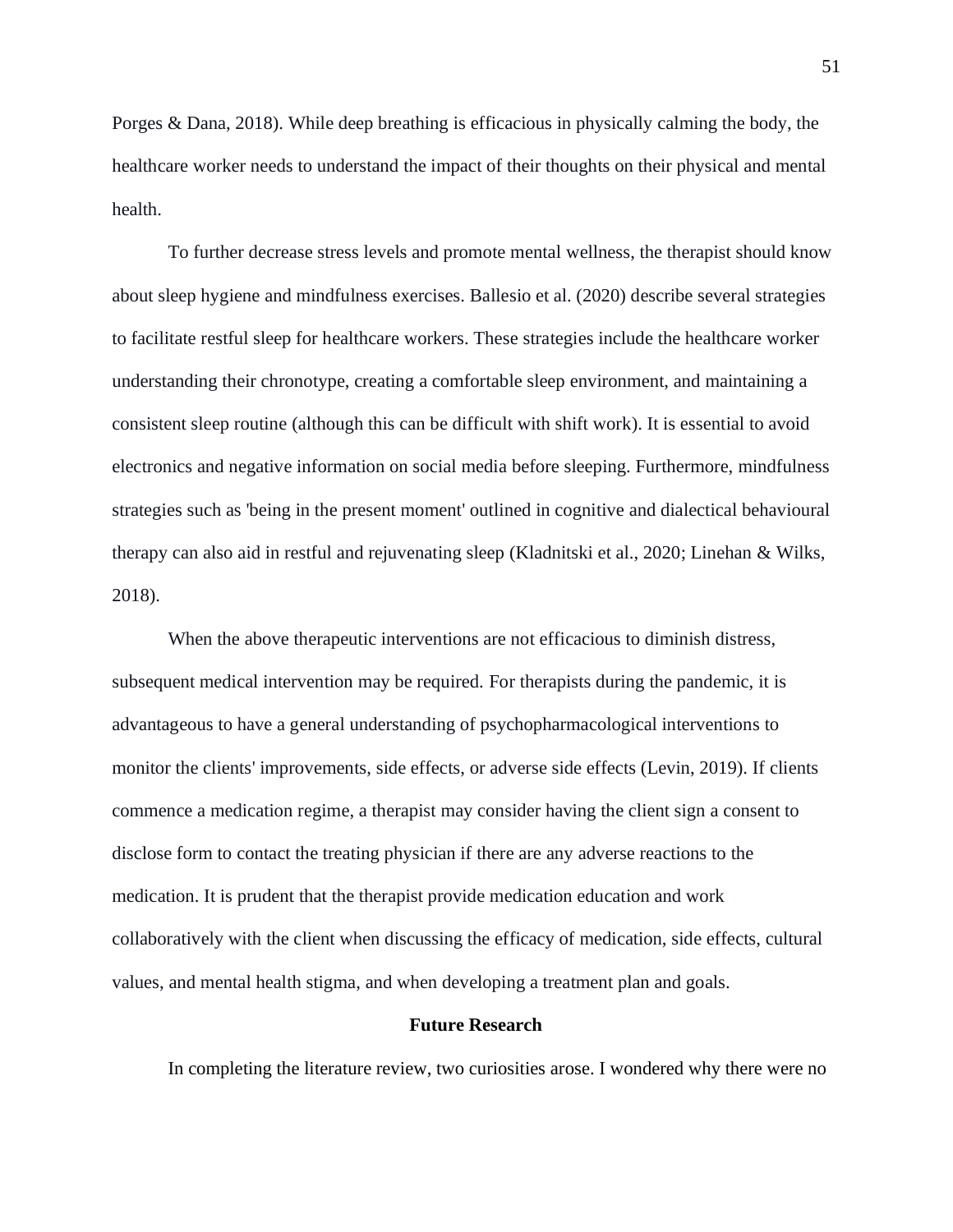recommendations for allied health teams to work collaboratively with mental health clinicians to support healthcare staff in the hospital setting. For example, occupational therapists have vast knowledge regarding sleep quality and coping strategies (such as sensory tools), and many hospital units have access to occupational therapists. Secondly, the literature stipulates that managers are foundational in navigating and mitigating mental health issues for their team members. If this is the case, then managers need to be supported by allied treatment teams as well. With ever-changing policies and protocols, managers have a significant amount of stress and pressure to follow directions; elevated stress levels may interfere with their ability to implement mental health interventions. Further research on the positive outcomes and negative repercussions when a multidisciplinary team actively engages in providing mental health support for healthcare workers on individual units would be beneficial (Shapiro et al., 2021).

 Current and future mental health issues affecting healthcare workers are inevitable. At the time of writing this paper, a year has passed since the declaration of the pandemic, and we are currently facing a resurgence of COVID cases due to the variants. It is imperative to address how the mental health of healthcare workers will be supported. Emotionally and physically exhausted healthcare workers may face more significant work challenges ahead and continue not to feel supported. As the literature described the effectiveness of the CREATE program and telehealth, future research could include the amalgamation of the two therapy platforms (Jimenez-Rodriguez et al., 2020; Shapiro et al., 2021). For example, setting aside a room for telehealth therapy sessions for healthcare workers during the evening and or night shift would allow more staff to access needed psychological supports. Research focused on collecting statistical information regarding how many more healthcare workers are accessing supports, exploring the times when healthcare workers experience an increase in their symptomology, and analyzing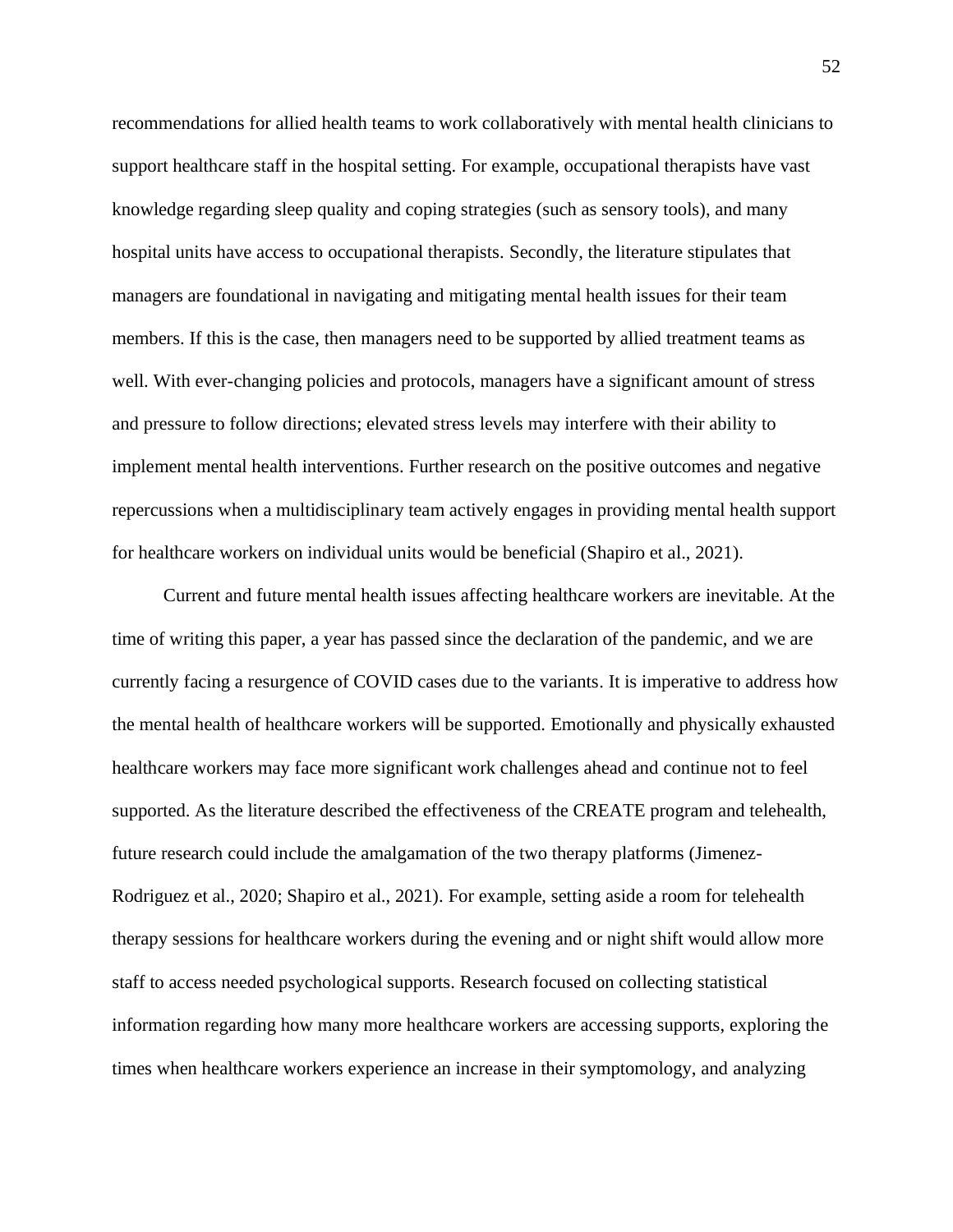what therapeutic interventions are most beneficial would provide information to inform therapeutic interventions for healthcare workers in future pandemics.

 It would be interesting to evaluate the impact of observable positive quotes and shift rituals on healthcare workers. The influx of negative information about rising COVID positive numbers, anti-maskers, and conspiracy theorists on social media likely negatively impact healthcare workers' mental health (Steinert, 2020). To circumvent the negative impact, a conscious effort must be made to change perceptions by focusing and reframing negative thoughts into more positive ones. One way to do this may be to place positive quotes all over the unit or prominent areas around the unit. Implementing shift rituals may enhance staff cohesion, create a sense of belonging and increase motivation (Montross-Thomas et al., 2016). Rituals are an integral part of any culture and play a valuable role in creating a sense of belonging. Researching the impact of visible positive quotes on the unit and intentional staff rituals may provide information on whether or not this would have an overall impact on healthcare workers.

 Further research is necessary to better understand and mitigate the mental health implications for healthcare workers of working during a pandemic. A longitudinal study of transactional relationships and effective therapeutic interventions between therapists and healthcare workers experiencing ASD, burnout, and sleep disturbances is warranted. Mental health supports are needed during a pandemic, and require dialectical considerations for the therapist and healthcare worker.

#### **Recommendations for Practice**

Due to the government restrictions regarding social distancing to decrease the spread of COVID, telehealth has become the main form of providing therapy during COVID. Many clients and therapists will choose to continue to access and provide services in this way post-COVID.

53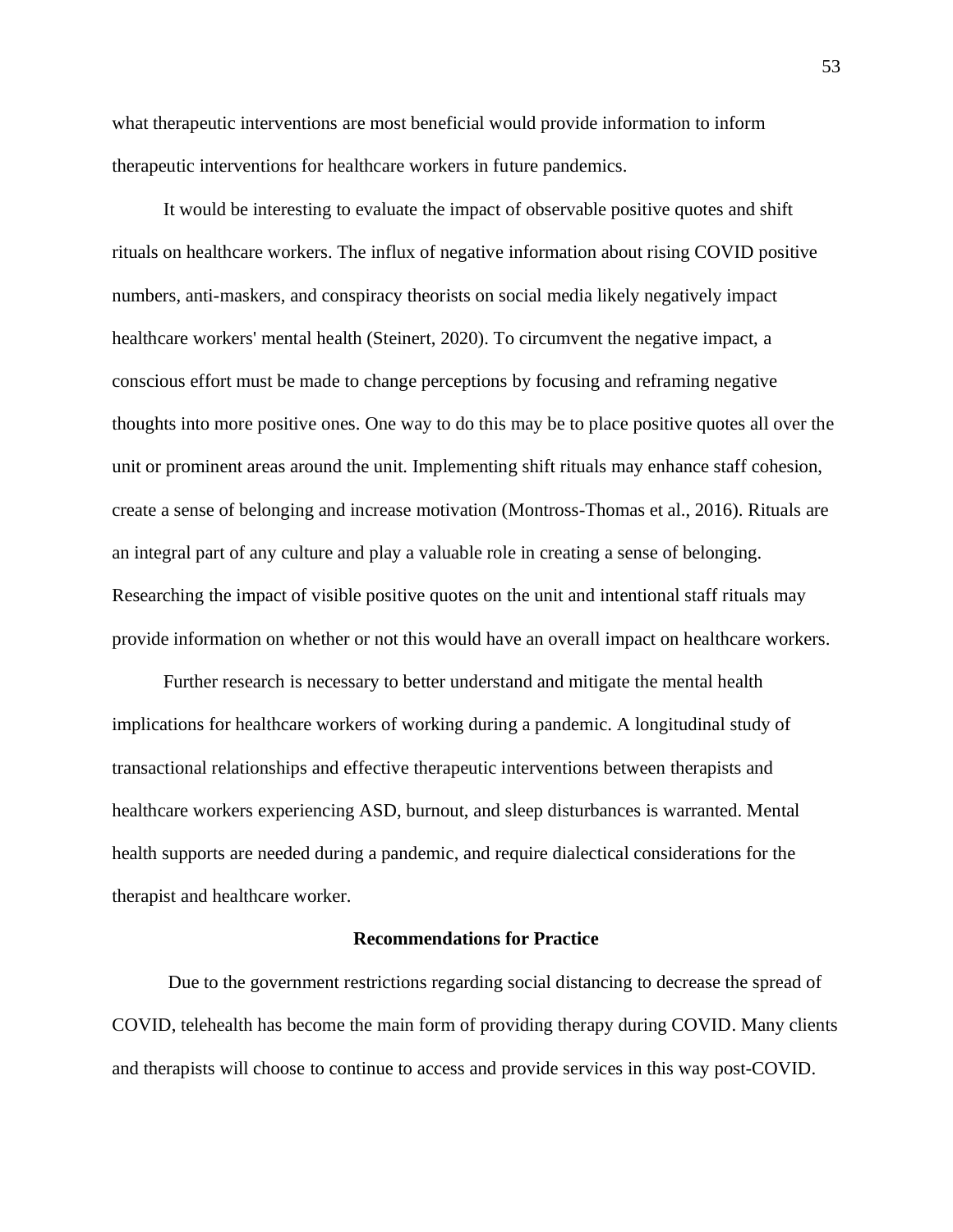While telehealth allows for the continuation of services, there are legal considerations that a therapist must take into account. Therapists must continue to follow the policies and procedures outlined by their licensing body in their practicing region. If a therapist provides counselling in Calgary, Alberta, a legal understanding of telehealth must be understood at the provincial, national, and health authority levels (Canadian Psychological Association, 2020; College of Alberta Psychologists, 2018).

Therapists must navigate technological and ethical issues during sessions in order to provide effective counselling over telehealth. For example, a therapist must ensure that their computer service provider can support zoom meetings or other platforms for sessions, is HIPPAA/PHIPA (in Canada) approved, and consider procuring service for technological difficulties (Geller, 2020; Jimenez-Rodriguez, 2020; Smith et al., 2020). It is essential for therapists to become familiar with the telehealth platform they use for therapy sessions in order to decrease technological disruptions and aid their clients in rectifying technological issues. If technical issues arise during a session, the therapist and client should have previously discussed remedial solutions to compensate for the missed time of the therapy session.

Other ethical considerations when doing therapy via telehealth include privacy, confidentiality, and safety (Canadian Psychological Association, 2020; Chen et al., 2020). Current protocols for most regions in Canada state that verbal informed consent regarding confidentiality and limits of confidentiality is adequate, but written consent should be obtained as soon as possible (Canadian Psychological Association, 2020). Discussing safety with the client may involve collecting their demographic information, documenting their current location and creating a code word to use to indicate if someone else is present during session or if there are concerns about personal safety, including exposure to domestic violence. Furthermore, the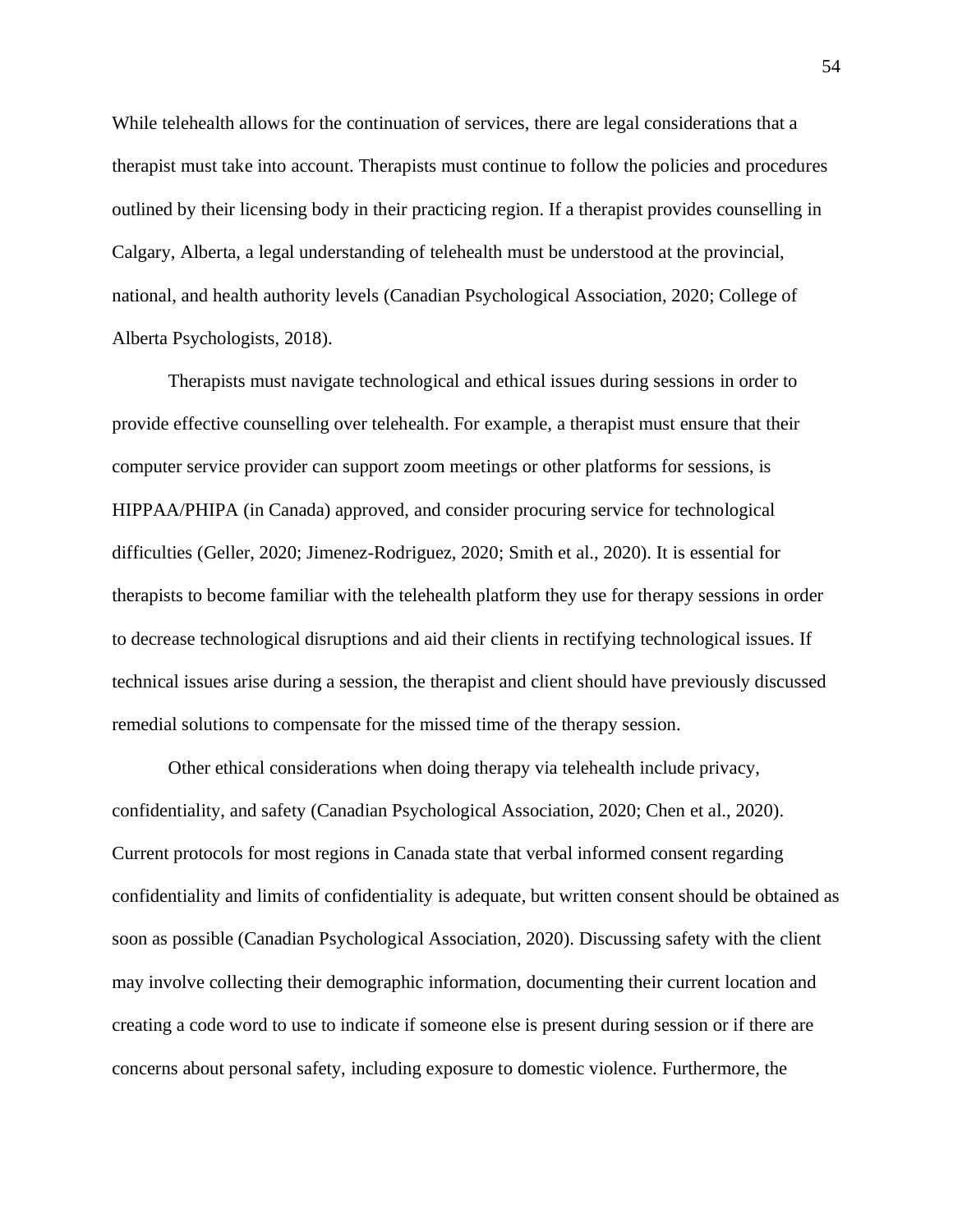therapist's documentation must reflect that the therapy session occurred via telehealth and measures must be taken to ensure the appropriate and safe storage of client informatio (O'Brien & McNicholas, 2020). Finally, the therapist should consider procuring comprehensive telehealth insurance to ensure their safety (Contant, 2020; O'Brien & McNicholas, 2020). Providing telehealth services for clients during COVID is a formidable option, and special attention must be paid to ensure the safety of both therapists and clients.

## **Telehealth Therapy**

Mental health professionals have engaged in discourse throughout the pandemic regarding the therapeutic effectiveness of providing teletherapy. Many therapists question how well therapeutic alliances can be built and maintained, and their ability to complete comprehensive mental health assessments via telehealth. Interestingly, some research suggests that online therapy is as efficacious as in-person therapy, and in fact, it is the therapist that struggles with the online platform of therapy (Geller, 2020; Jimenez-Rodriguez et al., 2020; Lopez et al., 2019). The authors report that clients feel that online therapy is beneficial if the therapist can exhibit presence, empathy, active listening, and participate in practicing therapeutic interventions. For the therapist to be fully present with the client during therapy, consideration of a few important factors is beneficial.

Therapists benefit from examining some environmental and technological considerations when providing telehealth services (Geller, 2020). For example, the therapist should consider using a larger screen to observe the client, have sessions in a consistent setting to offer comfort in familiarity, and maintain an appropriate distance from the camera so the client can see the them well. Other suggestions include having a practice session with the client to become comfortable with the platform and to determine which environment will best enable the client to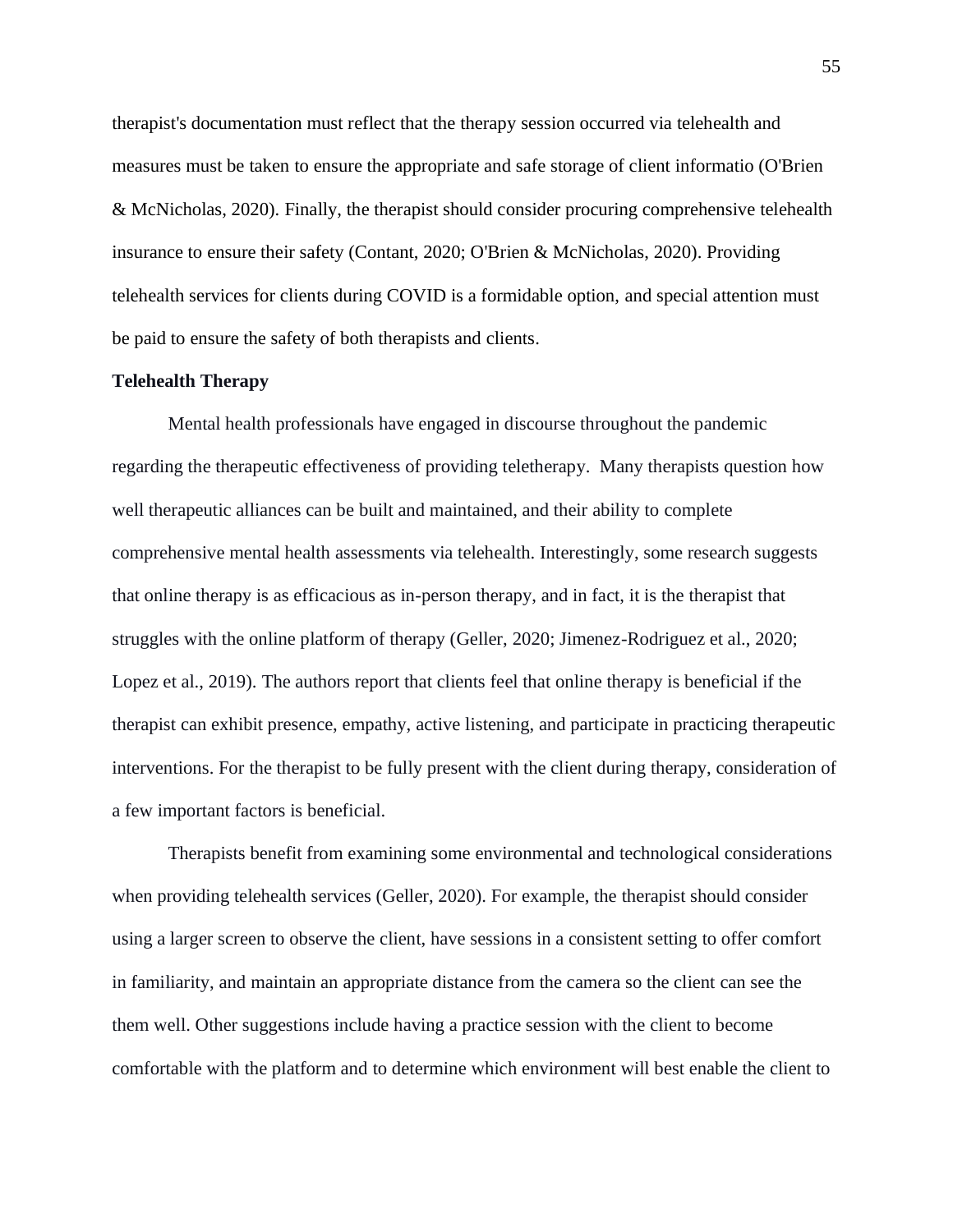be seen by the therapist. Therapists can also provide tip sheets on what the client should have available during a session, such as Kleenex, coping tools, and beverages (Geller, 2020; Lopez et al., 2019). Developing and discussing a 'rule list' may be beneficial to outline acceptable behaviours during a telehealth therapy session. For example, the client may have a beverage or candy (for self-soothing) in their proximity, or the client can be encouraged to pace during the session but may not leave the room for safety purposes. Communication between therapists and clients is imperative for productive and successful online therapy sessions.

Therapists and clients have expressed that navigating technical difficulties and maintaining privacy are significant sources of concern during telehealth seasions (Geller, 2020; Jimenez-Rodriguez et al., 2020; Lopez et al., 2019). The literature stresses the importance of therapists practicing and being knowledgeable about online platforms and standardized safeguards, and obeying regional legislation. If technical malfunctions occur, it is essential for a therapist to reconnect with the client as soon as possible and to work through technical frustration together. Clients have demonstrated forgiveness on the steep learning curve of adjusting to new platforms (Geller, 2020; Jimenez-Rodriguez et al., 2020; Lopez et al., 2019).

#### **Mask Wearing During In-person Therapy Sessions**

Another consideration for therapists is to understand mask wearing policies and to decide whether or not to wear a mask during therapy sessions if this is an option. This dilemma likely occurs for therapists working privately because healthcare setting policies will dictate the use of masks for the therapist. Scheid et al. (2020) stipulate that therapists need to navigate both their own willingness and comfort in wearing a mask when providing therapy and the client's wishes. A potential moral dilemma can arise for the therapist and the healthcare worker engaging in therapy: the therapist may worry that they may offend the healthcare worker by wearing a mask,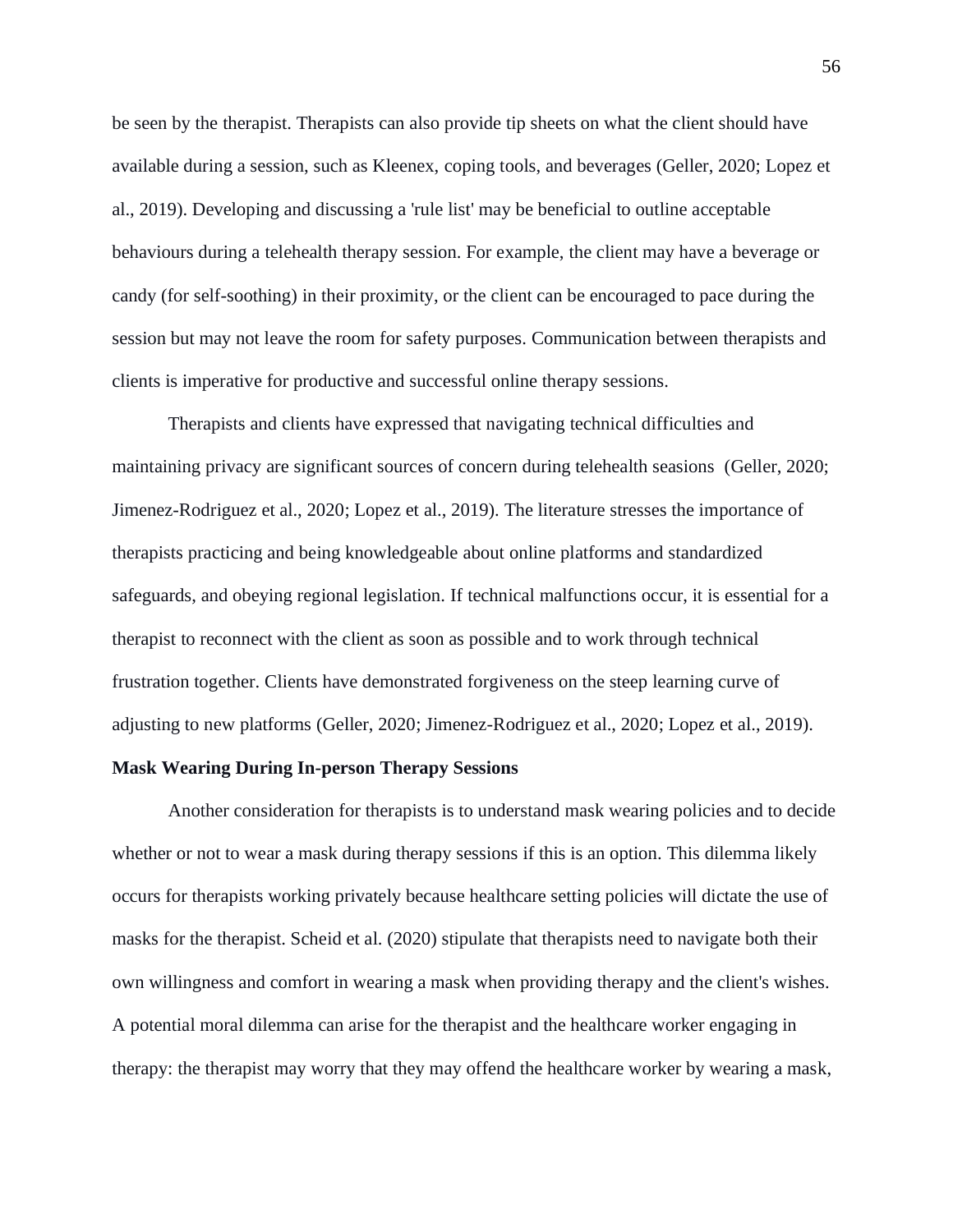thereby insinuating an opinion that healthcare worders are more likely to carry and transmit the virus. This situation may inadvertently shame the client. Conversely, a healthcare worker may wear a mask in numerous settings but wish for face-to-face interaction during therapy. The therapist must invite the healthcare worker to express their thoughts and feelings about wearing a mask during therapy and negotiate a resolution both parties are comfortable with.

## **Therapist Self-Care**

COVID has highlighted the critical need for mental health services to be easily accessible to healthcare workers to mitigate current and future physical and mental health issues in this population. The pandemic has also focused attention on the importance of mental health clinicians routinely engaging in self-care strategies as professional and ethical requirements (Rokach & Boulazreg, 2020; Wise et al., 2012). Therapists who are not managing personal and professional stress effectively can strain therapeutic relationships and processes for healthcare workers (Odaci et al., 2015). Rokach and Boulazreg (2020) describe how clients are aware that the level of care they receive is directionally proportionate to the therapist's overall functioning. It is essential for therapists to be self-aware and engage in self-care during COVID to avoid burnout and mental and physical illness.

Therapists require relatively high emotional intelligence to engage in introspection regarding their own emotional needs and their emotional engagement with clients. One definition of *emotional intelligence* is a therapist's ability to identify their emotions and the emotions of clients, to regulate their emotions and to use their emotions to direct thoughts and behaviours (Odaci et al., 2015). When therapists are emotionally intelligent they can provide more constructive and positive responses to clients. A therapist understands and identifies the triggers that elicit emotional dysregulation in themselves and implement emotional regulation strategies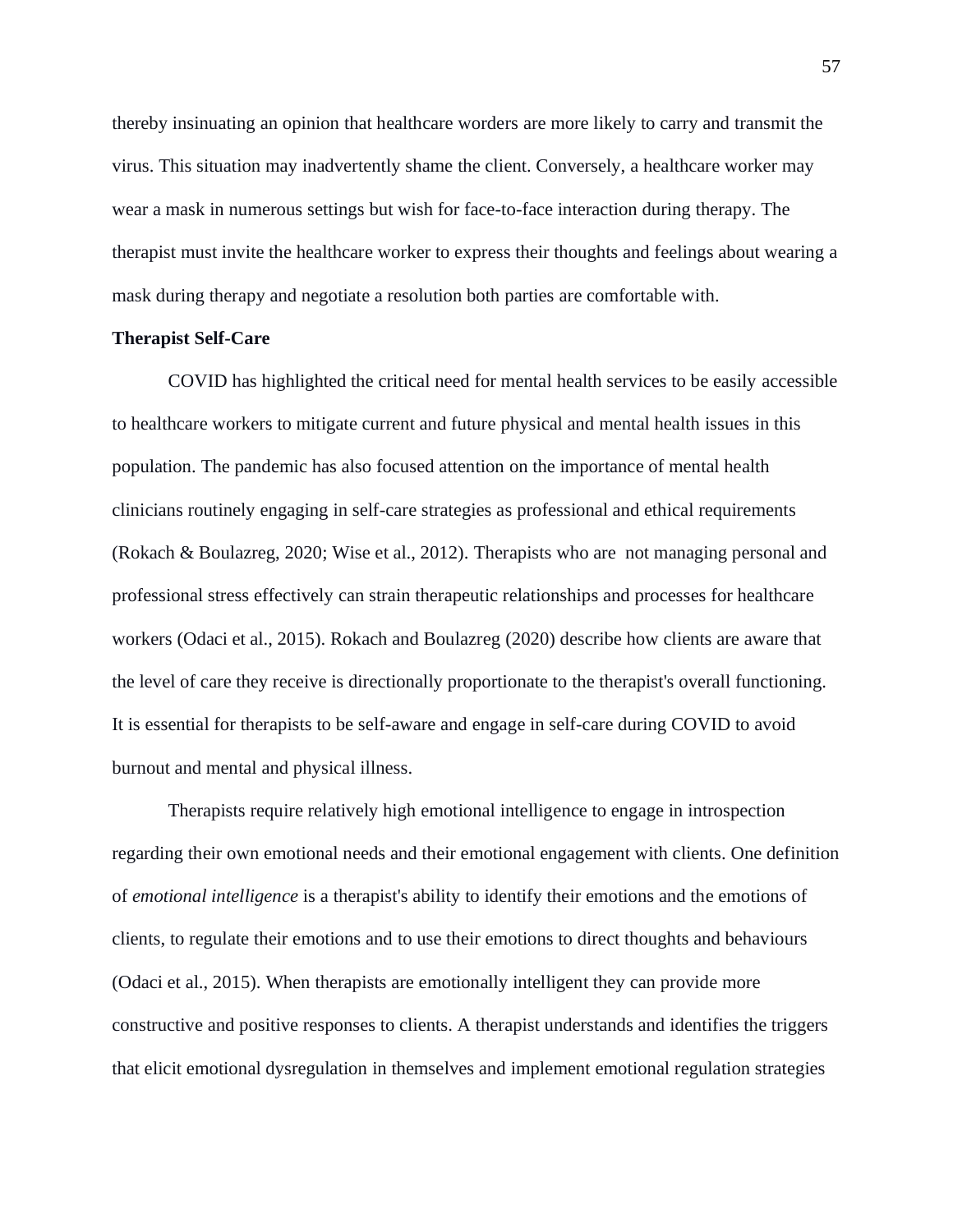before, during, and post therapy sessions. Shamoon et al. (2017) describe strategies similar to the ones that a client may learn. For example, mindfulness techniques, deep breathing, and embracing the emotion to learn from it. It is essential not to hold unhelpful judgments or to evaluate emotions or thoughts when they arise. When therapists practice self compassion, they avoid judging thoughts and feelings and provide safe spaces internally to process situations and feelings (Finlay-Jones et al., 2015).

Wise, Hersh and Gibson (2012) developed a self-care model for therapists to use to preserve their personal and professional mental well-being. The authors describe four fundamental principles that are the foundation of the "mindfulness-based positive principles and practices" for therapists (Rokach & Boulazreg, 2020; Wise et al., 2012). The four components are flourishing, intentionality, reciprocity, and daily self-care practices. The principle of flourishing involves therapists acknowledging the human instinct to perseverate on stressors and encourages refocusing on the positive aspects of the profession. Intentionality is accepting one's weaknesses and stressors and intending to address these factors to create change. The principle of reciprocity encourages the therapist to be humble and acknowledge that emotional pain can manifest and present in both therapists and their clients. Therapists benefit from the skills they teach and encourage the client to use. The final principle of daily self-care reminds the therapist to commit to practicing self-care strategies and to develop emotionally and physically rejuvenating routines (Rokach & Boulazreg, 2020; Wise et al., 2012).

Practicing self-compassion involves using active self-soothing to regulate the sympathetic nervous system and requires perceiving stressful situations through another lens (Finlay-Jones et al., 2015). Self-compassion embraces empathetic bonding with the client and provides a protective barrier from compassion fatigue and vicarious trauma. During COVID,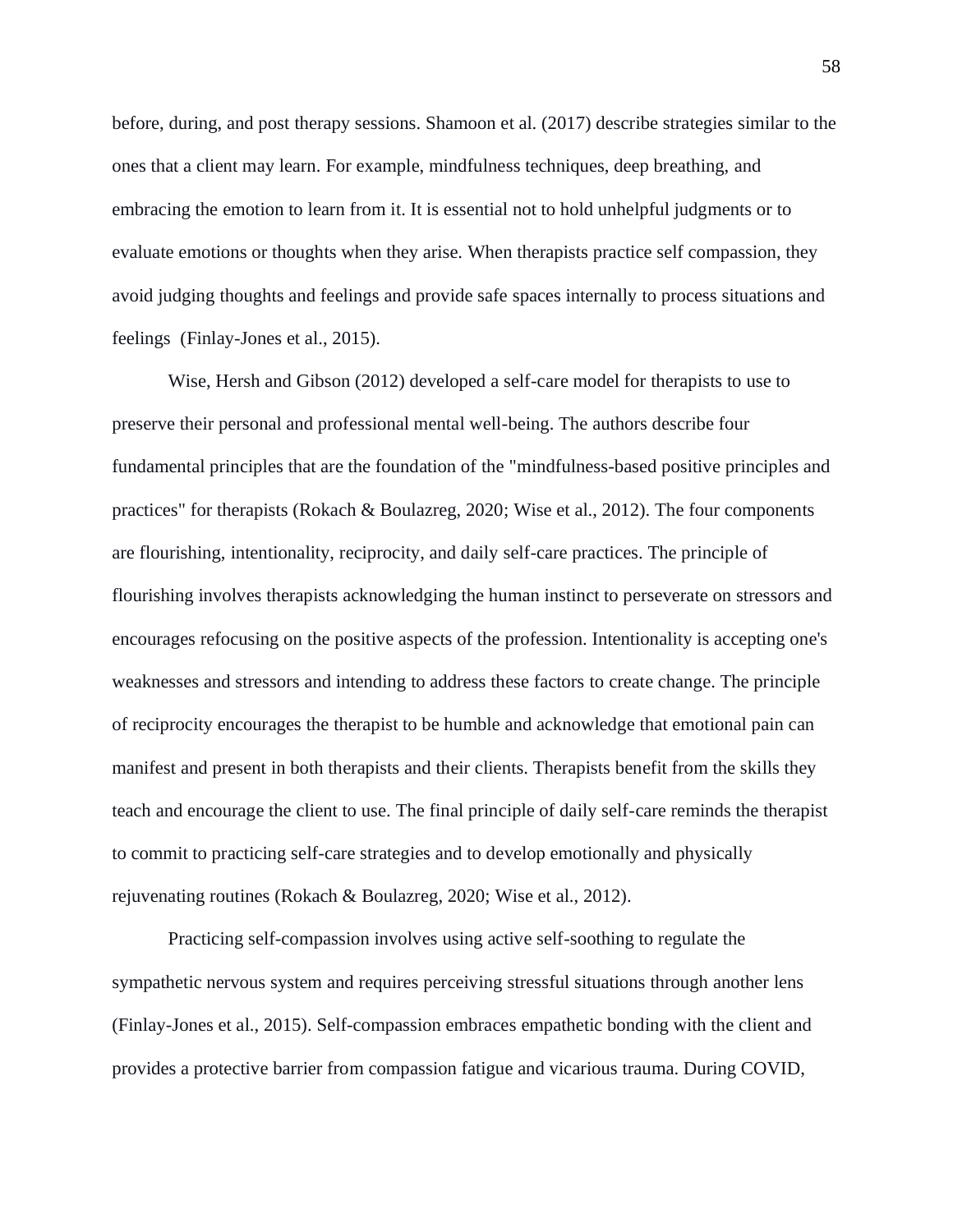therapeutic experiences and platforms have significantly changed, and these chages are difficult for therapists to navigate. If coping strategies, self-compassion and self-care become less effective, therapists must reach out to supports such as supervisors or other therapists (Shamoon et al., 2017).

## **Reflexive Self-Statement**

Completing this literature review on COVID and the impact that it has had on the mental health of healthcare workers has been gruelling and provocative. Because COVID is a new pandemic, my initial thought was that there would be a lack of available and relevant information to substantiate a position on the mental health implications of this pandemic. Fortunately, this proved a faulty assumption as there is a wealth of information on the mental health ramifications for healthcare workers of working during COVID.

Writing this literature review evoked emotions ranging from sadness and despair to anger, frustration, and surprisingly hope. The frustration and anger I experienced occurred when reviewing the historical literature on previous pandemics. Several authors suggested that organizations, especially in healthcare, should have policies and procedures outlined to provide directives to managers and government officials during times of crisis or pandemic. Having predetermined procedures in place helps mitigate the necessity of developing them during a state of crisis. Such preparation allows for the activation of procedures and therapeutic interventions in a timely fashion, thereby reducing the negative mental health impact of a pandemic on healthcare workers. My overall impression is that current governing bodies did not learn from past pandemics or disasters as the mobilization of resources such as PPE was inefficient. Furthmore, it took several months before information regarding psychological first aid was circulated and to develop mental health resources specific to healthcare workers.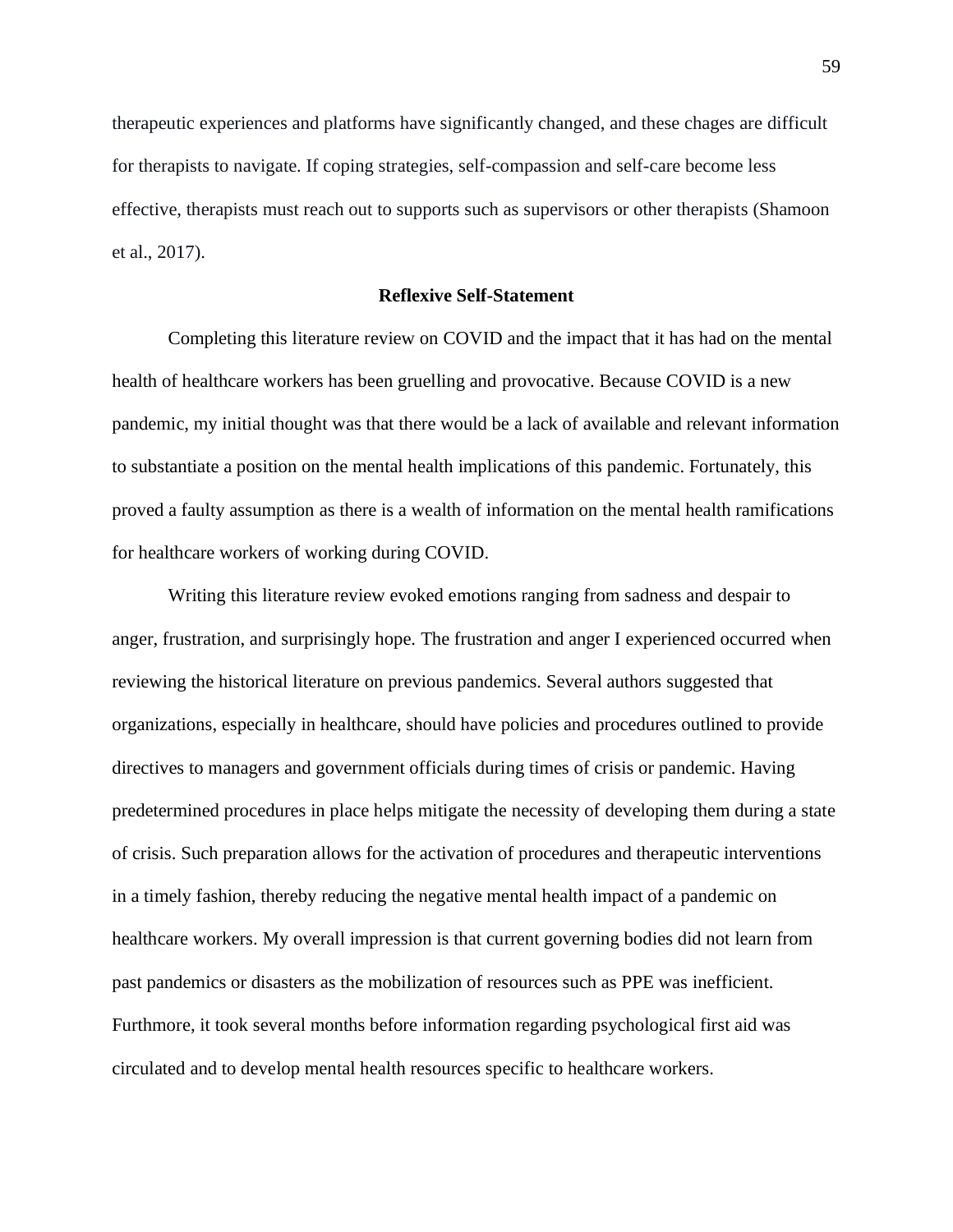The literature review supported my initial belief that early mental health interventions circumvent long-term mental health issues for healthcare workers. Early identification and intervention in cases of acute stress disorder, burnout, and sleep disturbance are protective for healthcare workers. Educating staff on diaphragmatic breathing, mindfulness, and cognitive reframing early on in a pandemic allows healthcare workers an opportunity to implement these strategies while so many other things are changing. Empowering the healthcare worker with a sense of agency and resiliency during a pandemic will possibly mitigate their need for long-term therapy or psychopharmaceutical interventions.

 While COVID challenges healthcare workers and the healthcare system in unique ways, I was pleasantly surprised that the literature supported the efficacy of on-unit and telehealth therapy for mental health worker clients. In Toronto, Ontario, the CREATE program proved to be an effective strategy to support healthcare workers while on shift. Initially, I believed that the barrier of personal protective equipment might deter or reduce the effectiveness of on-unit therapeutic interventions, but the literature disproved my belief. Furthermore, telehealth is a relatively easy and accessible form of therapy for healthcare workers during COVID. My experience with telehealth was initially frustrating, and it distanced me from providing supportive care to clients in the community. The information gathered during my literature review and my initial experiences with telehealth demonstrate that my distress with implementing this tool created a bias in me towards this form of therapy.

Overall, the literature review supported my notion that the COVID pandemic is having a negative mental health impact on healthcare workers. While discovering and researching effective therapeutic interventions will prove beneficial for future pandemics, it is vital to activate therapeutic interventions that are currently understood. The long term mental health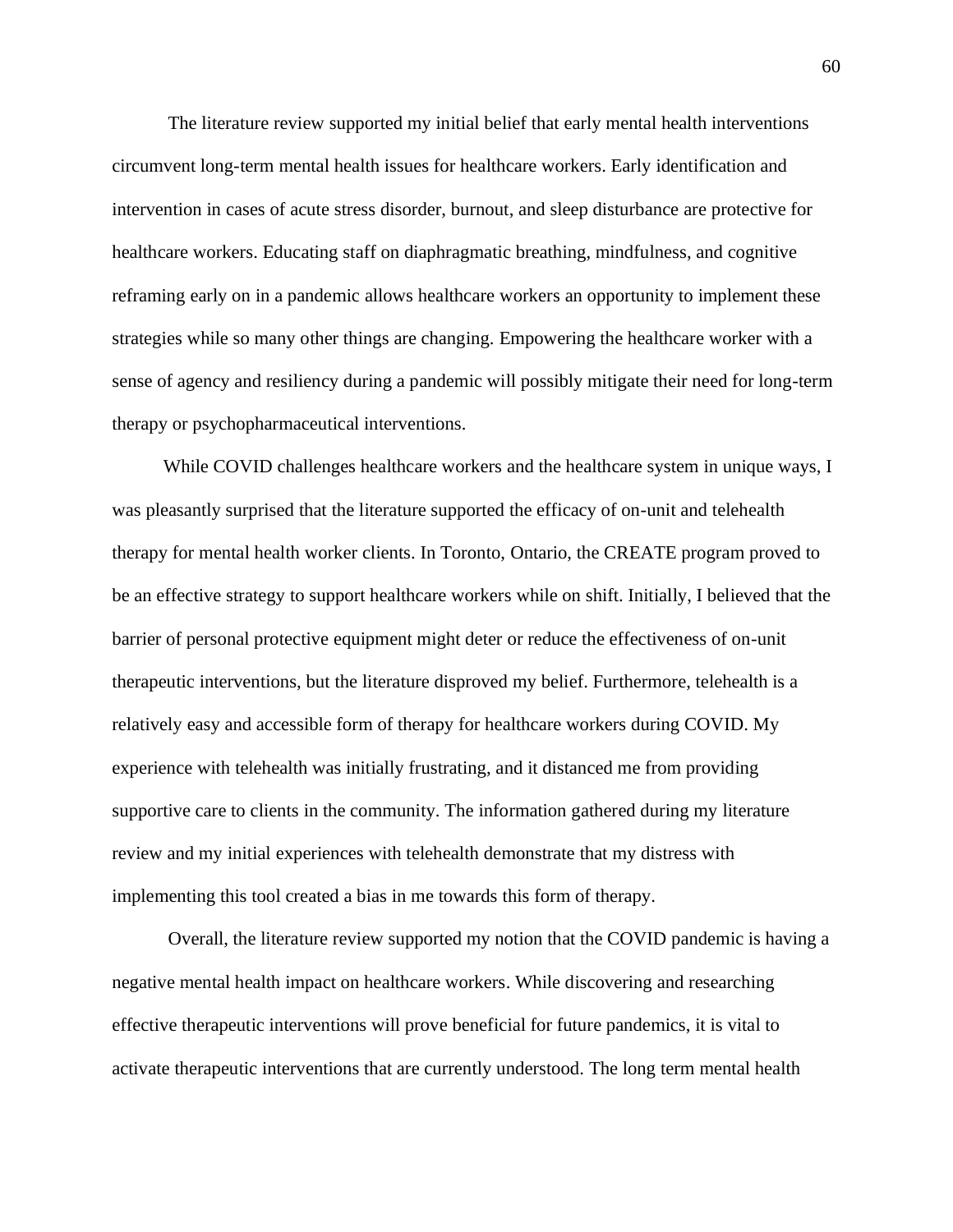ramications for healthcare workers are yet to be known, but it is never too late to implement policies and procedures, therapeutic interventions, and support for healthcare workers during pandemics such as COVID.

## **Conclusion**

The COVID pandemic has influenced the daily lives of individuals globally, and particularly the lives of healthcare workers. Initially fear, anxiety, policy, and procedural changes for healthcare workers were burdensome; this burden has become the new normal. Personal protective equipment, social distancing within the hospital setting, and increased hand hygiene and sanitization standards are currently the new baseline standards. During COVID, healthcare workers do their best to provide competent patient care while empathizing with their patients and managing their own mental, emotional and physical well-being. Unfortunately, the mental health ramifications of the pandemic continue and will likely persist for the foreseeable future.

 While there is limited research available on the most appropriate therapeutic modalities and interventions when providing therapy for healthcare workers during COVID, implementing psychological first aid, cognitive behavioural therapy, and trauma-informed care are practical starting points. Solid therapeutic alliances with healthcare workers are essential to facilitate open discussions about complex topics such as suicidal thoughts. The therapist and healthcare worker should work collaboratively to determine the best strategies to implement to promote sleep, cope with work stress, and manage complex and fluctuating emotions. The pandemic has been difficult for many individuals, and there must be continuing research on the preservation of the mental health of healthcare workers.

Future research should continue to focus on the most effective therapeutic strategies to mitigate the mental health implications of COVID and future pandemics on healthcare workers,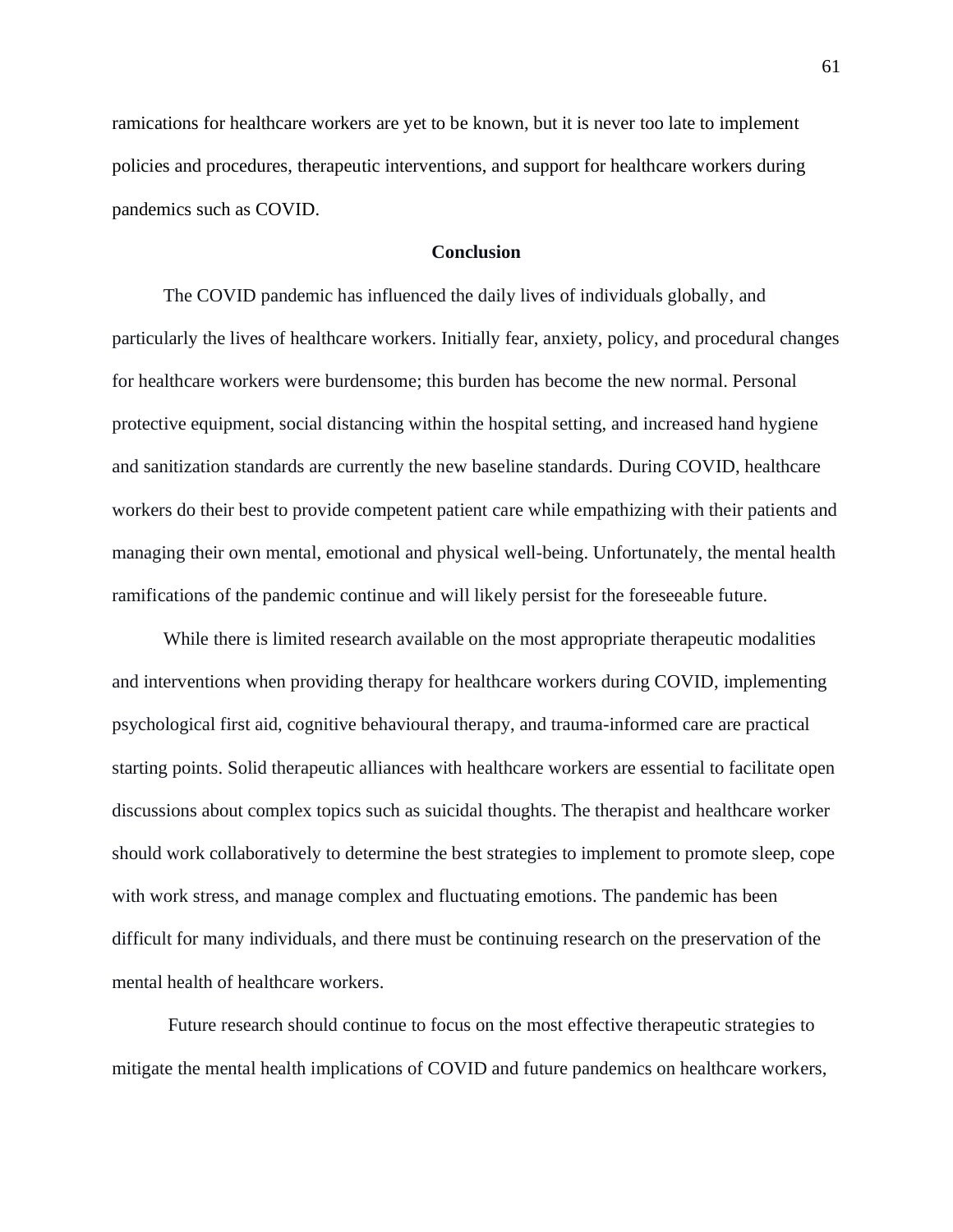and to investigate new and alternative interventions. Previous pandemics have provided valuable information regarding the mental health impact on healthcare workers; preventative strategies would be more beneficial and less costly than attending therapy sessions or having healthcare workers off due to stress leave. Acute stress disorder, burnout, and sleep disturbances have significant mental health implications. It is necessary to determine the most effective mental health interventions for healthcare workers for the remainder of the COVID pandemic, and into the future.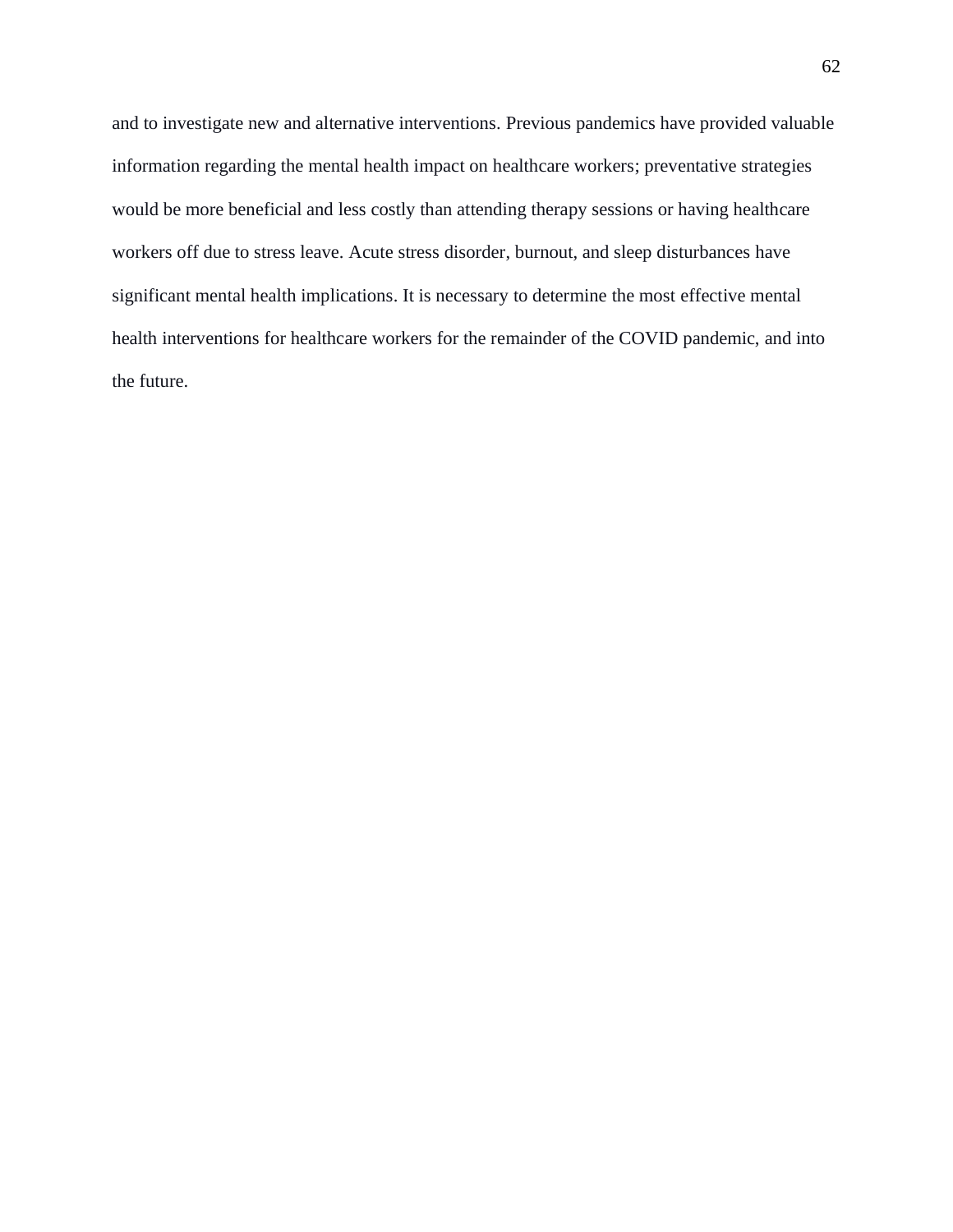### **References**

- Adriaenssens, J., De Gucht, V., & Maes, S. (2015). Determinants and prevalence of burnout in emergency nurses: A systemic review of 25 years of research. *International Journal of Nursing Studies*, *52*(2), 649-661. <https://dx.doi.org/10.1016/j.ijnurstu.2014.11.004>
- Albott, C. S., Wozniak, J. R., McGlinch, B. P., Wall, M. H., Gold, B. S., & Vinogradov, S. (2020). Battle buddies: Rapid deployment of a psychological resilience intervention for health care workers during the COVID-19 pandemic. *Anesthesia and Analgesia*, *131*(1), 43–54.<https://doi.org/10.1213/ANE.0000000000004912>
- Allarakha, S. (2021, August 2). *What are the 3 types of trauma?* MedicineNet. https://www.medicinenet.com/what\_are\_the\_3\_types\_of\_trauma/article.htm
- AITakarli, N. (2020). China's response to the COVID-19 outbreak: A model for epidemic preparedness and management. *Dubai Medical Journal*, *3*(2), 44-49.

<https://doi.org/10.1159/000508448>

American Academy of Sleep Medicine. (2020, August). *Healthy sleep habits.*

<https://sleepeducation.org/healthy-sleep/healthy-sleep-habits/>

American Medical Association, (2020, October 30). Ilene Rosen, MD: "Coronasomnia" may explain sleep disturbances. [Video]. YouTube.

https://www.youtube.com/watch?v=C5DrX2u7Jfk

- American Psychiatric Association. (2013). *Diagnostic and statistical manual of mental disorders* (5th ed.).<https://doi.org/10.1176/appi.books.9780890425596>
- Ballesio, A., Lombardo, C., Lucidi, F., & Violani, C. (2020). Caring for the carers: Advice for dealing with sleep problems of hospital staff during COVID-19 outbreak. *Journal of Sleep Research*, *30*(1), e13096.<https://doi.org/10.1111/jsr.13096>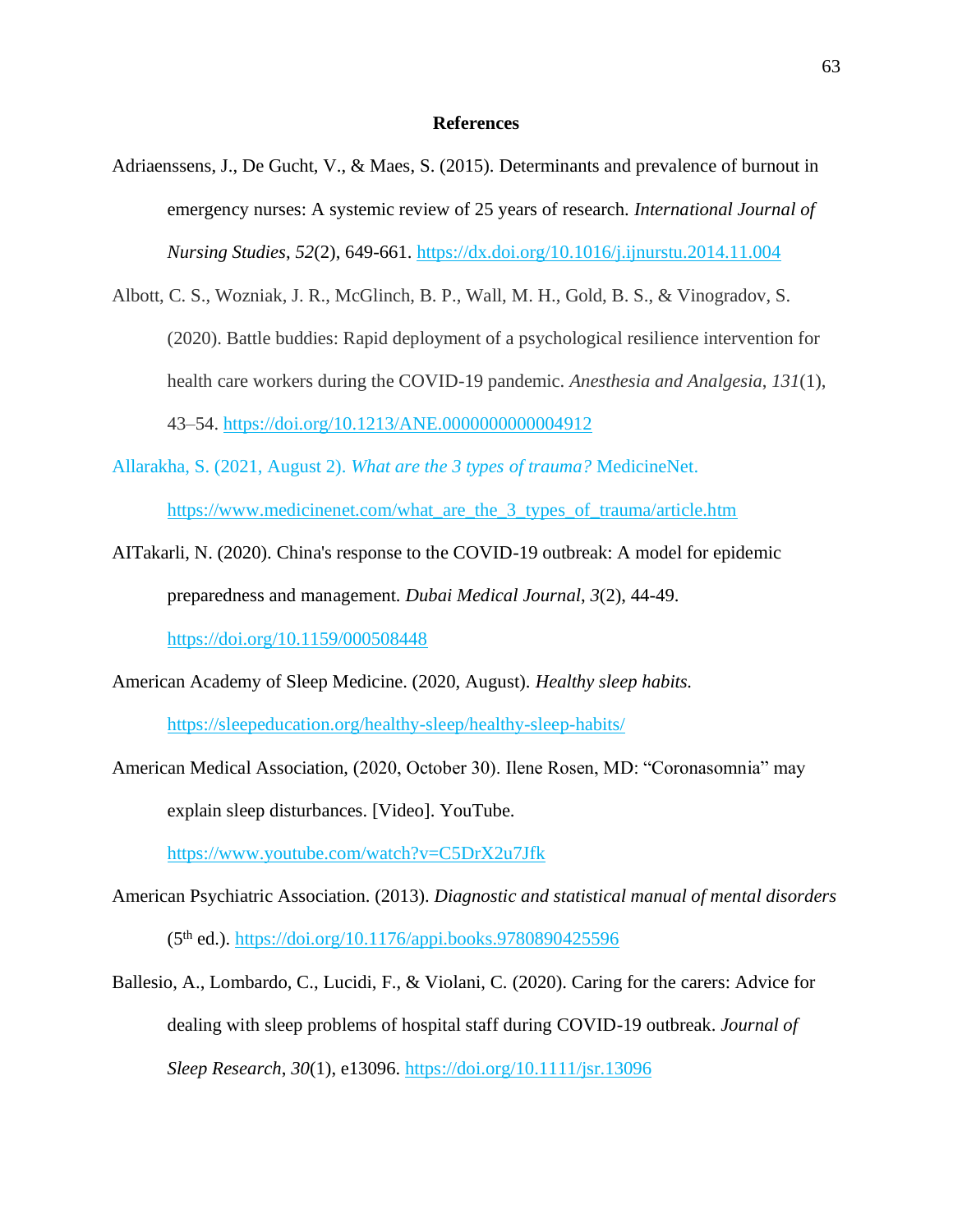Barro, R., Ursua, J., & Weng, J. (2020, March 23). *Coronavirus and the lessons we can learn from the 1918-1920 great influenza pandemic*. World Economic Forum. https://www.weforum.org/agenda/2020/03/coronavirus-great-influenza-pandemiccovid19-prepared-outbreak/

Beck, J. (2011). *Cognitive Behavior Therapy* (2nd ed.). Guilford Press.

Behrmann, O., & Spiegal, M. (2020). COVID-19: From rapid genome sequencing to fast decisions. *The Lancet of Infectious Diseases*, *20*(11), 1281. [https://doi.org/10.1016/S1473-3099\(20\)30580-6](https://doi.org/10.1016/S1473-3099(20)30580-6)

- Belser, J. & Tumpey, T. (2018, January 19). The 1918 flu, 100 years later [Editorial]. *Science*, *359*(6373), 255. https://doi.org/10.1126/science.aas9565
- Benfante, A., Di Tella, M., & Romeo, A. (2020). Traumatic stress in the healthcare workers during COVID-19 pandemic: A review of the immediate impact. *Frontier Psychology*, *11*(1), 569935.<https://doi.org/10.3389/fpsyg.2020.569935>
- Benhamou, K., & Piedra, A. (2020). CBT-informed interventions for essesntial workers during the COVID-19 pandemic. *Journal of Contemporary Psychotherapy*, *50*(4), 275-283. https://doi.org/10.1007/s10879-020-09467-3
- Berkowitz, S., Bryant, R., Brymer, M., Hamblen, J., Jacobs, A., Layne, C., Macy, R., Osofsky, H., Pynoos, R., Ruzek, J., Steinberg, A., Vemberg, E., & Watson, P. (2010). *Skills for psychological recovery*. U.S. Department of Veterans Affairs. [https://www.ptsd.va.gov/professional/treat/type/skills\\_psych\\_recovery\\_manual.asp](https://www.ptsd.va.gov/professional/treat/type/skills_psych_recovery_manual.asp)
- Bianchi, R., Schonfeld, I., & Laurent, E. (2015). Is it time to consider the "Burnout Syndrome" a distinct illness? *Frontiers in Public Health*, *3*, 158. https://doi[:10.3389/fpubh.2015.00158](https://dx.doi.org/10.3389%2Ffpubh.2015.00158)

Boregowda, U., Gandhi, D., Jain, N., Khanna, K., & Gupta, N. (2020). Comprehensive literature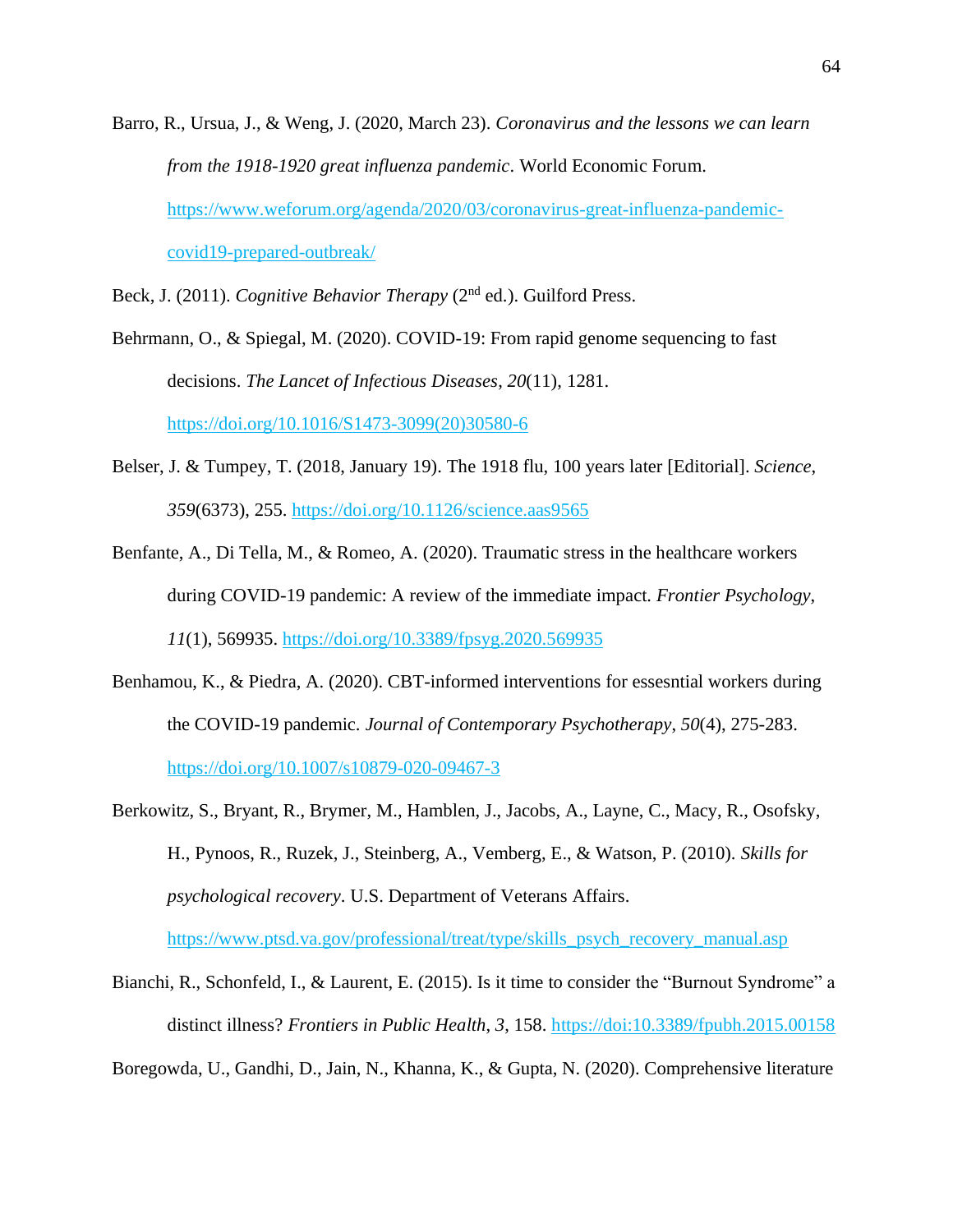review and evidence evaluation of experimental treatment in COVID 19 contagion. *Clinical Medicine Insights: Circulatory, Respiratory and Pulmonary Medicine*, *14*(1), 1- 7. [https://doi.org/10.1177/1179548420964140](https://doi.org/10.1177%2F1179548420964140)

Borstein, R. (2016). Evidence-based psychological assessment. *Journal of Personality Assessment*, *99*(4), 435-445. http://dx.doi.org/10.1080/00223891.2016.1236343

Bradley, M., & Chahar, P. (2020, July). Burnout of healthcare providers during COVID-19. *Cleveland Clinic Journal of Medicine, 88*(9), 1-3.

<https://doi.org/10.3949/ccjm.87a.ccc051>

- Braquehais, M., Vargas-Caceres, S., Gomez-Duran, E., Nieva, G., Valero, S., Casas, M., & Bruguera, E. (2020). The impact of COVID-19 pandemic on the mental health of healthcare professionals. *International Journal of Medicine*, *113*(9), 613-617. https://doi.org/10.1093/qjmed/hcaa207
- Braun, J., Strunk, D., Sasso, K., & Cooper, A. (2015). Therapist use of Socratic questioning predicts session-to-session symptom change in cognitive therapy for depression. *Behaviour Research and Therapy*, *70*, 32-37. https://doi.org/10.1016/j.brat.2015.05.004
- Bremner, J., Gurel, N., Wittbrodt, M., Shandhi, M., Rapaport, M., Nye, J., Pearce, B., Vaccarino, V., Shah, A., Park, J., Bikson, M., & Inan, T. (2020). Application of noninvasive vagal nerve stimulation to stress-related psychiatric disorders. *Journal of Personalized Medicine*, *10*(3), 119. <http://dx.doi.org/10.3390/jpm10030119>
- Brophy, J., Keith, M., Hurley, M., & McArthur, J. (2021). Sacrificed: Ontario healthcare workers in the time of COVID-19. *Journal of Environmental and Occupational Health Policy*, *30*(4), 267-281. [https://doi.org/10.1177/1048291120974358](https://doi.org/10.1177%2F1048291120974358)
- Bryan, C. (2016). Treating PTSD within the context of heightened suicide risk. *Current*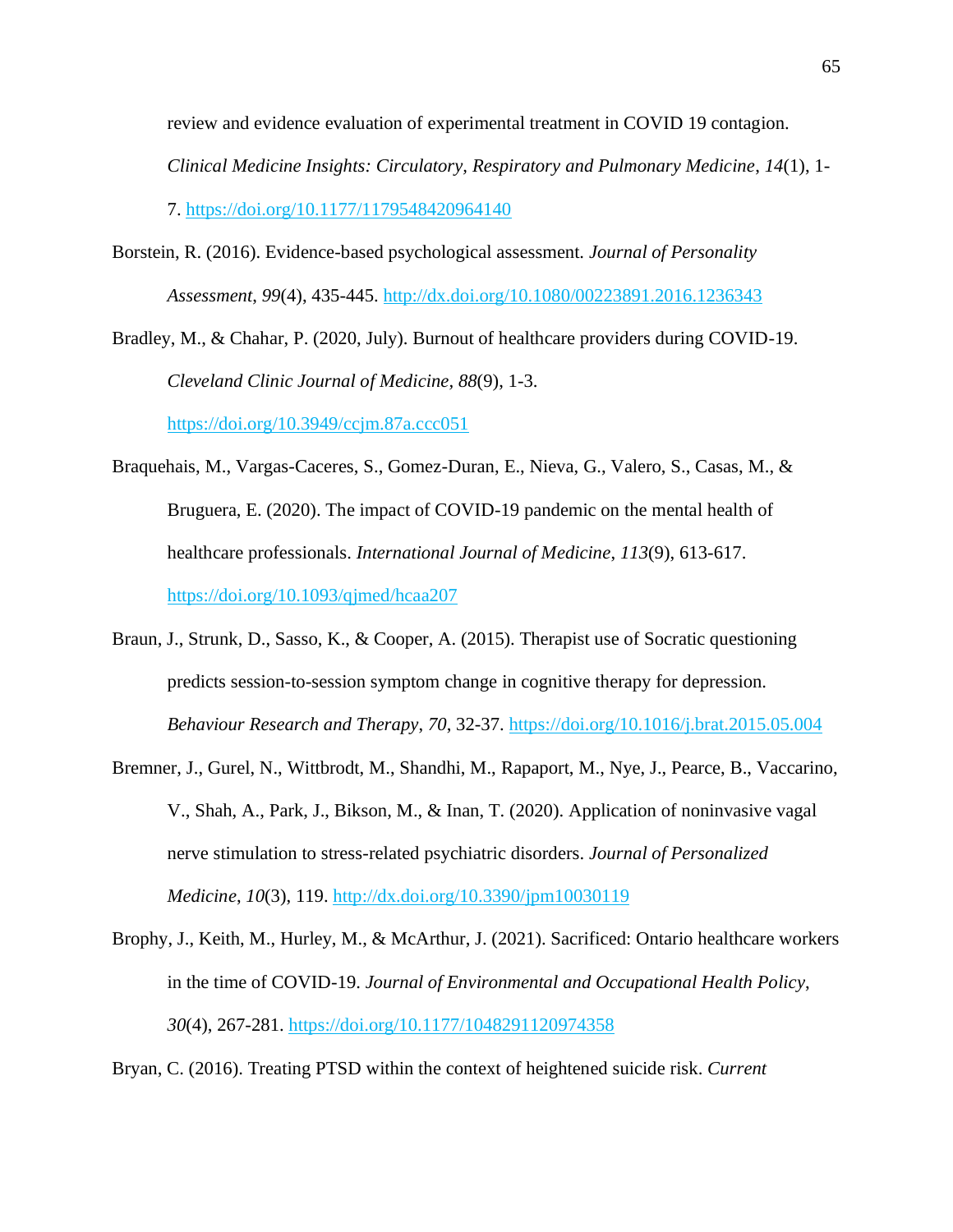*Psychiatry Reports*, *18*(8), 73. <https://doi.org/10.1007/s11920-016-0708-z>

Bryant, R. (2016). *Acute stress disorder. What it is and how to treat it*. Guilford Press.

- Bryant, R., Harvey, A., Dang, S., & Sackville, T. (1998). Assessing acute stress disorder: Psychometric properties of a structured clinical interview. *Psychological Assessment*, *10*(3), 215-220. https://doi. 10.1037/1040-3590.10.3.215
- Bryant, R., Creamer, M., O'Donnell, M., Flrbes, D., McFarlane, A., Silove, D., Hadzi-Pavlovic, D. (2017). Acute and chronic posttraumatic stress symptoms in the emergence of posttraumatic stress disorder. *JAMA Psychiarty*, *74*(2), 135-142. https://pubmed.ncbi.nlm.nih.gov/28002832/
- Buysse, D., Reynolds 3<sup>rd</sup>, C., Monk, T.,& Kupfer, D. (1989). The Pittsburgh sleep quality index: A new instrument for psychiatric practice and research. *Psychiatry Research*, *28*(2), 193- 213. https://doi.10.1016/0165-1781)89)90047-4
- Cabarkapa, S., Nadijidai, S., Murgier, J., & Ng, C. (2020). The psychological impact of COVID-19 and other viral epidemics on frontline healthcare workers and ways to address it: A rapid systemic review. *Brain, Behavior*, *& Immunity – Health, 8*, 100144.

<https://doi.org/10.1016/j.bbih.2020.100144>

- Calati, R., Cohen, L., Schuck, A., Levy, D., Bloch-Elkouby, Barzilay, S., Rosenfield, P., & Galynker, I. (2020). The modular assessment of risk for imminent suicide (MARIS): A validation study of a novel tool for suicide risk assessment. *Journal of Affective Disorders*, *263*, 121-128. https://doi.org/10.1016/j.jad.2019.12.001
- Caldaria, A., Conforti, C., Di Meo, N., Dianzani, C., Jafferany, M., Lotti, T., Zalaudek, I., & Giuffrida, R. (2020). COVID-19 and SARS: Differences and similarities. *Dermatologic therapy*, *33*(4), e13395. <https://doi.org/10.1111/dth.13395>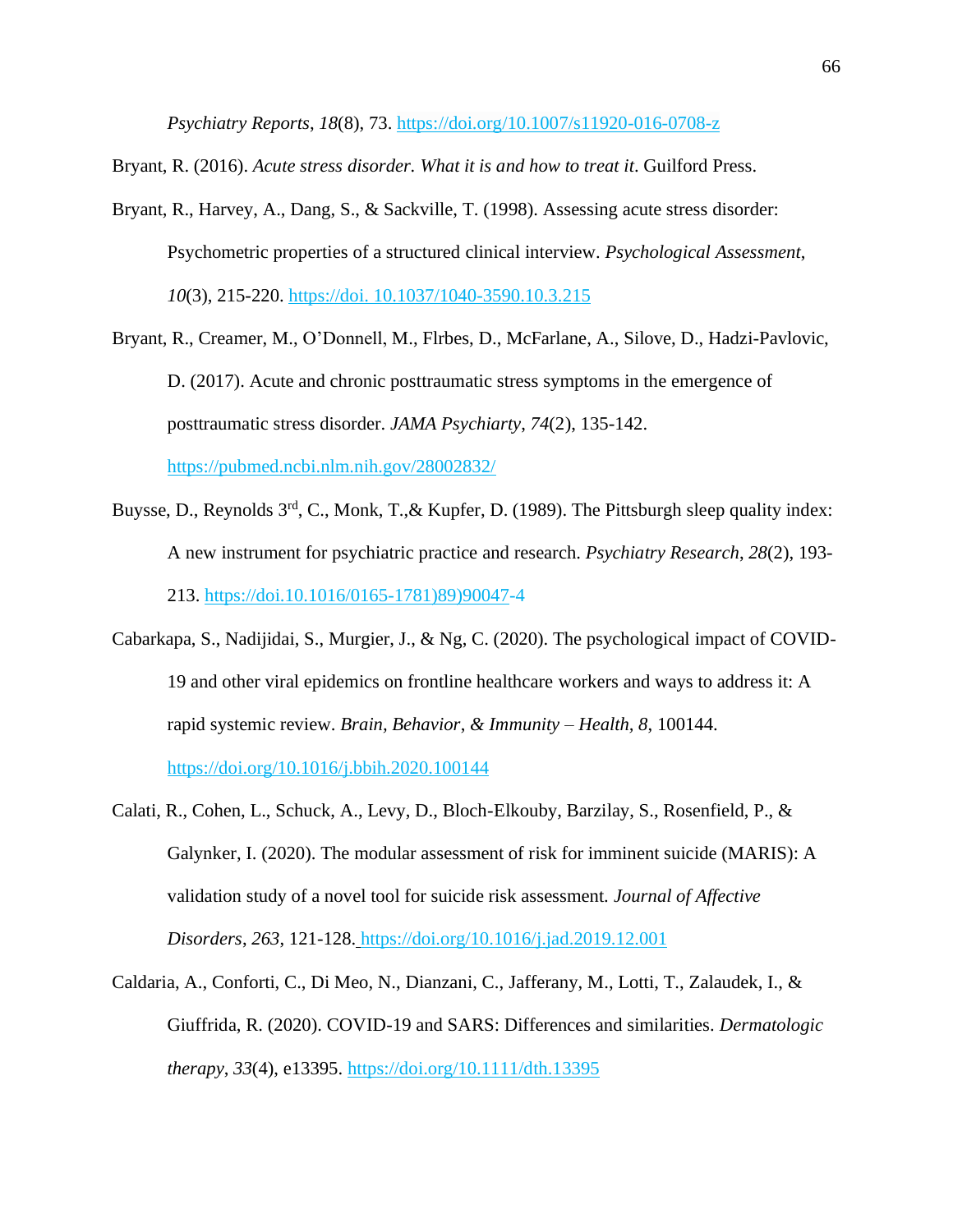Canadian Nurses Association (2019, November 15). *Health human resources*. [https://www.cna](https://www.cna-aiic.ca/en/nursing-practice/the-practice-of-nursing/health-human-resources#sthash.vplB4iLM.dpuf)[aiic.ca/en/nursing-practice/the-practice-of-nursing/health-human-](https://www.cna-aiic.ca/en/nursing-practice/the-practice-of-nursing/health-human-resources#sthash.vplB4iLM.dpuf)

[resources#sthash.vplB4iLM.dpuf](https://www.cna-aiic.ca/en/nursing-practice/the-practice-of-nursing/health-human-resources#sthash.vplB4iLM.dpuf)

Canadian Psychological Association (2017). *Canadian code of ethics for psychologists* (4<sup>th</sup> ed).

<https://cpa.ca/aboutcpa/committees/ethics/codeofethics/>

Canadian Psychological Association. (2020, April 1). *Interim ethical guidelines for* 

*psychological services via electronic media.* [https://cpa.ca/docs/File/Ethics/CPAe](https://cpa.ca/docs/File/Ethics/CPAe-therapyGuidelinesUpdate2020.pdf)[therapyGuidelinesUpdate2020.pdf](https://cpa.ca/docs/File/Ethics/CPAe-therapyGuidelinesUpdate2020.pdf)

Careers in Nursing (n.d.). *The truth about the nursing job market*.

https://careersinnursing.ca/new-grads-and-job-seekers?find-nursing-job/nursing-jobmarket

Cavalera, C. (2020, November 3). *COVID-19 psychological implications: The role of shame and guilt.* Frontiers in Psychology [Opinion Article].

<https://doi.org/10.3389/fpsyg.2020.571828>

- Centers for Disease Control and Prevention. (2005), *Severe acute respiratory syndrome (SARS).* <https://www.cdc.gov/sars/about/faq.html>
- Centers for Disease Control and Prevention. (2021a, February 22). *COVID-19 symptoms.*

https://www.cdc.gov/coronavirus/2019-ncov/symptoms-testing/symptoms.htm

Centers for Disease Control and Prevention. (2021b, March 11). *Potential Exposure at work.* https://www.cdc.gov/coronavirus/2019-ncov/hcp/guidance-risk-assesment-hcp.html

Chen, S., Li, F., Han, Y., Nie, X., Portnoy, R., & Qiao, Z. (2020). Challenges and recommendations for mental health providers during the COVID-19 pandemic: The experience of China's first university-based mental health team. *Globalization and*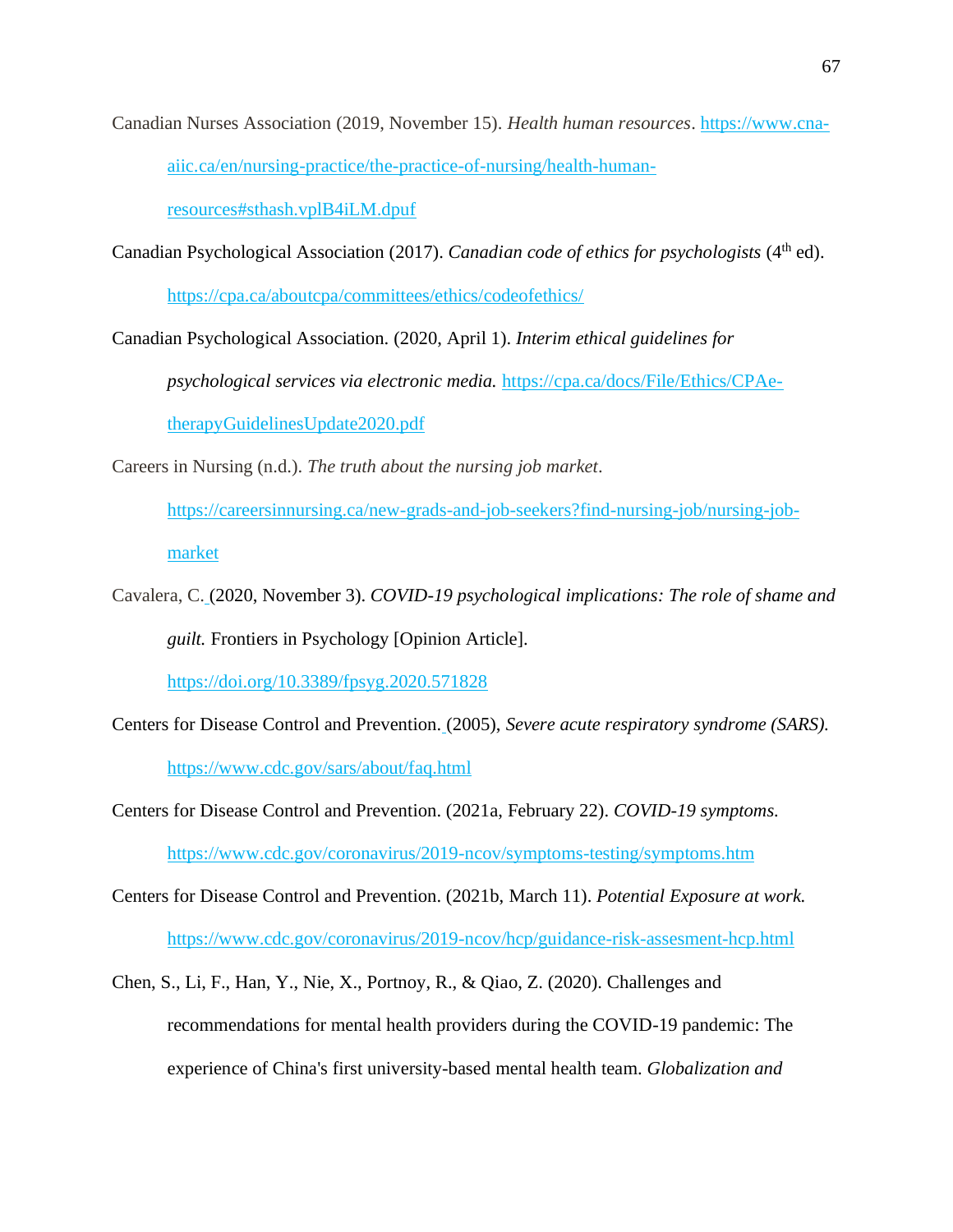*Health*, *16*(1), 59.<https://doi.org/10.1186/s12992-020-00591-2>

- Clark, G., & Egan, S. (2015). The socratic method on cognitive behavioural therapy: A narrative review. *Cognitive Therapy Research*, *39*(6), 863-879. https://doi.org/10.1007/s10608- 015-9707-3
- Clement-Carbonell, V., Portilla-Tamarit, I., Rubio-Aparicio, M., & Madrid-Valero, J. (2021). Sleep quality, mental and physical health: A differential relationship. *International Journal of Environmental Research and Public Health*, *18*(2), 460. http://dx.doi.org.proxy.cityu.edu/10.3390/ijerph18020460
- Clemente-Suarez, V., Dalamitros, A., Beltran-Velasco, A., Mielgo-Ayuso, J., & Tornero-Aguilera, J. (2020). Social and psychological consequences of the COVID-19 pandemic: An extensive literature review. *Frontiers in Psychology*, *11,* 580225. <https://doi.org/10.3389/fpsyg.2020.580225>

College of Alberta Psychologists. (2018). *Telepsychology services*.

[https://www.cap.ab.ca/DesktopModules/DnnSharp/SearchBoost/FileDownload.ashx?file](https://www.cap.ab.ca/DesktopModules/DnnSharp/SearchBoost/UrlFwd.ashx?url=https%3a%2f%2fwww.cap.ab.ca%2fDesktopModules%2fDnnSharp%2fSearchBoost%2fFileDownload.ashx%3ffile%3d909%26sb-bhvr%3d3&ukey=2lgDVGIf77GpGqOGwlGaASnb9dCVVFjSsUCAsV6ds60GP%2fua9jMXLkd65Zbp3q91u2WV%2fJfTPh%2bbHvActJSWOBVyY%2f1dG3B7i0JpOSvhr7QlYMIS5jaVLSzYqC3X1Cfy&logid=49921-abh3vfbq8e7kjmjz)  $=909$ &sb-bhvr=3

- Collin-Vézina, D., Brend, D., & Beeman, I. (2020). When it counts the most: Trauma-informed care and the COVID-19 global pandemic. *Developmental Child Welfare*, *2*(3), 172– 179. <https://doi.org/10.1177/2516103220942530>
- Contant, J. (2020, September 24). *The insurance implications of virtual healthcare in the COVID era.* Canadian Underwriter. [https://www.canadianunderwriter.ca/insurance/the-insurance](https://www.canadianunderwriter.ca/insurance/the-insurance-implications-of-virtual-healthcare-in-the-covid-era-1004197452/)[implications-of-virtual-healthcare-in-the-covid-era-1004197452/](https://www.canadianunderwriter.ca/insurance/the-insurance-implications-of-virtual-healthcare-in-the-covid-era-1004197452/)
- Cotel, A., Golu, F., Pantea Stoian, A., Dimitriu, M., Socea, B., Cirstoveanu, C., Davitoiu, A. M., Jacota Alexe, F., & Oprea, B. (2021). Predictors of burnout in healthcare workers during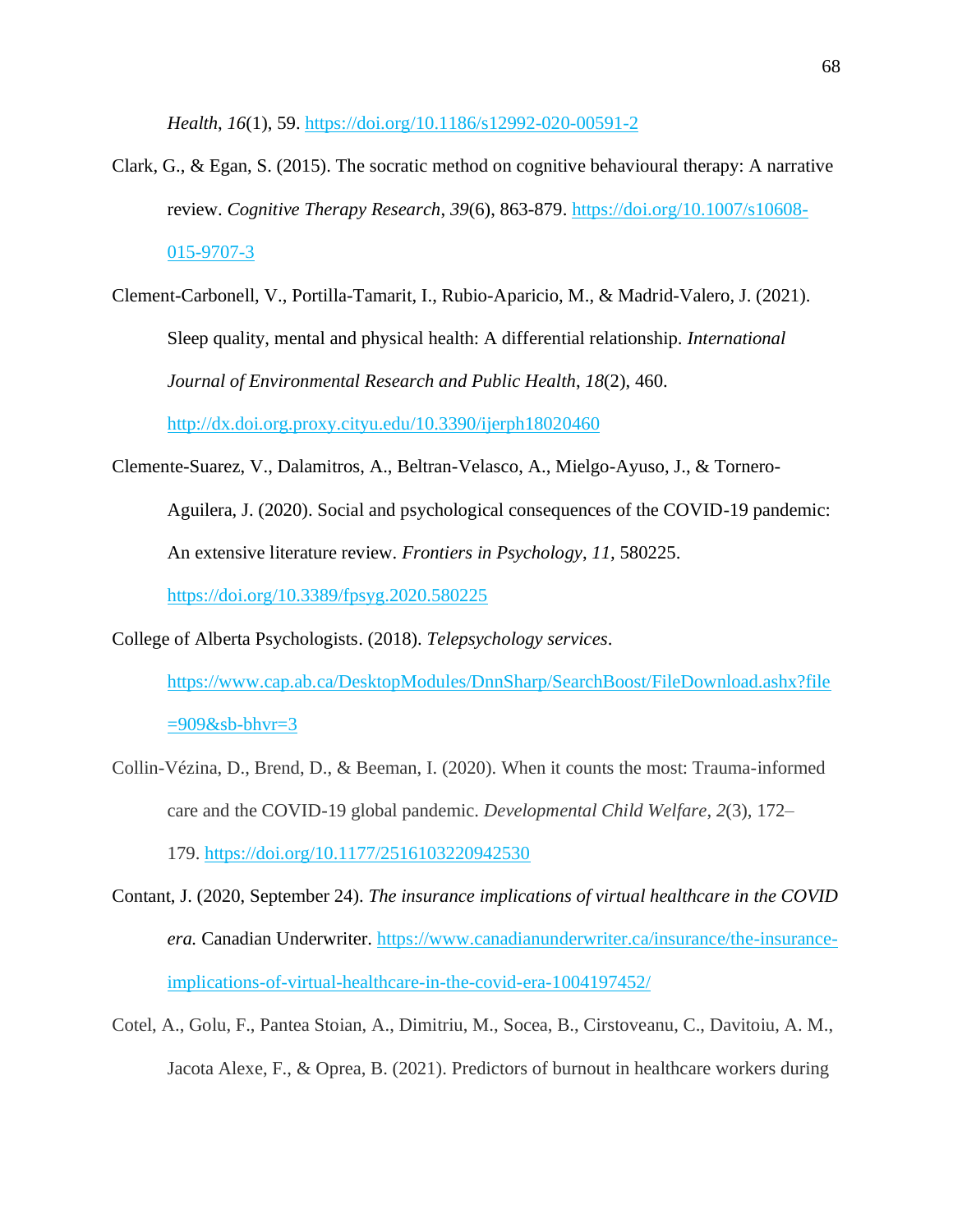the COVID-19 pandemic. *Healthcare (Basel, Switzerland)*, *9*(3), 304.

https://doi.org/10.3390/healthcare9030304

Crisp, R. (2014). Characteristics of master therapist and the influence of Carl Rogers: A discussion. *Counselling Psychology Review*, *3*(29), 55-64. [https://www.academia.edu/8410603/Characteristics\\_of\\_master\\_therapists\\_and\\_the\\_influe](https://www.academia.edu/8410603/Characteristics_of_master_therapists_and_the_influence_of_Carl_Rogers_A_discussion)

[nce\\_of\\_Carl\\_Rogers\\_A\\_discussion](https://www.academia.edu/8410603/Characteristics_of_master_therapists_and_the_influence_of_Carl_Rogers_A_discussion)

Daly, Z., Slemon, A., Richardson, C., Salway, T., McAuliffe, C., Gadermann, A., Thomson, K., Hirani, S., & Jenkins, E. (2021). Associations between periods of COVID-19 quarantine and mental health in Canada. *Psychiatry Research*, 295, 113631.

<https://doi.org/10.1016/j.psychres.2020.113631>

- Daphne-Tekoah, S., Brikman, T., Scheier, E., & Balla, U. (2020). Listening to hospital personnel's narratives during the COVID-19 outbreak. *International Journal of Environmental Research and Public Health, 17*(7), 6413. <https://doi.org/10.3390?ijerph17176413>
- Dobson, D., & Dobson, K. (2018). *Evidence-based Practice of Cognitive-Behavioral Therapy* (2nd Ed.). The Guilford Press.
- Dutheil, F., Aubert, C., Pereira, B., Dambrun, M., Moustafa, F., Mermillod, M., Baker, J., Trousselard, M., Lesage, F-X., & Navel, V. (2019). Suicide among physicians and healthcare workers: A systemic review and meta-analysis. *PLoS ONE*, *14*(2), Article e0226361. <https://doi.org/10.1371/journl.pone.0226361>
- Dutheil, F., Mondillon, L., & Navel, V. (2020). PTSD as the second tsunami of the SARS-Cov-2. *Psychological Medicine*, *51*(10), 1773-1774. https://doi.10.1017/S0033291720001336

Dye, T., Alcantara, L., Siddiqi, S., Barbosu, M., Sharma, S., Panko, T., & Pressman, E. (2020).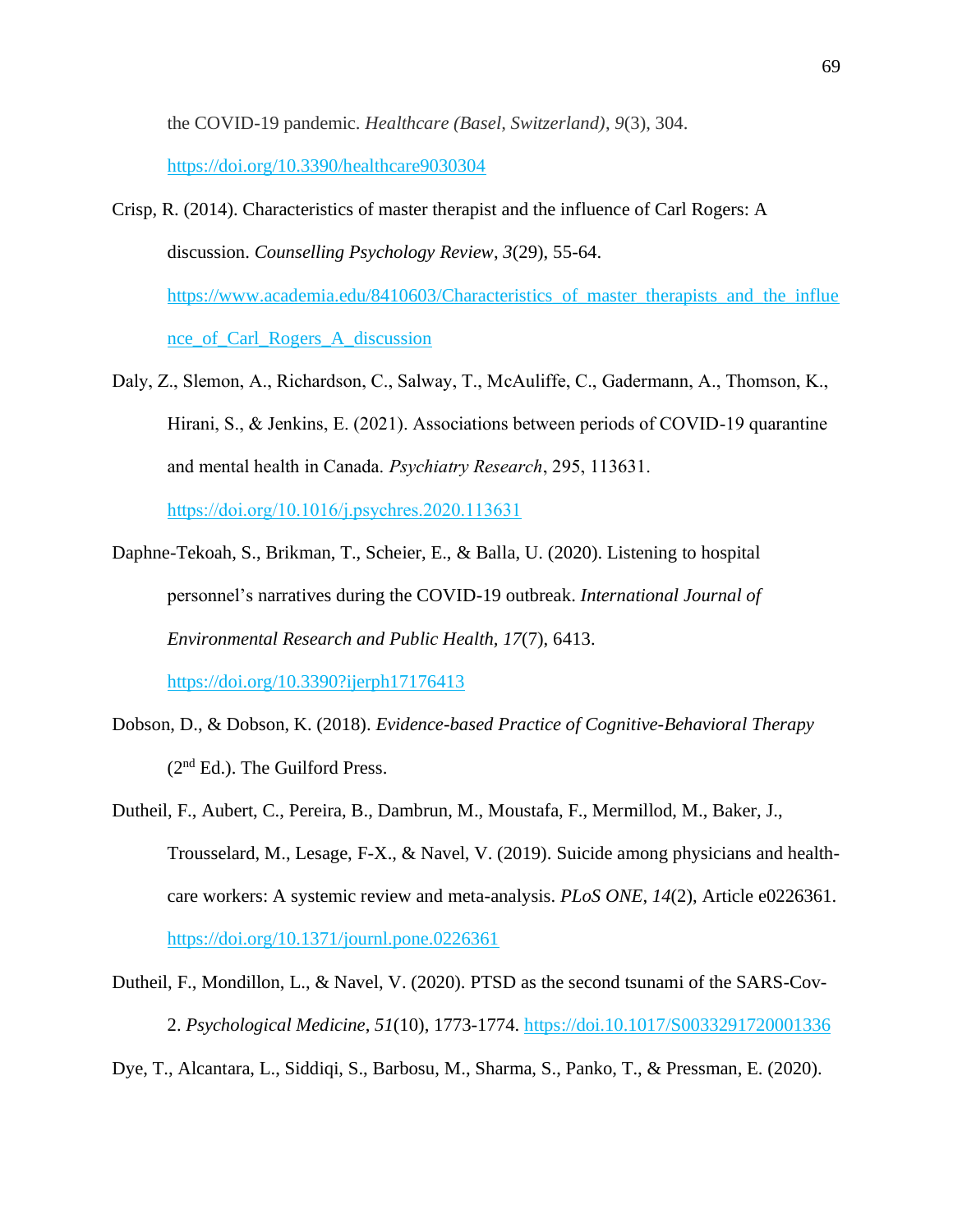Risk of COVID-19-related bullying, harassment and stigma among healthcare workers: An analytical cross-sectional global study. *BMJ Open*, *10*(12), Article e046620. https://dx.doi.org/10.1136/bmjopen-2020-046620

- Edmonson, D., Mills, M., & Park, C. (2010). Factor structure of the acute stress disorder scale in a sample of Hurricane Katrina evacuees. *Psychological Assessment*, *22*(2), 269-278. https://doi.10.1037/a0018506
- Eghigian, G. (2020, May 28). The Spanish flu pandemic and mental health: A historical perspective. *Psychiatric Times*, *37*(5), 26. [https://www.psychiatrictimes.com/view/spanish-flu-pandemic-and-mental-health](https://www.psychiatrictimes.com/view/spanish-flu-pandemic-and-mental-health-historical-perspective)[historical-perspective](https://www.psychiatrictimes.com/view/spanish-flu-pandemic-and-mental-health-historical-perspective) Everly, L., George, S., & Jeffrey, M. (2018). *The John Hopkins guide to psychological first aid.*
- John Hopkins University Press. http://proxy.cityu.edu/login?url=https://search.credoreference.com/content/entry/jhupjhpf a/psychological\_first\_aid\_definition\_and\_history/0?institutionId=4966
- Fanai, M., & Khan, M. (2021, January 14). *Acute stress disorder*. StatPearls. <https://www.ncbi.nlm.nih.gov/books/NBK560815/?report=classic>
- Finlay-Jones, A., Rees, C., & Kane, R. (2015). Self-compassion, emotion regulation and stress among Australian psychologists: Testing an emotion regulation model of self-compassion using structural equation modeling. *PLoS One*, *10*(7), Article e0133481. https://doi.org/10.1371/journal.pone.0133481
- Fitzpatrick, K., Harris, C., & Drawve, G. (2020, July 14). How bad is it? Suicidality in the middle of the COVID-19 pandemic. *Suicide Life Threat Behavior*, *50*(6), 1241-1249. <https://doi.org/10.1111/sltb.12655>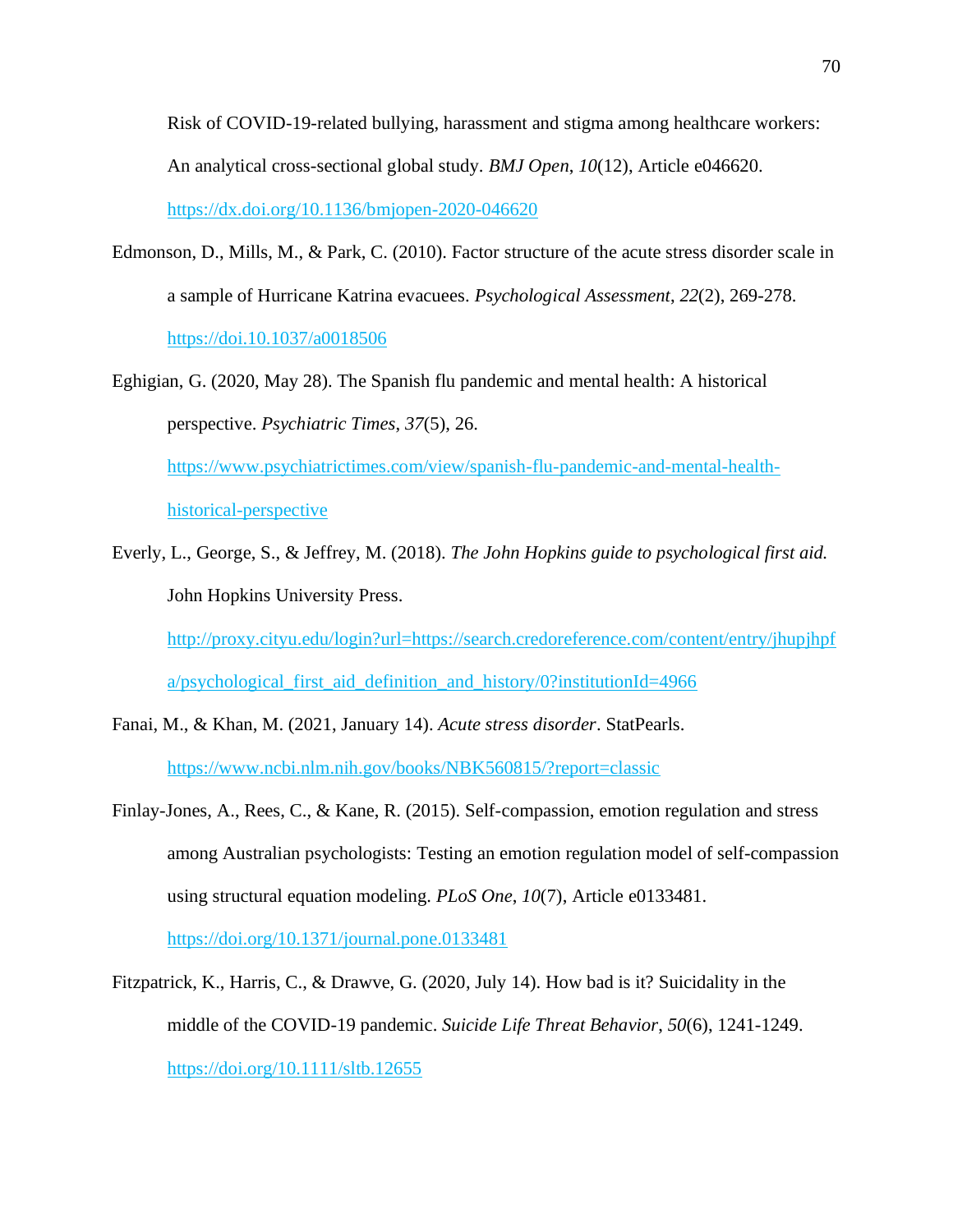Fontes, F. (2020). Herbert J. Freudenberger and the making of burnout as a psychopathological syndrome. *Memorandum*, *37*, 1-19.

https://www.researchgate.net/publication/346586006\_Herbert\_J\_Freudenberger\_and\_the \_making\_of\_burnout\_as\_a\_psychopathological\_syndrome

Fontes, F., Goncalves, M., Maia, S., Pereira, S., Severo, M., & Lunet, N. (2017). Reliability and validity of the Pittsburgh sleep quality index in breast cancer patients. *Supportive Care in Cancer*, *25*, 3059-3066.<https://doi.org/10.1007/s00520-017-3713-9>

Forbes, D., Lewis, V., Varker, T., Phelps, A., O'Donnell, M., Wade, D., Ruzek,J., Watson, P., Bryant, R., & Creamer, M. (2011). Psychological first aid following trauma: Implementation and evaluation framework for high-risk organizations. *Psychiatry: Interpersonal and Biological Processes*, *74*(3), 224-239. <https://doi.org/10.1521/psyc.2011.74.3.224>

Geller, S. (2020, July 26). *Cultivating online therapeutic presence: Strengthening therapeutic relationships in teletherapy sessions.* Counselling Psychology Quarterly. <https://doi.org/10.1080/09515070.2020.1787348>

- Goetz, C. (2016). Charcot, hysteria, and simulated disorders. *Handbook of Clinical Neurology*, *139*, 11-23. <https://doi.org/10.1016/B978-0-12-801772-2.00002-3>
- Gordon, O., Gwinnup, A., & Hallett, C. (2020, September 21). Learning from the past? Spanish influenza and the lessons for COVID-19. *Nursing Times* [online], *116*(10), 27-31. [https://www.nursingtimes.net/clinical-archive/wellbeing-for-nurses/learning-from-the](https://www.nursingtimes.net/clinical-archive/wellbeing-for-nurses/learning-from-the-past-spanish-influenza-and-the-lessons-for-covid-19-21-09-2020/)[past-spanish-influenza-and-the-lessons-for-covid-19-21-09-2020/](https://www.nursingtimes.net/clinical-archive/wellbeing-for-nurses/learning-from-the-past-spanish-influenza-and-the-lessons-for-covid-19-21-09-2020/)
- Grander, M. (2016). Sleep, health, and society. *Sleep Medicine Clinics*, *12*(1), 1-22 . https://dx.doi.org/10.1016/j.jsmc.2016.10.012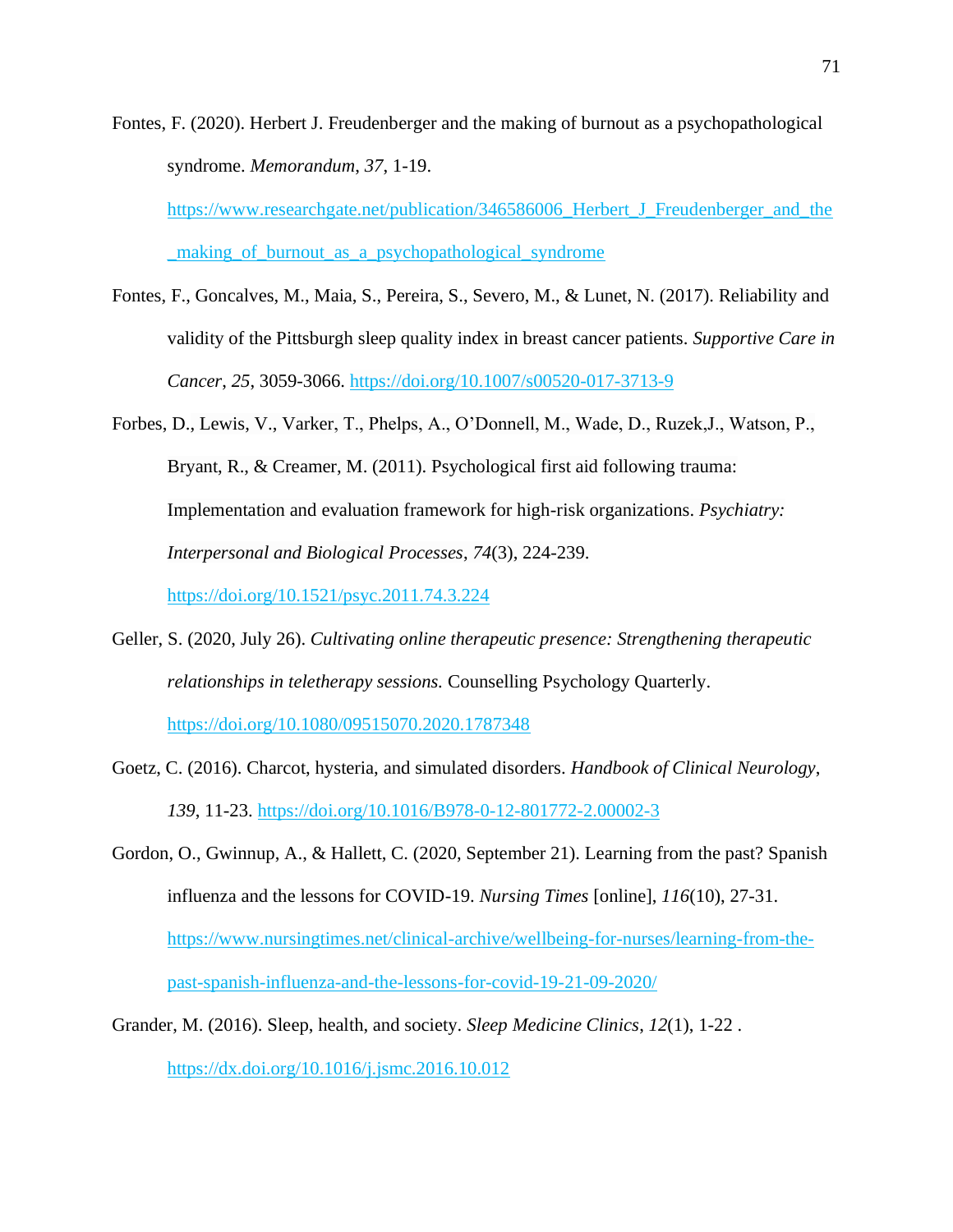- Groth-Marnat, G. (2006). *Handbook of Psychological Assessment* (4<sup>th</sup> ed.). John Wiley & Sons, Inc.
- Grover, S., Sahoo, S., Mehra, A., Avasthi, A., Tripathi, A., Subramanyan, A., Pattojoshi, A., Rao, G. P., Saha, G., Mishra, K. K., Chakraborty, K., Rao, N. P., Vaishnav, M., Singh, O. P., Dalal, P. K., Chadda, R. K., Gupta, R., Gautam, S., Sarkar, S., Sathyanarayana Rao, T. S., … Janardran Reddy, Y. C. (2020). Psychological impact of COVID-19 lockdown: An online survey from India. *Indian Journal of Psychiatry*, *62*(4), 354–362. https://doi.org/10.4103/psychiatry.IndianJPsychiatry\_427\_20
- Harapan, H., Itoh, N., Yufika, A., Winardi, W., Keam, S., Te, H., Megawati, D., Hayati, Z., Wagner, A., & Mudatsir, M. (2020). Coronavirus disease 2019 (COVID-19): A literature review. *Journal of Infection and Public Health*, *13*(5), 667-673. <https://doi.org/10.1016/j.jiph.2020.03.019>
- He, Q., Fan, B., Xie, B., Liao, Y., Han, X., Chen, Y., Li, L., Iacobucci, M., Lee, Y., Lui, Y., Lu, L., Guo, C., & McIntyre, R. (2020, December 30). Mental health conditions among the general population, healthcare workers and quarantined population during the coronavirus disease 2019 (COVID-19) pandemic. *Psychology, Health & Medicine, 1-13*. https://pubmed.ncbi.nlm.nih.gov/33378219/
- Heidarimoghadam, R., Saidnia, H., Joudaki, J., Mohammadi, Y., & Babamiri, M. (2019). Does mental workload lead to musculoskeletal disorders in healthcare office workers? Suggest and investigate a path. *Cogent Psychology*, *6*(1), Article 1664205.

<https://doi.org/10.1080/23311908.2019.1664205>

Henson, J. (2020). Burnout or compassion fatigue: A comparison of concepts. *Medsurg Nursing*, *29*(2), 77-95. [https://www-proquest-com.proxy.cityu.edu/scholarly-journals/burnout-](https://www-proquest-com.proxy.cityu.edu/scholarly-journals/burnout-compassion-fatigue-comparison-concepts/docview/2388933188/se-2?accountid=1230)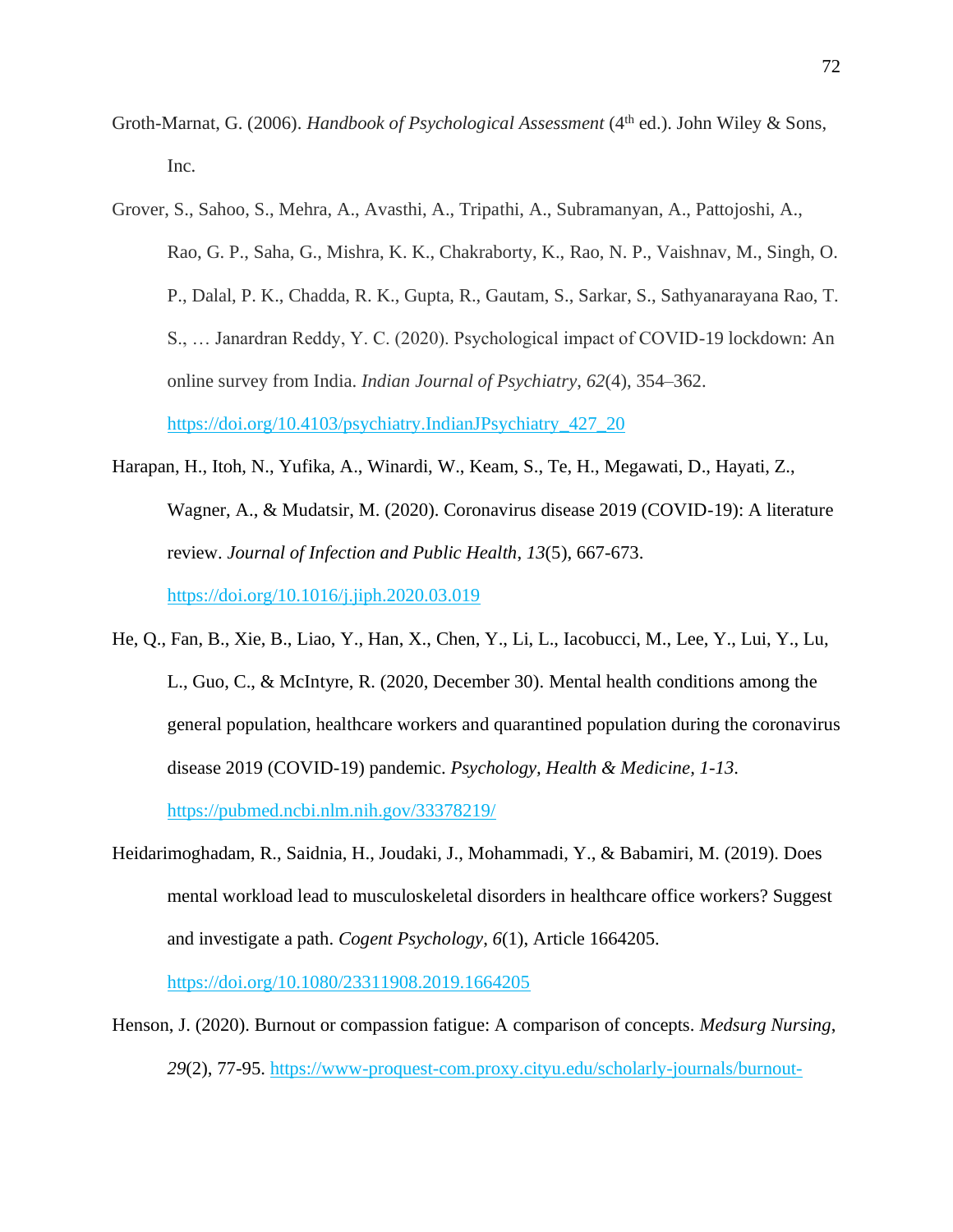[compassion-fatigue-comparison-concepts/docview/2388933188/se-2?accountid=1230](https://www-proquest-com.proxy.cityu.edu/scholarly-journals/burnout-compassion-fatigue-comparison-concepts/docview/2388933188/se-2?accountid=1230)

- Hoffer, K., & Martin, T. (2020). Prepare for recovery: Approaches for psychological response and recovery. *Journal of Buisness Continuity & Emergency Planning*, *13*(4), 340-351. https://pubmed.ncbi.nlm.nih.gov/32438954/
- Hofmeyer, A., & Taylor, R. (2020). Strategies and resources for nurse leaders to use to lead with empathy and prudence so they understand and address source of anxiety among nurses practicing in the era of COVID-19. *Journal of Clinical Nursing*, *30*(1-2), 298-305. https://doi.org/10.1111/jocn.15520
- Hoijtink, H., Beland, S., & Vermeulen, J. (2014). Cognitive diagnostic assessment via Bayesian evaluation of informative diagnostic hypothesis. *Psychological Methods*, *19*(1), 21-38. <http://dx.doi.org/10.1080/00223891.2016.1236343>
- Honigsbaum, M. (2020, April 5). *'Nurses fell like ninepins': Death and bravery in the 1918 flu pandemic.* The Guardian. [https://www.theguardian.com/world/2020/apr/05/nurses-fell](https://www.theguardian.com/world/2020/apr/05/nurses-fell-like-ninepins-death-and-bravery-in-the-1918-flu-pandemic)[like-ninepins-death-and-bravery-in-the-1918-flu-pandemic](https://www.theguardian.com/world/2020/apr/05/nurses-fell-like-ninepins-death-and-bravery-in-the-1918-flu-pandemic)
- Hopper, S., Murray, S., & Singleton, J. (2019). Effectiveness of diaphragmatic breathing for reducing physiological and psychological stress in adults: A quantitative systemic review. *JBI Database of Systemic Reviews and Implementation Reports*, *17*(9),1855-1876. <https://doi.10.11124/JBISRIR-2017-003848>
- Iadecola, C., Anrather, J., & Kamel, H. (2020). Effects of COVID-19 in the nervous system. *Cell*, *183*(1), 16-27. https://doi.org/10.1016/j.cell.2020.08.028
- Ibanez, V., Silva, J., & Cauli, O. (2018). A survey on sleep assessment methods*. PeerJ*, *6*, Article e4849.<https://doi.org/10.7717/peerj.peerj.4849>

Infection Prevention and Control Canada (n.d.). *SARS-CoV (Severe Acute Respiratory*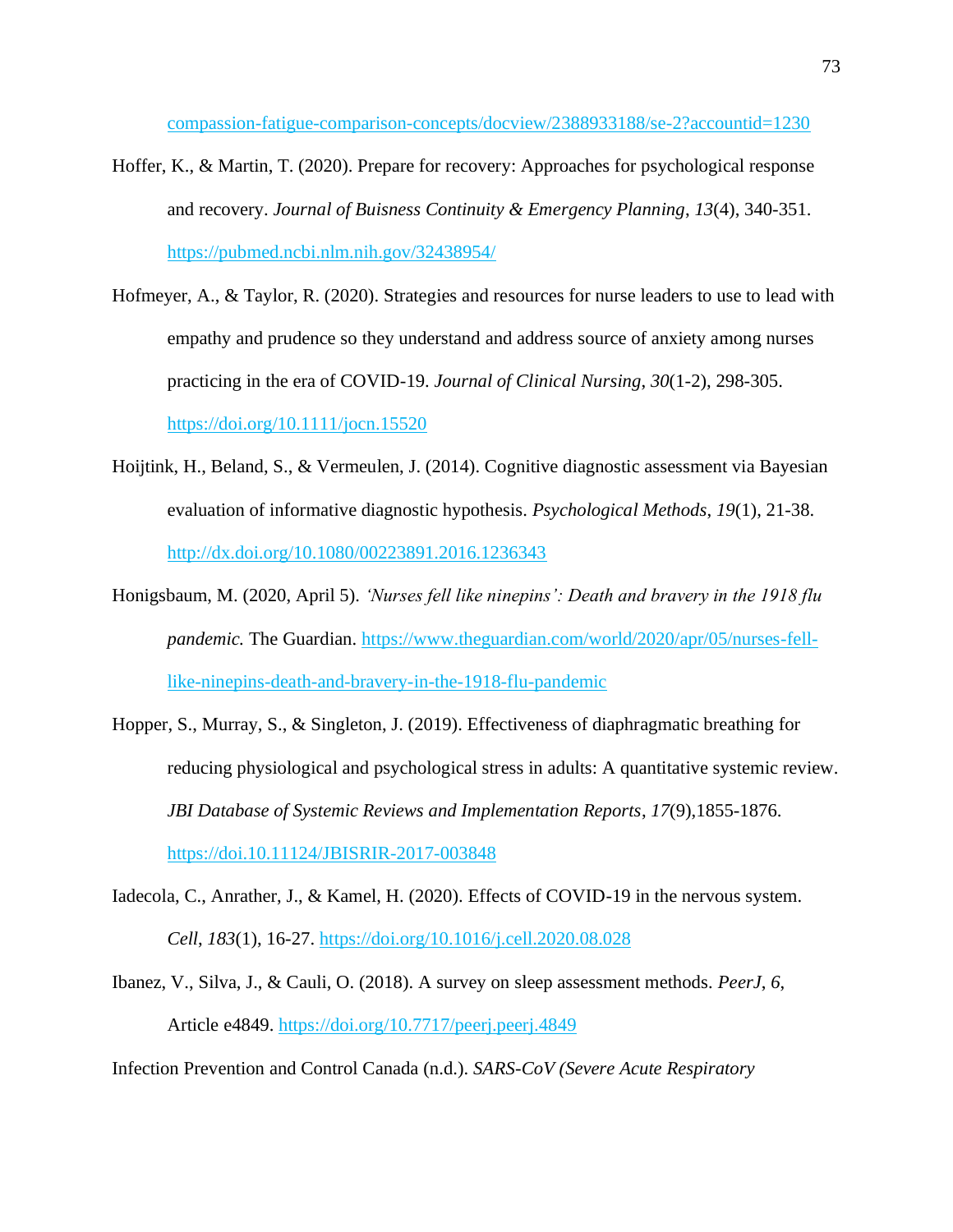*Syndrome*). https://ipac-canada.org/sars.php

Jahrami, H., BaHammam, A., Bragazzi, N., Saif, Z., Faris, M., & Vitiello, M. (2021). Sleep problems during the COVID-19 pandemic by population: A systemic review and metaanalysis. *Journal of Clinical Sleep Medicine*, *17*(2), 299-313.

<https://doi.org/10.5664/jcsm.8930>

- Jester, B., Uyeki, T., Jernigan, D., & Tumpey, T. (2019). Historical and clinical aspects of the 1918 H1N1 pandemic in the United States. *Virology*, *527*, 32-37. https://doi.org[/10.1016/j.virol.2018.10.019](https://doi.org/10.1016/j.virol.2018.10.019)
- Jimenez-Rodriguez, D., Garcia, A., Robles, J., del Mar Rodriguez Salvador, M., Ronda, F., & Arrogante, O. (2020). Increase in video consultation during the COVID-19 pandemic: Healthcare professionals' perceptions about their implementation and adequate management. *International Journal of Environmental Research and Public Health*, *17*(14), 5112. <https://doi.org/10.3390/ijerph17145112>
- Joanisse, M. (2020, June 24). *Psychological first aid for frontline health care providers during COVID-19: A quick guide to wellness*. Canadian Psychological Association. https://cpa.ca/psychological-first-aid-for-frontline-health-care-providers-during-covid-19 a-quick-guide-to-wellness/
- Johnson, S. (2017, March 31). *SARS (severe acute respiratory syndrome)*. Healthline. <https://www.healthline.com/health/severe-acute-respiratory-syndrome-sars>
- Jones, E. & Wessley, S. (2006). Psychological trauma: A historical perspective. *Psychiatry*, *5*(7), 217-220. https://doi.10.1053/j.mppsy.2006.04.011
- Jordan, D. (2019, December 17). *The deadliest flu: The complete story of the discovery and reconstruction of the 1918 pandemic virus*. Centers for Disease Control and Prevention.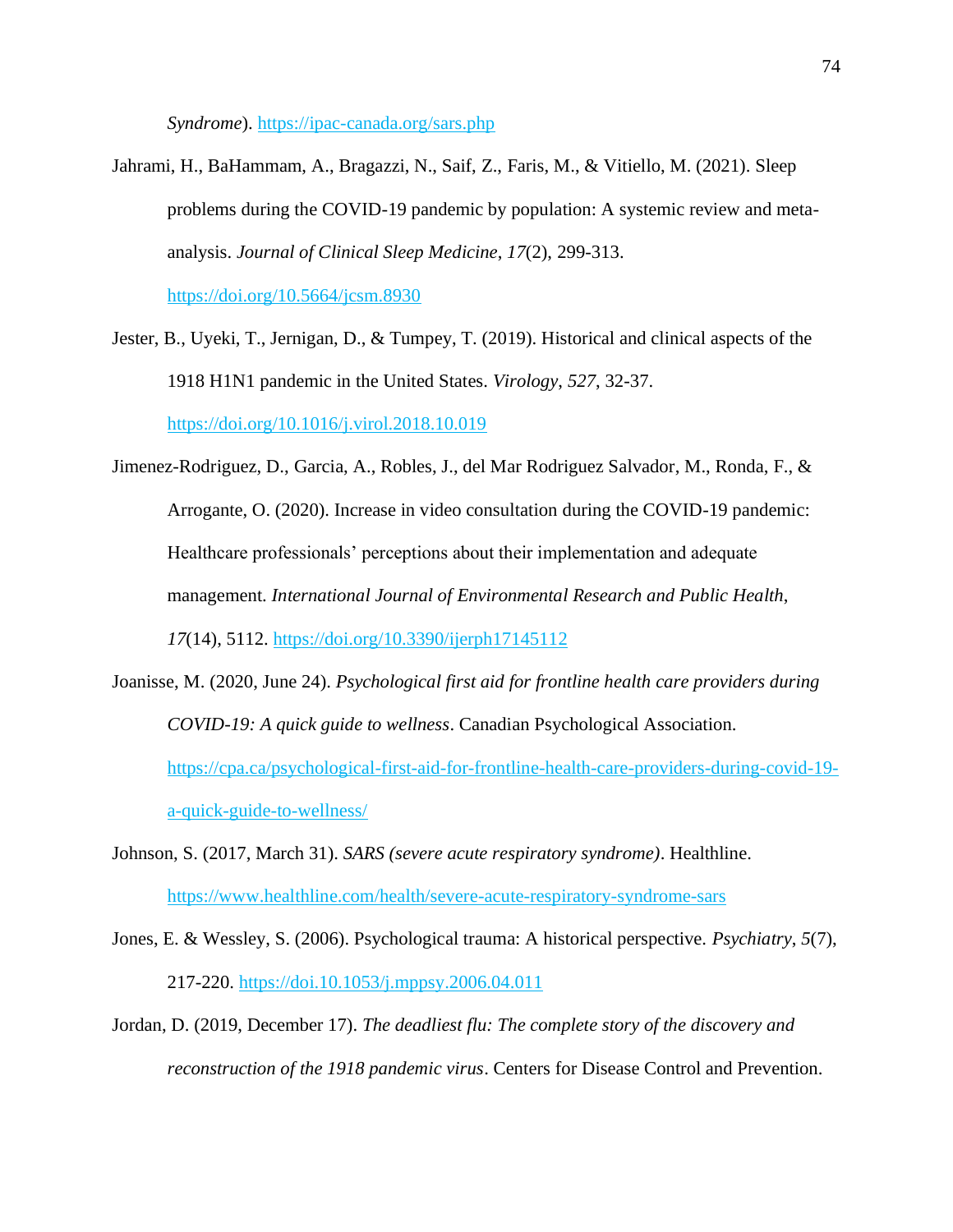https://www.cdc.gov/flu/pandemic-resources/reconstruction-1918-virus.html

- Kang, L., Ma, S., Chen, M., Yang, J., Wang, Y., Li, R., Yao, L., Bai, H., Cai, Z., Yang, B., Hu, S., Zhang, K., Wang, G., Ma, C., & Liu, Z. (2020). Impact on mental health and perceptions of psychological care among medical and nursing staff in Wuhan during the 2019 novel coronavirus disease outbreak: A cross-sectional study. *Brain, Behavior, and Immunity*, *87*, 11-17. https://doi.org[/10.1016/j.bbi.2020.03.028](https://dx.doi.org/10.1016%2Fj.bbi.2020.03.028)
- Kladnitski, N., Smith, J., Uppal, S., James, M., Allen, A., Andrews, G., & Newby, J. (2020). Transdiagnostic internet-delivered CBT and mindfulness-based treatment for depression and anxiety: A randomized controlled trial. *Internet Interventions*, *20*, 100310. <https://doi.org/10.1016/j.invent.2020.100310>

Kocevska, D., Blanken, T., Van Someren, E., Rosler, L. (2020). Sleep quality during the

COVID-19 pandemic: Not one size fits all. *Sleep Medicine*, *76*, 86-88.

https://doi.org/10.1016/j.sleep.2020.09.029

- Korber, B., Fischer, W., Sandrasegaram, G., Yoon, H., Theiler, J., Abfalterer, W., Foley, B., Giorgi, E., Bhattacharya, T., Parker, M., Partridge, D., Evans, C., Freeman, T., & de Silva, T. (2020). Tracking changes in SARS-CoV-2 spike: Evidence that D614G increases infectivity of the COVID-19 virus. *Cell*, *182*(4), 812-827. <http://doi.org/10.1016/j.cell.2020.06.043>
- Krystal, A. (2012). Psychiatric disorders and sleep. *Neurologic Clinics*, *30*(4), 1389-1413. <https://doi.org/10.1016/j.ncl.2012.08.018>
- Lai, Y-J, Tan, H-C., Wang, C-T, Wu, W-C., Wang, L-Y., & Shen, Y-C. (2018). Difference in cognitive flexibility between passive and active suicidal ideation in patients with depression. *Neuropsychiatry*, *8*(4), 1182-1185.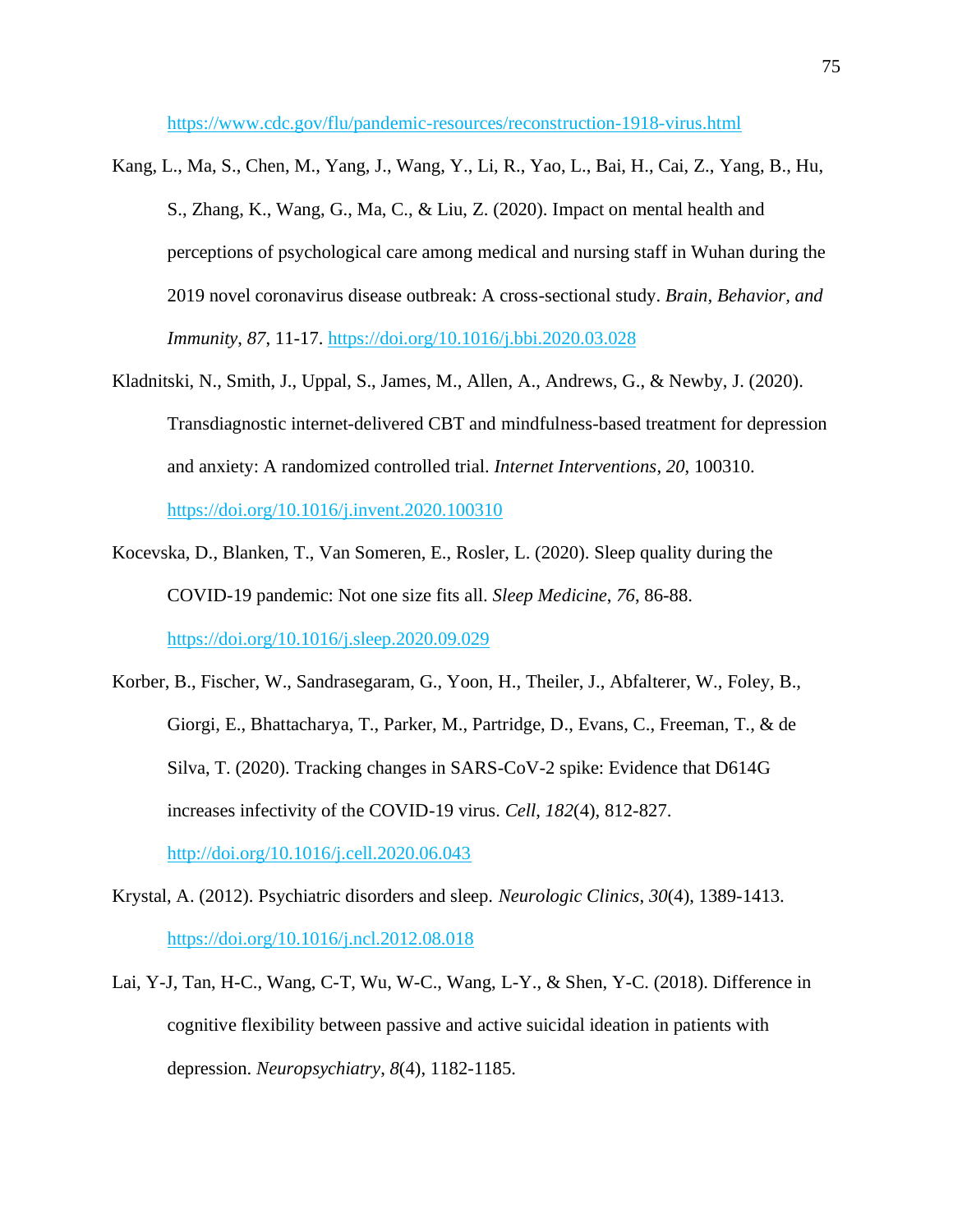https://www.semanticscholar.org/paper/Difference-in-Cognitive-Flexibility-between-Passive-Lai-Tan/8bf917ca4c53b5c7bcdb94aae233dedff07a0831

- Lai, J., Ma, S., Wang, Y., Cai, Z., Hu, J., Wei, N., Wu, J., Du, H., Chen, T., Li, R., Tan, H., Kang, L., Yao, L., Huang, M., Wang, H., Wang, G., Liu, Z., & Hu, S. (2020). Factors associated with mental health outcomes among health care workers exposed to coronavirus disease 2019. *JAMA Network Open*, *3*(3), Article e203976. https://jamanetwork.com/journals/jamanetworkopen/fullarticle/2763229
- Lazaro-Perez, C., Martinez-Lopez, J., Gomez-Galan, J., & Lopez-Meneses. (2020). Anxiety about the risk of death of their patients in health professionals in Spain: Analysis at the peak of the COVID-19 pandemic. *Int. J. Environ. Res Public Health*, *17*(16), 5938. https://doi[:10.3390/ijerph17165938](https://dx.doi.org/10.3390%2Fijerph17165938)
- Leonard, J. (2020, June 3). *What is trauma? What to know*. MedicalNewsToday. https://www.medicalnewstoday.com/articles/trauma
- Levenson, J. (2017). Trauma-informed social work practice. *Social Work*, *62*(2), 105-113. <https://doi.org/10.1093/sw/swx001>
- Levin, J. (2019). Mental health care for survivors and healthcare workers in the aftermath of an outbreak. In Huremovic (Eds.), *Psychiatry of Pandemics* (127-141). Springer. https://doi.org/10.10 07/978-3-030-15346-5\_11
- Lheureux, F., Truchot, D., Borteyrou, X., & Rascle, N. (2017). The Maslach burnout inventory Human services survey (MBI-HSS): Factor structure, wording effect and psychometric qualities of known problematic items. *Le Travail Humain*, *80*(2), 161-186. <https://doi.org/10.3917/th.802.0161>

Linehan, M. (2020). *Building a Life Worth Living: A Memoir.* Random House.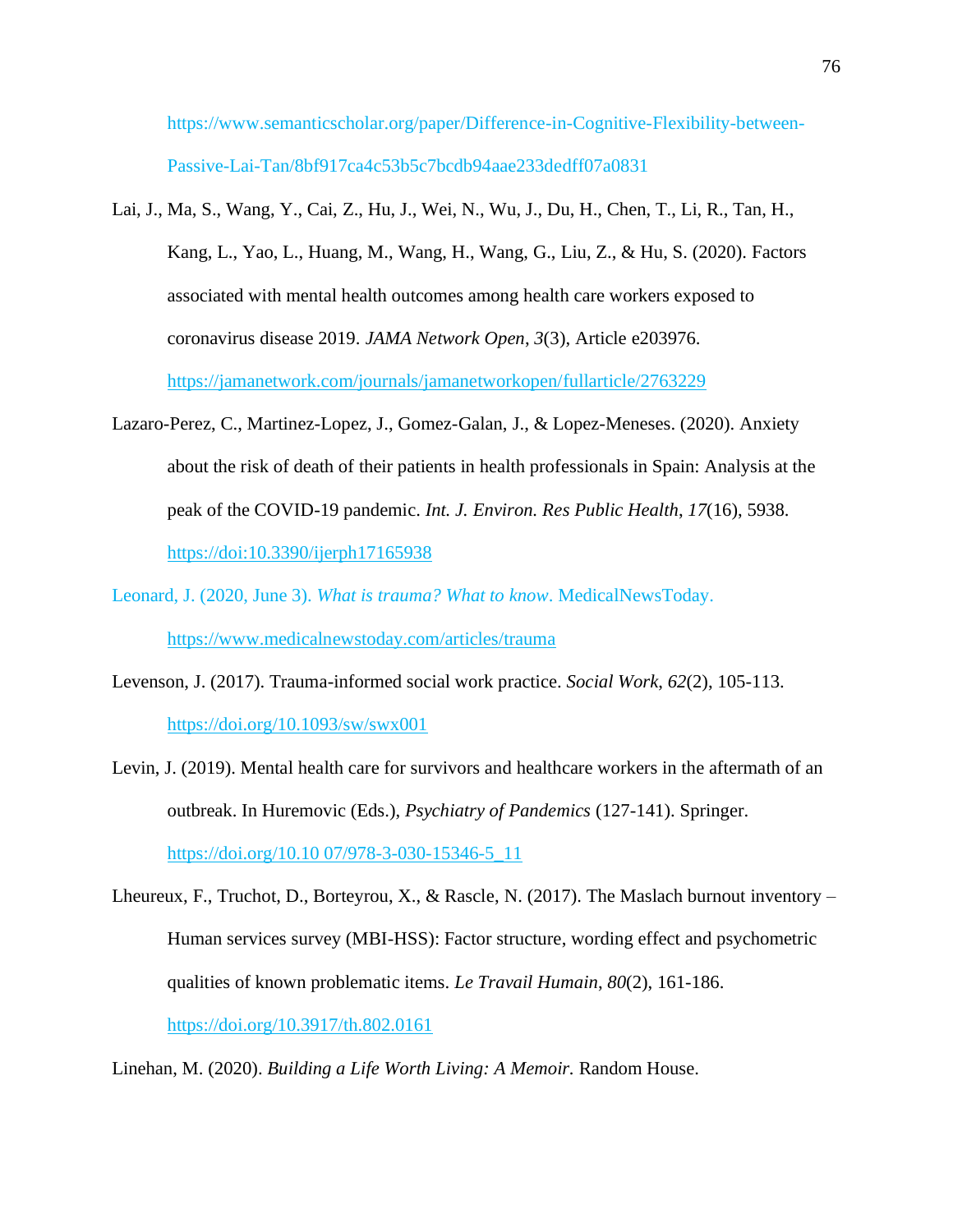- Linehan, M., & Wilks, C. (2015). The course and evolution of dialectical behavioral therapy. *American Journal of Psychotherapy*, *69*(2), 97-110. <https://doi.org/10.1176/appi.psychotherapy.2015.69.2.97>
- Liu, C. & Liu, Y. (2020). Media exposure and anxiety during COVID-19: The mediation effect of media vicarious traumatization. *International Journal of Environmental Research and Public Health*, *17*(13), 4720. https://doi:10.3390/ijerph17134720
- Lopez, A. (2019). Telemedicine, telehealth, and e-health technologies in cancer prevention. In: Alberts, D., Hess, L. (Eds.), *F undamentals of Cancer Prevention* (4<sup>th</sup> ed., pp. 333-352) Springer.
- Low, D. (2004). SARS: Lessons from Toronto. In: Knobler. S., Mahmoud, A., Lemon, S., Mack, A., Sivitz, L., & Oberholtzer, K (Eds.), *Learning from SARS: Preparing for the next disease outbreak: Workshop summary* (pp. 63-71).

https://www.ncbi.nlm.nih.gov/books/NBK92467/

- Lung, F., Lu, Y.C., Chang, Y.Y., Shu, B.C. (2009). Mental symptoms in different health professionals during the SARS attack: A follow-up study. *Psychiatry Quarterly, 80*(2), 107-16. <https://doi.10.1007/s11126-009-9095-5>
- Lyon, A., Dorsey, S., Pullmann, M., Silbaugh-Cowdin, J., & Berliner, L. (2015). Clinician use of standardized assessments following a common elements psychotherapy training and consultation program. *Administration and Policy in Mental Health and Mental Health Services Research*, *42*(1), 47-60. <https://doi.org/10.1007/s10488-014-0543-7>
- Maben, J., & Bridges, J. (2020). Covid-19: Supporting nurses' psychological and mental health. *Journal of Clinical Nursing*, *29*(15-16), 2742-2750. https://doi.org/10.1111/jocn.15307

Madanes, S., Levenson-Palmer, R., Szuhany, K., Malgaroli, M., Jennings, E., Anbarasan, D.,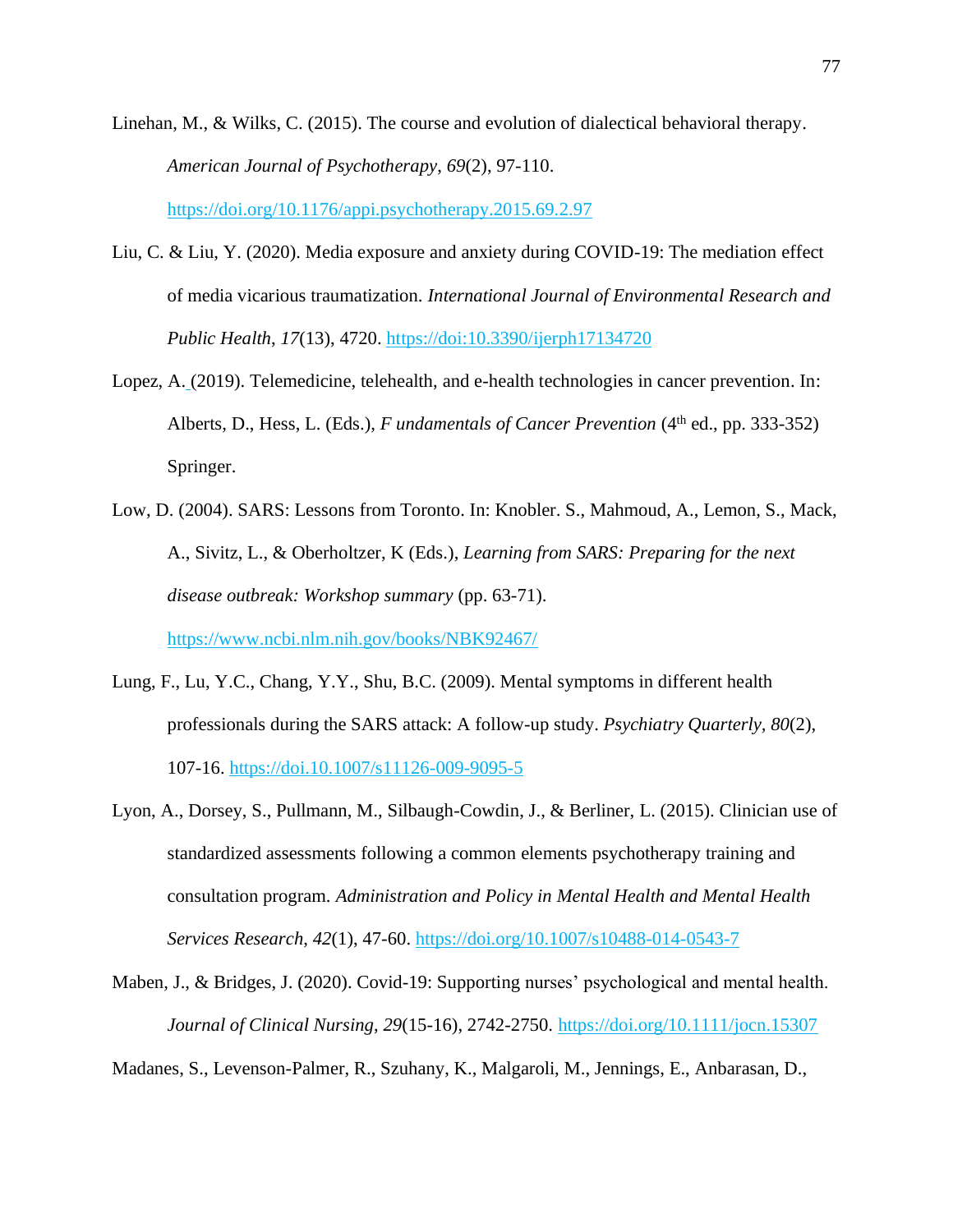Simon, N. (2020). Acute stress disorder and the COVID-19 pandemic. *Psychiatric Annals*, *50*(7), 295-300. <https://doi.org/10.3928/00485713-20200611-01>

- Mannion, R., & Davies, H. (2018). Understanding organizational culture for health care quality improvement. *BMJ*, *363*, k4907.<https://doi.org/10.1136/bmj.k4907>
- Marler, H., & Ditton, A. (2021). Discussion. "I'm smiling back at you": Exploring the impact of mask wearing on communication in healthcare. *International Journal of Langauge & Communication Disorders*, *56*(1), 205-214.<https://doi.org/10.1111/1460-6984.12578>
- Maslach, C., & Jackson, S. (1981). The measurement of experienced burnout. *Journal of Occupational Behavior*, *2*(2), 99-113. https://doi.10.1002/job.4030020205
- Maslach, C., & Leiter, M. (2016). Understanding the burnout experience: Recent research and its implications for psychiatry. *World Psychiatry*, *15*(2), 103-111. https://doi.org[/10.1002/wps.20311](https://dx.doi.org/10.1002%2Fwps.20311)
- Maslach, C., & Leiter, M. P. (2017). *Understanding burnout: New models.* In C. L. Cooper & J. C. Quick (Eds.), *The Handbook of Stress and Health: A Guide to Research and Practice* (pp. 36–56). Wiley Blackwell. [https://doi.org/10.1002/9781118993811.ch3](https://psycnet.apa.org/doi/10.1002/9781118993811.ch3)
- Maunder, R., Lancee, W., Balderson, K., Bennett, J., Borgundvaag, B., Evans, S., Fernandes, C., Goldbloom, D., Gupta, M., Hunter, J., McGillis Hall, L., Nagle, L., Pain, C., Peczeniuk, S., Raymond, G., Read, N., Rourke, S., Steinberg, R., Stewart, T., VanDeVelde-Coke, S., … Wasylenki, D. (2006). Long-term psychological and occupational effects of providing hospital healthcare during SARS outbreak. *Emerging Infectious Diseases*, *12*(12), 1924–1932.<https://doi.org/10.3201/eid1212.060584>
- McCabe, O., Everly, G., Brown, L., Wendelboe, A., Hamid, N., Tallchief, V., & Links, J. (2014). Psychological first aid: A consensus-derived, empirically supported, competency-based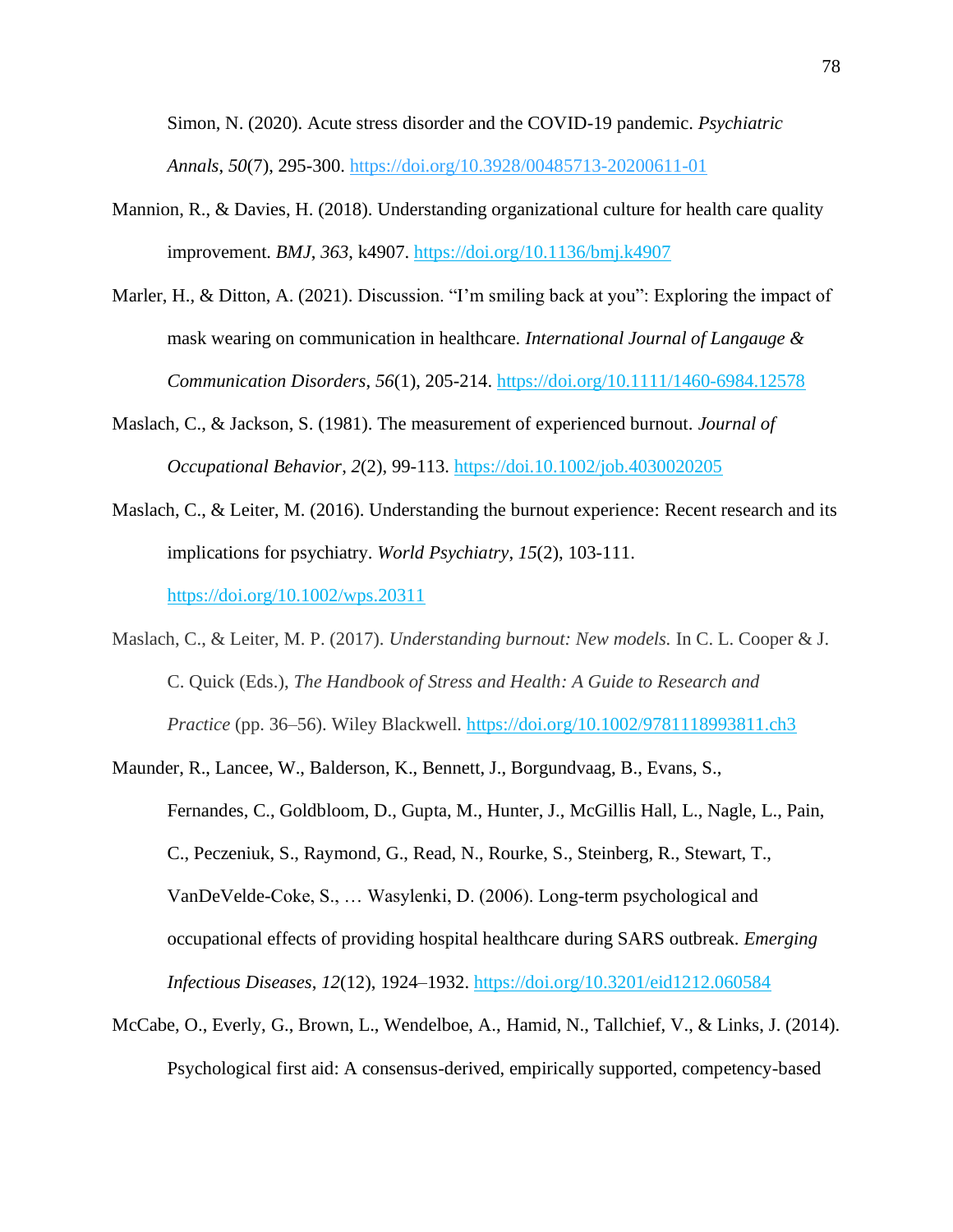training model. *American Journal of Public Health*, *104*(4), 621-628.

https://doi[.10.2105/AJPH.2013.301219](https://dx.doi.org/10.2105%2FAJPH.2013.301219)

- McDonald, L., Simor, A., Su, I., Maloney, S., Ofner, M., Chen, K., Lando, J., McGeer, A., Lee, M., & Jernigan, D. (2004). SARS in healthcare facilities, Toronto and Taiwan. *Emerging Infectious Diseases*, *10*(5), 777–781.<https://doi.org/10.3201/eid1005.030791>
- Medic, G., Wille, M., & Hemels, M. (2017). Short and long-term health consequences of sleep disruption. *Nature and Science of Sleep*, *9*, 151-161.

<https://doi.org/10.2147/NSS.S134864>

- Mehta, S., Machado, F., Kwizera, A., Papazian, L., Moss, M., Azoulay, E., & Herridge, M. (2021). COVID-19: A heavy toll on health-care workers. *The Lancet Respiratory Medicine*, *9*(3), 226-228. [https://doi.org/10.1016/S2213-2600\(21\)00068-0](https://doi.org/10.1016/S2213-2600(21)00068-0)
- Miller, K. (2021, May 5). *CBT explained: An overview and summary of CBT*. Positive Psychology.

https://positivepsychology.com/cbt/#:~:text=The%20practice%20of%20cognitive%20beh avioral,and%20found%20some%20surprising%20results.

- Miller, B., & Sleat, D. (2021, March 12). A long-term plan for long covid. <https://institute.global/policy/long-term-plan-long-covid>
- Moll, S. (2014). The web of silence: A qualitative case study of early intervention and support for healthcare workers with mental ill-health. *BMC Public Health*, *14*, Article 138. <https://doi.org/10.1186/1471-2458-14-138>
- Mollayeva, T., Thurairajah, P., Burton, K., Mollayeva, S., Shapiro, C., & Colantonio, A. (2016). The Pittsburgh sleep quality index as a screening tool for sleep dysfunction in clinical and non-clinical samples; A systemic review and meta-analysis. *Sleep Medicine Reviews*, *25*,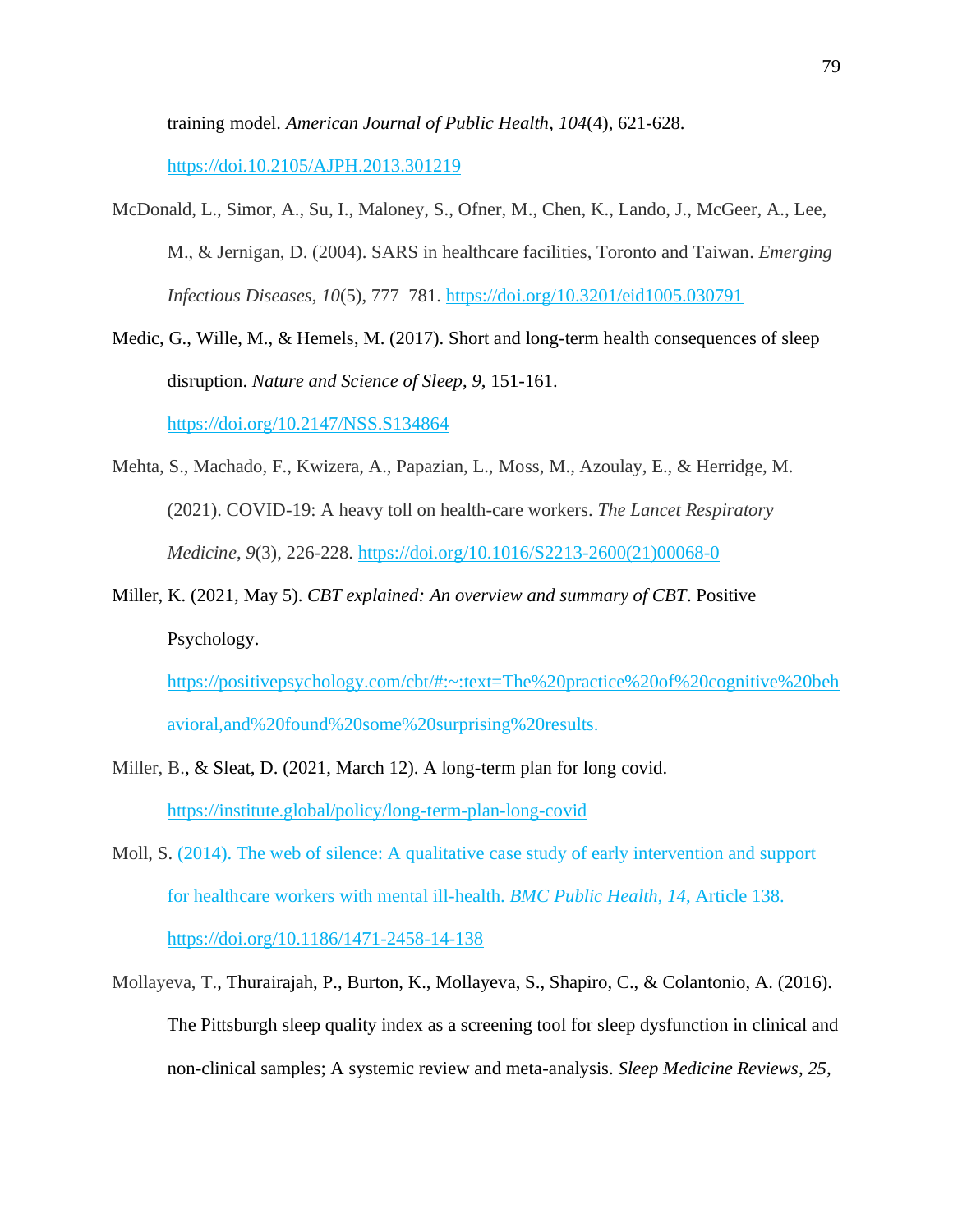52-73. https://doi.org/10.1016/j.smrv.2015.01.009

Montross-Thomas, L., Scheiber, C., Meier, E., & Irwin, S. (2016). Personally meaningful rituals: A way to increase compassion and decrease burnout among hospice staff and volunteers. *Journal of Palliative Medicine*, *19*(10), 1043-1050.

https://doi.org/10.1089/jpm.2015.0294

Morgantini, l., Naha, U., Wang, H., Francavilla, S., Acar, O., Flores, J., Crivellaro, S., Moreira, D., Abern, M., Eklund, M., Vigneswaran, H., & Weine, S. (2020). Factors contributing to healthcare professional burnout during the COVID-19 pandemic: A rapid turnaround global survey. *PLOS ONE*, *15*(9), Article e0238217.

<https://doi.org/10.1371/journal.pone.0238217>

- Mukhtar, S. (2020). Psychological health during the coronavirus disease 2019 pandemic outbreak. *International Journal of Social Psychiatry*, *66*(5), 512-516. https://doi:10.11771002076402925835
- Nienhuis, J. B., Owen, J., Valentine, J. C., Winkeljohn Black, S., Halford, T. C., Parazak, S., Budge, S., & Hilsenroth, M. (2016). Therapeutic alliance, empathy, and genuineness in individual adult psychotherapy: A meta-analytic review. *Psychotherapy Research*, *28*(4), 593–605*.* https://doi.10.1080/10503307.2016.1204023
- Noyce, R., & Simpson, J. (2018). The experience of forming a therapeutic relationship from a client's perspective: A metasynthesis. *Psychotherapy Research: Journal of the Society for Psychotherapy Research*, *28*(2), 281-296.

https://doi.org/10.1080/10503307.2016.1208373

O'Brien, M., & McNicholas, F. (2020). The use of telepsychiatry during COVID-19 and beyond. *Irish Journal of Psychological Medicine*, *37*(4), 250-255.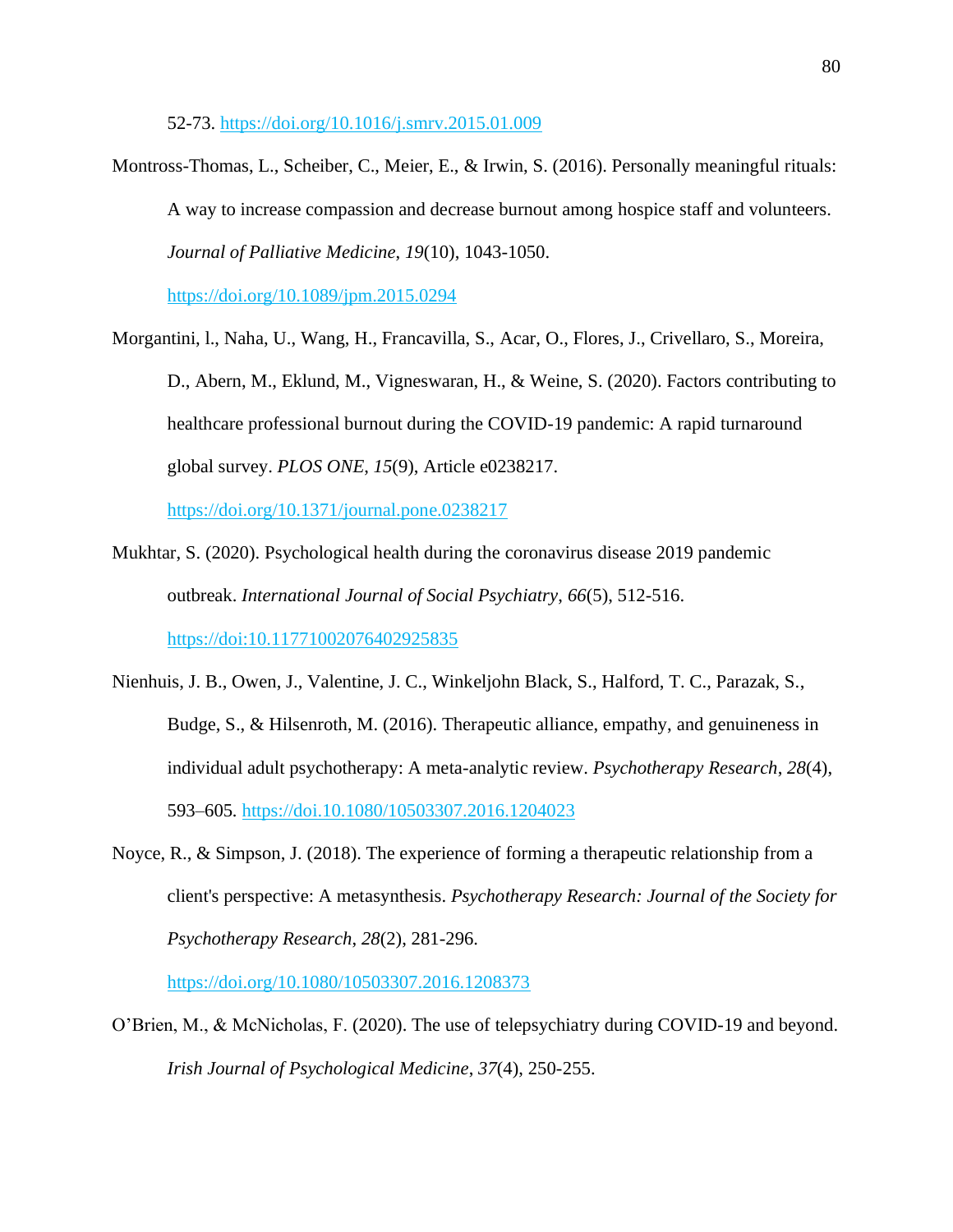https://doi.org/10.1017/ipm.2020.54

- Odaci, H., Degerli, F., & Bolat, N. (2017). Emotional intelligence levels and counseling skills of prospective psychological counsellors. *British Journal of Guidance & Counselling*, *45*(5), 622-631.<https://doi.org/10.1080/03069885.2017.1379596>
- Oral, R., Ramirez, M., Coohey, C., Nakada, S., Walz, A., Kuntz, A., Benoit, J., & Peek-Asa, C. (2015). Adverse childhood experiences and trauma informed care: The future of health care. *Pediatric Research*, *79*(1-2) 227-233. <https://doi.org/10.1038/pr.2015.197>
- Organization for Economic Cooperation and Development (2020, June 8). *No policy maker is an island: The international regulatory co-operation response to the COVID-19 crisis*. https://read.oecd-ilibrary.org/view/?ref=134\_134311-cbjgrk3pwj&title=No-policymaker-is-an-island-the-international-regulatory-co-operation-response-to-the-COVID-19 crisis&\_ga=2.53756200.1466707849.1621050603-266829212.1621050603
- Ott, M., Shaw, S., Danila, R., & Lynfield, R. (2007). Lessons learned from the 1918-1919 influenza pandemic in Minneapolis and St. Paul, Minnesota. *Public Health Reports*, *122*(6), 801-810. https://doi[:10.1177/003335490712200612](https://dx.doi.org/10.1177%2F003335490712200612)
- Otu, A., Charles, C., & Yaya, S. (2020). Mental health and psychosocial well-being during the COVID-19 pandemic: The invisible elephant in the room. *International Journal of Mental Health Systems*, *14*(1), 38. https://doi.org/1o.1186/s13033-020-00371-w
- Pal, A., Gupta, P., Parmar, A., & Sharma, P. (2020). 'Masking' of the mental state: unintended consequences of personal protective equipment (PPE) on psychiatric clinical practice. *Psychiatry Research*, *290*, 113178.<https://doi.org/10.1016/j.psychres.2020.113178>
- Paris, J. (2013). *The Intelligent Clinician's Guide to the DSM-5*. Oxford University Press. https://books.google.ca/books?hl=en&lr=&id=9MFpAgAAQBAJ&oi=fnd&pg=PP1&dq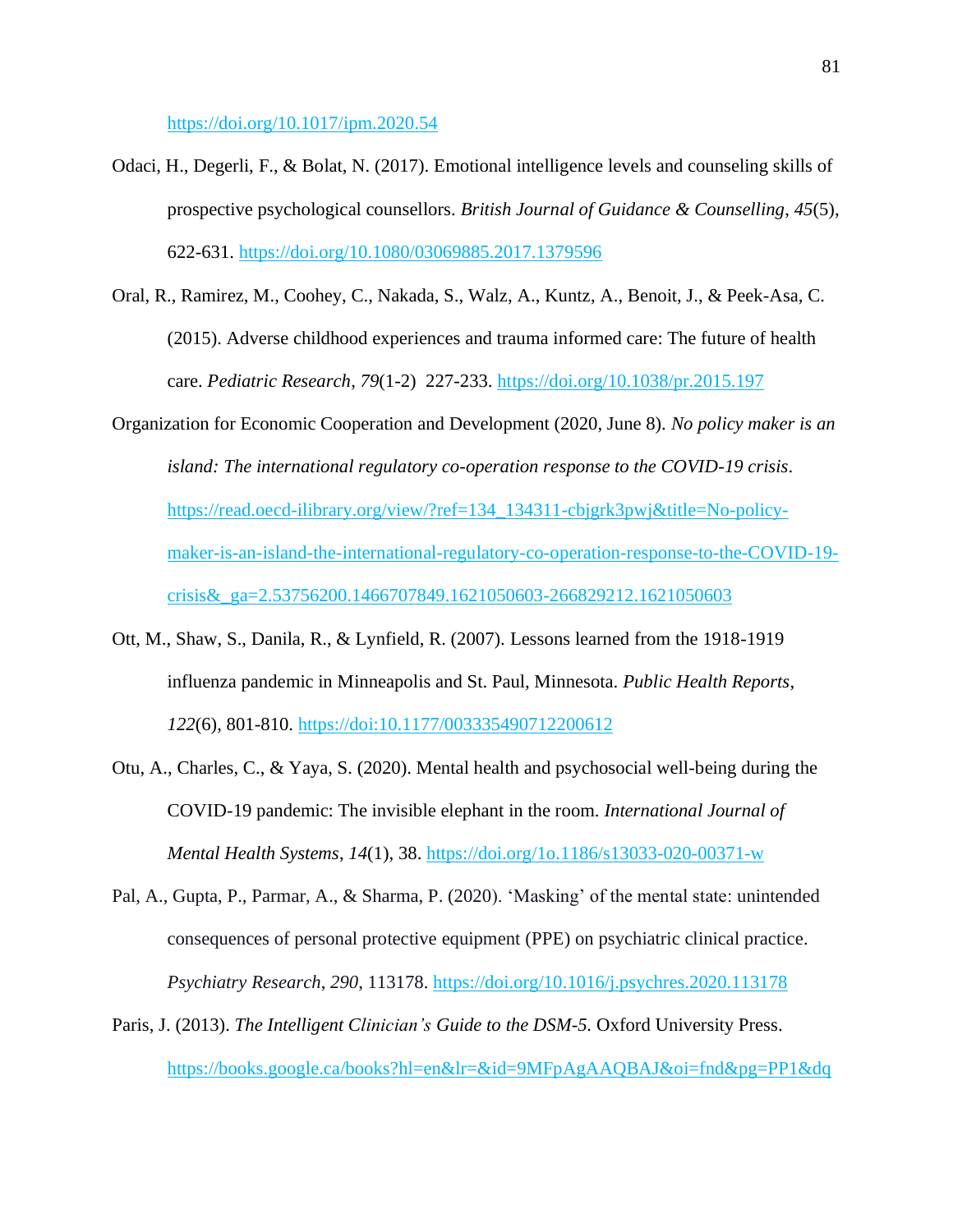=drawbacks+of+novel+therapists+utilizing+the+DSM+5&ots=RtGQ2xXfpc&sig=TC2H XZXogtXY\_z5351FA1nXvsag#v=onepage&q&f=false

- Pearce, L. (2021, January 22). *How COVID-19 is affecting nurses' mental health, and what to do about it*. Nursing Standard. [https://rcni.com/nursing-standard/features/how-covid-19](https://rcni.com/nursing-standard/features/how-covid-19-affecting-nurses-mental-health-and-what-to-do-about-it-159456) [affecting-nurses-mental-health-and-what-to-do-about-it-159456](https://rcni.com/nursing-standard/features/how-covid-19-affecting-nurses-mental-health-and-what-to-do-about-it-159456)
- Porges, S., & Dana, D. (2018). *Clinical Application of the Polyvagal Theory: The Emergence of Polyvagal-informed Therapies*. Norton Professional Books.
- Posner, D., Koenen, K., & Gelaye, B. (2020, April 16). *Coronavirus, social distancing and acute insomnia: How to avoid chronic sleep problems*. YouTube.

https://www.youtube.com/watch?v=g\_K4LKYRwc4

- Reeves, E. (2015). A synthesis of the literature on trauma-informed care. *Issues in Mental Health Nursing*, *36*(9), 698-709. https://doi.org/10.3109/01612840.2015.1025319
- Restauri, N., & Sheridan, A. (2020). Burnout and posttraumatic stress disorder in the Coronavirus disease 2019 (COVID-19) pandemic: Intersection, impact, and interventions. *American College of Radiology*, *17*(7), 921-926.

<https://doi.org/10.1016/j.jacr.2020.05.021>

Richards, A., Kanady, J., & Neylan, T. (2020). Sleep disturbance in PTSD and other anxietyrelated disorders: An updated review of clinical features, physiological characteristics, and psychological and neurobiological mechanisms. *Neuropsychopharmacol. 45***,** 55–73. https://doi.org/10.1038/s41386-019-0486-5

Robertson, D. (2019). *The Philosophy of Cognitive-Behavioural Therapy (CBT).* Routledge.

Rogers, C. (1959). The theory of therapy, personality, and interpersonal relationships as developed in the client-centred framework. In s. Koch (Ed.), *Psychology: A Study of a*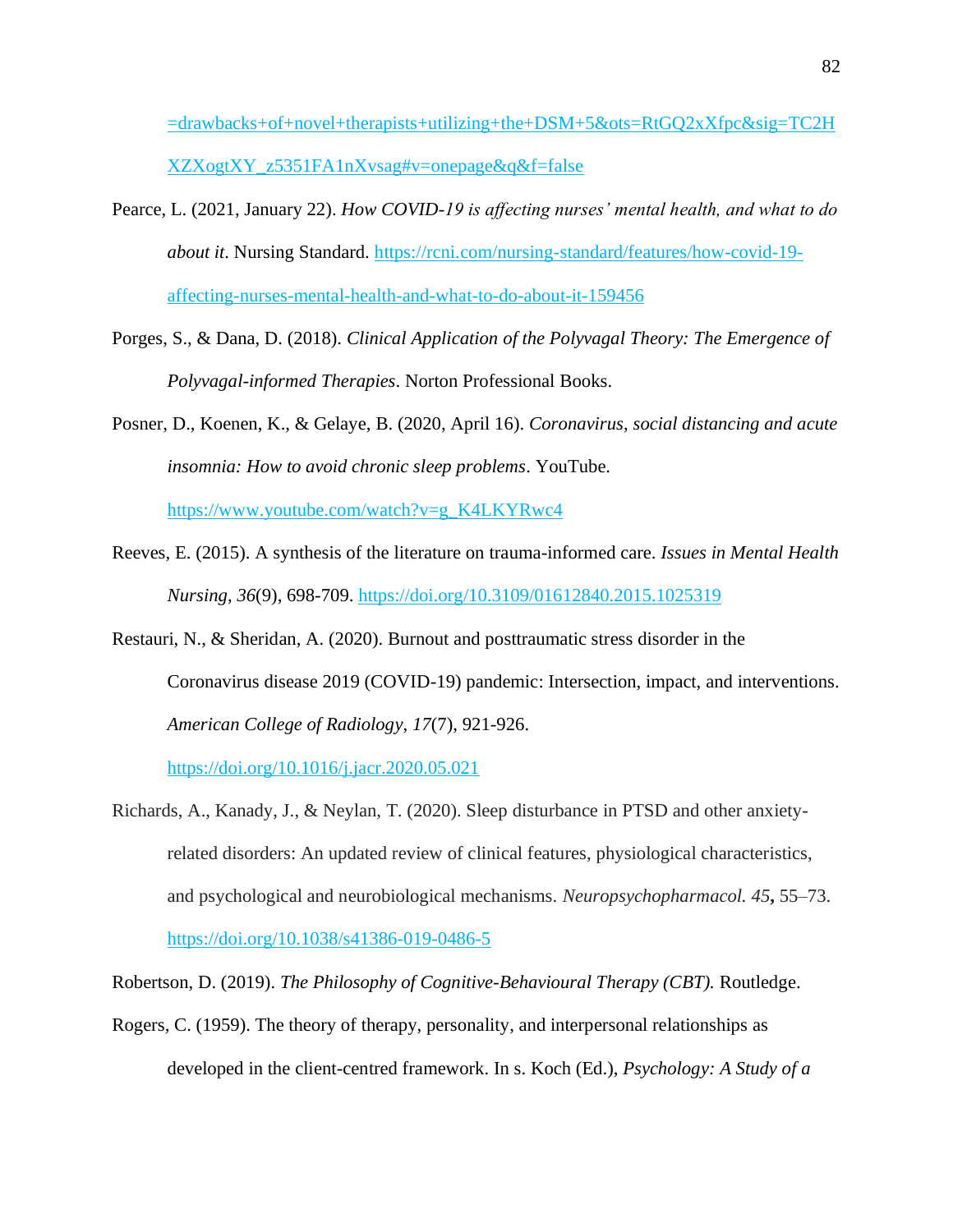*Science*, *1*(3), 184-256. McGraw Hill.

- Rokach, A., & Boulazreg, S. (2020, October 31). *The COVID-19 era: How therapists can diminish burnout symptoms through self-care*. *Current Psychology*, *39*(5), 1-18. https://doi.org/10.1007/s12144-020-01149-6
- Ruiz-Fernandez, M., Ramos-Pichardo, J., Ibanez-Masero, O., Cabrera-Troya, J., & Ortega-Galan, A. (2020). Compassion fatigue, burnout, compassion satisfaction and perceived stress in healthcare professionals during the COVID-19 health crisis in Spain. *Journal of Clinical Nursing*, *29*(21-22), 4321-4330.<https://doi.org/10.1111/jocn.15469>
- Sadek, J. (2019). *The Content of the Suicide Risk Assessment. In: A clinician's guide to suicide risk assessment and management*. Springer.
- Sagherian, K., Steege, L., Cobb., & Cho, H. (2020). Insomnia, fatigue, and psychosocial wellbeing during COVID-19 pandemic: A cross-sectional survey of hospital nursing staff in the United States*. Journal of Clinical Nursing, 10*, 1-14.

https://doi.org/10.1111/jocn.15566

- Salari, N., Khazaie, H., Hosseinian, A., Ghasemi, H., Mohammadi, M., Shohaimi, A., Daneshkhah, A., Khaledi-Paveh, B., & Hosseinian-Far, M. (2020). The prevalence of sleep disturbances among physicians and nurses facing the COVID-19 patients: A systemic review and meta-analysis. *Globalization and Health*, *16*(92), 1-14. <https://doi.org/10.1186/s12992-020-00620-0>
- Salgo, M. (2020, April 9). *1918: What can we learn?* Consultant360. <https://www.consultant360.com/article/consultant360/1918-what-can-we-learn>
- Sanghera, J., Pattani, N., Hashmi, Y., Varley, K., Cheruvu, M., Bradley, A., & Burke, J. (2020). The impact of SARS-CoV-2 on the mental health of healthcare workers in a hospital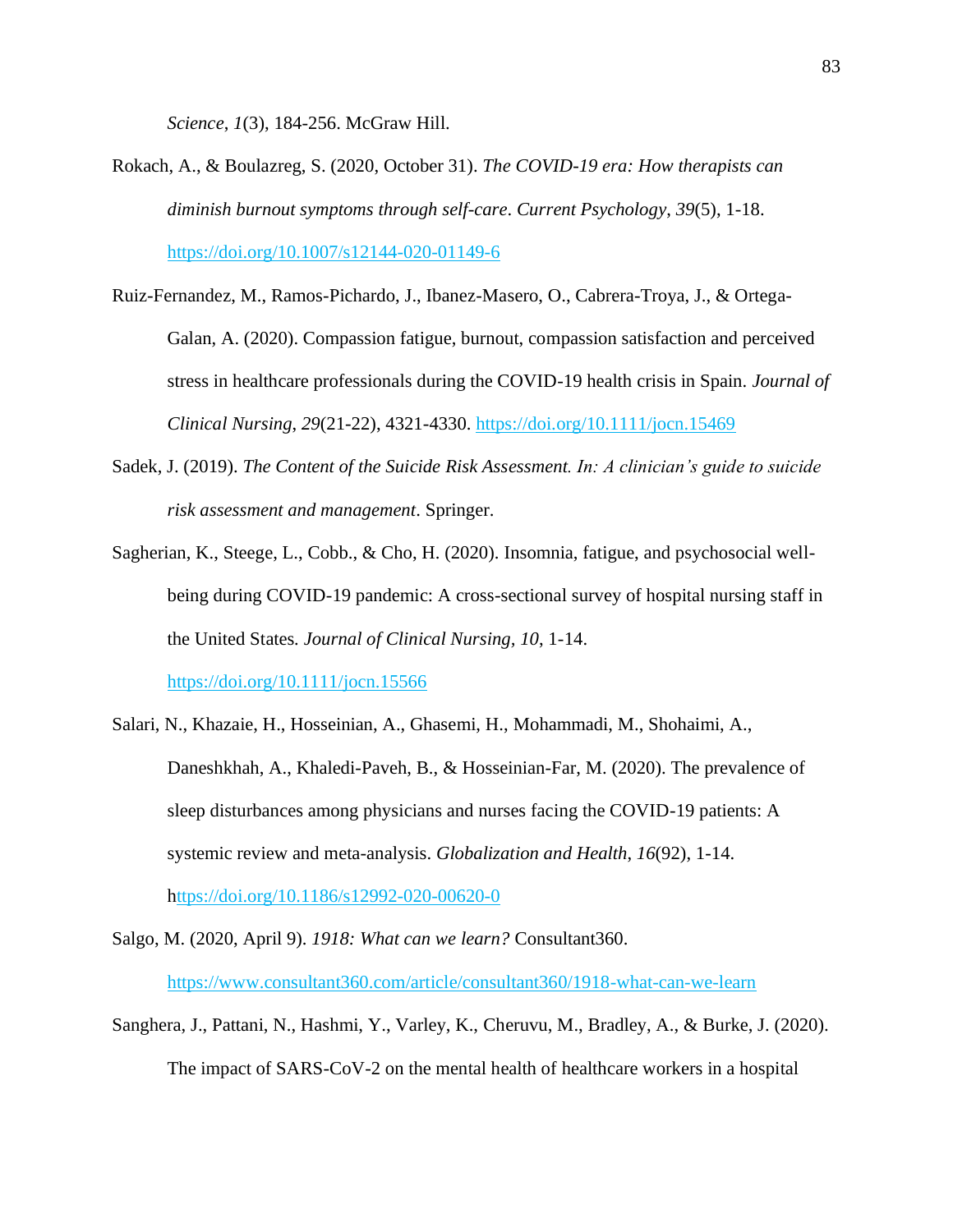setting: A systemic review. *Journal of Occupational Health*, *62*(1), Article e12175. https://doi.org/10.1002/1348-9585.12175

- San Martin, A., Serrano, J., Cambriles, T., Arias, M., Mendez, J., Alvarez, M., & Sanchez, M. (2020). Sleep characteristics in health workers exposed to the COVID-19 pandemic. *Sleep Medicine*, *75*, 388-394. https://doi.org/10.1016/j.sleep.2020.08.013
- Sattenspiel, L, & Herring, D. (2003). Simulating the effects of quarantine on the spread of the 1919-19 flu in Central Canada. *Bulletin of Mathematical Biology*, *65* (1), 1-26. <https://doi.org/10.1006/bulm.2002.0317>
- Scheid, J., Lupien, S., Ford, G., & West, S. (2020). Commentary: Physiological and psychological impact of face mask usage during the COVID-19 pandemic. *International Journal of Environmental Research and Public Health*, *78*(18), 6655. https://doi.org/10.3390/ijerph17186655
- Seo, D., Rabiniowitz, A., Douglas, R., & Sinha, R. (2019). Limbic response to stress linking life trauma and hypothalamus-pituitary-adrenal axis function. *Psychoneuroendocrinology*, *99*(1), 38-46. <https://doi.org/10.1016/j.psyneuen.2018.08.023>
- Shah, W., Hillman, T., Playford, E., & Hishmeh, L. (2021). Managing the long term effects of covid-19: Summary of NICE, SIGN, and RCGP rapid guideline. *BMJ*, *372*, n136. <https://www.bmj.com/content/372/bmj.n136>
- Shahrour, G, & Ali Dardas, L. (2020). Acute stress disorder, coping self-efficacy and subsequent psychological distress among nurses amid COVID-19. *Journal of Nursing Management*, *28*(7), 1686-1695. <https://doi.org/10.1111/jonm.13124>
- Shamoon, Z., Lappan, S., & Blow, A. (2017). Managing anxiety: A therapist common factor. *Contemporary Family Therapy*, *39*(1), 43-53. <https://doi.org/10.1007/s10591-016-9399-1>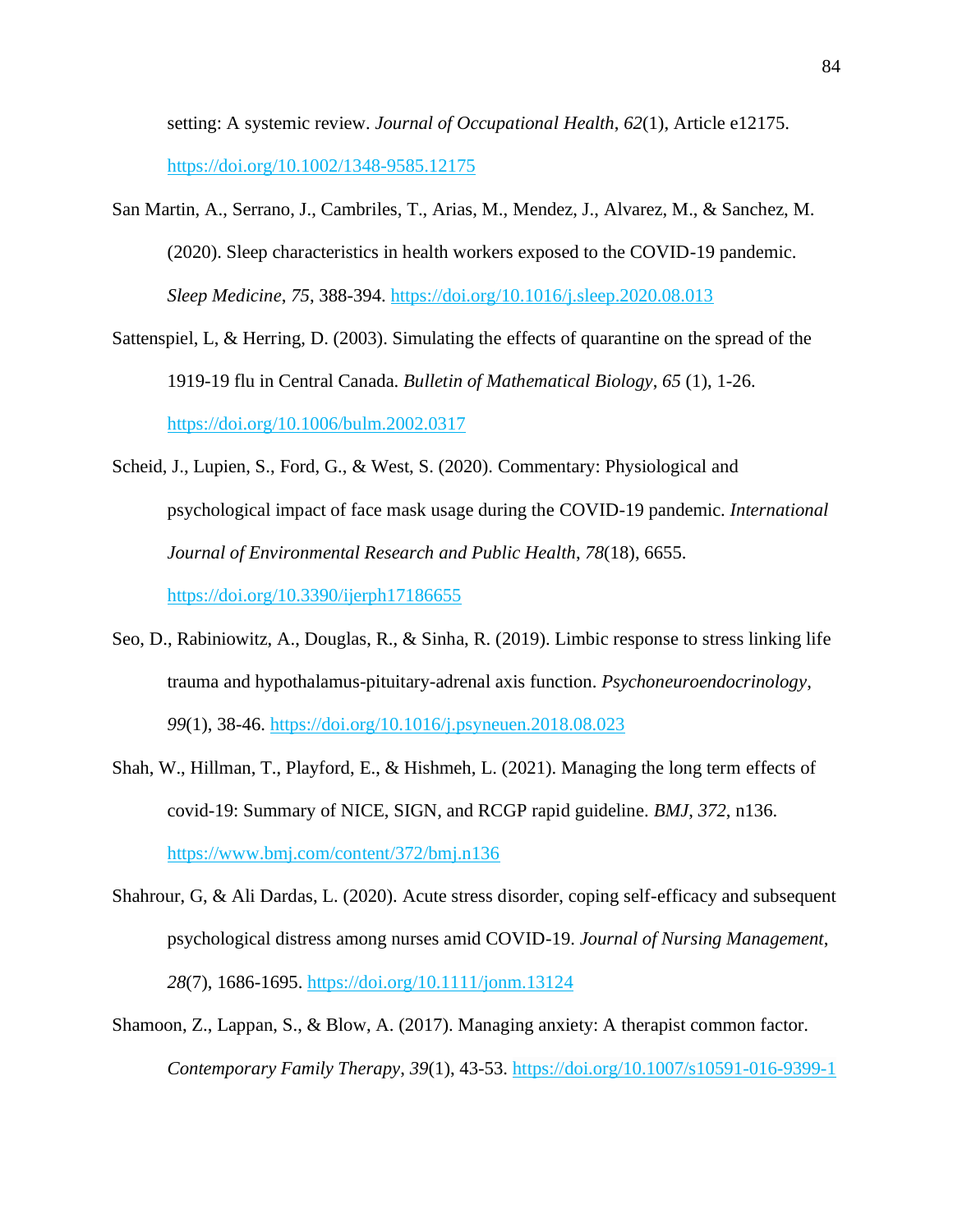- Shapiro, G., Schulz-Quach, C., Matthews, a., Mosher, P., Rodin, G., de Vries, F., Hales, S., Korenblum, C., Black, S., Beck, L., Miller, K., Morita, J., & Elliott, M. (2021, March 12). *An institutional model for health care workers' mental health during COVID-19.* NEJM Catalyst. https://catalyst.nejm.org/doi/full/10.1056/CAT.20.0684
- Shaukat, N., Ali, D., & Razzak, J. (2020). Physical and mental health impacts of COVID-19 on healthcare workers: a scoping review. *International Journal of Emergency Medicine*, *13*(1), 40. https://doi.org[/10.1186/s12245-020-00299-5](https://doi.org/10.1186/s12245-020-00299-5)
- Shefer, N., Carmeli, A., & Cohen-Meitar, R. (2017). Bringing Carl Rogers back in: Exploring the power of positive regard at work. *British Journal of Management*, *29*(1), 63-81. https://doi.org/10.1111/1467-8551.12247
- Short, K., Kedzierska, K., & van de Sandt, C. (2018). Back to the future: Lessons learned from the 1918 influenza pandemic. *Frontiers in Cellular and Infection Microbiology*, *8*, 343. <https://doi.org/10.3389/fcimb.2018.00343>
- Shultz, J., & Forbes, D. (2014). Psychological first aid. *Disaster Health*, *2*(1), 3-12. <http://dx.doi.org/10.4161/dish.26006>
- Sim, T., & Wang, A. (2021). Contextualization of psychological first aid: An integrative literature review. *Journal of Nursing Scholarship*, *53*(2), 189-197.
- Singer,P., Benatar, S., Bernstein, M., Daar, S., Dickens, B., Scholl, W., MacRae, S., Upshur, R., Wright, L., & Shaul, R. (2003). Ethics and SARS: Lessons from Toronto. *BMJ*, *327*(7427), 1342-1344.<https://doi.org/10.1136/bmj.327.7427.1342>
- Smith, A. (2020). *Early symptoms of COVID-19: What you need to know*. MedicalNewsToday. <https://www.medicalnewstoday.com/articles/coronavirus-early-symptoms>
- Smith, A., Thomas, E., Snoswell, C., Haydon, H., Mehrotra, A., Clemensen, J., & Caffery, L.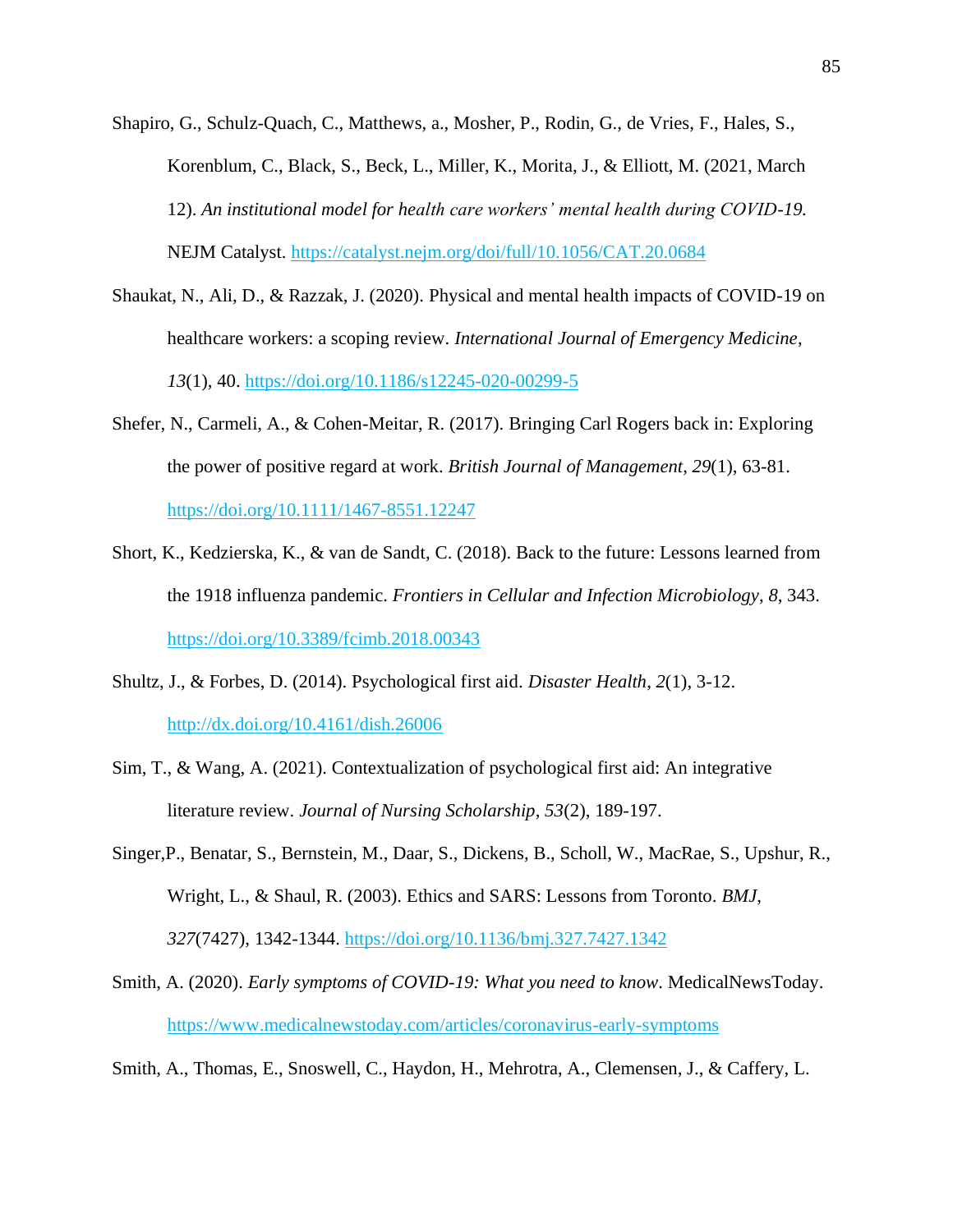(2020). Telehealth for global emergencies: Implications for coronavirus disease 2019 (COVID-19). *Journal of Telemedicine and Telecare*, *0*(0), 1-5. [https://doi.org/10.1177/1357633X20916567](https://doi.org/10.1177%2F1357633X20916567)

Steinert, S. (2020). Corona and value change. The role of social media and emotional contagion*. Ethics and Information Technology*. https://doi[:10.1007/s10676-020-09545-z](https://dx.doi.org/10.1007%2Fs10676-020-09545-z)

Stuijfzand, S., Deforges, C., Sandoz, V., Sajin, C-T., Jaques, C., Elmers, J., & Horsch, A. (2020). Psychological impact of an epidemic/pandemic on the mental health of healthcare professionals: A rapid review. *BMC Public Health*, *20*, 1230. https://doi.org/10.1186/s12889-020-09322-z

Styra, R., Hawryluck, L., Robinson, S., Kasapinovic, S., Fones, C., & Gold, W. (2008). Impact on healthcare workers employed in high-risk areas during the Toronto SARS outbreak. *Journal of Psychosomatic Research*, *64*(2), 177-183.

https://doi.org/10.1016/j.jpsychores.2007.07.015

- Sultana, A., Sharma, R., Hossain, M., Bhattacharya, S., & Purohit, N. (2020). Burnout among healthcare providers during COVID-19: Challenges and evidence-based interventions*. Indian Journal of Medical Ethics*, *4*, 1-6. https://osf.io/preprints/socarxiv/4hxga/
- Sweeney, A., Filson, B., Kennedy,a., Collinson, L., & Gillard, S. (2018). A paradigm shift: Relationships in trauma-informed mental health services. *BJPsych Advances*, *24*(5), 319- 333. https://doi.org/10.1192?bja.2018.29
- Taubenberger J. K. (2006). The origin and virulence of the 1918 "Spanish" influenza virus. *Proceedings of the American Philosophical Society*, *150*(1), 86–112. <https://www.ncbi.nlm.nih.gov/pmc/articles/PMC2720273/>

Taylor, S., Landry, C., Paluszek, M., Fergus, T., McKay, D., & Asmundson, G. (2020). COVID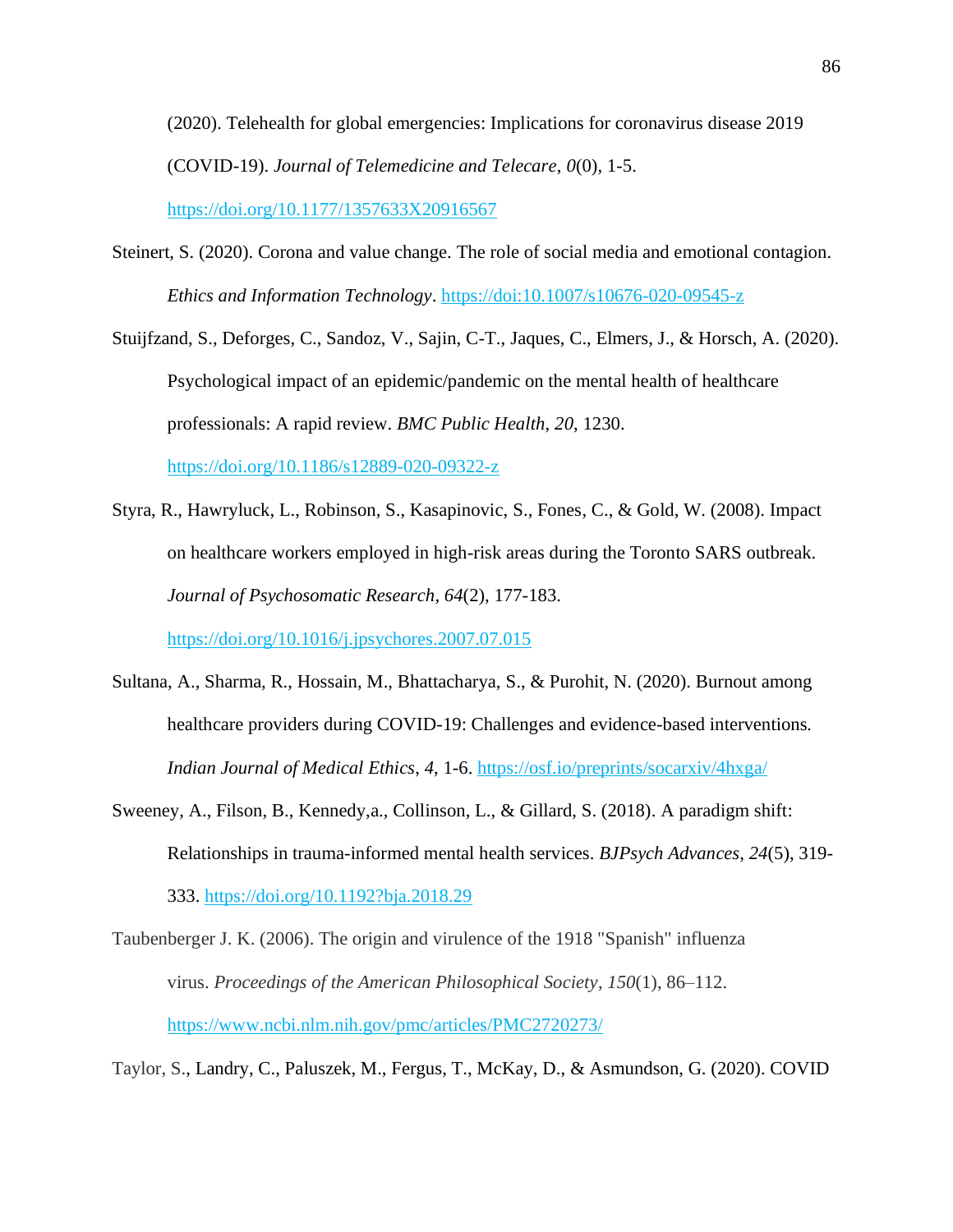stress syndrome: Concept, structure, and correlates. *Depression and Anxiety*, *37*(8), 706-

714. <https://doi.org/10.1002/da.23071>

- Thorne, B., & Lambers, E. (1998). *Person-Centred therapy: A European Perspective*. SAGE [https://books.google.ca/books?hl=en&lr=&id=TG\\_alFIkTJ8C&oi=fnd&pg=PA38&dq=c](https://books.google.ca/books?hl=en&lr=&id=TG_alFIkTJ8C&oi=fnd&pg=PA38&dq=carl+rogers+person+centred+approach&ots=PHSe8-JPG-&sig=vnrbZbdpUEuBALSmlhyy52cHbq4&redir_esc=y#v=onepage&q=carl%20rogers%20person%20centred%20approach&f=false) [arl+rogers+person+centred+approach&ots=PHSe8-JPG-](https://books.google.ca/books?hl=en&lr=&id=TG_alFIkTJ8C&oi=fnd&pg=PA38&dq=carl+rogers+person+centred+approach&ots=PHSe8-JPG-&sig=vnrbZbdpUEuBALSmlhyy52cHbq4&redir_esc=y#v=onepage&q=carl%20rogers%20person%20centred%20approach&f=false) [&sig=vnrbZbdpUEuBALSmlhyy52cHbq4&redir\\_esc=y#v=onepage&q=carl%20rogers%](https://books.google.ca/books?hl=en&lr=&id=TG_alFIkTJ8C&oi=fnd&pg=PA38&dq=carl+rogers+person+centred+approach&ots=PHSe8-JPG-&sig=vnrbZbdpUEuBALSmlhyy52cHbq4&redir_esc=y#v=onepage&q=carl%20rogers%20person%20centred%20approach&f=false) [20person%20centred%20approach&f=false](https://books.google.ca/books?hl=en&lr=&id=TG_alFIkTJ8C&oi=fnd&pg=PA38&dq=carl+rogers+person+centred+approach&ots=PHSe8-JPG-&sig=vnrbZbdpUEuBALSmlhyy52cHbq4&redir_esc=y#v=onepage&q=carl%20rogers%20person%20centred%20approach&f=false)
- Trilla, A., Trilla, G., & Daer, C. (2008). The 1918 "Spanish Flu" in Spain. *Clinical Infectious Disease*, *47*(5), 668-673.<https://doi.org/10.1086/590567>
- Tumpey, T. (2005). Characterization of the Reconstructed 1918 Spanish Influenza Pandemic Virus. *Science*, *310*(5745), 77–80*.* https://doi:10.1126/science.1119392
- Ullmann, E., Perry, S., Licinio, J., Wong, M-L., Dremencov, E., Zavjalov, E., Shevelev, O., Khotskin, N., Koncevaya, G., Khotshkina, A., Moshkin, M., Lapshin, M., Komelkova, M., Feklicheva, I., Tseilikman, O., Cherkasova, O., Bhui, K., Jones, E., Kirschbaum, C., Bornstein, S., & Tseilikman, V. (2019). From allostatic load to allostatic state: An endogenous sympathetic strategy to deal with chronic anxiety and stress? *Frontiers in Behavioral Neuroscience*, *13*(47), 1-11.<https://doi.org/10.3389/fnbeh.2019.00047>
- Vanhaecht, K., Seys, D., Bruyneel, L., Cox, B., Kaesemans, G., Cloet, M., Van Den Broeck, K., Cools, O., De Witte, A., Lowet, K., Hellings, J., Bilsen, J., Lemmens, G., & Claes, S. (2021). COVID-19 is having a destructive impact on health-care workers' mental wellbeing. *International Journal for Quality in Health Care*, *33*(1), mzaa158. <https://doi.org/10.1093/intqhc/mzaa158>

Wakam, G., Montgomery, J., Biesterveld, B., & Brown, C. (2020). Not dying alone – modern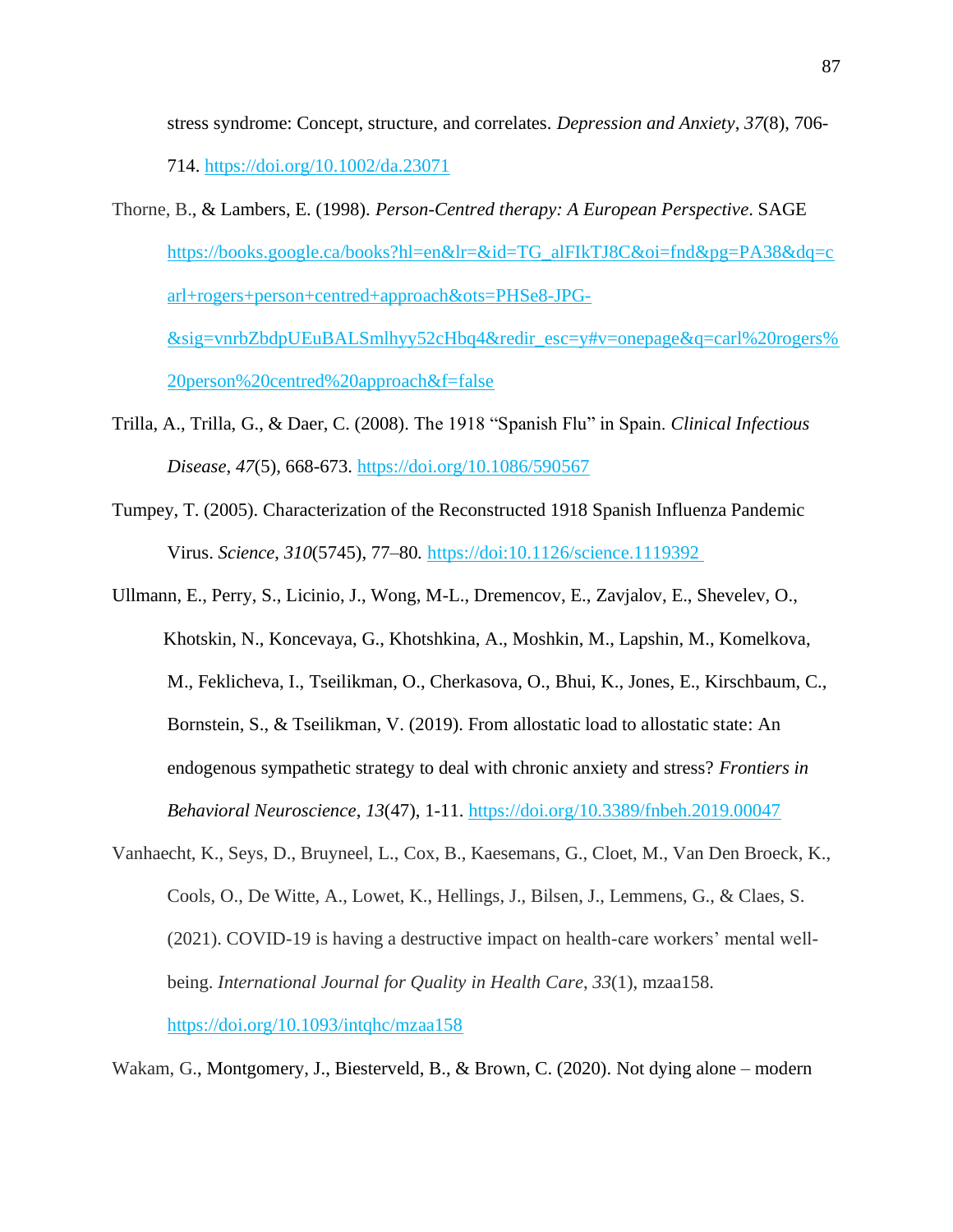compassionate care in the Covid-19 pandemic*. New England Journal of Medicine*, *382*, Article e88. <https://www.nejm.org/doi/full/10.1056/nejmp2007781>

- Waltman, S., Hall, R., McFarr, L., Beck, A., & Creed, T. (2017). In-session stuck points and pitfalls of community clinicians learning CBT: Qualitative investigation. *Cognitive and Behavioral Practice*, *24*(2), 256-267.<https://doi.org/10.1016/j.cbpra.2016.04.002>
- Walton, M., Murray, E., & Christian, M. (2020). Mental health care for medical staff and affiliated healthcare workers during the COVID-19 pandemic. *European Heart Journal*, *9*(3), 241-247. https://doi:10.1177/2048872620922795
- Wang, J., Wang, W., Laureys, S., & Di, H. (2020). Burnout syndrome in healthcare professionals who care for patients with prolonged disorders of consciousness: A cross-sectional survey. *BMC Health Service Research*, *20*(1), 841. https://doi.org/10.1186/s12913-020- 05694-5
- Williams, J., & Rheingold, A. (2018). Novel application of skills for psychological recovery as an early intervention for violent loss: Rationale and case examples. *Journal of Death and Dying*, *81*(2), 179-196.<https://doi.org/10.1177/0030222818766138>
- Wise, E., Hersh, M., & Gibson, C. (2012). Ethics, self-care, and well-being for psychologists: Reenvisioning the stress-distress continuum. *Professional Psychology: Research and Practice*, *43*(5), 487-494. [https://doi.org/10.1037/a0029446](https://psycnet.apa.org/doi/10.1037/a0029446)
- Wu, P., Styra, R., & Gold, W. (2020). Mitigating the psychological effects of COVID-19 on healthcare workers. *CMAJ*, *192*(17), E459-60. https://doi.org/10.1503/cmaj.200519
- Woo, T., Ho, R., Tang, A., & Tam, W. (2020). Global prevalence of burnout symptoms among nurses: A systemic review and meta-analysis. *Journal of Psychiatric Research*, *123*, 9-20. <https://doi.org/10.1016/j.jpsychires.2019.12.015>